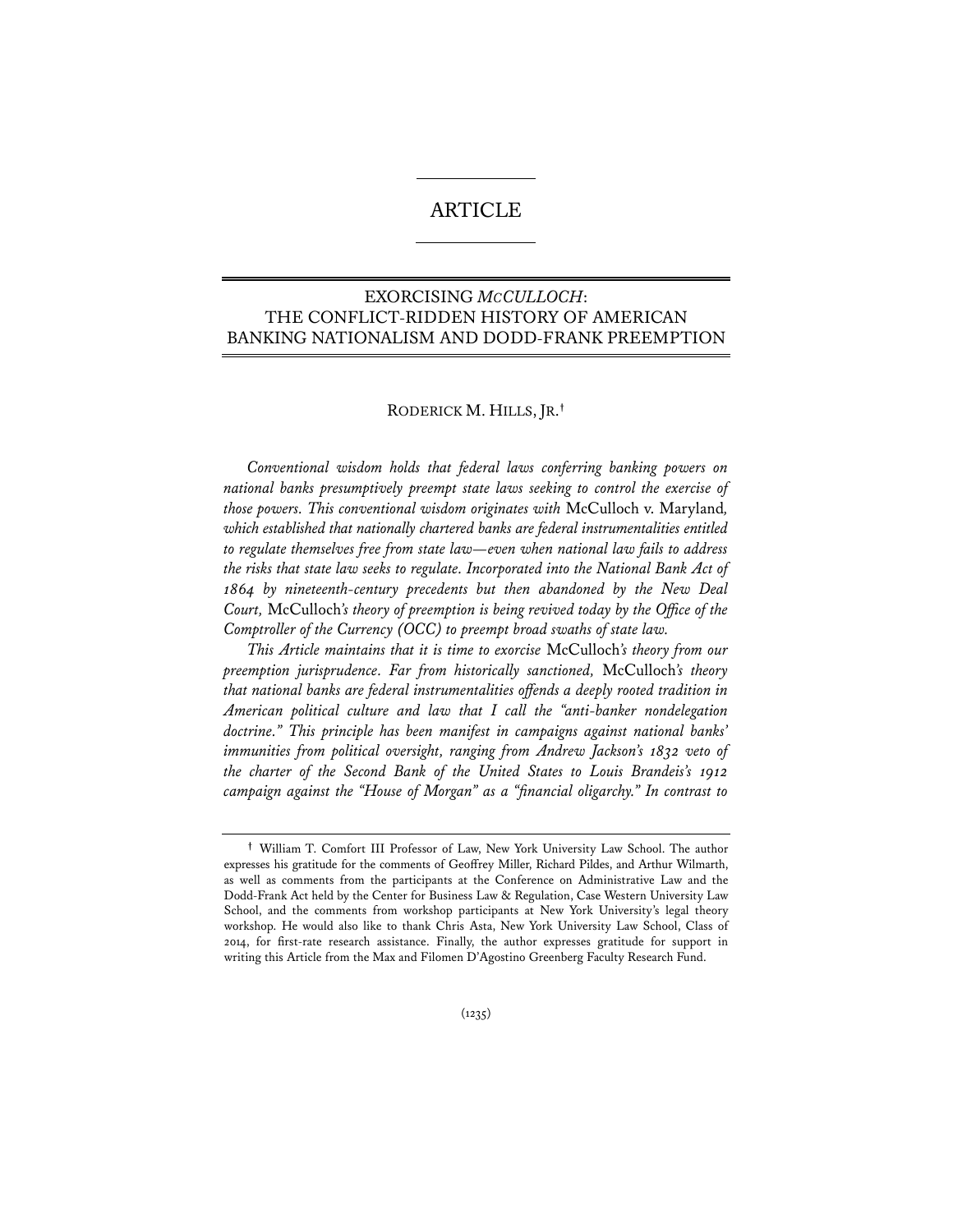McCulloch*'s view of banks as impartial instruments of the federal government, the American political system and the post–New Deal federal courts have adopted the view that federal law should not delegate unsupervised power to private banks to regulate their own operations. Accordingly, if federal regulators displace state laws regulating banking practices, then those federal regulators must explain how federal law addresses the risks that those state laws were attempting to control.* 

*The most recent effort to eliminate* McCulloch*'s theory of preemption is section 1044(a) of the Dodd-Frank Act. Section 1044(a) provides detailed standards governing the OCC's power to preempt state law. This Article argues that the OCC's 2011 rules mistakenly revive* McCulloch*'s theory of preemption. This revival contradicts not only section 1044(a); it also contravenes the general tradition of distrusting grants to national banks of immunity from state law. Like* McCulloch*, the OCC's rules draw irrational distinctions between states' general common law doctrines and states' rules specifically directed toward banking practices, and subject the latter to a sort of field preemption. This Article contends that such preemption is unprincipled and mistaken. Instead, it urges courts to follow the ordinary principles of conflict preemption—that is, to find state law preempted only where the OCC has specifically approved the banking practice forbidden by state law.* 

|  | THE ANTI-BANKER NONDELEGATION DOCTRINE VERSUS                |  |
|--|--------------------------------------------------------------|--|
|  | THE FEDERAL INSTRUMENTALITY DOCTRINE IN                      |  |
|  |                                                              |  |
|  | A. Jackson's Veto Message and the                            |  |
|  |                                                              |  |
|  | B. McCulloch's Federal Instrumentality Theory                |  |
|  |                                                              |  |
|  | McCulloch's Distinction Between Banking-Specific<br>1.       |  |
|  | Activities and Nonbanking Activities 1250                    |  |
|  | 2. The National Bank Act of 1864 and the Judicial            |  |
|  |                                                              |  |
|  | II. THE SECOND DEMISE OF MCCULLOCH'S                         |  |
|  |                                                              |  |
|  | A. The Panic of 1907 and Brandeis's Revival of               |  |
|  |                                                              |  |
|  | B. Judicial Retreat from McCulloch's Field                   |  |
|  |                                                              |  |
|  | C. Replacing McCulloch with Modern Conflict Preemption  1269 |  |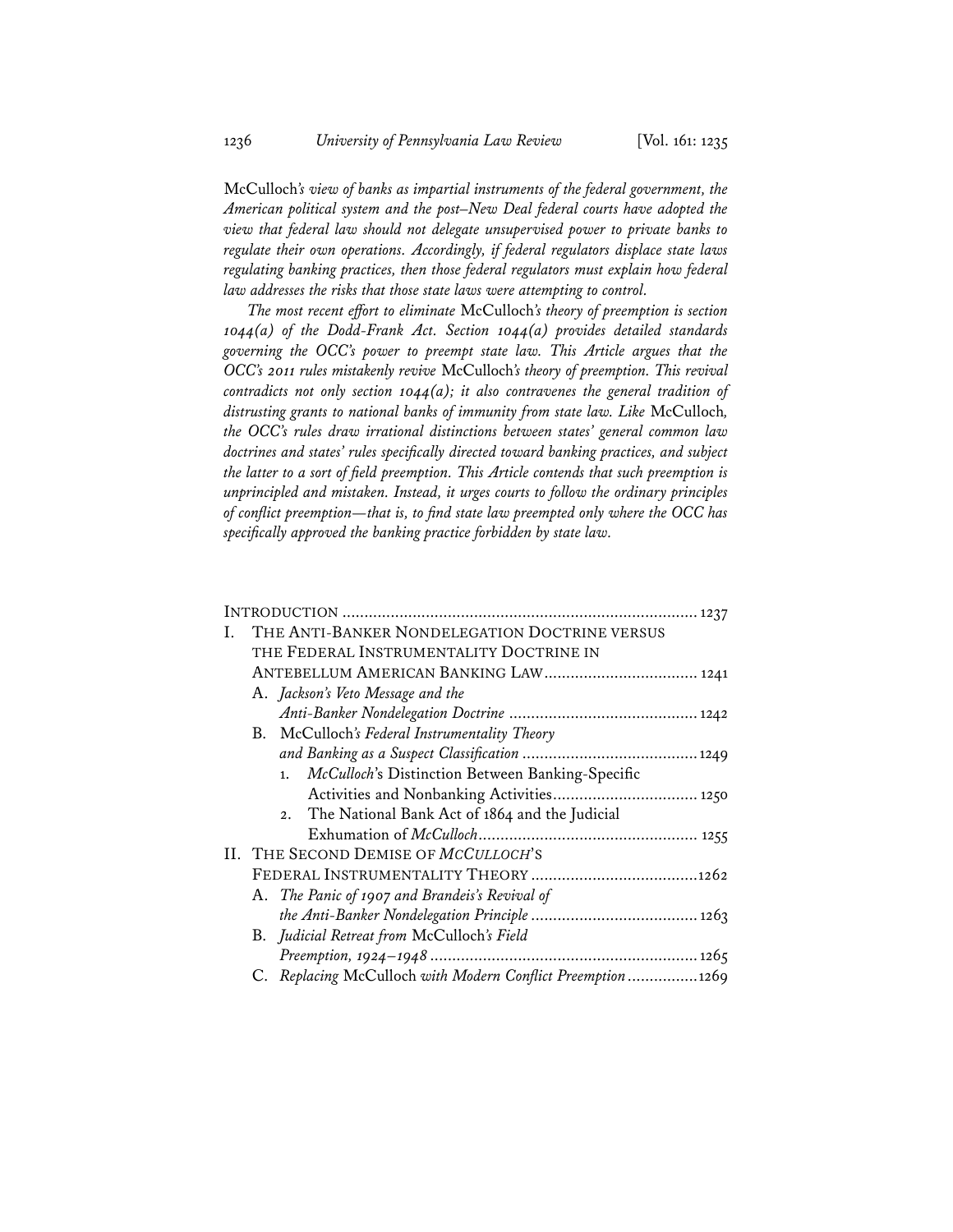| III. MCCULLOCH'S THIRD RESURRECTION? THE CASE AGAINST  |  |  |
|--------------------------------------------------------|--|--|
| THE OCC'S 2004 AND 2011 RULES ON PREEMPTION 1275       |  |  |
| A. Are the OCC's Preemption Rules Rationally Related   |  |  |
|                                                        |  |  |
| B. Are the OCC's Preemption Rules Consistent with      |  |  |
| the Dodd-Frank Act's Standards for Preemption? 1287    |  |  |
| IV. OLD HICKORY'S REVENGE: THE CASE FOR CONDITIONING   |  |  |
| PREEMPTION ON THE OCC'S EXAMININATION OF               |  |  |
|                                                        |  |  |
| A. Prodding the OCC into Exercising Its Expertise 1298 |  |  |
| B. Presuming Preemption on Functional Grounds:         |  |  |
| A Presumption Against States' Protectionism and        |  |  |
| Expropriation of National Banks' Investments  1304     |  |  |
|                                                        |  |  |

#### INTRODUCTION

The federal courts seem to assume a long, unbroken historical consensus that nationally chartered banks ought to be governed by the federal government to the exclusion of state regulation. Since the Supreme Court handed down *McCulloch v. Maryland*,<sup>1</sup> judges and scholars have commonly declared that "history" has called for centralized law governing nationally chartered banks. As Justice Breyer described preemption of state law under federal laws conferring powers on banks in *Barnett Bank of Marion County v. Nelson*:

In using the word "powers," the [National Bank Act] chooses a legal concept that, in the context of national bank legislation, has a history. That history is one of interpreting grants of both enumerated and incidental "powers" to national banks as grants of authority not normally limited by, but rather ordinarily pre-empting, contrary state law.**<sup>2</sup>**

This "history," according to Justice Breyer, requires the presumption that "normally Congress would not want States to forbid, or to impair significantly, the exercise of a power that Congress explicitly granted."**<sup>3</sup>** Thus, there should be no need for judicial straining to figure out a way for state and federal law to coexist. If a bank is authorized by federal law to do something, then that bank's authorization preempts any state law that

**<sup>1</sup>** 17 U.S. (4 Wheat.) 316 (1819).

**<sup>2</sup>** 517 U.S. 25, 32 (1996).

**<sup>3</sup>** *Id.* at 33.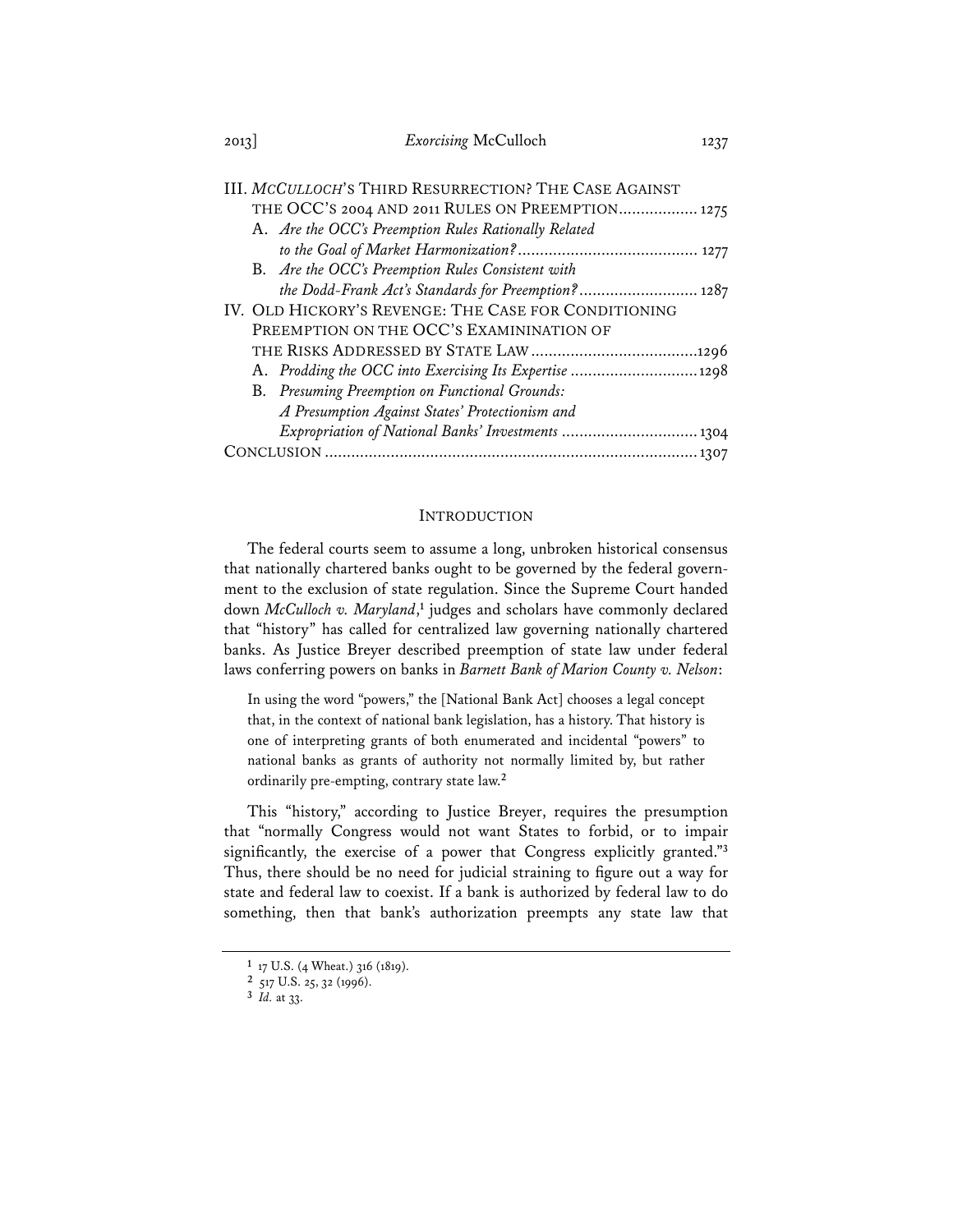interferes with a banking power "that Congress explicitly granted"—even if the state law in question is neutral and does not discriminate against national banks. As Jamelle Sharpe describes the doctrine, courts review state regulation of national banks under a "Centralization Default,"**<sup>4</sup>** derived from an alleged jurisprudential tradition of regarding state control of nationally chartered banks with suspicion.

The idea that American history implies this sort of "Centralization Default" has been defended administratively, as well. Consider, as an example of administrative reliance on alleged historical consensus, the justification for the preemption rules issued by the Office of the Comptroller of the Currency (OCC) in the summer of 2011.<sup>5</sup> The OCC's rules construed the Dodd-Frank Act's preemption clauses—which provide that a state consumer financial law is preempted, even if such a law does not single out nationally chartered banks for discriminatory treatment, if the state law "prevents or significantly interferes with the exercise by the national bank of its powers"**<sup>6</sup>**—as expressly codifying *Barnett Bank*'s preemption standard.**<sup>7</sup>** Despite the reference to *Barnett Bank*, one might reasonably infer that this clause was intended to cut back on preemption of state law. After all, it contains unusual requirements that the OCC support preemption by making a "specific finding,"**8** on a "caseby-case basis,"**<sup>9</sup>** supported by "substantial evidence, made on the record of the proceeding."**<sup>10</sup>** Furthermore, the clause provides only *Skidmore*—not *Chevron*—deference for agency preemption findings, and it expressly bars field preemption.**<sup>11</sup>** How could such unusually specific statutory admonitions *not* be an effort to trim back on the preemption status quo?

**9** *Id.* § 25b(b)(1)(B).

**10** *Id.* § 25b(c).

**11** *Compare id.* § 25b(b)(5)(A) ("A court reviewing any [agency] determinations . . . shall assess the validity of such determinations, depending on the thoroughness evident in the consideration of the agency, the validity of the reasoning of the agency, the consistency with other valid determinations made by the agency, and other factors which the court finds persuasive and relevant to its decision."), *with* Skidmore v. Swift & Co., 323 U.S. 134, 140 (1944) ("The weight of [an administrator's] judgment in a particular case will depend upon the thoroughness evident in its consideration, the validity of its reasoning, its consistency with earlier and later pronouncements, and all those factors which give it power to persuade, if lacking power to control."), *and* Chevron U.S.A. Inc. v. Natural Res. Def. Council, Inc., 467 U.S. 837, 842-44 (1984) (holding that courts must defer to "an agency's construction of the statute which it administers," so long as the agency's regulations are "based on a permissible construction of the statute").

**<sup>4</sup>** Jamelle C. Sharpe, *Legislating Preemption*, 53 WM. & MARY L. REV. 163, 172 (2011).

**<sup>5</sup>** *See* Office of Thrift Supervision Integration; Dodd-Frank Act Implementation, 76 Fed. Reg. 43,549, 43,554 (July 21, 2011).

**<sup>6</sup>** 12 U.S.C. § 25b(b)(1)(B) (2006, Supp. IV 2011).

**<sup>7</sup>** Office of Thrift Supervision Integration; Dodd-Frank Act Implementation, 76 Fed. Reg. at 43,556.

**<sup>8</sup>** *Id.* § 25b(c).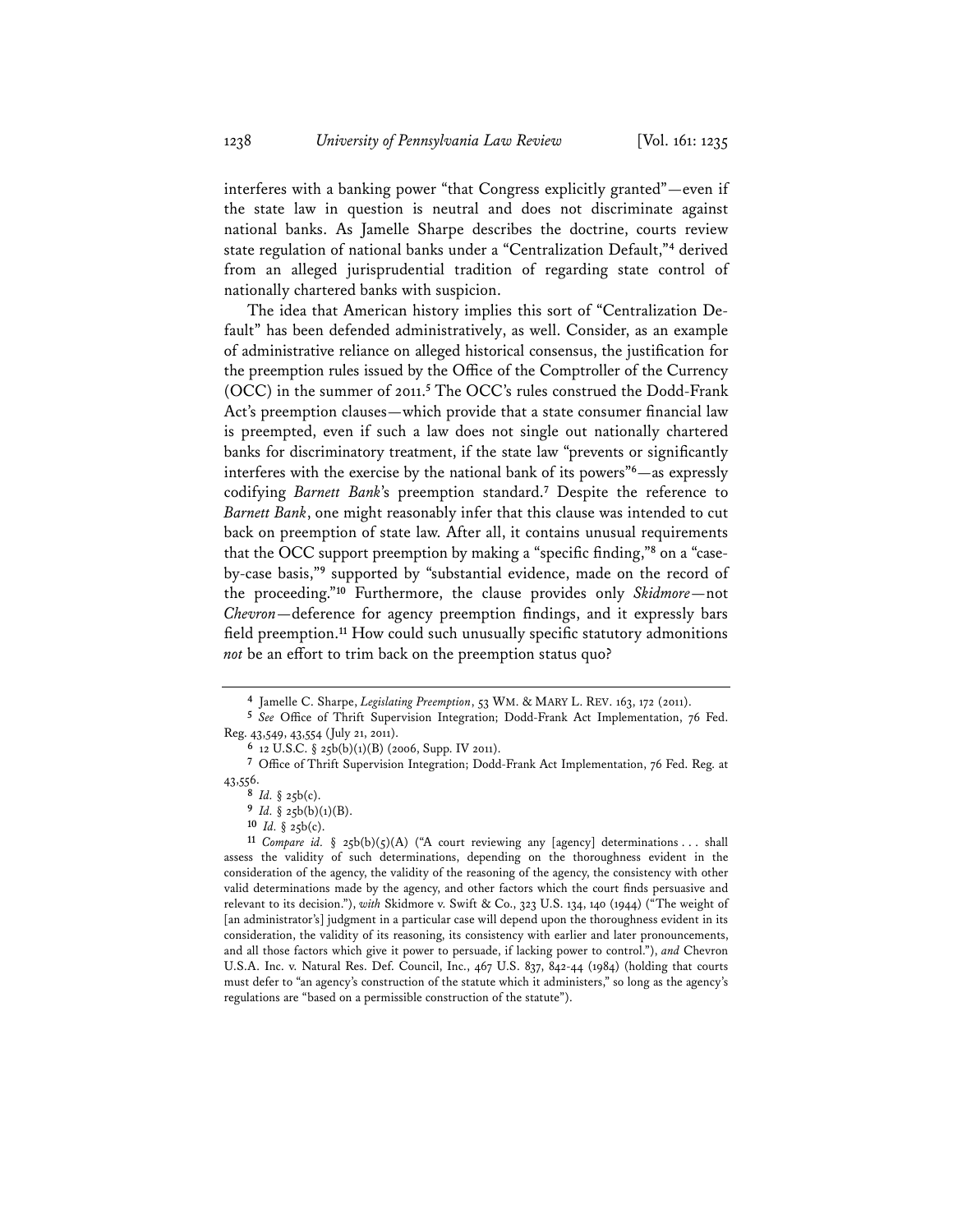2013] *Exorcising* McCulloch 1239

Yet the OCC reissued its 2004, pre–Dodd-Frank rules in almost identical terms in the summer of 2011.**<sup>12</sup>** Despite disavowing field preemption,**<sup>13</sup>** the OCC declared once more that nationally chartered banks may make non– real estate loans "without regard to state-law limitations concerning" a broad array of topics.**<sup>14</sup>** George W. Madison, the Department of Treasury's General Counsel, bluntly criticized the 2011 rule for "seem[ing] to take the position that the Dodd-Frank standard has no effect."**<sup>15</sup>** In response, the OCC predictably trotted out the argument from history: broad preemption had been a "pillar[]" of banking law for "nearly 150 years."**16** Broad preemption, the OCC argued, provided the uniformity of regulation necessary to promote a national market in financial services that would guarantee "prosperity and growth."**<sup>17</sup>**

The OCC also argued that nationally uniform rules were suggested not only by historical practice but also by the national scale of the financial services market. Technological change (e.g., Internet banking), legal change (e.g., the authorization of interstate bank branching), and increased mobility of consumers caused "[m]arkets for credit (both consumer and commercial), deposits, and many other financial products and services" to become "national, if not international, in scope."**<sup>18</sup>** Such national markets required "consistent, national standards, regardless of the location of a customer when he or she first becomes a bank customer or the location to which the customer may move *after* becoming a bank customer."**<sup>19</sup>** "[D]iverse and potentially conflicting state and local laws" raise compliance costs, and "national banks must either absorb the costs, pass the costs on to consumers, or eliminate various products from jurisdictions where the costs are prohibitive."**<sup>20</sup>**

**19** *Id.* at 1908.

**20** *Id.*

**<sup>12</sup>** *Compare* Office of Thrift Supervision Integration; Dodd-Frank Act Implementation, 76 Fed. Reg. at 43,565-66, *with* Bank Activities and Operations, 69 Fed. Reg. 1895, 1904 (Jan. 13, 2004), *and* Bank Activities and Operations; Real Estate Lending and Appraisals, 69 Fed. Reg. 1904, 1916-17 (Jan. 13, 2004). These preemption rules, as amended in 2011, are codified at 12 C.F.R. pt. 7, subpt. D (2012).

**<sup>13</sup>** *See infra* notes 274-77 and accompanying text.

**<sup>14</sup>** 12 C.F.R. § 7.4008(d). The topics included state law requirements regarding, inter alia, licensing, registration, creditors' insurance requirements, loan-to-value ratios, terms of credit, and access to credit reports. *Id.*

**<sup>15</sup>** Letter from George W. Madison, General Counsel, Dep't of the Treasury, to John Walsh, Acting Comptroller of the Currency, Office of the Comptroller of the Currency 2 (June 27, 2011), *available at* http://cdn.americanbanker.com/media/pdfs/TreasuryOCC\_062811.pdf.

**<sup>16</sup>** Office of Thrift Supervision Integration; Dodd-Frank Act Implementation, 76 Fed. Reg. 43,549, 43,554 (July 21, 2011).

**<sup>17</sup>** *Id.*

**<sup>18</sup>** Bank Activities and Operations; Real Estate Lending and Appraisals, 69 Fed. Reg. 1904, 1907 (Jan. 13, 2004).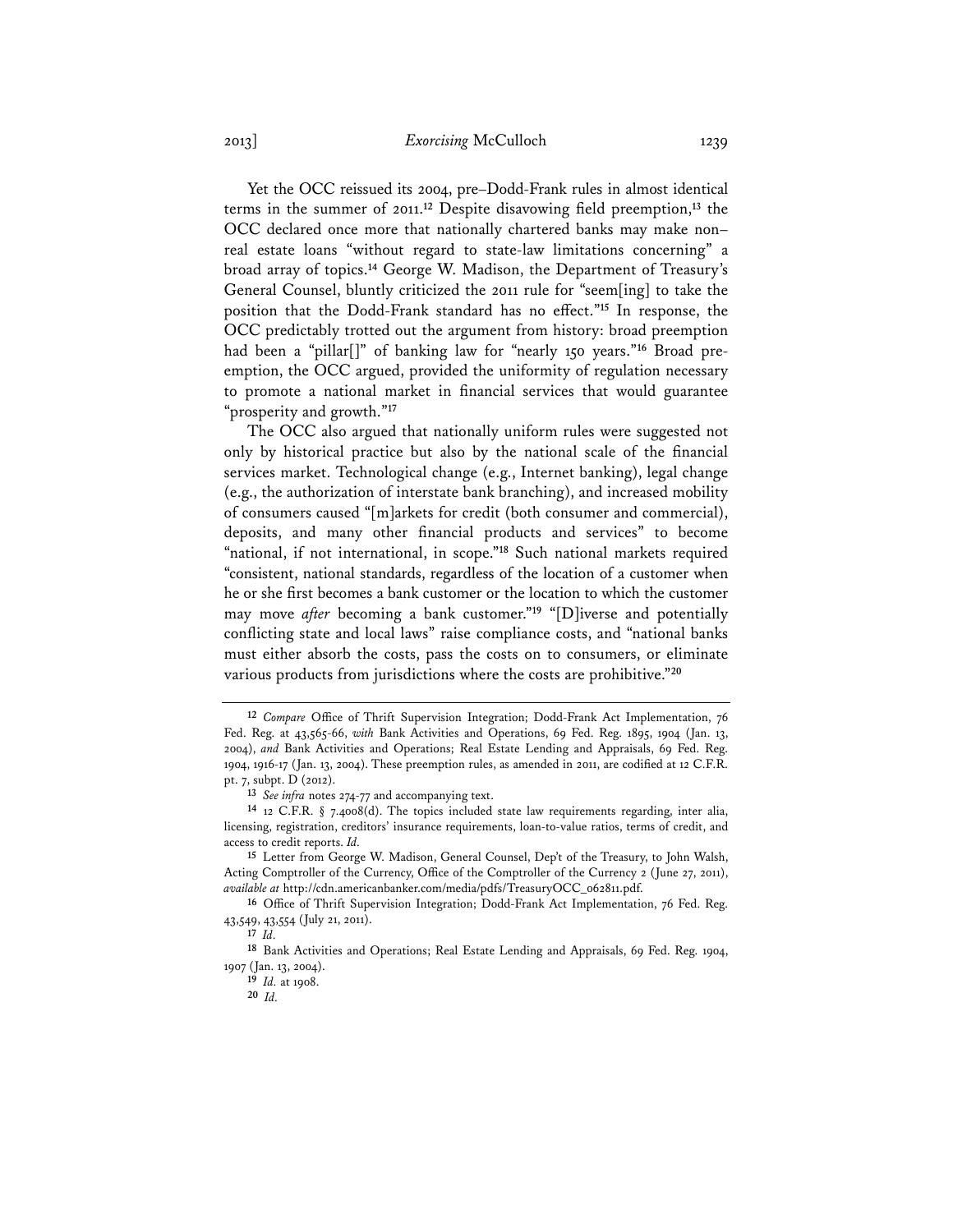In sum, the OCC has justified its preemption rule with a combination of historical precedent and alleged economies of scale achieved by having one set of uniform rules for a national industry. In this Article, I argue that the breadth of the OCC's rule defies both its historical and its policy-based justifications. The OCC's rule preempts state banking laws without making any specific findings about whether federal law adequately addresses the specific risks of bad banking behavior that the particular state banking laws attempt to remedy. Far from being justified by "nearly 150 years" of precedent, this de facto field preemption of state banking law runs afoul of a deeply rooted American legal and political tradition that I term the "antibanker nondelegation doctrine."

Under this doctrine, national law would supplant state law only if the national lawmakers (whether Congress or agency rulemakers) actually set forth specific national regulatory standards to replace state law. Absent such specific supervision, opponents of private bankers have preferred the inefficiency of state law to the perceived corruption of bankers' selfregulation. But by broadly preempting state laws without inquiring whether federal law provides some substitute protections for the supplanted state rules, the OCC's preemption rule in effect gives private banks autonomy from public oversight. This interpretation runs counter to the anti-banker nondelegation doctrine.

This is not to say that the OCC's wholesale preemption of state banking law is unprecedented. As I argue in Section I.B, the OCC's preemption rule is best explained as a revival of *McCulloch*'s theory that nationally charted banks are "federal instrumentalities" that enjoy the same immunity from state taxation and regulation as genuine agencies of the federal government. As I explain in Part II, however, *McCulloch*'s federal instrumentality theory has long been discredited. Initially rejected by Jacksonian Democrats as an impermissible delegation of governmental power to private financial interests, the ideological underpinnings of *McCulloch* were further undermined by growing distrust of private bankers after the Panic of 1907, Woodrow Wilson's New Freedom campaign, and Louis Brandeis's campaign against the power of banks to regulate themselves without governmental oversight. Starting in the 1920s, the Supreme Court gradually loosened preemption doctrine to allow state laws to fill gaps in the National Bank Act on specific banking issues. By the end of the New Deal, *McCulloch*'s distinction between general state laws and specifically bank-related state laws was in shambles, replaced by ordinary principles of conflict preemption.

In Part III, I argue that the OCC's 2004 and 2011 rules are a renewed effort to revive *McCulloch*'s theory of field preemption. Under the OCC's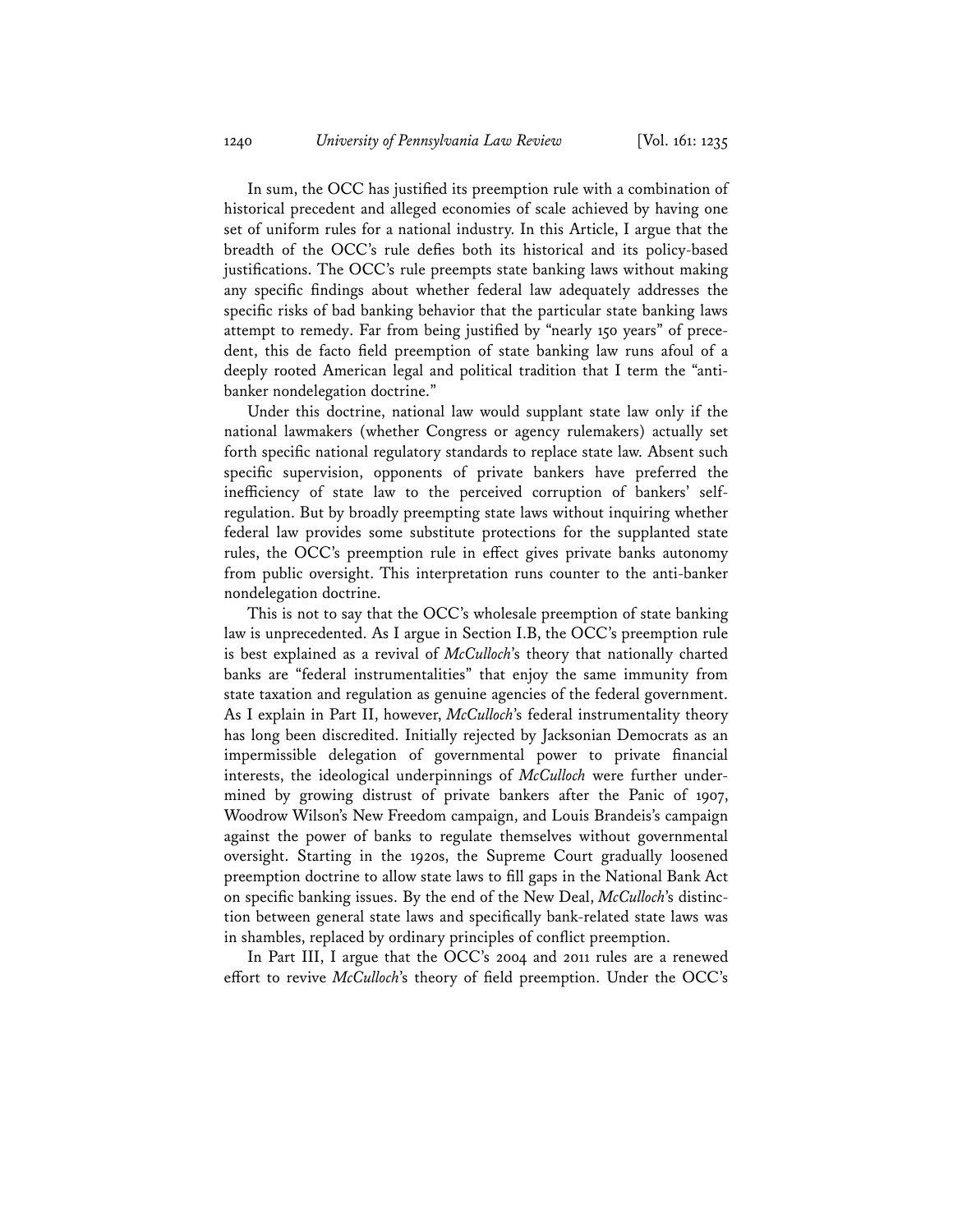rules, states' general common law doctrines are given deference, while states' rules specifically regulating banking practices are presumed to be preempted. The OCC has justified these rules as an effort to secure scale economies through nationally uniform regulations for banking practices that take place on a national scale. But by exempting state common law doctrines, the OCC's rules seem far too underinclusive for this objective. Instead, the OCC's rules seem better calculated to protect private banks' autonomy from state regulation, even when national bank regulators have made no specific findings about the reliability of private banks' self-regulation.

This objective suffers from two flaws: First, the OCC has never articulated any argument for special suspicion of states' banking-specific rules. Second, section 1044(a) of the Dodd-Frank Act, defining the scope of banking preemption, seems to repudiate such across-the-board preemption of state law. Both in its language and its legislative history, section 1044(a) expresses the same anti-banker nondelegation principle as that pressed by Andrew Jackson in 1832 against Nicholas Biddle or by Louis Brandeis in 1912 against the House of Morgan: the principle allowing state law to be set aside by federal regulators only after they specifically examine the risks controlled by state law.

In Part IV, I conclude by outlining a strategy for finally exorcising *McCulloch* from our preemption doctrine through ordinary rules of conflict preemption. State law should govern banks unless the OCC has specifically approved the banking practice that state law forbids. There are good reasons to nationalize banking policy, including scale economies in risk assessment and suppression of state protectionism. But the traditional suspicion of bankers' influence over the national government suggests that the OCC should approve the specific banking practices that state laws forbid only after making factual findings about the specific concerns addressed by the state laws that are preempted. This is not to say that the OCC could not simply ensure good banking practices by deregulating some aspects of banking and relying on markets untrammeled by state law. Rather, I argue that the adequacy of markets is a topic on which the OCC should bring its expertise to bear, rather than recite preemptive *ipse dixit* dating from *McCulloch*.

### I. THE ANTI-BANKER NONDELEGATION DOCTRINE VERSUS THE FEDERAL INSTRUMENTALITY DOCTRINE IN ANTEBELLUM AMERICAN BANKING LAW

To understand the OCC's rule on preemption of state law, it is helpful to outline the two rival nineteenth-century theories about federalism and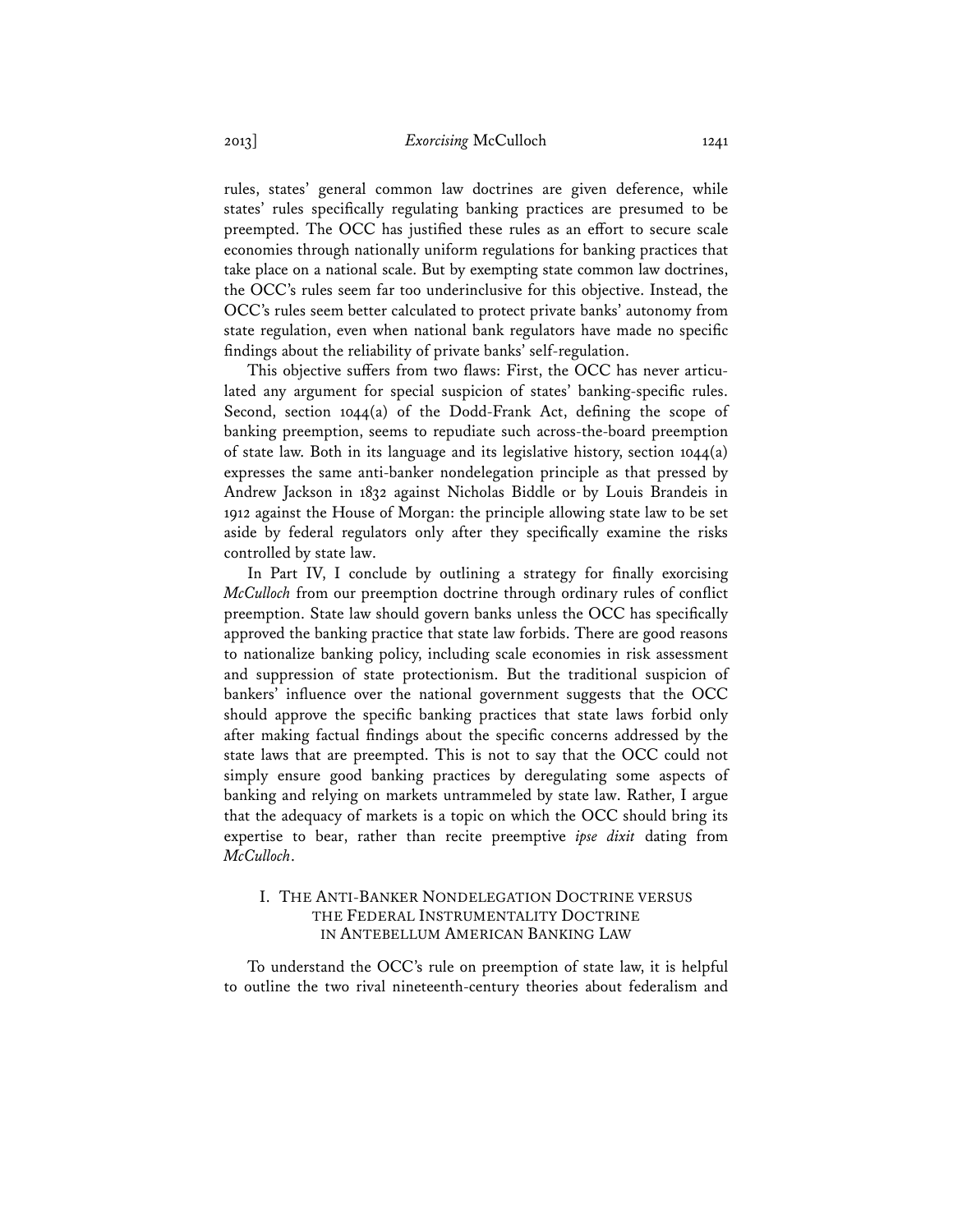banking in a democracy. Both are deeply rooted in American anxieties about the relationship between democracy and finance, albeit in diametrically opposed ways. The "anti-banker nondelegation doctrine" is rooted in the fear that financiers corrupt democracy through wealth, specialized knowledge, and insider connections. The "federal instrumentality" theory is rooted in the opposite assumption: private bankers properly serve as quasigovernmental agents whose expertise serves federal policy. Under this theory, private bankers need protection from shortsighted democratic excesses of parochial state legislation. The authoritative expositions of these two theories were Chief Justice John Marshall's opinion in *McCulloch v. Maryland***<sup>21</sup>** and President Andrew Jackson's message accompanying his veto of the Second Bank of the United States.**<sup>22</sup>** These articulations became the symbols of, respectively, the Federalist (and later Whig and Republican) and Democratic constitutional ideologies in the nineteenth century. Their influence lives on today: Jackson's rhetoric animates the attacks on banking preemption that led to the Dodd-Frank Act, while *McCulloch*'s federal instrumentality theory gave life to the 1864 National Bank Act that, as I argue in Part IV, the OCC is attempting to revive with its 2004/2011 rules.**<sup>23</sup>** In assessing the latter, therefore, it is helpful to see both theories laid out in their pure forms.

## A. *Jackson's Veto Message and the Anti-Banker Nondelegation Doctrine*

President Andrew Jackson's opposition to the Second Bank of the United States had deep cultural and constitutional roots. Since before the ratification of the Constitution, Americans in the economically peripheral Southern and Western regions had been deeply suspicious of banks and the Eastern financial elites they represented. Western Pennsylvanians' opposition to the chartering of the Bank of North America in 1786 was an early manifestation of this suspicion,**<sup>24</sup>** as was, during the ratification debates, Anti-Federalist

**<sup>21</sup>** 17 U.S. (4 Wheat.) 316 (1819).

**<sup>22</sup>** Veto Message from President Jackson to the U.S. Senate (July 10, 1832) [hereinafter Jackson Veto Message], *reprinted in* 2 A COMPILATION OF THE MESSAGES AND PAPERS OF THE PRESIDENTS 1789–1897, H.R. MISC. DOC. NO. 53-210, pt. 2, at 576 (James D. Richardson ed., 2d Sess. 1896).

**<sup>23</sup>** *See supra* notes 12-13 and accompanying text; *infra* note 274-77 and accompanying text.

**<sup>24</sup>** *See generally* Gordon S. Wood, *Interests and Disinterestedness in the Making of the Constitution*, *in* BEYOND CONFEDERATION: ORIGINS OF THE CONSTITUTION AND AMERICAN NATIONAL IDENTITY 69, 94 (Richard Beeman et al. eds., 1987). The leader of the opponents in the state legislature of the proposed Bank of North America was William Findley, an Irish immigrant who made his home in western Pennsylvania and embodied the western Pennsylvanians' "middling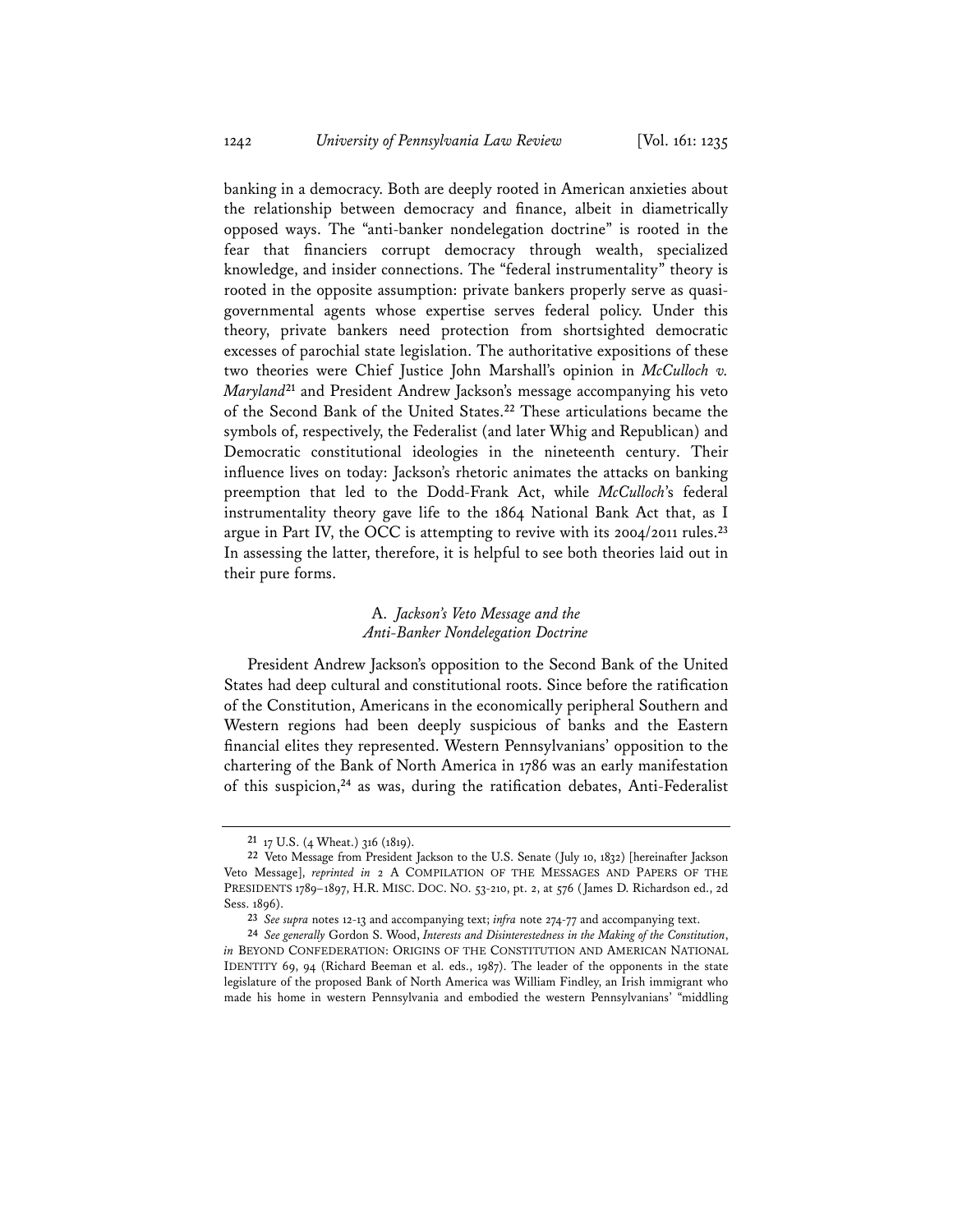opposition to granting Congress the power to charter corporations.**<sup>25</sup>** The Anti-Federalists believed this power would benefit only speculators at "constant expence to the public."**<sup>26</sup>** The most obvious precedent for Jackson's opposition to the Second Bank of the United States was Madison and Jefferson's opposition to the First Bank of the United States.**27** The opposition to the First Bank came largely from the South and West, expressed in constitutional terms by three leading Virginian politicians—James Madison, then a Congressman;**<sup>28</sup>** Edmund Randolph, President Washington's Attorney General;**<sup>29</sup>** and Thomas Jefferson, Washington's Secretary of State.**<sup>30</sup>** Their

**26** Letter I, *in* A REVIEW OF THE REVENUE SYSTEM ADAPTED BY THE FIRST CONGRESS UNDER THE FEDERAL CONSTITUTION 1, 12-13 (Philadelphia, T. Dobson 1794). On Anti-Federalists' tendencies to be "agrarian-localist" groups located further from eastern seaports and "commercial-cosmopolitan" occupations, see JACKSON TURNER MAIN, POLITICAL PARTIES BEFORE THE CONSTITUTION 358, 388 (1973) (emphases omitted).

**27** Alexander Hamilton proposed the First Bank of the United States as a private corporation that would enjoy the exclusive privilege of holding deposits of federal revenue without paying interest while using the funds as security to make loans and create a de facto federal currency through such commercial paper. *See generally* Alexander Hamilton, Second Report on the Further Provision Necessary for Establishing Public Credit (Report on a National Bank) (Dec. 13, 1790), *in* 7 THE PAPERS OF ALEXANDER HAMILTON 236 (Harold C. Syrett & Jacob E. Cooke eds., 1963).

**28** James Madison, Speech in Congress Opposing the National Bank (Feb. 2, 1791) (rejecting arguments that the Bank could be created under the "general welfare," "necessary and proper," or Taxing and Spending Clauses), *in* JAMES MADISON: WRITINGS 480, 480-90 (Jack N. Rakove ed., 1999).

**29** Letter from Edmund Randolph, Att'y Gen., to Pres. George Washington (Feb. 12, 1791) ("[L]et it be propounded as an eternal question to those who build new powers on this clause, whether the latitude of construction which they arrogate will not terminate in an unlimited power in Congress? . . . [S]o far as [the Act] incorporates the Bank, [the Attorney General] is bound to declare his opinion to be against its constitutionality."), *in* THE CONSTITUTION AND THE ATTORNEYS GENERAL 3, 3-7 (H. Jefferson Powell ed., 1999).

aspirations, middling achievements, and middling resentments." *Id.* at 94, 97. The opponents resented wealthy Philadelphia financier Robert Morris for his proposal to pool large amounts of capital for investment in large-scale projects like mills or factories rather than give small farmers access to consumer credit. Janet A. Riesman, *Money, Credit, and Federalist Political Economy*, *in* BEYOND CONFEDERATION, *supra*, at 128, 147-49. The debate over the chartering—which was defeated, to Morris's dismay—is available in DEBATES AND PROCEEDINGS OF THE GENERAL ASSEMBLY OF PENNSYLVANIA: ON THE MEMORIALS PRAYING A REPEAL OR SUSPENSION OF THE LAW ANNULLING THE CHARTER OF THE BANK (Mathew Carey ed., Philadelphia, Seddon & Pritchard 1786).

**<sup>25</sup>** When Madison proposed an express power "to grant charters of incorporation where the interest of the U.S. might require & the legislative provisions of individual States may be incompetent," Rufus King, the Massachusetts ally of Alexander Hamilton, argued that "[t]he States will be prejudiced and divided into parties by [an express power to charter corporations]" and reminded the Convention of the controversies over the Bank of North America by observing that "[i]n Philad[elphia] & New York, It will be referred to the establishment of a Bank, which has been a subject of contention in those Cities. In other places it will be referred to mercantile monopolies." James Madison, Notes (Sept. 14, 1787), *in* 2 THE RECORDS OF THE FEDERAL CONVENTION OF 1787, at 615-16 (Max Farrand ed., 1966). The proposal was abandoned. *Id.* at 616.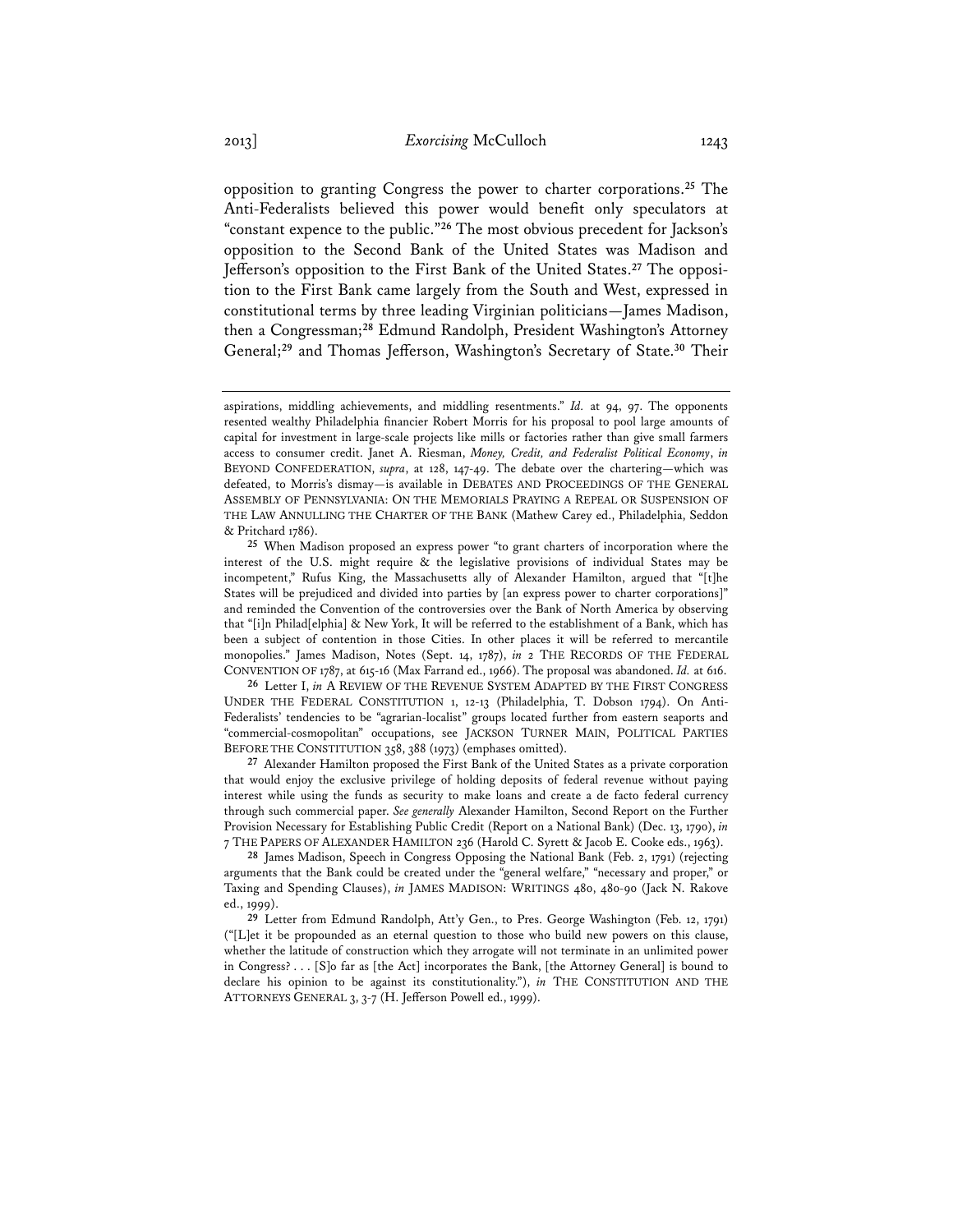opposition was expressed in constitutional and textual terms as a worry that an implied power to charter the First Bank would destroy "the essential characteristic of the government, as composed of limited and enumerated powers."**<sup>31</sup>** But underlying these legal arguments was a deeper ideological opposition to high finance, associated with large Northeastern cities—in the opposition's bitter phrases, "speculators & Tories"**<sup>32</sup>** or "stockjobbers."**<sup>33</sup>** The suspicion that private bankers could corruptly manipulate public officials was a deeply entrenched aspect of Anglo-American ideology, dating back to the South Sea Bubble of 1720.**<sup>34</sup>** The 1720 financial scandal wracked English politics and inspired twelve dozen essays written by John Trenchard and Thomas Gordon between 1720 and 1723, collectively republished as *Cato's Letters*. **<sup>35</sup>** The broad message of *Cato's Letters* was that officials were always at risk of being corrupted by financial elites in complex ways that voters would not be able to detect. More than a century after the South Sea Bubble popped, Andrew Jackson used its example in his opposition to the Second Bank: "I do not dislike your Bank any more than all banks," Jackson informed

**<sup>30</sup>** *See* Thomas Jefferson, Opinion on the Constitutionality of the Bill for Establishing a National Bank (arguing that a bank is unconstitutional, for while it would be "convenient," it is not "necessary" for the federal government (citing the Necessary and Proper Clause, U.S. CONST. art. I, § 8, cl. 18)), *in* 19 THE PAPERS OF THOMAS JEFFERSON 275, 275-80 (Julian P. Boyd & Ruth W. Lester eds., 1974). For a general account of the debate, see STANLEY ELKINS & ERIC MCKITRICK, THE AGE OF FEDERALISM: THE EARLY AMERICAN REPUBLIC, 1788–1800, at 229-34 (1993).

**<sup>31</sup>** Madison, *supra* note 28, at 485. In Jefferson's words, "To take a single step beyond the boundaries thus specially drawn around the powers of Congress, is to take possession of a boundless feild [sic] of power, no longer susceptible of any definition." Jefferson, *supra* note 30, at 276.

**<sup>32</sup>** Letter from James Madison to Thomas Jefferson (May 1, 1791), *in* 14 THE PAPERS OF JAMES MADISON 14, 16 (Robert A. Rutland et al. eds., 1983); *see* ELKINS & MCKITRICK, *supra* note 30, at 234.

**<sup>33</sup>** Letter from Thomas Jefferson to James Madison (Aug. 8, 1791), in 14 THE PAPERS OF JAMES MADISON, *supra* note 32, at 69, 69; *see* ELKINS & MCKITRICK, *supra* note 30, at 244.

**<sup>34</sup>** The South Sea Company scandal was essentially a joint-stock company's alleged bribing of government ministers and members of Parliament with stock in return for assistance in inflating the stock's trading value. *See generally* HELEN J. PAUL, THE SOUTH SEA BUBBLE: AN ECONOMIC HISTORY OF ITS ORIGINS AND CONSEQUENCES (2011).

**<sup>35</sup>** JOHN TRENCHARD & THOMAS GORDON, CATO'S LETTERS (Ronald Hamowy ed., Liberty Fund 1995) (1724). *Cato's Letters* became one of the most widely read tracts in colonial America; while it was just one of the numerous works attacking the alleged corruption caused by private access to public credit, *Cato's Letters* in particular propelled Country Party ideology across the Atlantic to the North American colonies. Forrest McDonald, *A Founding Father's Library*, LITERATURE OF LIBERTY, Jan./Mar. 1978, at 4, 13; *see also* BERNARD BAILYN, THE IDEOLOGICAL ORIGINS OF THE AMERICAN REVOLUTION 35-36 (1967) (describing the publication of *Cato's Letters* as a "searing indictment of eighteenth-century English politics" and its use in colonial America to advance "political liberty"). For another prominent example of an attack on private access to public credit, *see* Henry St. John Bolingbroke, Some Reflections on the Present State of the Nation, *reprinted in* 2 THE WORKS OF LORD BOLINGBROKE 439, 454-58 (Philadelphia, Carey & Hart 1841).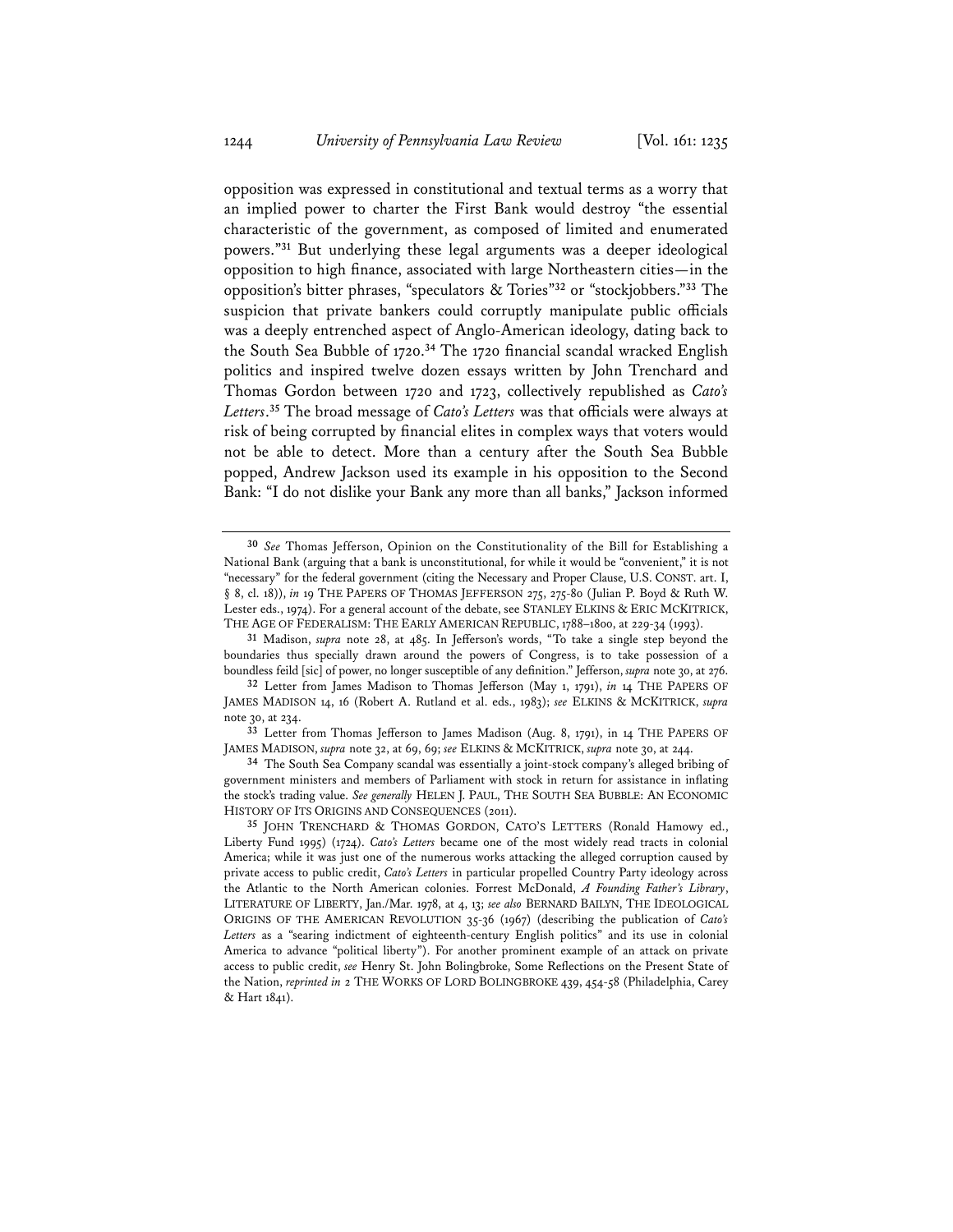Nicholas Biddle, President of the Second Bank, "[b]ut ever since I read the history of the South Sea Bubble I have been afraid of Banks."**<sup>36</sup>**

In his attack on the Second Bank, Jackson transformed the idea that financiers tend to "capture" the government through insider connections and specialized knowledge into the platform of the Democratic Party.**<sup>37</sup>** When vetoing the Second Bank, Jackson argued that congressional delegations of power, revenue, and immunities to private corporations should be subjected to what we would call, in modern constitutional parlance, "strict scrutiny": Unless absolutely necessary, such privileges should be deemed outside Congress's implied power under Article I to adopt means necessary and proper for the execution of express powers. According to Jackson's veto message, the federal charter's various grants of exclusive privileges to the Bank were improper because they were not strictly "necessary" for any legitimate federal policy beyond enriching the Bank's investors.**38** In particular, Jackson objected to Congress's decision to grant the Bank exclusive banking privileges in Washington, D.C.,**<sup>39</sup>** an exclusive role as the federal

**38** In Jackson's words, "[M]any of the powers and privileges conferred on [the Bank] can not be supposed necessary for the purpose for which it is proposed to be created, and are not, therefore, means necessary to attain the end in view, and consequently not justified by the Constitution." Jackson Veto Message, *supra* note 22, at 583.

**<sup>36</sup>** 2 JOHN SPENCER BASSETT, THE LIFE OF ANDREW JACKSON 599 (new ed. 1931) (citation omitted).

**<sup>37</sup>** *See* SAUL CORNELL, THE OTHER FOUNDERS: ANTI-FEDERALISM AND THE DISSENTING TRADITION IN AMERICA, 1788–1828, at 299-301 (1999) (discussing Martin Van Buren's use of Anti-Federalism's "resonance for the vast majority of the people" in its opposition to financial elites as a central aspect of Jacksonian ideology); GERALD LEONARD, THE INVENTION OF PARTY POLITICS: FEDERALISM, POPULAR SOVEREIGNTY, AND CONSTITUTIONAL DEVELOPMENT IN JACKSONIAN ILLINOIS 112-115 (2002) ("On the Jacksonian side . . . the Bank was central, and the concern was constitutional."); JOEL H. SILBEY, THE AMERICAN POLITICAL NATION, 1838–1893, at 81-86 (1991) (detailing how the principles of limited government embodied in Jackson's "victory" over the Second Bank were eventually built into the Democratic Party's first national platform). This idea of capture influenced Democrats in the state legislature, who in turn voted on corporate charters and banking issues in ways consistently different from—and in a much more hostile manner than—Whigs. *See* Herbert Ershkowitz & William G. Shade, *Consensus or Conflict?: Political Behavior in the State Legislatures During the Jacksonian Era*, 58 J. AM. HIST. 591, 594-621 (1971). "Less optimistic than their Whig counterparts, and more fearful of concentrations of power, Democrats emphasized limited government to insure individual liberty rather than create opportunity"; they thus opposed granting special economic privileges. *Id.* at 617. Voters further from metropolitan centers seemed especially amenable to the Jacksonian message. *See generally* JAMES ROGER SHARP, THE JACKSONIANS VERSUS THE BANKS: POLITICS IN THE STATES AFTER THE PANIC OF 1837 (1970).

**<sup>39</sup>** Jackson's message reserved special hostility for the provisions "declar[ing] that Congress shall not increase the capital of existing banks, nor create other banks with capitals exceeding in the whole \$6,000,000" for a term of fifteen years. *Id.* at 584 (emphasis omitted). "The Constitution declares that the Congress shall have power to exercise exclusive legislation in all cases whatsoever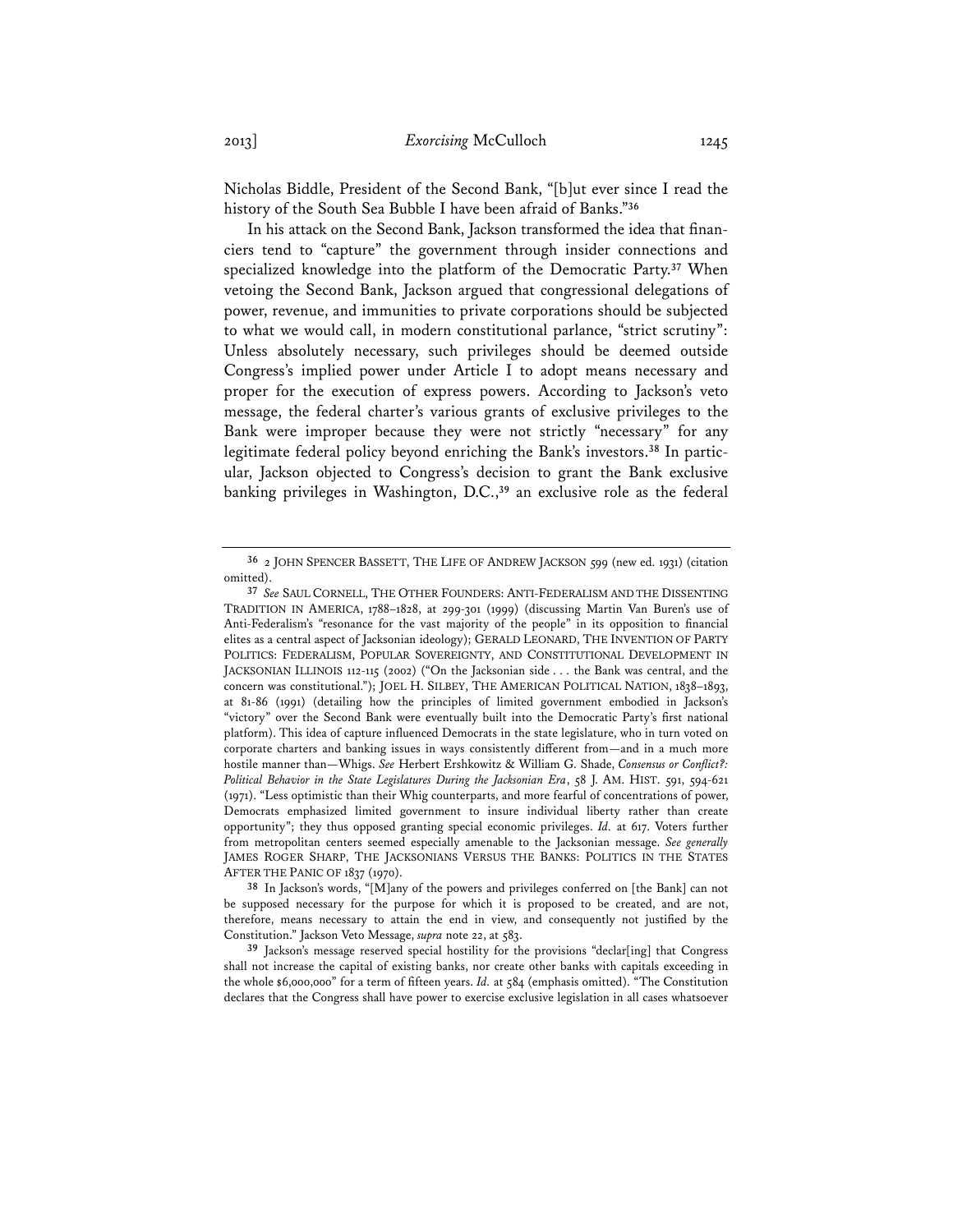government's fiscal agent, and a special tax exemption not enjoyed by statechartered banks. "It can not be '*necessary*' or '*proper*,'" President Jackson complained in his veto message, "for Congress to barter away or divest themselves of any of the powers vested in them by the Constitution to be exercised for the public good. . . . This restriction on themselves and grant of a monopoly to the bank is therefore unconstitutional."**<sup>40</sup>**

Unlike Southern opposition to the Bank, which was largely rooted in a desire to prevent federal state-building rather than a desire to control financial elites,**<sup>41</sup>** Jackson's objection was not that Congress was exercising *too much* power over banking, but that it was not exercising *enough*. By delegating exclusive privileges for a fifteen-year period to a single private corporation, Congress was abdicating its responsibility to oversee self-interested private actors. Jackson disliked state-chartered banks as much as the Second Bank of the United States, but state-chartered banks were at least beyond the control of the "great capitalists" like Nicholas Biddle, who, Jacksonians believed, had special influence over federal legislators like Henry Clay and

Which is the supreme law of the land? This provision can not be "*necessary*" or "*proper*" or *constitutional* unless the absurdity be admitted that whenever it be "necessary and proper" in the opinion of Congress they have a right to barter away one portion of the powers vested in them by the Constitution as a means of executing the rest.

*Id.*

**40** *Id*. at 583-84.

**41** On Southerners' general desire to suppress state-building in favor of private and plantation ordering, see generally ROBIN L. EINHORN, AMERICAN TAXATION, AMERICAN SLAVERY (2006); *see also* Daniel M. Mulcare, *Restricted Authority: Slavery Politics, Internal Improvements, and the Limitation of National Administrative Capacity*, 61 POL. RES. Q. 671, 677 (2008) (documenting the successful efforts of Southern state legislators in ensuring that the "federal government's potential encroachment into states' municipal authority . . . never made it out of the legislative process"). The Virginia opponents of the Second Bank were in fact financial elites themselves, deeply enmeshed in state banks and the "traditional system of planter elite domination" in eastern Virginia. WILLIAM G. SHADE, DEMOCRATIZING THE OLD DOMINION: VIRGINIA AND THE SECOND PARTY SYSTEM, 1824–1861, at 84 (1996). Indeed, some members of the Richmond Junto, the group that controlled the Republican Party in Virginia after 1800, were deeply invested in a system of exclusive commercial privileges: John Brockenbrough, the brother of one of Marshall's opponents on the Virginia Supreme Court, was the head of the state-chartered Bank of Virginia and managed a network that maintained state banknotes at par and mimicked the contractionist policy of the Bank of the United States at the state level. *See* JOHN M. MCFAUL, THE POLITICS OF JACKSONIAN FINANCE 21 (1972); *see also* Joseph H. Harrison, Jr., *Oligarchs and Democrats: The Richmond Junto*, 78 VA. MAG. HIST. & BIOGRAPHY 184, 194-95 (1970). Brockenbrough and Thomas Ritchie, the influential editor of the *Richmond Enquirer*, opposed Jackson's policy of "hardmoney" radicalism, which would have limited the power of banks to issue paper and thereby affected the supply of currency. LARRY SCHWEIKART, BANKING IN THE AMERICAN SOUTH FROM THE AGE OF JACKSON TO RECONSTRUCTION 34-37 (1987).

over the District of Columbia . . . and this act declares they shall not." *Id.* (internal quotation marks omitted). Jackson complained: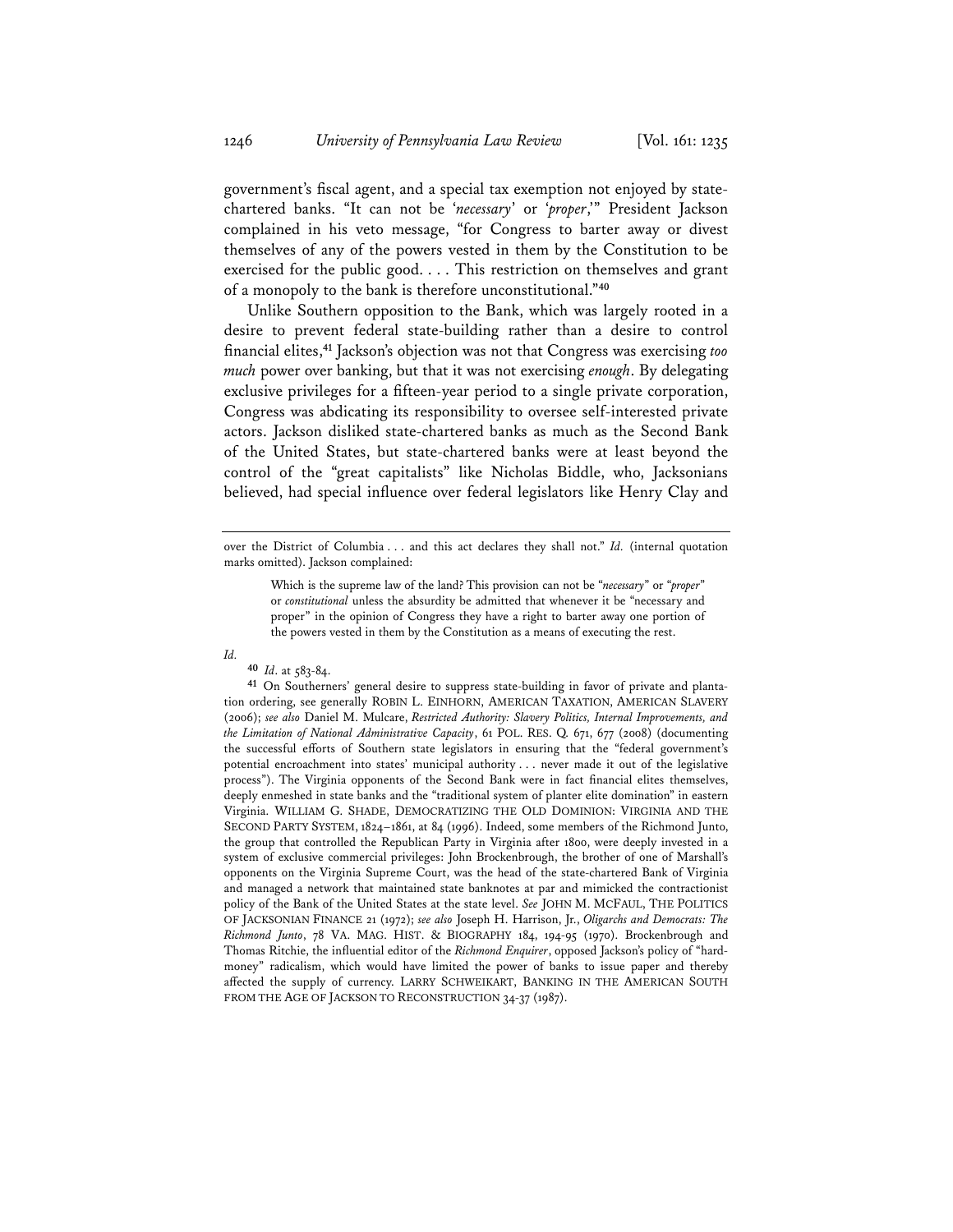Daniel Webster**<sup>42</sup>**: "The States in which these institutions are situated, can at all times control them, and would effectually interpose to prevent such abuses of power."**<sup>43</sup>** Democrats were familiar with the idea that democratic processes available through state institutions**<sup>44</sup>** could legitimize enterprises that would otherwise exercise questionable powers.**<sup>45</sup>** The problem with the Second Bank was that it stood outside those state democratic processes yet was not subject to federal supervision by the President (who controlled only a fifth of the directors of the Second Bank) or Congress (which, according to Jackson, had bargained away its right to increase the Bank's contribution or grant privileges to rival institutions).

Jacksonian opposition to the Second Bank shows that the anti-banker nondelegation theory was—and remains—perfectly compatible with the goal of imposing nationally uniform laws on banks for the sake of market harmonization. Protecting state power, for Jackson and his "hard money" followers, was a means to the end of controlling financiers, not an end in itself. The important thing was that the banks be democratically controlled,**<sup>46</sup>** not that any particular level of government control them. Jackson's argument was not that Congress could not charter a national bank, but that Congress could not create such a bank as a self-regulating private institution, liberated from state law yet only minimally supervised by federal officials. The policies of the Jackson and Van Buren Administrations suggest that Democrats were not averse, in principle, to the creation of national institutions that could impose centralized order on banking. For example, the "pet

**<sup>42</sup>** On Jacksonians' belief in Biddle's corruption of national politics, see STEPHEN F. KNOTT, ALEXANDER HAMILTON AND THE PERSISTENCE OF MYTH 31-32 (2002); and ROBERT V. REMINI, THE LIFE OF ANDREW JACKSON 222-23 (abr. ed. 1988). In justifying the removal of federal monies from the Second Bank of the United States to various state banks, future–Chief Justice Roger Taney, then Jackson's Secretary of the Treasury, argued that the state banks would prevent the banking business from "be[ing] monopolized by the great capitalists." 10 REG. DEB. app. 160 (1834) (report of Roger Taney, Secretary of the Treasury).

**<sup>43</sup>** *Id.* at 161; *see also id.* at 83-85 (Memorial of Government Directors of the Bank of the United States) (accusing the private directors of the Second Bank of the United States of "systematically nullifying the representatives of the Government and people" by behaving in a secretive manner and acting like a "commercial bank" rather than a public agency).

**<sup>44</sup>** Examples familiar to Democrats at the time would have included state constitutional conventions, state plebiscites, small electoral districts, and numerous elections.

**<sup>45</sup>** On the strategy of legitimating banking democratically, see L. RAY GUNN, THE DECLINE OF AUTHORITY: PUBLIC ECONOMIC POLICY AND POLITICAL DEVELOPMENT IN NEW YORK, 1800–1860, at 186-87 (1988) (describing the treatment of banks at New York's 1846 constitutional convention).

**<sup>46</sup>** *See, e.g.*, JON MEACHAM, AMERICAN LION: ANDREW JACKSON IN THE WHITE HOUSE 209-10 (2008) ("Jackson's decision was framed in sweeping terms, arguing that the goal of government should be to better the lives of the many, not reward the few. . . . Jackson was . . . arguing that an end to privilege would mark the beginning of a truly democratic era.").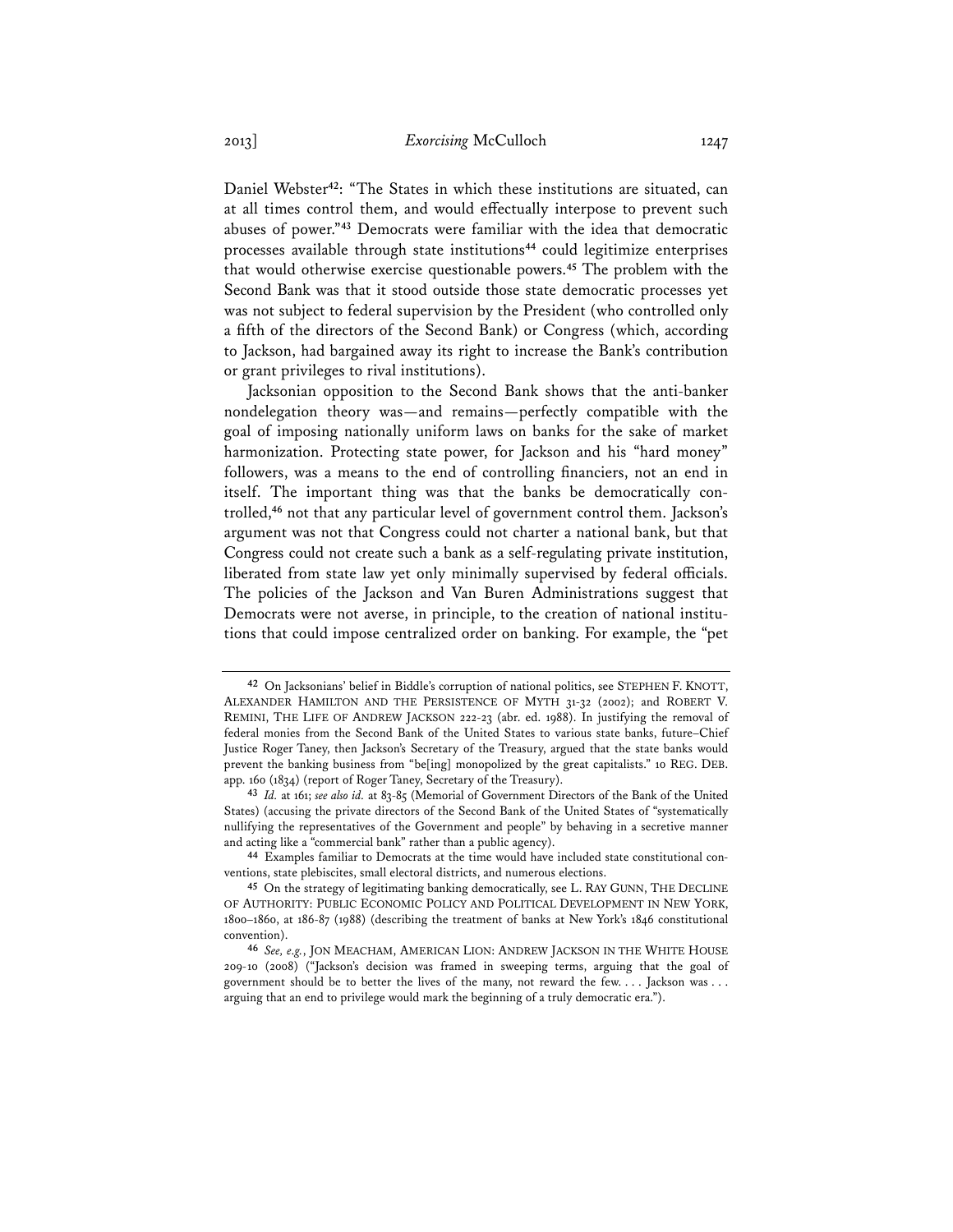bank" policy adopted by Levi Woodbury, Roger Taney's successor as Jackson's Secretary of the Treasury, forced the national government's "hard money" agenda on private banks by conditioning eligibility to receive federal deposits on not issuing bank notes in small denominations.**<sup>47</sup>** Replacing "pet banks" with the "independent Treasury system," President Van Buren further strengthened central control of federal revenue by delegating to six federal agencies the duty of holding federal revenue without the power either to lend it themselves or to deposit it in statechartered banks for private lending.**<sup>48</sup>** Antebellum Democrats simply disliked public aid to either state- or federally chartered private banks,**<sup>49</sup>** and they opposed Whig and Republican proposals to secure state-chartered bank notes with federal securities.**<sup>50</sup>** But "hard money" Democrats eventually became the most enthusiastic supporters of U.S. Treasury Secretary Salmon Chase's proposal to create "greenback" paper money as legal tender notes, because these notes had no connection to private banks.**<sup>51</sup>**

In sum, the anti-banker nondelegation theory was not a theory of states' rights but a theory of bankers' wrongs. It was a theory of nondelegation, not decentralization. Arguments about the benefits of nationally uniform banking law are, therefore, nonresponsive to the theory's demand for active democratic supervision of banking. Federal preemption of state banking laws is perfectly consistent with this theory as long as federal regulators actively supervise private bankers. Such preemption violates the anti-banker nondelegation theory only when it gives private bankers freedom to set banking policy without active democratic supervision.

**<sup>47</sup>** MCFAUL, *supra* note 41, at 77-79.

**<sup>48</sup>** The six agencies were the Treasury Department, the New Orleans Branch Mint, the Boston and New York customhouses, and two depositaries, one in Charleston and another in St. Louis. *See* Act of July 4, 1840, ch. 41, §§ 2–4, 5 Stat. 385, 386, *repealed by* Act of Aug. 13, 1841, ch. 7, 5 Stat. 439.

**<sup>49</sup>** CHARLES SELLERS, THE MARKET REVOLUTION: JACKSONIAN AMERICA, 1815–1846, at 333 (1991) (describing Postmaster General Amos Kendall's denunciation of state-chartered banks as a "young *Nobility System*").

**<sup>50</sup>** WILLIAM GERALD SHADE, BANKS OR NO BANKS: THE MONEY ISSUE IN WESTERN POLITICS, 1832–1865, at 228-29, 233-34 (1972) (noting Democratic opposition to Whig Millard Fillmore's "sugges[tion of] a national free banking scheme based upon the existing state banks" and Democrat Salmon Chase's opposition to using banks in eastern seaboard cities as federal depositories).

**<sup>51</sup>** *See* GRETCHEN RITTER, GOLDBUGS AND GREENBACKS: THE ANTIMONOPOLY TRADI-TION AND THE POLITICS OF FINANCE IN AMERICA, 1865–1896, at 76 (1997) (describing "hardmoney" Jacksonians' quick conversion to the cause of federal paper money); SHARP, *supra* note 37, at 19-21 (describing conversion of Ohio "hard-money" Democrats to the greenback movement).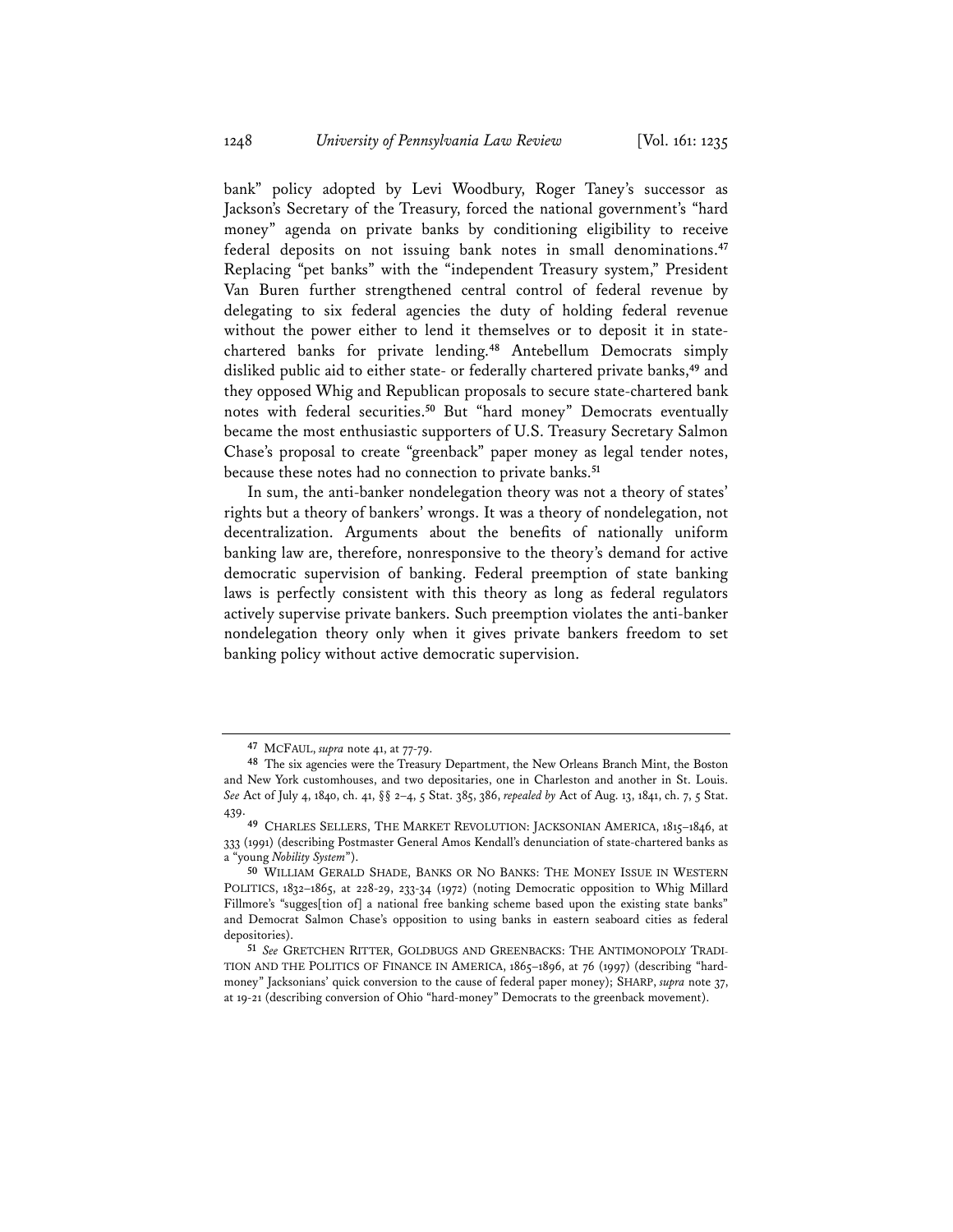### B. *McCulloch's Federal Instrumentality Theory and Banking as a Suspect Classification*

*McCulloch v. Maryland*, **<sup>52</sup>** a major target of Jackson's veto message,**<sup>53</sup>** set forth an entirely different model of Congress's authority to delegate powers to private bankers, founded on an entirely different attitude toward bankers' trustworthiness in advancing the public interest.

In holding that the Second Bank was immune from Maryland's tax, Chief Justice Marshall reasoned that the Bank was an agent of the federal government, despite the fact that the federal government did not actually control the president of this private institution who was answerable only to the Bank's mostly private board of directors.**<sup>54</sup>** In Marshall's reasoning, the Bank counted as a de facto federal agency because it acted as the federal government's exclusive fiscal agent. It was entitled to use federal revenue deposited in its vaults for private banking ventures such as redeeming state bank notes to limit the supply of paper currency. Whatever the Bank did within the scope of this agency was beyond the power of the states to control, for the same reason that the states could not control the letters held by a federal postmaster, the customs receipts held by a customs official, or the damages won by a U.S. Attorney. "Those means are not given by the people of a particular State," Marshall reasoned, "but by the people of all the States. They are given by all, for the benefit of all—and upon theory, should be subjected to that government only which belongs to all."**<sup>55</sup>**

Taken literally, this theory implied that the Bank should be immune not only from state taxation but also from every other sort of state law whether contract, tort, property, or criminal law. In Marshall's words, "[T]he States have no power, by taxation *or otherwise*, to retard, impede, burden, or in any manner control, the operations of the constitutional laws enacted by Congress to carry into execution the powers vested in the general government."**<sup>56</sup>** But this literal reading would make the Bank a law unto itself, as there was no federal code of tort, contract, crimes, or property that would

**<sup>52</sup>** 17 U.S. (4 Wheat.) 316 (1819).

**<sup>53</sup>** *See* Jackson Veto Message, *supra* note 22, at 586-87; MEACHAM, *supra* note 46, at 211 ("Jackson had made it clear that he interpreted the Court's ruling in *McCulloch v. Maryland* . . . as inconclusive. But he also had made it clear that it hardly mattered—that he was bound to interpret the laws as he understood them regardless of what the Court said.").

**<sup>54</sup>** *See McCulloch*, 17 U.S. (4 Wheat.) at 430 ("We find . . . a total failure of this original right to tax the means employed by the government of the Union, for the execution of its powers.").

**<sup>55</sup>** *Id.* at 428-29.

**<sup>56</sup>** *Id.* at 436 (emphasis added).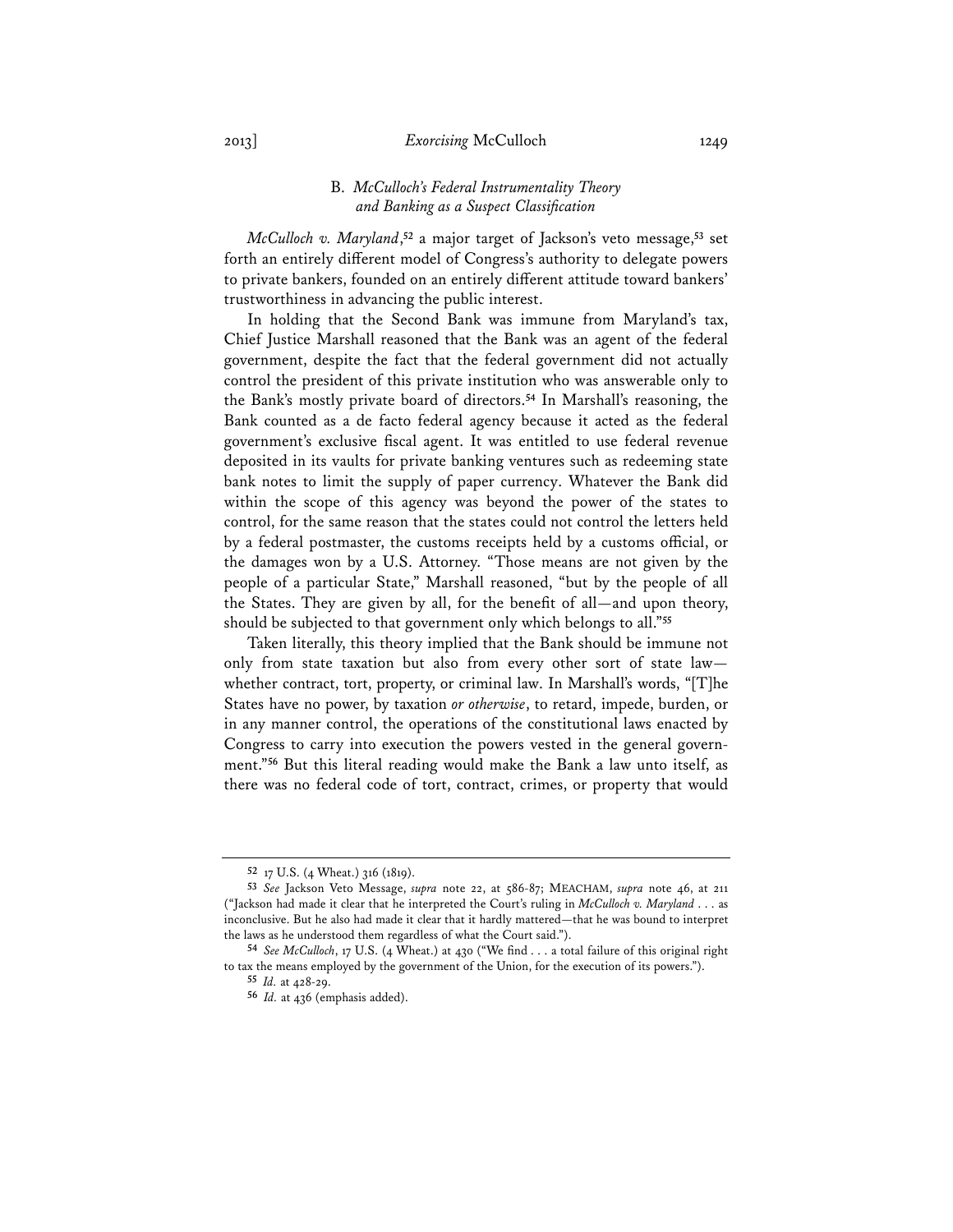restrict its operations if state law were preempted.**<sup>57</sup>** Therefore, Marshall's theory of immunity enshrined in *McCulloch* would plainly have to be constrained to prevent the Bank from becoming a self-governing dictatorship.

*McCulloch* offered a limiting principle to constrain the field preemption that it unleashed—the distinction between the banking operations of the Second Bank and all other aspects of the Bank. This limiting principle became the backbone of preemption doctrine in banking law from the end of the Civil War until the 1920s and is the essential principle that the OCC seeks to revive, so examining the distinction at its origins can clarify the character of the OCC's preemption claims.

#### 1. *McCulloch*'s Distinction Between Banking-Specific Activities and Nonbanking Activities

Chief Justice Marshall's discussion in *McCulloch* of state taxes not preempted by the Bank's charter illustrates the distinction between banking operations and other nonbanking activities:

This opinion does not deprive the States of any resources which they originally possessed. It does not extend to a tax paid by the real property of the bank, in common with the other real property within the State, nor to a tax imposed on the interest which the citizens of Maryland may hold in this institution, in common with other property of the same description throughout the State. But this is a tax on the operations of the bank, and is, consequently, a tax on the operation of an instrument employed by the government of the Union . . . .**<sup>58</sup>**

What do these two permissible taxes (on the bank's real property and on bank stock owned by private citizens) have in common? First, they are

**<sup>57</sup>** Given *McCulloch*'s theory of immunity, state law would not apply to the Bank in federal court under section 34 of the Judiciary Act of 1789. *See* Judiciary Act of 1789, ch. 20, § 34, 1 Stat. 73, 92 (current version at 28 U.S.C. § 1652 (2006)). Section 34 provided that "the laws of the several states, except where the constitution, treaties or statutes of the United States shall otherwise require or provide, shall be regarded as rules of decision in trials at common law in the courts of the United States in cases where they apply." *Id.* Under the *McCulloch* Court's reasoning, the Constitution "otherwise require[d]" that state laws could *not* "be regarded as rules of decision."

Federal courts could still hear disputes involving banks under their "arising under" jurisdiction, *see* Osborn v. Bank of the United States, 22 U.S. (9 Wheat.) 738, 826 (1824), or when fashioning general common law for commercial transactions, *see* Swift v. Tyson, 41 U.S. (16 Pet.) 1, 18-19 (1842), *overruled by* Erie R.R. v. Tompkins, 304 U.S. 64 (1938). But there was no federal common law of crimes. The logic of *McCulloch* implied that the Bank should be regarded as an *imperium in imperio*, with the result that in responding to criminal fraud allegations, the Bank would not be governed by federal or state law, but rather only by its directors' fiat.

**<sup>58</sup>** *McCulloch*, 17 U.S. (4 Wheat.) at 436-37.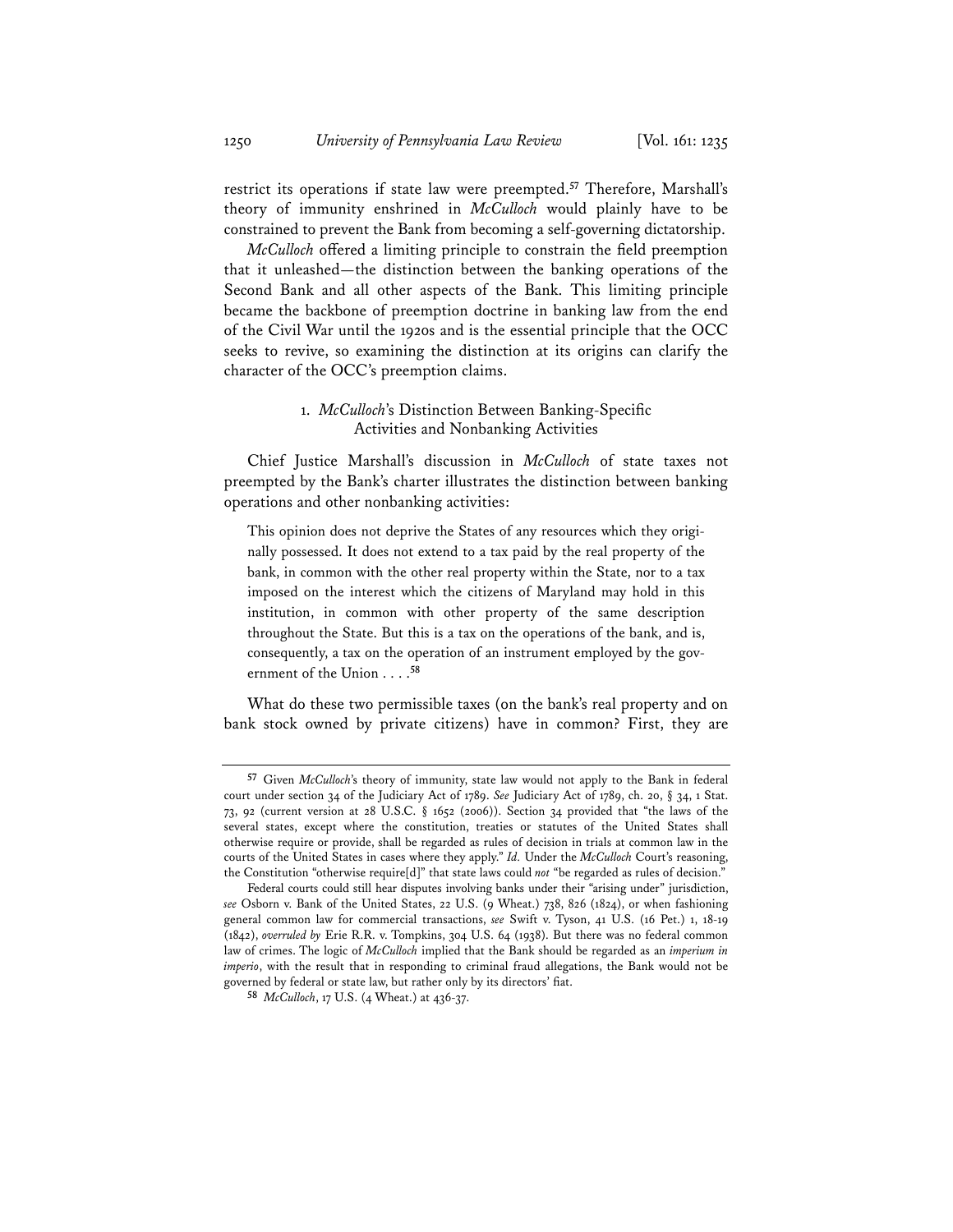nondiscriminatory: they do not single out institutions affiliated with the federal government. Nondiscrimination, however, was not sufficient to save a state tax from preemption under *McCulloch*'s principle of supremacy—a point the Court made explicit ten years later in *Weston v. City Council*. **59**

In addition, a state tax on a private institution could not control federal "operations." The *McCulloch* Court distinguished between state burdens on federal operations and ordinary state laws affecting private institutions purely in their private capacities by invoking the concept of "resources which [the state governments] originally possessed."**<sup>60</sup>** Even absent the creation of a federally chartered bank, states would contain land and people. State law, therefore, did not control the operations of the Bank by asserting power over such land and people. When federal agencies like the Bank purchased real estate or sold shares of stock within a state, they took the private property rights to the seller's land or the buyer's payment as they found them—defined by state law. In the *Weston* Court's characterization of the *McCulloch* Court's dicta, "property acquired by that corporation in a state was supposed to be placed in the same condition with property acquired by an individual."**<sup>61</sup>** By contrast, state taxation of federal tax revenue or federal bond proceeds deposited in a federally chartered bank's vaults tapped a source of wealth that would not exist but for the special collective effort of the entire Union. The latter tax was preempted because it attacked the Second Bank as the federal government's fiscal agent rather than as an

**<sup>59</sup>** 27 U.S. (2 Pet.) 449, 467-69 (1829). In *Weston*, the Court, in an opinion authored by Chief Justice Marshall, held that the Constitution's principle of supremacy barred the City of Charleston from imposing a tax on any interest-bearing obligations, expressly including but not limited to certain bonds issued by the United States, *id.*, even though, as Justice Johnson pointed out in dissent, the City's tax did not discriminate against the federal government. *Id.* at 472-73 (Johnson, J., dissentiente). According to Justice Johnson, Charleston's exemption of "state stock, city stock, and stock of their own chartered banks" from the otherwise generally applicable tax was "no masked attack upon the powers of the general government"; rather, it could be explained by the city council's desire not to impair the obligation of its own contracts or violate the immunity conferred on the state-chartered banks by the state legislature. *Id.* at 472. Indeed, the good faith of the city council could be inferred from its exemption of the stock of the Bank of the United States. *Id.* The express specification of six- and seven-percent bonds, according to Justice Johnson, although "most clumsily worded," was simply an avoidance of "unequal and unjust" taxation of federal bonds bearing a lower interest rate. *Id.* at 472-73. The *Weston* majority responded that the tax "b[ore] directly upon" "the contract subsisting between the government and the individual," because such a tax "operates upon the contract the instant it is framed, and must imply a right to affect that contract." *Id.* at 465 (majority opinion). In other words, although the tax was paid by a private bondholder, it was imposed on the federal government's act of borrowing money—it was, in effect, a tax on one of "the various operations of government." *Id.*

**<sup>60</sup>** *McCulloch*, 17 U.S. (4 Wheat.) at 436.

**<sup>61</sup>** *Weston*, 27 U.S. (2 Pet.) at 469.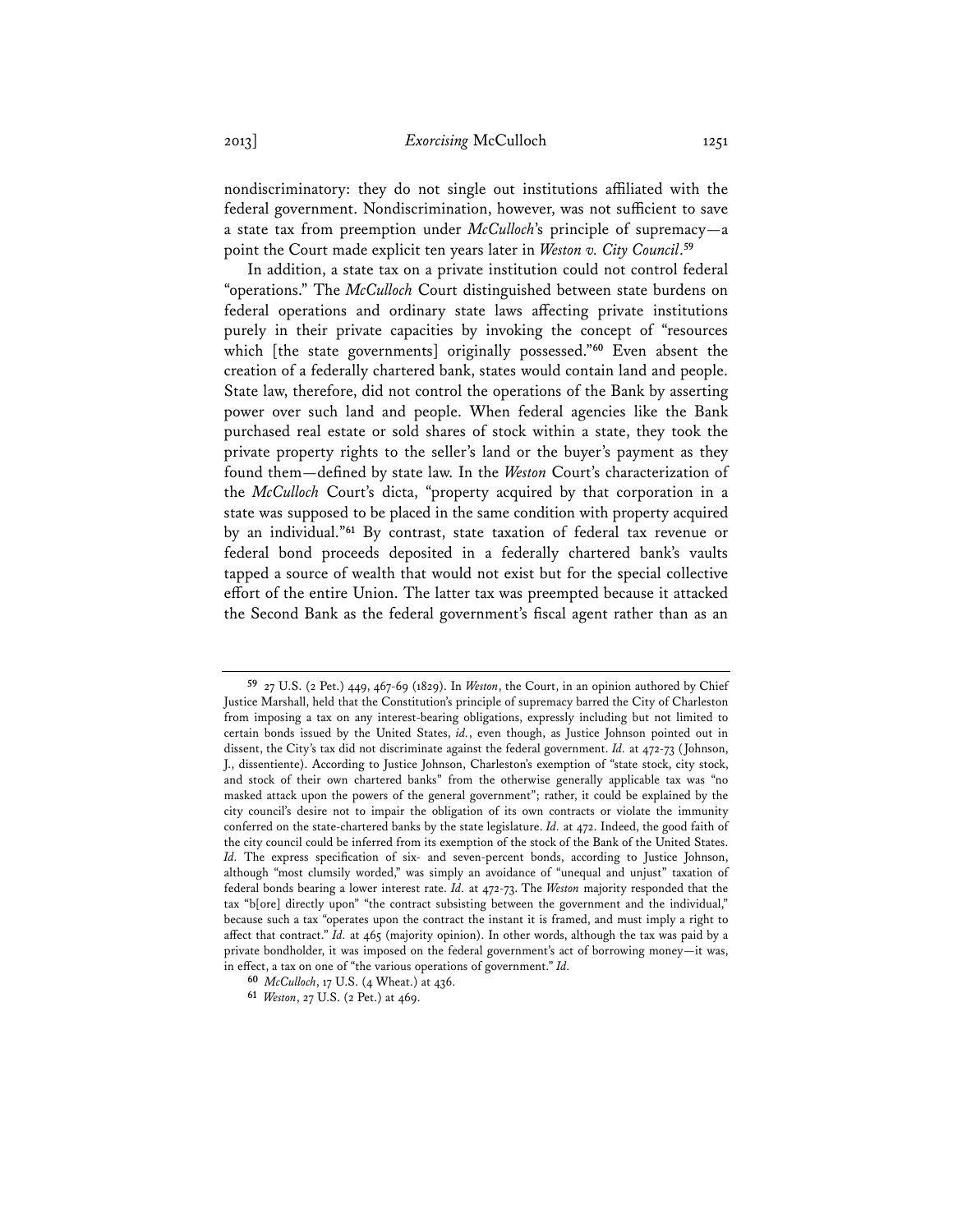ordinary holder of private property defined by state laws preexisting that federal charter.

For Chief Justice Marshall, this conceptual division between a private institution's nonfederal existence and its federally authorized operations provided a crisp way to avoid conflict:

[W]e have an intelligible standard, applicable to every case to which the power may be applied. . . . We are relieved, as we ought to be, from clashing sovereignty; from interfering powers; from a repugnancy between a right in one government to pull down what there is an acknowledged right in another to build up; from the incompatibility of a right in one government to destroy what there is a right in another to preserve.**<sup>62</sup>**

One does not need to be a twentieth-century legal realist, however, to see that Marshall's distinction between wealth created by the Union and the states' original wealth rests on a legerdemain of what Daryl Levinson has called constitutional "framing."**<sup>63</sup>** The boundary between federal business and private business could contract and expand with the judge's willingness to alter the frame with which a transaction was viewed. As Professor Arthur Wilmarth has noted, Marshall conceded in *Osborn v. Bank of the United States***<sup>64</sup>** that the Second Bank engaged in private banking operations but argued that this private banking business was "inseparably connected" to its "public functions" of supplying currency for the federal government's transactions.**<sup>65</sup>** In other contexts, Marshall drew lines separating what was private from what was federal. Marshall conceded in *Weston*, for instance, that all of the land of those states formed after the ratification of the Constitution was once owned by the federal government.**<sup>66</sup>** Why, then, were not all state taxes on real estate within such states an invasion of wealth created by the federal government? Chief Justice Marshall brushed this reductio ad absurdum aside by noting that the federal government does not continue to hold federal land after it is auctioned off to private citizens,

**<sup>62</sup>** *McCulloch*, 17 U.S. (4 Wheat.) at 429-30.

**<sup>63</sup>** Daryl J. Levinson, *Framing Transactions in Constitutional Law*, 111 YALE L.J. 1311, 1367-71 (2002) (arguing that formal distinctions between state and federal roles in regulation break down during constitutional litigation because the Court can "frame" the transaction by expanding or constricting its interpretive lens).

**<sup>64</sup>** 22 U.S. (9 Wheat.) 738 (1824).

**<sup>65</sup>** Arthur E. Wilmarth, Jr., *The OCC's Preemption Rules Exceed the Agency's Authority and Present a Serious Threat to the Dual Banking System and Consumer Protection*, 23 ANN. REV. BANKING & FIN. L. 225, 240-42 (2004) (noting that the OCC has failed to issue an enforcement order against any of the eight largest national banks).

**<sup>66</sup>** *See* 27 U.S. (2 Pet.) at 459 ("It is said . . . that where lands are sold, the United States parts with the freehold with no prospect of resumption . . . .").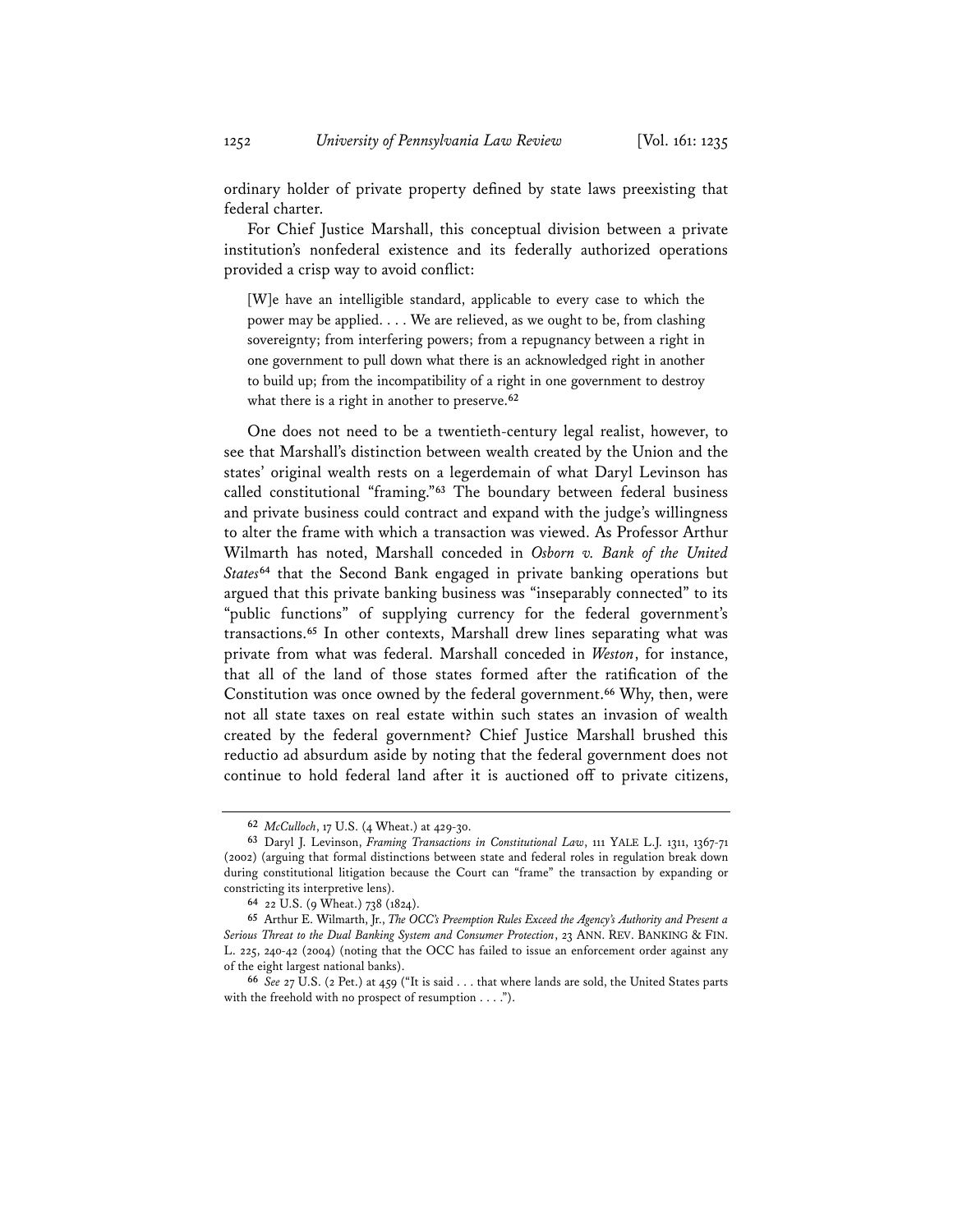But this response seems like a non sequitur: Why can the federal government not take credit for creating the states that entered the Union after ratification? Such states, after all, had no original resources until they were created by federal statute. The Taney Court's later effort to distinguish between private persons' federally created wealth and their nonfederal wealth in *Dobbins v. Commissioners* illustrates the futility of the distinction.**<sup>68</sup>** In *Dobbins*, the Court held that the income of a captain of a U.S. revenue cutter was exempt from a county tax imposed on "all offices and posts of profit."**<sup>69</sup>** But, as counsel for Erie County noted, the tax on Captain Dobbins's income could be viewed as a tax on one of Erie County's private citizens.**<sup>70</sup>** The federal government did not create Captain Dobbins, after all. Even if the federal government created his ship, why was his labor not part of those "resources which [the states] originally possessed" under *McCulloch*? The *Dobbins* Court reasoned that Congress appropriated the money that paid Dobbins's salary and that taxing that salary would vary the compensation of federal officers, thereby affecting the operation of a federal statute.**<sup>71</sup>** In the Court's words, "[T]he officer, as such, [is no] less a means to carry into effect these great objects than the vessel which he commands, the instruments which are used to navigate her, or than the guns put on board to enforce obedience to the law."**<sup>72</sup>** If "[t]hese inanimate objects . . . cannot be taxed by a state, because they are means," then the officer could likewise not be taxed.**<sup>73</sup>** Such reasoning invited later formalistic distinctions between salaries that were directly defined by law and federal employees' incomes that were not so specifically defined by Congress.**<sup>74</sup>**

**<sup>67</sup>** *Id.* at 468-69 ("The distinction is, we think, apparent. When lands are sold, no connexion remains between the purchaser and the government. The lands purchased become a part of the mass of property in the country with no implied exemption from common burthens.").

**<sup>68</sup>** *See* 41 U.S. (16 Pet.) 435 (1842), *overruled in part by* North Dakota v. United States, 495 U.S. 423 (1990).

**<sup>69</sup>** *Id.* at 445-50. **70** *Id.* at 443.

**<sup>71</sup>** *Id.* at 449-50.

**<sup>72</sup>** *Id.* at 448.

**<sup>73</sup>** *Id.*

**<sup>74</sup>** In *Melcher v. City of Boston*, 50 Mass. (9 Met.) 73 (1845), for instance, the Massachusetts Supreme Judicial Court held that Boston *could* tax the income of a federal postal clerk by distinguishing *Dobbins* on the thin ground that the "office" of a revenue cutter captain was created by statute, whereas "the act regulating the post office department, does not, in terms, create any such office, or give any such character to these agents, as entitles them to be denominated public officers of the national government." *Id.* at 76-77.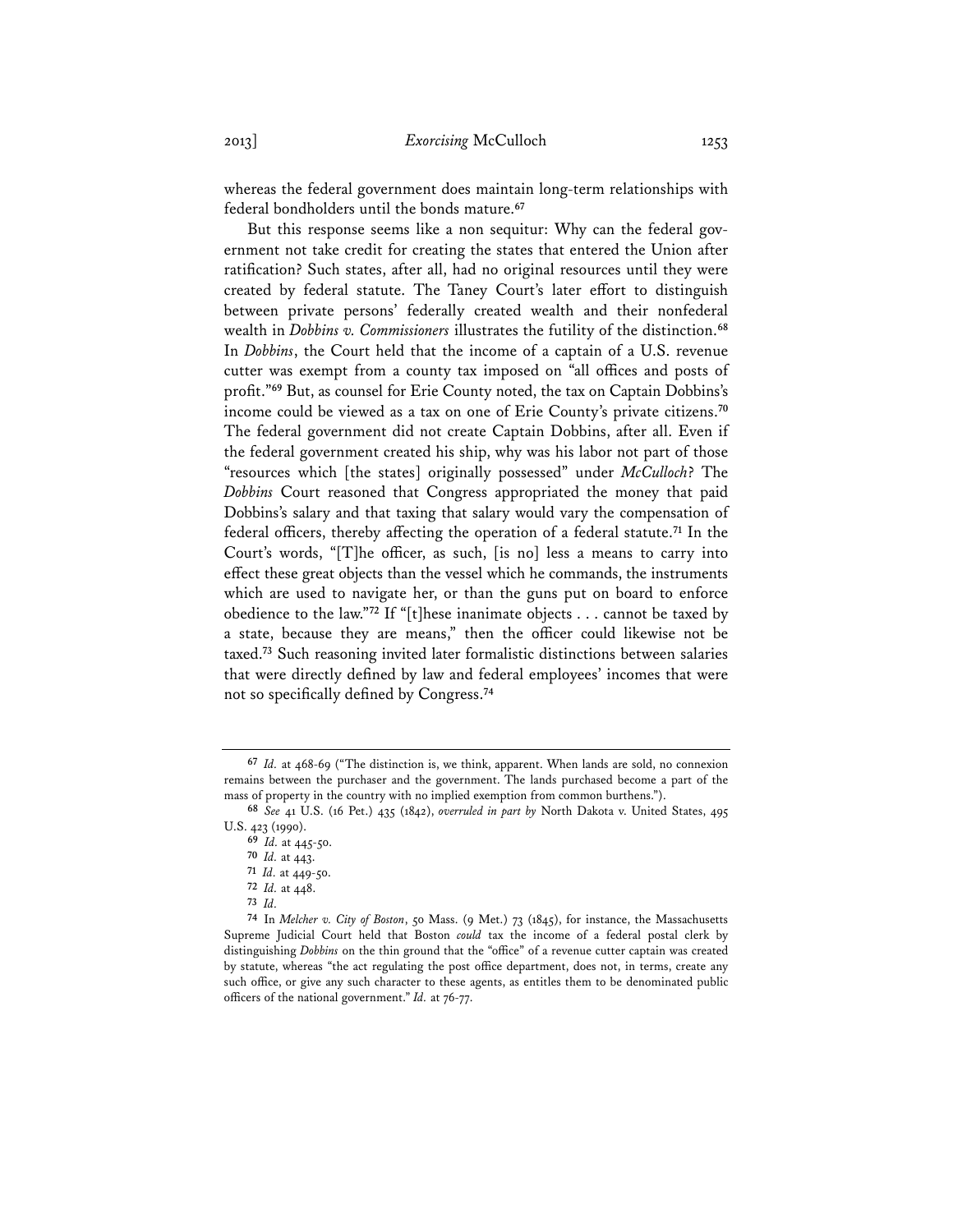Prior to the Civil War, the *McCulloch* Court's distinction between federally authorized banking operations and ordinary corporate property turned out to be not only conceptually limp but also politically untenable. South Carolina blatantly ignored the spirit of *McCulloch*'s two-part test at its creation**<sup>75</sup>** and again construed the decision into desuetude in 1832 at the height of the nullification crisis.**<sup>76</sup>**

The problem with *McCulloch* was not, however, merely sectional. It was also ideological. By preempting state taxes even when those taxes did not discriminate against federal property, the doctrine seemed to confer special privileges on private parties with connections to the federal government. As Justice Thompson—not a Southerner but a New Yorker—inveighed, *McCulloch*'s immunity doctrine made federal bondholders "a privileged class of public creditors, who, though living under the protection of the government, are exempted from bearing any of its burthens."**<sup>77</sup>** As President Jackson noted in his veto message, exempting a nationally chartered bank from taxes that state-chartered banks had to pay conferred an unfair competitive advantage on one private party over another.**<sup>78</sup>** As one state court judge characterized the opposition to the Second Bank's special federal privileges in the eyes of its opponents, "[T]his is a great monied monopoly, which, in the hands of the General Government, will become a gulph in the vortex of which, every minor institution will be swallowed up."**<sup>79</sup>** Unsurprisingly,

**<sup>75</sup>** Bulow v. City Council, 10 S.C.L. (1 Nott & McC.) 527 (1819). The *Bulow* court overlooked the blatantly discriminatory character of a city tax on the Second Bank's stock, apparently by finding its facial neutrality sufficient. As for taxing the resources of the federal government, it was easy enough for the court to note that the tax applied only to shares owned by private citizens and not the federal government. *Id.* at 529-30. The dissent from Justice Abraham Nott, a former Federalist representative to the Sixth Congress who was thrown out of office when Jefferson was elected in 1800, suggested the partisan character of the decision. *See id.* at 533-35 (Nott, J., dissenting) ("If Congress has the power, it can be limited in the exercise of it only by its own discretion. . . . It is in vain, that Congress has power to erect public institutions if they must be subject to the capricious will of every corporate town in the United States for their existence.").

**<sup>76</sup>** *See* State *ex rel.* Berney v. Tax Collector, 18 S.C.L. (2 Bail.) 654, 678-79 (1831) (upholding a state tax on stock dividends arising from the Second Bank of the United States because the tax was imposed in general terms).

**<sup>77</sup>** Weston v. City Council, 27 U.S. (2 Pet.) 449, 478 (1829). Justice Johnson used similar terms in decrying the Bank's immunity as a cloak for wealthy coupon clippers: "[W]hy should one who enjoys all the advantages of a society purchased at a heavy expense, and lives in affluence upon an income derived exclusively from interest on government stock, be exempted from taxation?" *Id.* at 473.

**<sup>78</sup>** *See* Jackson Veto Message, *supra* note 22, at 587-89.

**<sup>79</sup>** *Bulow*, 10 S.C.L. (1 Nott & McC.) at 534-35 (Nott, J., dissenting).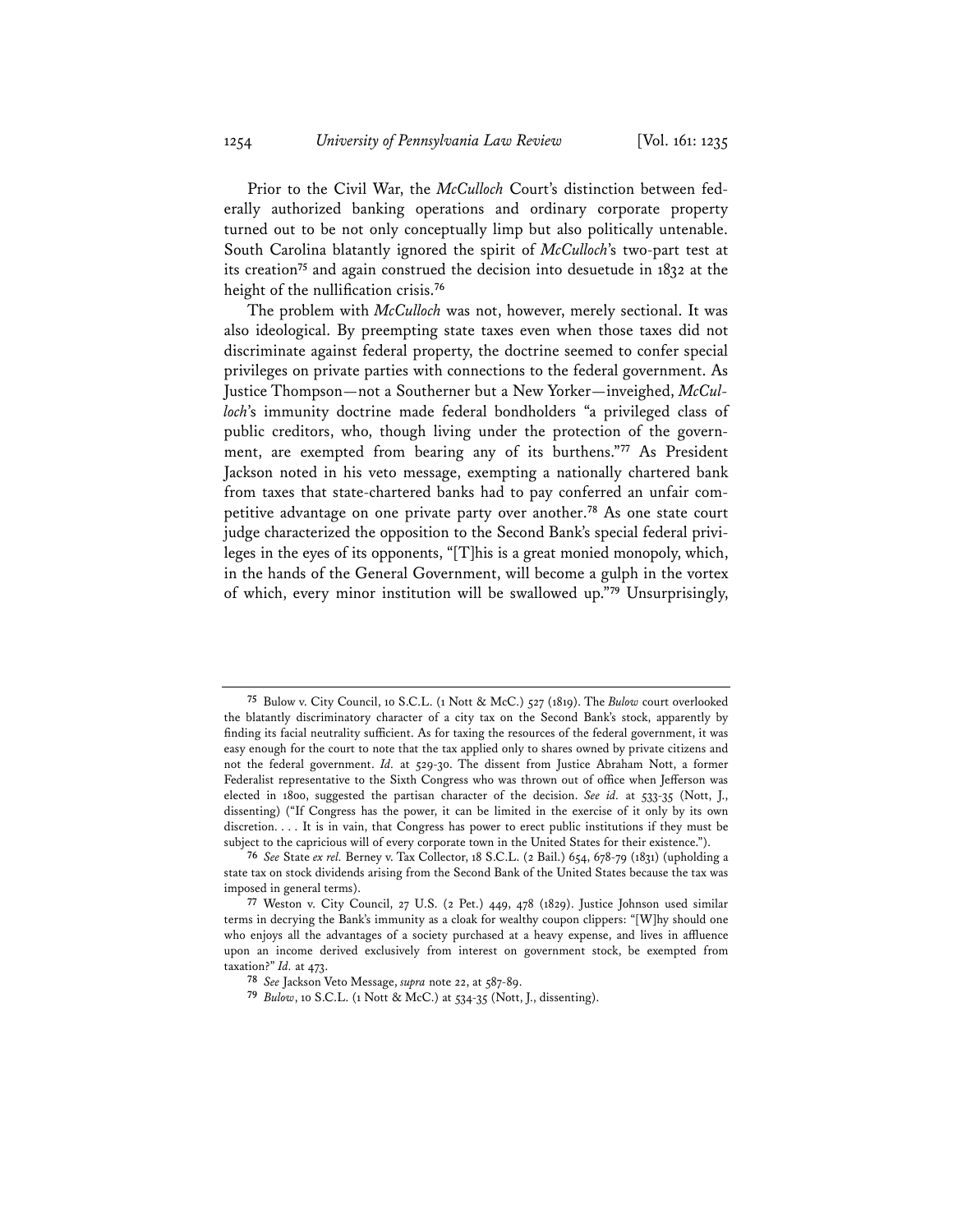the Taney Court did not cite *McCulloch* until the Civil War,**<sup>80</sup>** after which it upheld federally issued "greenback" currency.**<sup>81</sup>**

### 2. The National Bank Act of 1864 and the Judicial Exhumation of *McCulloch*

While *McCulloch*'s distinction between banking-specific and all other state laws may have been conceptually indeterminate and arguably inegalitarian, the distinction was politically congenial to the new Republicandominated Congress and Court after the Civil War. The National Bank Act of 1864 expressly adopted *McCulloch*'s dicta on permissible taxes by banning taxes on national banks' deposits but authorizing taxes on the value of private shareholders' stock and banks' real property, so long as these taxes were imposed in a nondiscriminatory fashion.**<sup>82</sup>** As with the antebellum distinction in *Dobbins*, the conceptual foundation for this distinction seemed shaky. For instance, in *Van Allen v. Assessors*, the Court upheld a state tax on private shareholders' stock on the theory that such a tax was no different than any other tax on personal property.**<sup>83</sup>** Chief Justice Chase noted in partial dissent that such a tax constituted "an actual, though indirect, taxation of" the federal bonds in the banks' vaults;**<sup>84</sup>** the banking associations in question, "resembl[ing]" the Bank of the United States, were "entitled to all the protection and all the immunities to which that bank was entitled."**<sup>85</sup>** Although Chase denounced what he took to be the majority's departure from *McCulloch* and *Osborn*, **<sup>86</sup>** the majority was faithful to the central formalism of *McCulloch* in distinguishing between prohibited state taxes on banking operations (such as bank deposits) and permitted state taxes on activities falling within the states' original powers (such as the owning of real estate or corporate shares).

Why rely on such a practically meaningless distinction? Like the *McCulloch* Court, the postwar Congress and Supreme Court were trying to divide

**<sup>80</sup>** *See* GERARD N. MAGLIOCCA, ANDREW JACKSON AND THE CONSTITUTION 70-73 (2007) (describing the antebellum demise of *McCulloch*).

**<sup>81</sup>** *See* Legal Tender Cases, 79 U.S. (12 Wall.) 457, 537-47 (1871).

**<sup>82</sup>** National Bank Act of 1864, ch. 106, § 41, 13 Stat. 99, 111-12 (current version at scattered sections of 12 U.S.C.).

**<sup>83</sup>** 70 U.S. (3 Wall.) 573, 584 (1866) ("This is a distinct independent interest or property, held by the shareholder like any other property that may belong to him.").

**<sup>84</sup>** *Id.* at 589 (Chase, C.J., concurring in part and dissenting in part).

**<sup>85</sup>** *Id.* at 590.

**<sup>86</sup>** *See id.* at 591 (referring to *McCulloch* and *Osborn v. Bank of the United States*, 22 U.S. (9 Wheat.) 738 (1824), as "the judgments of great men and great judges" that "have acquired almost the force of constitutional sanctions").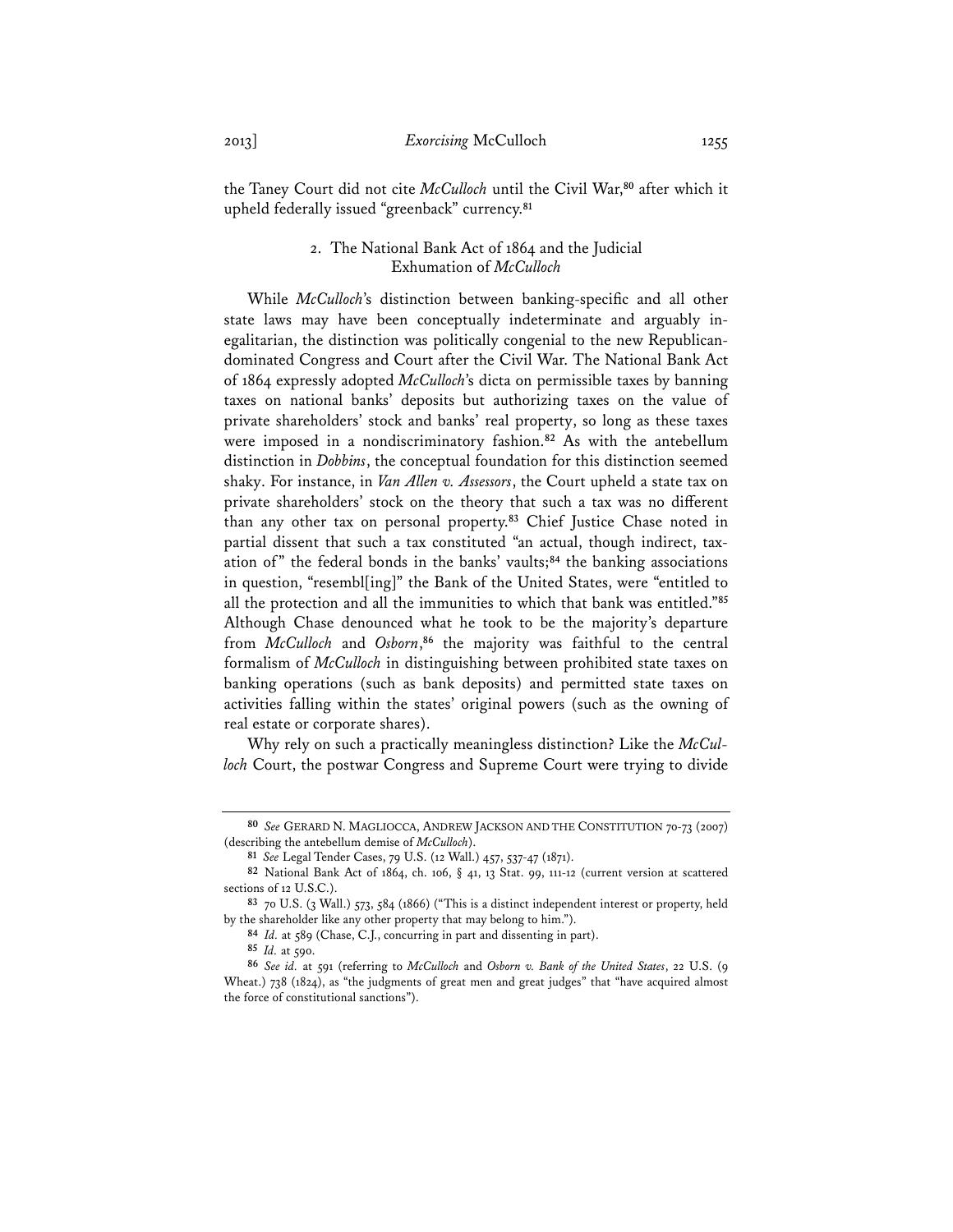resources between the states and the federal government by those resources' proximity to the business of banking. Taxes on real estate or private citizens' "moneyed capital"**<sup>87</sup>** were taxes on the resources ordinarily available to states. Taxes on deposits, by contrast, taxed a banking activity specifically authorized by a federal charter and were therefore an attack on federal resources. That the two sorts of taxes had identical practical effects did not detract from the value of the distinction as an apparently simple way of dividing taxing power between state and federal spheres. On this theory, good (formalistic) fences made good neighbors.

In particular, the *McCulloch* dividing line was intended to perform the same function after the Civil War that it performed under the antebellum Court—to assuage state fears that federally conferred immunity would eat up state jurisdiction. As the Court reassuringly emphasized, nationally chartered banks were "governed in their daily course of business far more by the laws of the State than of the nation" and "[i]t is only when the State law incapacitates the banks from discharging their duties to the government that it becomes unconstitutional."**<sup>88</sup>** Even when a state tax imposed administrative duties identical to those imposed by the National Bank Act, the Court would tolerate the state law if the tax did not touch the banks' deposits but instead was legally incident on types of property not unique to banking.**<sup>89</sup>**

Using *McCulloch* to define banks' tax liabilities under state law was a familiar enterprise. But how would *McCulloch* apply to state regulation of nationally chartered banks? The Supreme Court relied on a distinction analogous to the line between nonbanking property (e.g., real estate and private stock shares) and bank deposits. State laws that specifically targeted banking practices like the charging of interest or the taking of deposits were subjected to a strict rule of field preemption: if any provision of federal law remotely addressed the topic covered by state law, then the latter was preempted. In *Farmers' & Mechanics' National Bank v. Dearing*, for instance, the Court refused to clarify ambiguous terms in the National Banking Act in a manner that would subject the nationally chartered bank to state usury

**<sup>87</sup>** National Bank Act § 47, 13 Stat. at 111-12; *Van Allen*, 70 U.S. (3 Wall.) at 577, 583-84.

**<sup>88</sup>** Nat'l Bank v. Kentucky, 76 U.S. (9 Wall.) 353, 362 (1870).

**<sup>89</sup>** In *Waite v. Dowley*, 94 U.S. 527 (1877), in which the Court considered a state law requiring national banks to furnish lists of shareholders, it specifically rejected the notion that, because federal law also required shareholder lists, federal law "cover[ed] the same ground as that covered by the Vermont statute" and should, therefore, preempt Vermont law. *Id.* at 533-34. The Vermont statute served a different purpose than the similar federal law, according to the Court, and therefore "was not in conflict with any provision of the act of Congress." *Id.*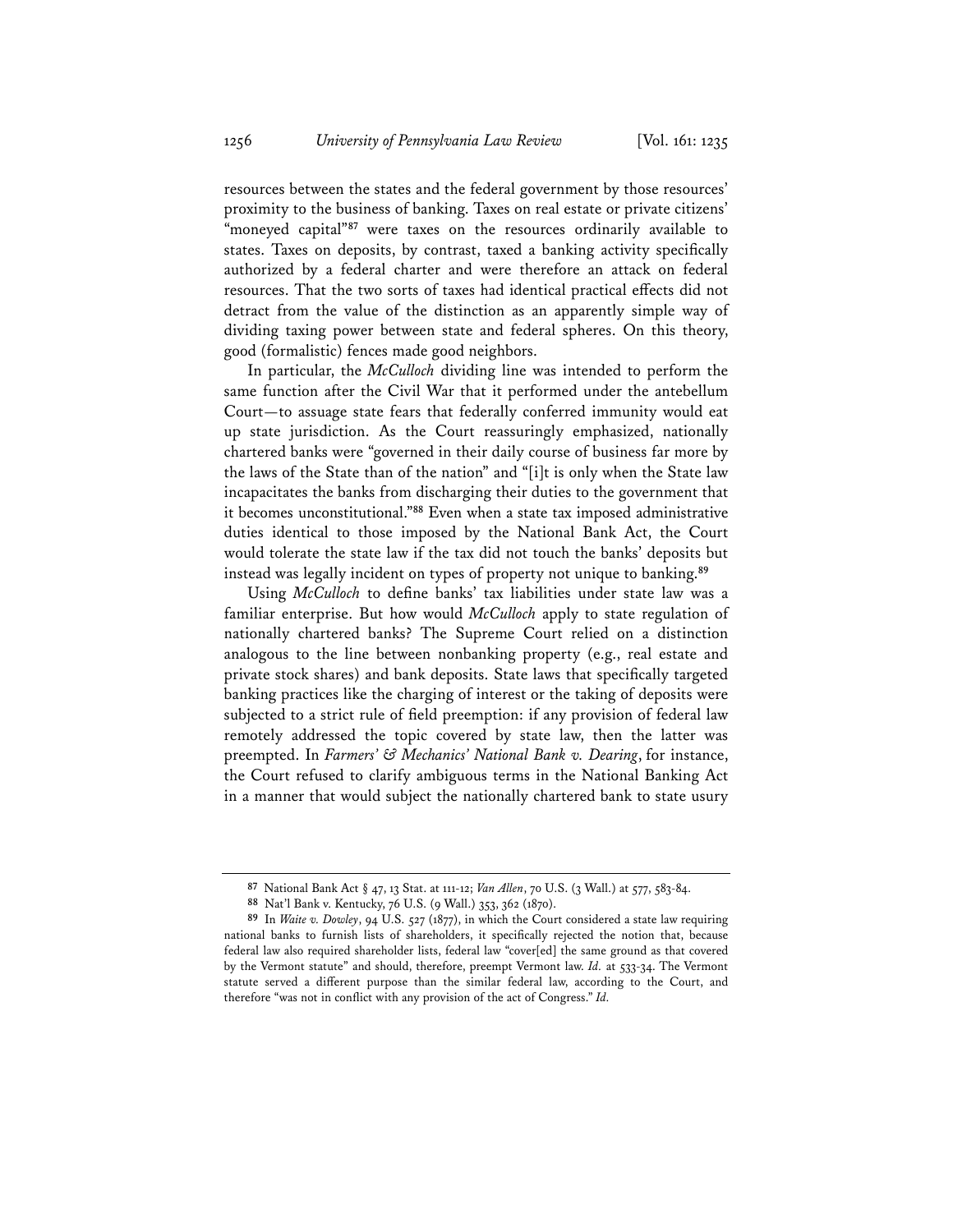penalties.**<sup>90</sup>** The Court justified this result on "[t]he reasoning of Secretary Hamilton and of this court in *McCulloch* v. *Maryland* . . . and in *Osborne* [sic] v. *The Bank of the United States*."**<sup>91</sup>** Since Congress had established federal banks as a means to execute federal policy, the *Dearing* Court reasoned, "the States can exercise no control over them, nor in any wise affect their operation, except in so far as Congress may see proper to permit."**<sup>92</sup>** To allow states to set the penalty as well as the interest rate would ensure that a nationally chartered bank "would be liable, in the discharge of its most important trusts, to be annoyed and thwarted by the will or caprice of every State in the Union."**<sup>93</sup>**

The Court was equally hostile to state regulations specifically directed at deposit-taking when such laws were applied to nationally chartered banks. In *Easton v. Iowa*, for instance, the Court held that the National Bank Act preempted an Iowa law that imposed criminal liability on bank officers for committing fraud if they accepted deposits after knowing that their bank had become insolvent.**<sup>94</sup>** As in *Dearing*, the Court invoked *McCulloch* and *Osborn*; it stated that, despite being private institutions, national banks were also federal instrumentalities that could not be subject even to state laws that did not directly conflict with any federal rule,**<sup>95</sup>** because "confusion would necessarily result from control possessed and exercised by two independent authorities."**<sup>96</sup>** Iowa's law could not stand, not because some provision of the National Bank Act specifically prohibited it or even duplicated it, but rather because the Court presumed that the existing rules

**91** *Id.* at 33.

**<sup>90</sup>** *See* 91 U.S. 29, 32-33 (1875). The National Bank Act incorporated as a ceiling on interest either "interest at the rate allowed by the laws of the State or Territory where the bank is located, and no more," or, "when no rate is fixed by the laws of the State or Territory, . . . a rate not exceeding seven per centum." *Id.* at 30-31 (quoting National Bank Act § 30, 13 Stat. at 108). The statute's definition of the penalty for violating this ceiling, however, suffered from an ambiguous modifier applying only to banks "knowingly taking, receiving, reserving, or charging a rate of interest *greater than aforesaid*." *Id.* (quoting National Bank Act § 30, 108 Stat. at 108). To what did "*aforesaid*" refer—the 7% interest ceiling set by federal law, or the violation of state-defined interest rates as well? Under the latter interpretation, federal penalties would apply in every state; under the former construction, states could set their own penalties for violations of their interest ceilings.

**<sup>92</sup>** *Id.* at 34.

**<sup>93</sup>** *Id.*

**<sup>94</sup>** 188 U.S. 220, 227-28, 238-39 (1903).

**<sup>95</sup>** As the *Easton* Court acknowledged, "[T]here is no express prohibition contained in the Federal statutes [duplicating or contradicting Iowa's rule], but there are apt provisions, sanctioned by severe penalties, which are intended to protect the depositors and other creditors of national banks from fraudulent banking." *Id.* at 230.

**<sup>96</sup>** *Id.* at 232. The Court stated, "[W]e are unable to perceive that Congress intended to leave the field open for the States to attempt to promote the welfare and stability of national banks by direct legislation." *Id.* at 231-32.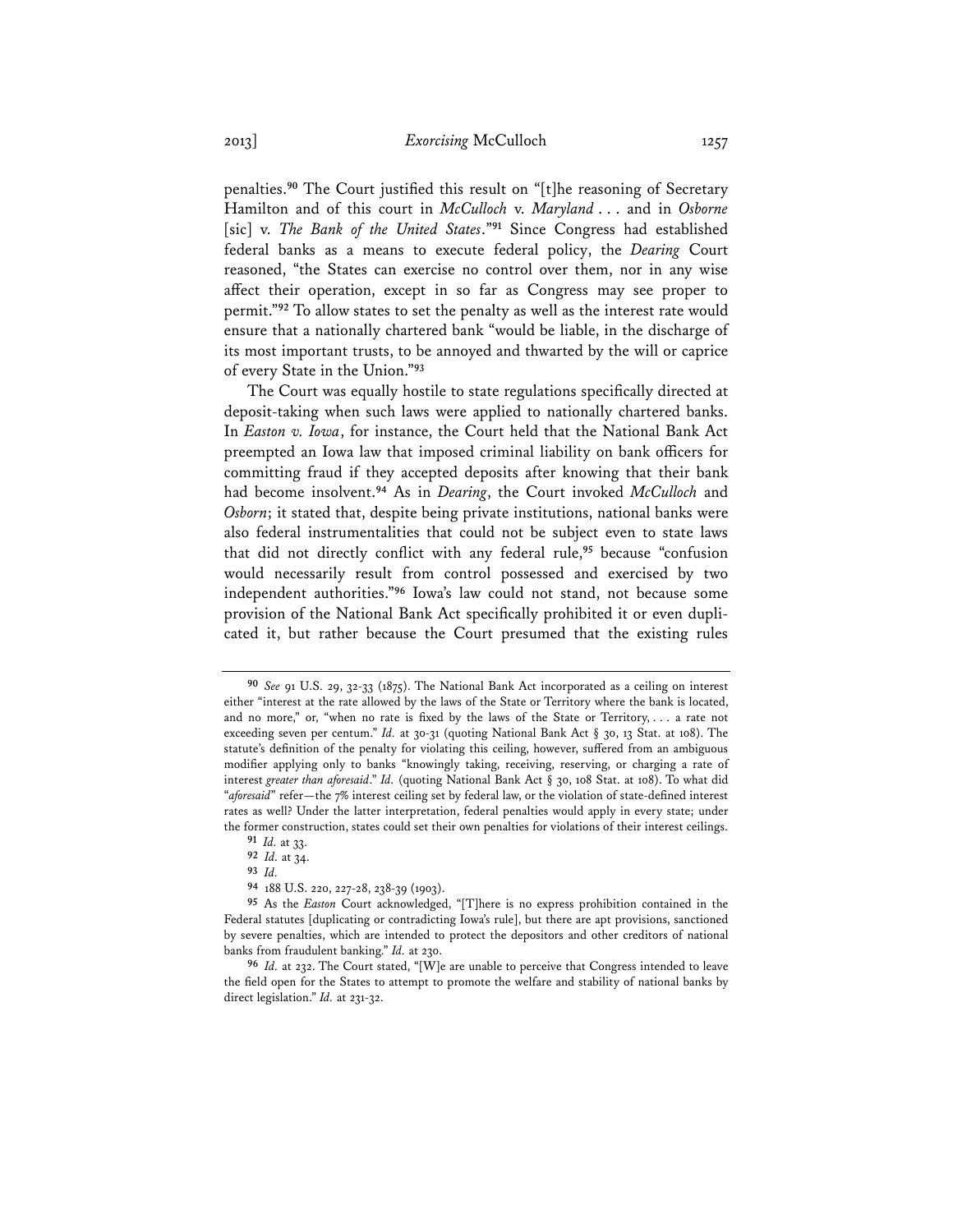contained within the National Bank Act were exclusive: "It thus appears that Congress has provided a symmetrical and complete scheme for the banks to be organized under the provisions of the statute."**<sup>97</sup>**

Likewise, the Court held in *First National Bank of San Jose v. California* that the National Bank Act preempted California's law providing for the escheat to the state of bank accounts that were unclaimed for more than twenty years, to the extent that the state law applied to nationally chartered banks.**<sup>98</sup>** As with Iowa's law in *Easton*, no specific provision of the National Bank Act addressed the abandonment of bank accounts with which California's law explicitly conflicted. Instead, the Court emphasized that the National Bank Act generally authorized national banks to receive deposits, a power that reasonably implied the right to repay the deposit on the demand of the rightful accountholder despite the passage of time.**<sup>99</sup>** This general federal authorization to repay accounts did not express any specific policy about abandoned accounts—California was manifestly dealing with an issue that Congress simply had overlooked. Nevertheless, the Court presumed that Congress's silence indicated an intention to exclude any state law specifically directed to the management of bank accounts. The basis for this presumption of field preemption was less a judicial inquiry into the likely beliefs of Congress, however, than *McCulloch*'s idea that national banks were federal instrumentalities "designed to be used to aid the government in the administration of an important branch of the public service."**<sup>100</sup>** Therefore, according to the Court, "the States can exercise no control over them, nor in any wise affect their operation, except in so far as Congress may see proper to permit."**<sup>101</sup>** The Court was not willing to infer any such permission from Congress's silence on the topic of abandoned accounts.

In sum, the Court invoked *McCulloch* to bar states from filling the gaps in the National Bank Act with state laws if those state laws specifically targeted activities integral to the business of banking. The aforementioned examples of these activities include the charging of interest (*Dearing*), the acceptance of deposits (*Easton*), and the maintenance of accounts (*First National Bank of San Jose*). For state laws singling out banking practices, the Court construed *McCulloch* to require a presumption of field preemption. Federal law was presumed to act "like an eraser that rubs out state law in a

**<sup>97</sup>** *Id.* at 231.

**<sup>98</sup>** 262 U.S. 366, 366-67, 370 (1923).

**<sup>99</sup>** *Id.* at 368-70.

**<sup>100</sup>** *Id.* at 369 (quoting Farmers' & Mechs.' Nat'l Bank v. Dearing, 91 U.S. 29, 33 (1875)).

**<sup>101</sup>** *Id.* (quoting *Dearing*, 91 U.S. at 34).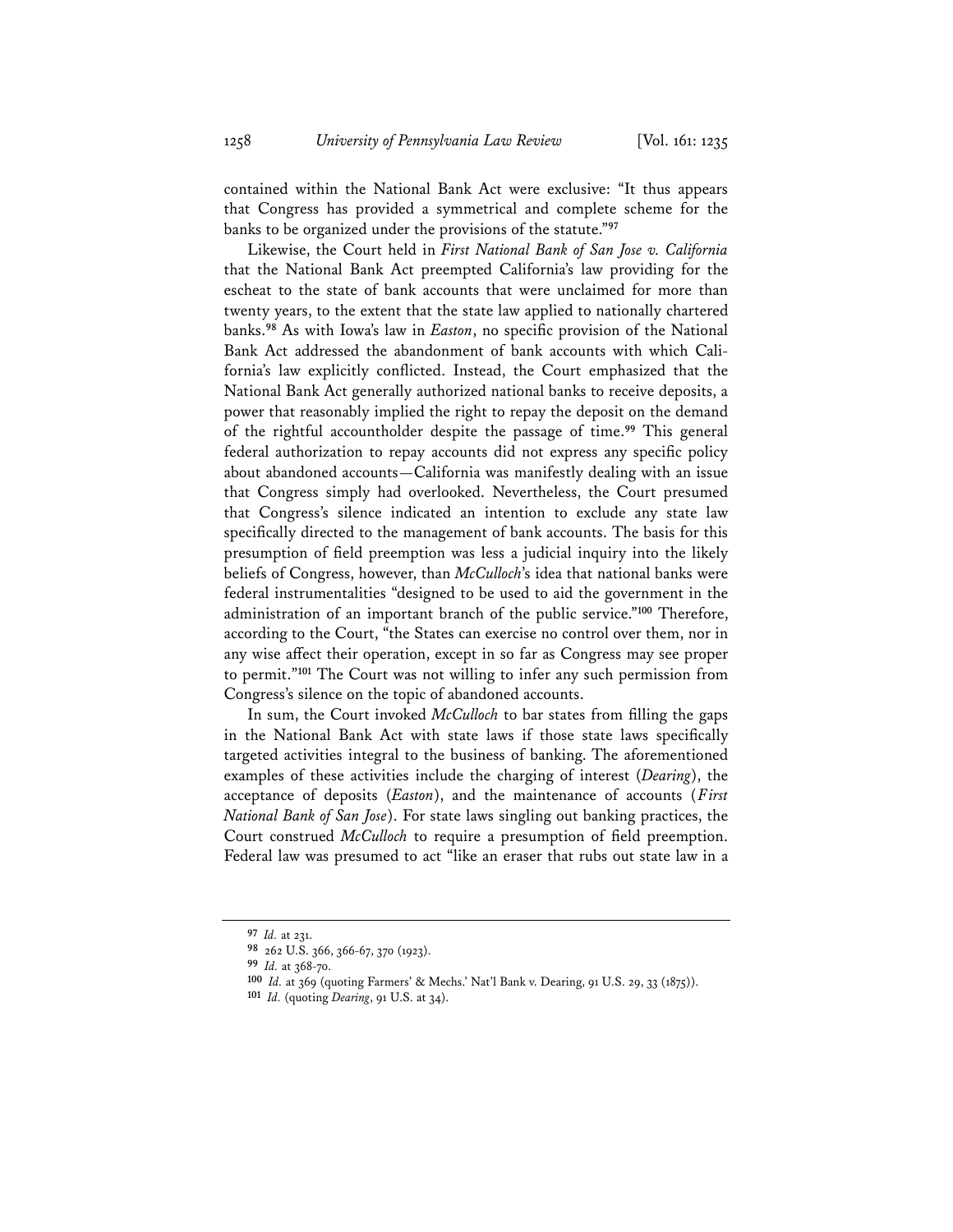given area, leaving only federal law,"**<sup>102</sup>** even when nothing in the federal law specifically addressed the issue covered by the state law. Insofar as states regulated banking-specific activities (such as deposit-taking or lending money at interest), the National Bank Act was presumed to be "a symmetrical and complete scheme for the banks" that implicitly excluded any state gapfilling on topics not covered by the Act.**<sup>103</sup>** In effect, state laws specifically addressing banking practices fell into a "suspect classification" under which the Court would presume preemption absent very specific statutory authorization.

But the Court completely abandoned this presumption of preemption when states imposed laws on nationally chartered banks that were less closely tied to the business of banking. As it stated in *First National Bank of San Jose*, nationally chartered banks' "contracts and dealings are subject to the operation of general and undiscriminating state laws" because such laws "do not conflict with the letter or the general object and purposes of congressional legislation."**<sup>104</sup>** Likewise, in *Easton*, the Court gave its blessing to state criminal laws by noting that "[u]ndoubtedly a State has the legitimate power to define and punish crimes by general laws applicable to all persons within its jurisdiction."**<sup>105</sup>** This proposition did not mean that such general state laws were never preempted by the National Bank Act. If there were some provision of the Act (say, its anti-preference policy regarding distributions to creditors) that contradicted a state's common law rule, then the state's rule would have to give way.**<sup>106</sup>** Such a specific conflict between state and federal law, however, would not be presumed. Instead, the Court relied on an opposite presumption, absent some specific congressional intention to the contrary, that nationally chartered banks were "governed in their daily course of business far more by the laws of the State than of the nation."**<sup>107</sup>**

This tolerance of "general laws" ensured that state common laws of contract, property, and corporations would generally escape preemption unless there was a specific conflict between a common law rule and some policy

**<sup>102</sup>** Thomas W. Merrill, *Preemption and Institutional Choice*, 102 NW. U. L. REV. 727, 730-31 (2008).

**<sup>103</sup>** Easton v. Iowa, 188 U.S. 220, 231 (1903).

**<sup>104</sup>** *First Nat'l Bank of San Jose*, 262 U.S. at 368-69.

**<sup>105</sup>** *Easton*, 188 U.S. at 239.

**<sup>106</sup>** In *Davis v. Elmira Savings Bank,* 161 U.S. 275 (1896), for instance, the Court held that New York could not give a preference to savings banks who were creditors of a nationally chartered bank in the event of the latter's insolvency, *id.* at 283-84, because "one of the objects of the national bank system was to secure, in the event of insolvency, a just and equal distribution of the assets of national banks among all unsecured creditors, and to prevent such banks from creating preferences in contemplation of insolvency," *id.* at 284.

**<sup>107</sup>** Nat'l Bank v. Kentucky, 76 U.S. (9 Wall.) 353, 362 (1870).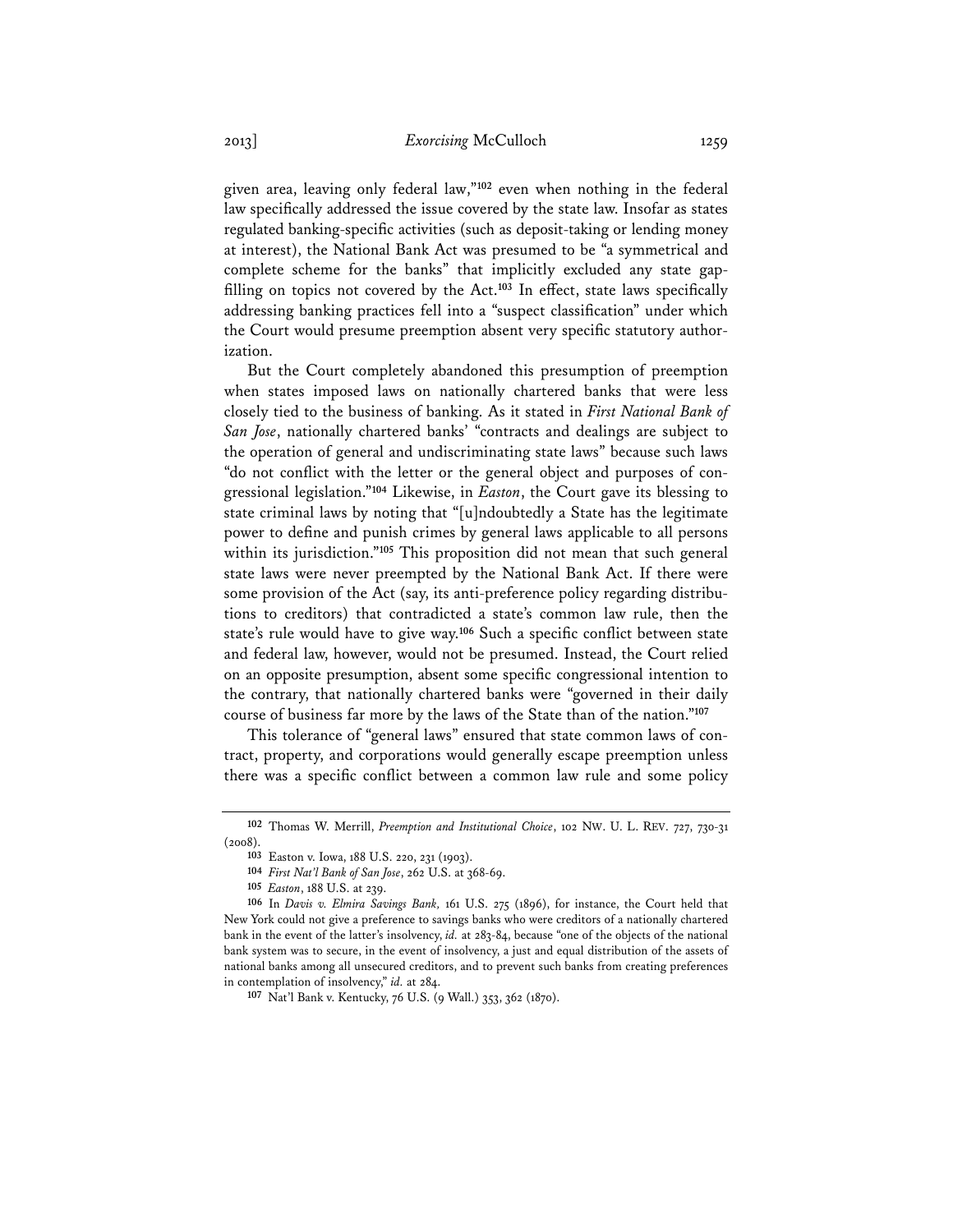contained within the National Bank Act. In *McClellan v. Chipman*, for instance, the Court allowed Massachusetts to enforce its prohibition on preferential transfers to creditors against a nationally chartered bank, even though such a rule prohibited a particular exercise of a power expressly conferred by the National Bank Act to receive real estate in satisfaction of debts.**<sup>108</sup>** The Commonwealth's prohibition of the national bank's power to receive real estate in a preferential transfer was not significant and created "no express conflict," because the state law barred the exercise of the national bank's powers only "under particular and exceptional circumstances."**<sup>109</sup>** The Court reasoned that "[n]o function of such banks is destroyed or hampered by allowing the banks to exercise the power to take real estate, provided only they do so under the same conditions and restrictions to which all the other citizens of the State are subjected."**<sup>110</sup>** Subjecting the bank to the general background provisions of state contract law was not a significant burden on the exercise of federally conferred powers even when that law completely foreclosed one such exercise (receiving preferential transfers), because the National Bank Act presupposed that nationally chartered banks would engage in business, "as to their contracts in general, under the operation of the state law."**<sup>111</sup>**

In contrast to its decisions dealing with state laws specifically addressing banking practices, the Court upheld general state laws even when they overlapped with specific provisions of the National Bank Act. For instance, the private right of shareholders to inspect a nationally chartered bank's books under state law, for instance, served some of the same functions as the powers of the Federal Comptroller of the Currency to inspect a bank's accounts. In *Guthrie v. Harkness*, the Court nonetheless held a state law granting this right to private citizens not preempted**<sup>112</sup>** because the Court was "unable to find any definition of 'visitorial powers'"—the term used in the federal statute—"which can be held to include the common law right of the shareholder to inspect the books of the corporation."**<sup>113</sup>**

**113** *Id.* at 157.

**<sup>108</sup>** 164 U.S. 347, 361 (1896).

**<sup>109</sup>** *Id.* at 358.

**<sup>110</sup>** *Id.*

**<sup>111</sup>** *Id.* at 359.

**<sup>112</sup>** 199 U.S. 148, 159 (1905). The *Guthrie* Court acknowledged that national banks still fit within *McCulloch*'s idea of a federal instrumentality—"a public institution, notwithstanding it is the subject of private ownership" that "may issue bills, which circulate as part of the currency of the country" and that "is subject to examination and in a large measure to the supervision of the Comptroller of the Currency." *Id.* at 157.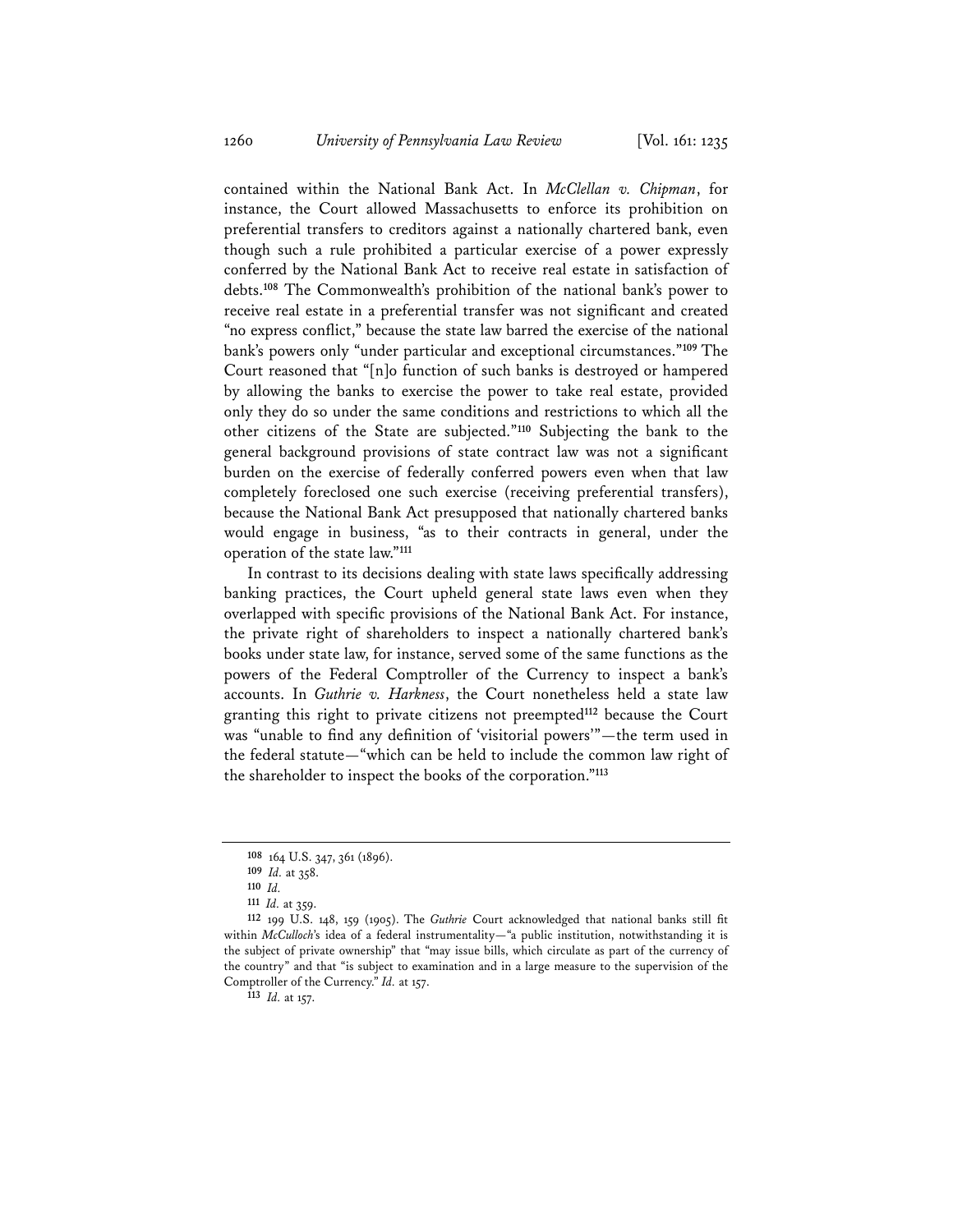What made the states' general rules of common law less subject to preemption than their rules specifically addressing banking practices? The Court had practical reasons to want to preserve states' common law rules. In 1882, Congress enacted a statute eliminating nationally charted banks' power (which had existed since 1863) to remove cases to federal court,**<sup>114</sup>** thereby reducing the capacity of the federal courts to fashion general federal common law to govern the banks' transactions pursuant to *Swift v. Tyson*. **115** Thus, the alternative to subjecting banks to state law was frequently anarchy.

This practical explanation, however, cannot explain why the Court did not simply allow state law to apply in any case where the federal statute did not address the mischief targeted by that state law. Why not simply use conflict preemption to define the scope of state power over national banks and allow state statutes—even statutes specifically regulating deposit-taking, lending, or other banking-specific activities—to fill gaps in the National Bank Act where the latter was silent or unclear? The answer cannot be that general laws intrude less into the business of banking than banking-specific state laws. Massachusetts's law at issue in *McClellan* prohibiting debtors from preferentially transferring real estate to banks practically impedes a bank's business just as much as Iowa's law at issue in *Easton* prohibiting bank officers from accepting deposits. The difference between the two, therefore, cannot be explained adequately by a desire to protect a national market with uniform rules suitable for interstate banking.

The distinction between general and banking-oriented state laws was driven less by bankers' needs for regulatory uniformity in a national market and more by judges' needs for doctrinal simplicity. *McCulloch* provided a relatively crisp way to divide federal jurisdiction from state jurisdiction, so the federal courts adapted *McCulloch*'s state taxation rules to state regulation. Like state taxes on real property or corporate stock blessed by *McCulloch*,

**<sup>114</sup>** Prior to 1882, under the National Currency Act of 1863, nationally chartered banks could remove their contractual disputes to federal courts. National Currency Act, ch. 58, § 59, 12 Stat. 665, 681 (1863) (current version at 28 U.S.C. § 1348). The 1882 Act withdrew that right of removal. Act of July 12, 1882, ch. 290, § 4, 22 Stat. 162, 163, *repealed in relevant part by* Act of June 25, 1948, ch. 646, § 39, 62 Stat. 869, 992-94 (1948). The 1948 Act restored the original jurisdiction of federal courts over suits "against any national banking association." Sec. 1, § 1348, 62 Stat. at 933 (codified at 28 U.S.C. § 1348 (2006)).

**<sup>115</sup>** 41 U.S. (16 Pet.) 1 (1842), *overruled by* Erie R.R. v. Tompkins, 304 U.S. 64 (1938). Under *Swift*, federal courts had fashioned rules of general federal common law to govern nationally chartered banks' transactions, corporate powers, and governance whenever disputes arising out of those transactions ended up in federal court. *See, e.g.*, Briggs v. Spaulding, 141 U.S. 132, 147 (1891) (holding that the "degree of care required" of directors of corporations "depends upon the subject to which it is to be applied . . . determined in view of all circumstances"); Martin v. Webb, 110 U.S. 7, 14-15 (1884) (recognizing the power of a cashier to bind a bank as its agent where agency was shown by parol evidence).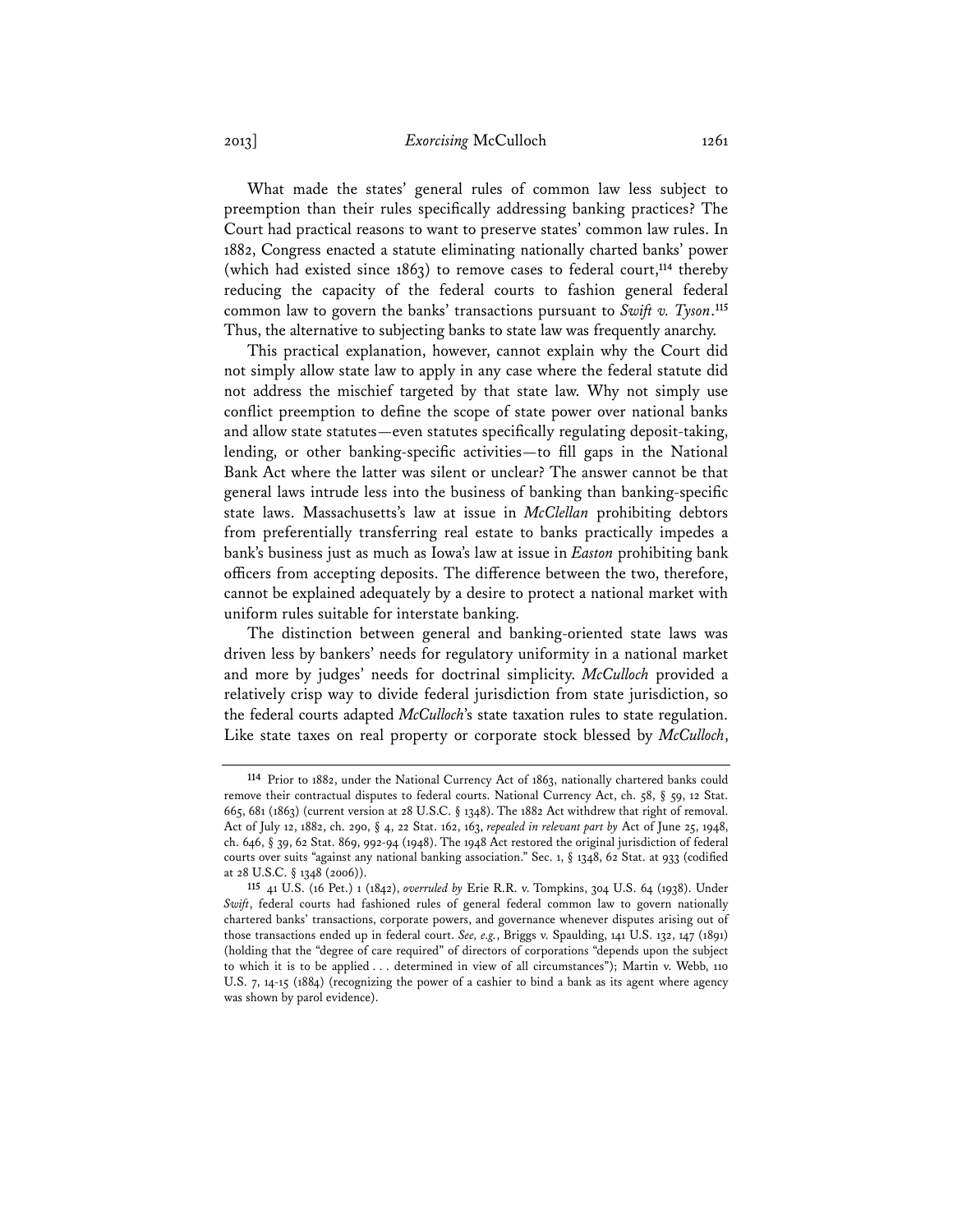state common law rules seemed to fall within the states' "original" powers rather than to exploit federally created resources. By contrast, state rules aimed at banking, like state taxes imposed on banks' deposits, seemed to attack a subject (nationally chartered banking) that was purely a product of federal law. Treating banking-specific activity as a suspect classification that state laws could not address without triggering preemption was simply an easy way to translate *McCulloch*'s tax-based inquiry into the context of regulation.

### II. THE SECOND DEMISE OF *MCCULLOCH*'S FEDERAL INSTRUMENTALITY THEORY

Whatever its advantages in terms of doctrinal clarity, the *McCulloch* Court's distinction between suspect banking-specific laws and general laws had one striking disadvantage: it prohibited states from addressing issues that neither Congress nor any federal agency had ever actually considered. The reason was simply that the presence or absence of a federal law addressing some topic was orthogonal to *McCulloch*'s test. States could not, therefore, fill gaps in federal banking regulations with their own banking-specific rules. In practical effect, *McCulloch* delegated the duty of filling gaps in federal regulatory schemes away from states and to the officers of private banking corporations. Such preemption might have made sense if one viewed national banks' officers as "upon much the same plane as are officers of the United States."**<sup>116</sup>** The success of Louis Brandeis and Woodrow Wilson's attack on private bankers' power during the presidential campaign of 1912, however, made this understanding of nationally chartered banks politically untenable. *McCulloch*'s theory of national banks as federal instrumentalities beyond the control of states' banking-specific laws had been tacitly repudiated by the New Deal Court for half a century when the OCC attempted to revive it in 2004.

By the early twentieth century, the notion that privately owned banks were the equivalent of disinterested federal officials had become completely indefensible. Between 1907 and 1914, the Democratic Party made opposition to legal privileges for private bankers the centerpiece of their political platform, culminating in Woodrow Wilson and Louis Brandeis's "New Freedom" campaign of 1912. Like Andrew Jackson's veto message of 1832, this campaign created a political climate in which *McCulloch*'s theory of

**<sup>116</sup>** First Nat'l Bank of Bay City v. Fellows *ex rel.* Union Trust Co., 244 U.S. 416, 430 (1917) (Van Devanter, J., dissenting).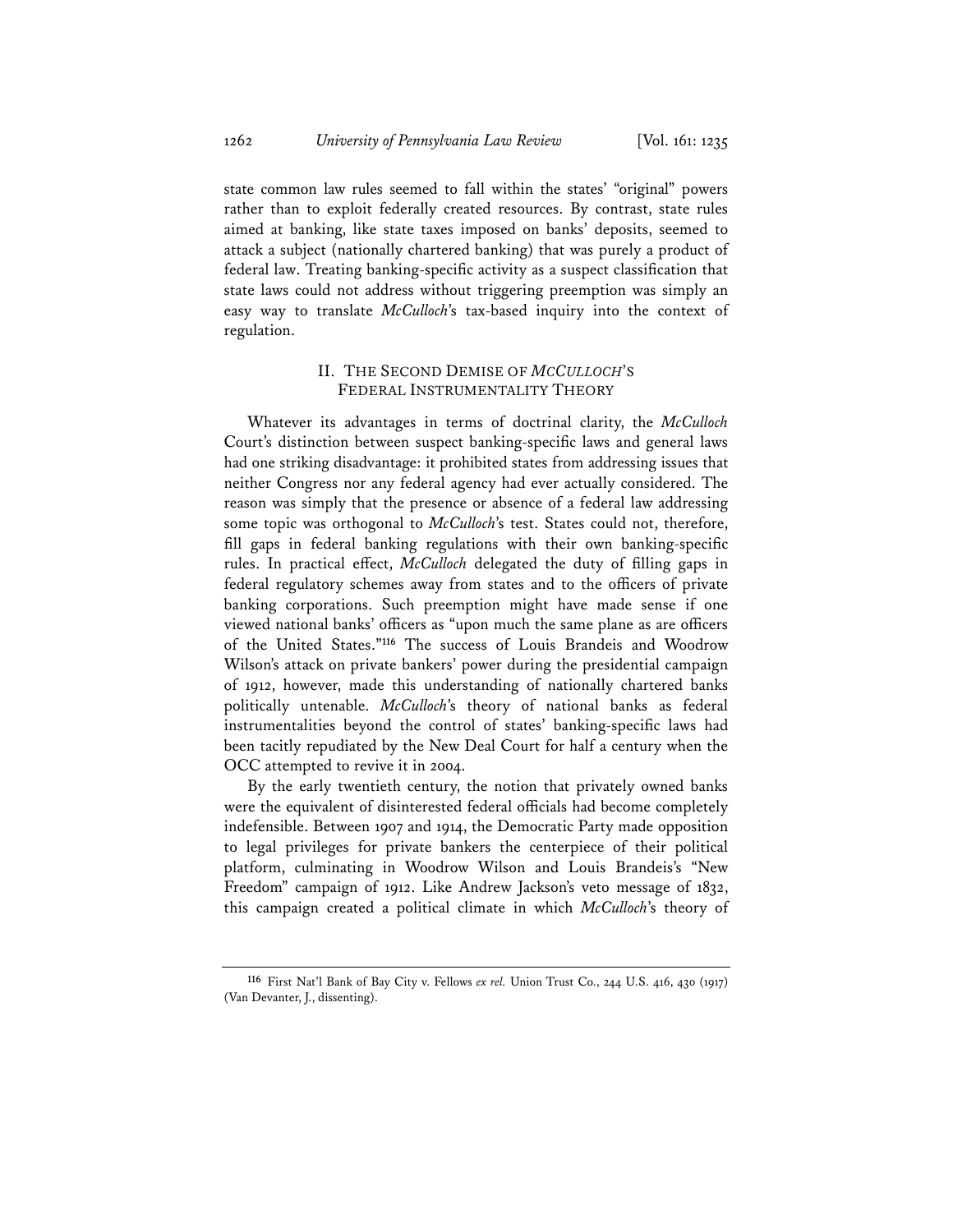banking immunity from state law was politically—and, eventually, judicially doomed.

#### A. *The Panic of 1907 and Brandeis's Revival of the Anti-Banker Nondelegation Principle*

The end of *McCulloch*'s privileging of private bankers as federal officials was a long time coming. Greenbackers, Anti-Monopoly Party members, and Populists had railed against the power of financial elites since the end of the Civil War,**<sup>117</sup>** but these attacks had little political traction in a two-party system where neither party would espouse the anti-banking cause.**<sup>118</sup>** Although William Jennings Bryan made hostility to banks a major part of the Democratic Party's platform in 1896, he had been so thoroughly trounced in the election that embrace of an anti-banking agenda seemed like political suicide.**<sup>119</sup>**

The Panic of 1907, however, changed everything. Brought on by a coincidence of events—the San Francisco earthquake and the resulting loss of capital reserves, an unsuccessful but highly leveraged effort to corner the copper market, and a resulting fear that lenders in that effort would be illiquid—the Panic exposed the fragility of a financial system essentially rooted in the self-governance of decentralized bankers.**<sup>120</sup>** J.P. Morgan almost single-handedly staved off a full-blown depression by pledging his own resources and strong-arming other bankers to do likewise, thereby guaranteeing the deposits of illiquid but solvent banks.**<sup>121</sup>** Despite the arguably heroic quality of his intervention, Morgan's determination of the

**<sup>117</sup>** *See* IRWIN UNGER, THE GREENBACK ERA: A SOCIAL AND POLITICAL HISTORY OF AMERICAN FINANCE:  $1865-1879$ , at 68, 68-119 (1964) (discussing the rise of the Greenback movement after the Civil War, which consisted of "[a]grarian intellectuals and politicians . . . who drew their inspiration from the anti-monopoly . . . tradition of Jeffersonian and Jacksonian Democracy").

**<sup>118</sup>** The Democratic Party was the most obvious home for such anti-banking sentiment, as it was dominant in the undercapitalized South. The Democrats, however, depended on support from New York to win the Presidency, and were thus forced to adopt a more neutral attitude toward banking. *See* SCOTT C. JAMES, PRESIDENTS, PARTIES, AND THE STATE: A PARTY SYSTEM PERSPECTIVE ON DEMOCRATIC REGULATORY CHOICE, 1884-1936, at 44-45 (2000).

**<sup>119</sup>** On Bryan's defeat, see generally GERARD N. MAGLIOCCA, THE TRAGEDY OF WILLIAM JENNINGS BRYAN: CONSTITUTIONAL LAW AND THE POLITICS OF BACKLASH (2011). The Democratic Party's nomination of Alton Parker in 1904 was taken to be a rejection of Bryanism and his "New Silver" platform. *See* EDMUND MORRIS, THEODORE REX 339 (2001).

**<sup>120</sup>** On the causes of the Panic of 1907, see ROBERT F. BRUNER & SEAN D. CARR, THE PANIC OF 1907: LESSONS LEARNED FROM THE MARKET'S PERFECT STORM 13-49 (2007).

**<sup>121</sup>** *See id.* at 115-25 (discussing Morgan's response to the crisis, including convening presidents of trust companies in his library and locking the door until a solution was reached "to pay off . . . depositors in time").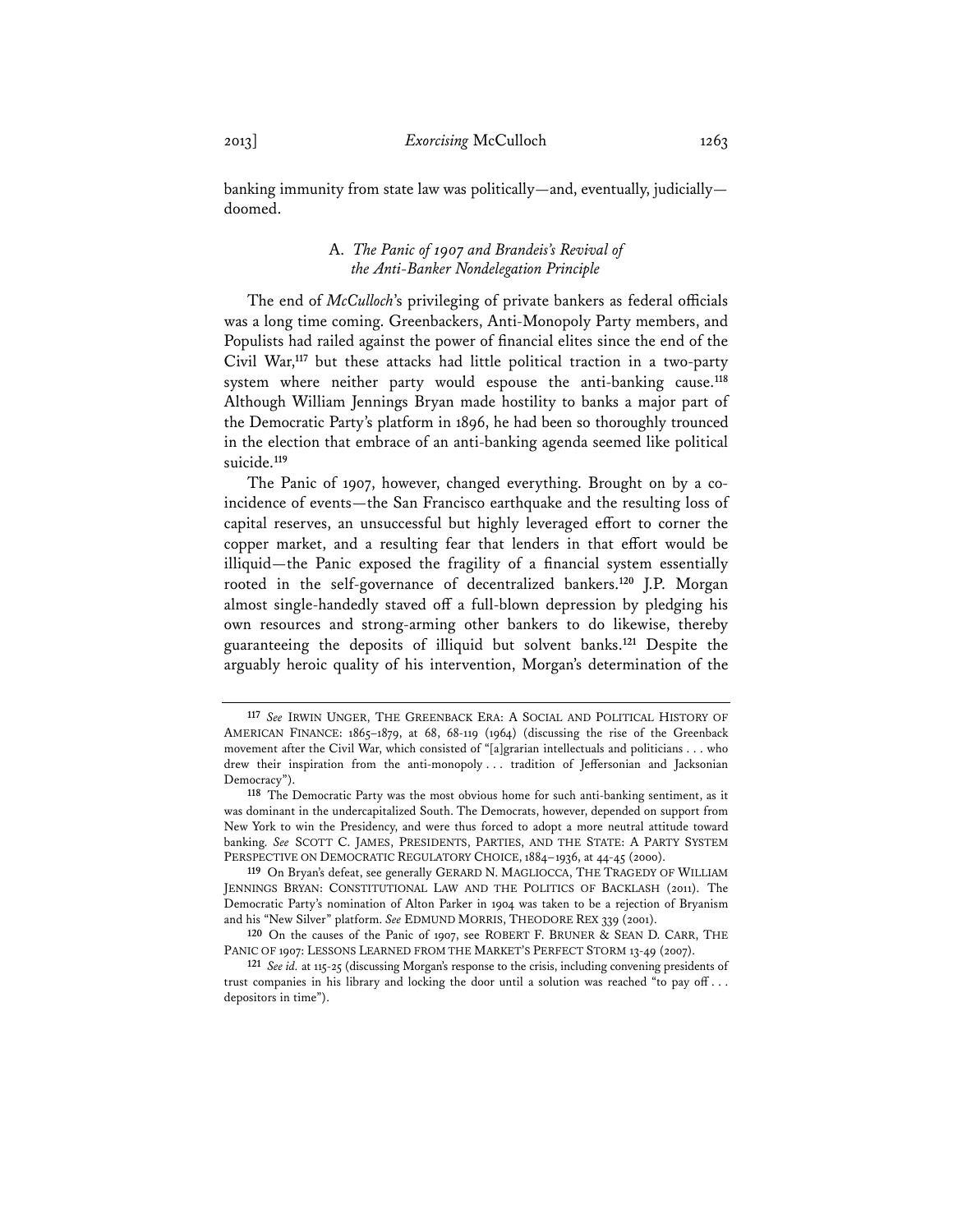nation's fate by negotiating with other Wall Street elites in his private library rubbed against democratic sensibilities. Farmers, workers, and middle-class professionals all rebelled against this notion of being governed by the "House of Morgan."**<sup>122</sup>**

The moment was ripe for reevaluation of national banks' privileges and immunities. The first sign of trouble for the idea of self-governing banks was the newly elected Democratic Congress's rejection of the "Aldrich Plan" in 1912. A proposal of the National Monetary Commission, the Aldrich Plan—named for stalwart conservative Republican Senator Nelson Aldrich proposed a self-governing association of national banks to stave off future runs and panics by pooling their deposits free from meddling politicians,**<sup>123</sup>** thus effectively codifying the power that J.P. Morgan had informally wielded in 1907. The Democratic Congress, newly elected between 1910 and 1912, hooted the plan down, thereby setting the stage for a showdown over the legal status of banks during the 1912 presidential election.**<sup>124</sup>**

Like Jackson's 1832 veto message, Woodrow Wilson's "New Freedom" campaign focused on the illegitimacy of bankers' exercising governmental power without democratic oversight. Inspired by Louis Brandeis's denunciation of "the Money Trust," the New Freedom platform asserted that investment bankers fostered inefficient and undemocratic monopolies in utilities, railroads, and manufacturing by sitting on "interlocking directorates" of corporate boards.**<sup>125</sup>** The campaign was fueled by the Pujo Committee's 1912 investigation into the influence of bankers over industry.**<sup>126</sup>** The Committee's report concluded that a system of interlocking directorates allowed a handful of bankers to govern the nation. Louis Brandeis's essays in *Harper's* 

**<sup>122</sup>** *See* RICHARD T. MCCULLEY, BANKS AND POLITICS DURING THE PROGRESSIVE ERA: THE ORIGINS OF THE FEDERAL RESERVE SYSTEM, 1897–1913, at 280-81 (1992) (discussing the Pujo Committee's criticism of private bankers' control over the economy).

**<sup>123</sup>** The National Monetary Commission was an entity created by the Aldrich-Vreeland Act in the wake of the Panic of 1907. *See* ELMUS WICKER, THE GREAT DEBATE ON BANKING REFORM: NELSON ALDRICH AND THE ORIGINS OF THE FED ch. 4 (2005). For the Commission's report, see NELSON W. ALDRICH ET AL., NAT'L MONETARY COMM'N, REPORT OF THE NATIONAL MONETARY COMMISSION, S. DOC. NO. 62-243 (2d Sess. 1912).

**<sup>124</sup>** *See* MCCULLEY, *supra* note 122, at 260-62 (discussing the unified Democratic opposition to the Aldrich Plan).

**<sup>125</sup>** *See* LOUIS D. BRANDEIS, OTHER PEOPLE'S MONEY AND HOW THE BANKERS USE IT 51-52 (1914) (referring to interlocking directorates as "the most potent instrument of the Money Trust" because of the conflicts of interest they create).

**<sup>126</sup>** *See id.* at 32-33 (reporting the Committee's findings that members of J.P. Morgan & Co. held 341 directorships in 112 corporations with aggregate resources of \$22 billion). The Pujo Committee proceedings included calling an aged J.P. Morgan to testify about the appointments of members of the "House of Morgan" and related financial firms to dozens of corporate boards. *See* RON CHERNOW, THE HOUSE OF MORGAN 152-58 (1990).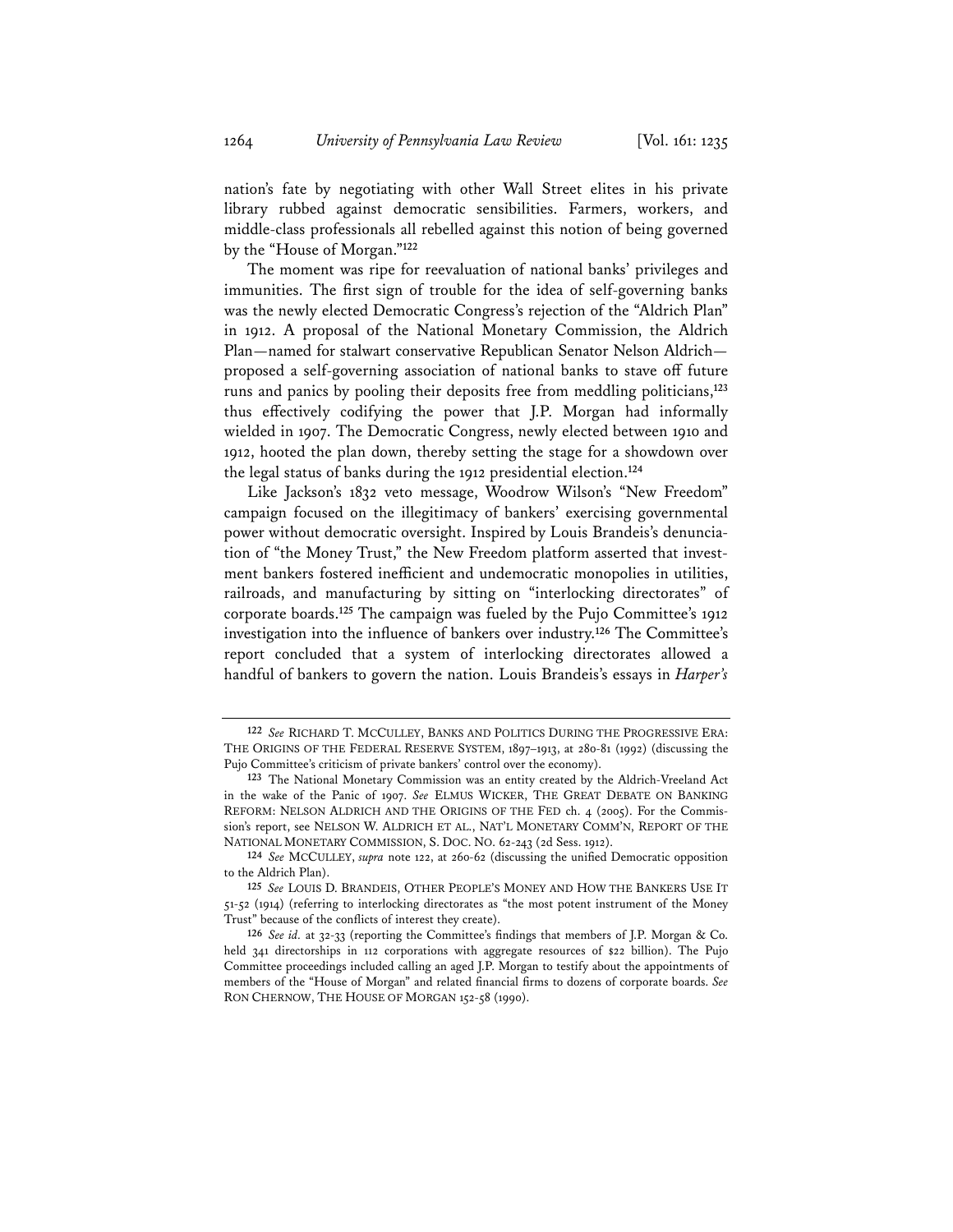*Weekly* publicized the Pujo Committee's findings and reinforced the idea that bankers formed a "financial oligarchy"**<sup>127</sup>** resulting in "the suppression of industrial liberty, indeed of manhood itself."**<sup>128</sup>** Brandeis called for a variety of reforms to curb bankers' power, including more disclosures to investors of bankers' fees and influence**<sup>129</sup>** and stricter prohibitions on bankers' conflicts of interest when sitting on multiple boards.**<sup>130</sup>** Soon thereafter, Congress enacted the 1913 Federal Reserve Act, which included the key Brandeisian principle that banks in the federal reserve system must be subject to the supervision of a Federal Reserve Board appointed by the President.**<sup>131</sup>**

Beyond this supervision of banks, however, the Federal Reserve Act incorporated an assumption that Andrew Jackson would readily have embraced: private bankers could not be trusted to determine the nation's financial policies without some form of democratic oversight. This anti-banker nondelegation doctrine implied that federal law should not preempt state banking rules unless federal officials had actually evaluated the particular risks addressed by state law. In effect, Brandeis's assault on government by bankers was also an assault on *McCulloch*'s theory of field preemption.

#### B. *Judicial Retreat from* McCulloch*'s Field Preemption, 1924–1948*

In short, the early twentieth century saw a revival of the anti-banker nondelegation doctrine remarkably similar to the Jacksonian principles that led to the first downfall of *McCulloch*. By the 1920s, the Court itself had beaten a steady retreat from its earlier confident assertions that nationally chartered banks were federal instruments beyond state control. Instead, the Court repeatedly used ordinary principles of conflict preemption to uphold state laws specifically targeting banking practices where there was no conflict with the National Bank Act.

There were signs of trouble for *McCulloch* even before the 1920s. *First National Bank of Bay City v. Fellows ex rel. Union Trust Co.* was ostensibly a nationalistic decision in which the Court upheld the Federal Reserve Act of 1913 by finding that Congress had the power to authorize national banks to

**<sup>127</sup>** *See id.* ch. 1.

**<sup>128</sup>** *Id.* at 48. The essays, originally published between August 1913 and December 1914 in *Harper's Weekly*, were later published as a tract. *Id.* at xiv.

**<sup>129</sup>** *See id.* at 101-08.

**<sup>130</sup>** *See id.* at 56 ("Obviously, interlocking directorates, and all that term implies, must be effectually prohibited before the freedom of American business can be regained.").

**<sup>131</sup>** Federal Reserve Act, ch. 6, §§ 9–11, 38 Stat. 251, 259-63 (1913) (codified as amended in scattered sections of 12 U.S.C.).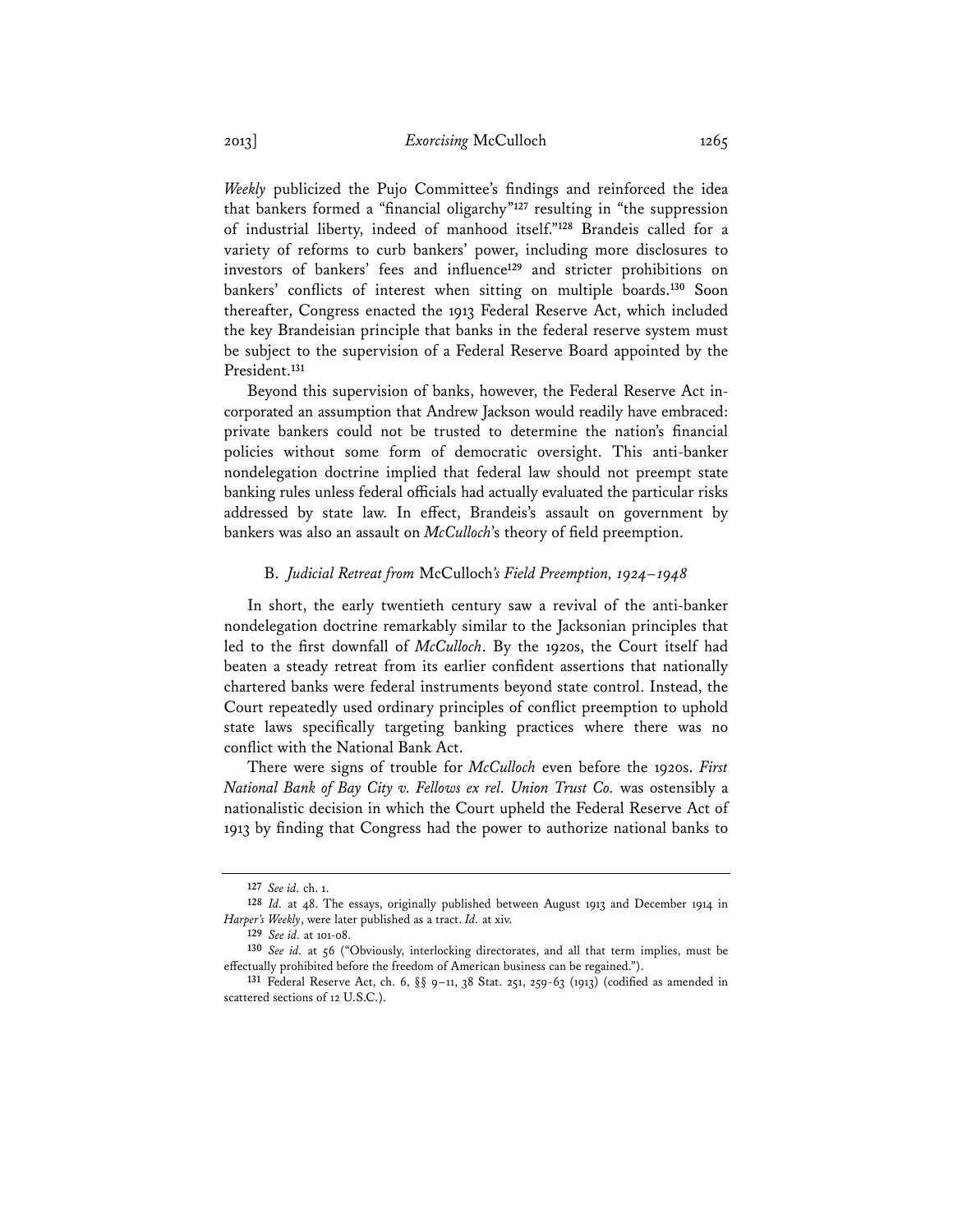hold securities as trustees in probate proceedings.**<sup>132</sup>** The Court summarily dismissed the notion that delegating broad supervisory powers to the Federal Reserve Board violated the nondelegation doctrine. But buried in the decision was a sign of judicial impatience with *McCulloch*: the Court upheld the power of state courts to enforce state limits on national banks.**<sup>133</sup>** Setting aside nineteenth-century decisions prohibiting state courts from issuing writs of habeas corpus against federal officers, the Court upheld state courts' power to supervise national banks by noting the urgent need for state probate courts to secure determinations of the powers of trustees.**<sup>134</sup>** As Justice Van Devanter noted in dissent, the idea of allowing state courts to enforce state laws against federal instrumentalities was flatly inconsistent with the *McCulloch* Court's idea that national banks' officers stand "upon much the same plane as [do] officers of the United States."**<sup>135</sup>** By 1917, *McCulloch*'s equation of private bankers with federal officials had apparently worn thin.

*First National Bank in St. Louis v. Missouri* was the first decision overthrowing *McCulloch*'s analysis to uphold a state law.**<sup>136</sup>** In *First National Bank in St. Louis*, the Court upheld Missouri's law barring banks from opening branch offices within the state.**<sup>137</sup>** Ignoring *McCulloch*'s principle of field preemption, the Court instead applied only those precedents, like *McClellan*, that allowed state laws to be enforced where they did not conflict with any specific provisions of the National Bank Act. The majority began by noting that the National Bank Act "by fair construction of the statutes" did not empower nationally chartered banks to form branches unless they had such powers under a previous state charter.**<sup>138</sup>** It was "self evident" that a state statute prohibiting the formation of branches could not frustrate the purpose of a federal statute that did not authorize branches.**<sup>139</sup>** Given that the state statute did not conflict with the National Bank Act, the majority concluded that "the way is open for the enforcement of the state statute."**<sup>140</sup>** In other words, the Court ignored, without expressly overruling, *McCulloch*'s theory of field preemption and instead applied ordinary conflict preemption.

**<sup>132</sup>** *See* 244 U.S. 416, 421-28 (1917).

**<sup>133</sup>** *Id.* at 426-28.

**<sup>134</sup>** *Id.* at 428.

**<sup>135</sup>** *Id.* at 430 (Van Devanter, J., dissenting); *see id.* (suggesting that interference with national banks by state legislatures "seriously imperiled" federal supremacy).

**<sup>136</sup>** First Nat'l Bank in St. Louis v. Missouri, 263 U.S. 640, 656-59 (1924).

**<sup>137</sup>** *Id.* at 658-61.

**<sup>138</sup>** *Id.* at 657-59.

**<sup>139</sup>** *Id.* at 659.

**<sup>140</sup>** *Id.* at 660.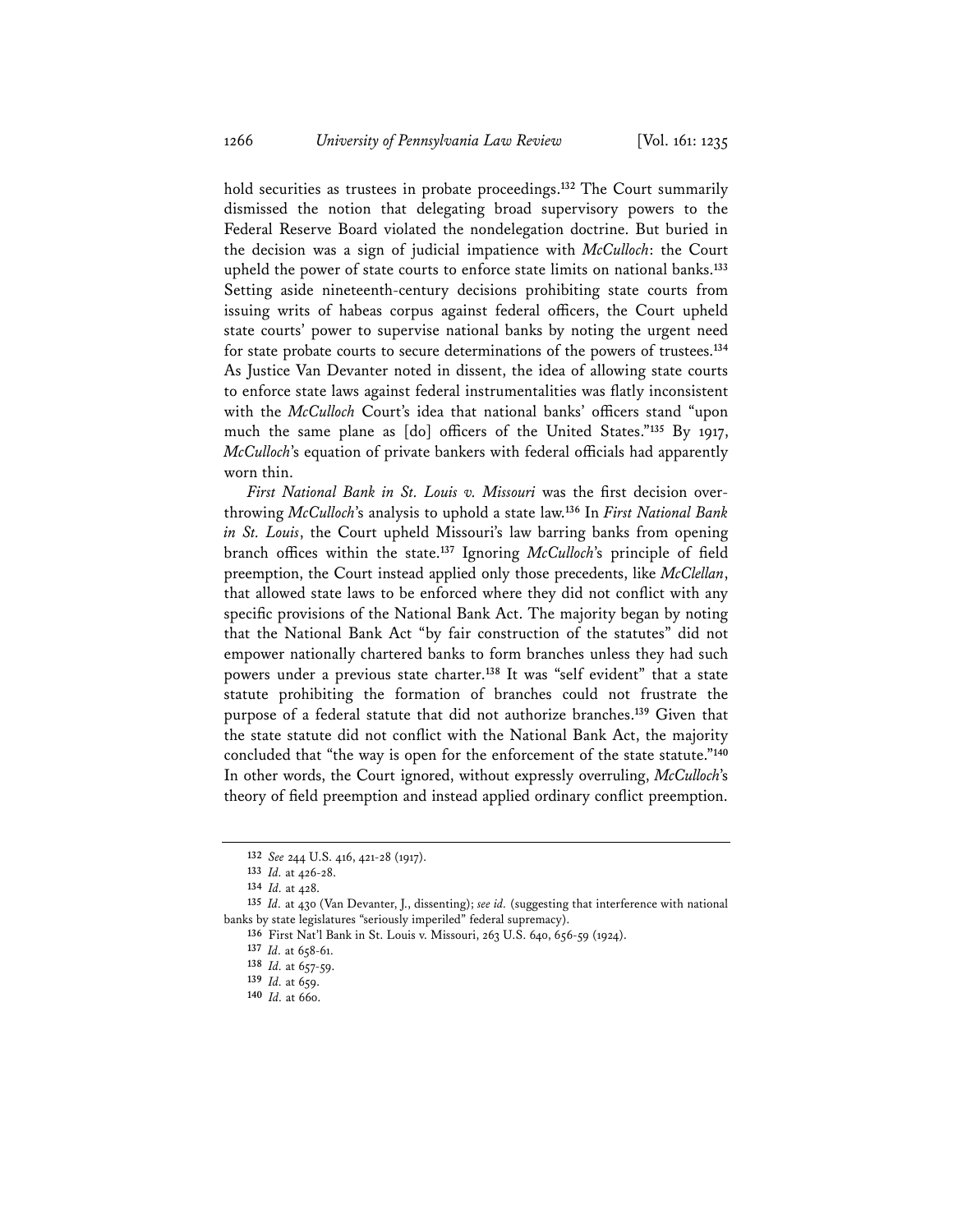In his dissent, Justice Van Devanter correctly asserted that "principles . . . settled a century ago in the days of the Bank of the United States" dictated that Missouri's banking-specific statute should be preempted insofar as it applied to "corporate instrumentalities of the United States."**<sup>141</sup>**

The destruction of *McCulloch*'s immunity for national banks was completed in the New Deal Courts of Chief Justices Hughes, Stone, and Vinson. From 1934 until 1948, the Court repeatedly applied ordinary conflict preemption, while ignoring the idea that banks should be free from state oversight even when federal law did not endorse banks' policy choices, to uphold the application of states' banking-specific laws to nationally chartered banks. In *Lewis v. Fidelity & Deposit Co.*, the Court held that states could prohibit a bank from being appointed a depository of state or local government revenues unless the bank provided a bond creating a lien on all of the bank's assets to ensure faithful performance of the contract.**<sup>142</sup>** The Court began and ended its analysis with the question of whether the National Bank Act's prohibition on preferences for creditors implicitly prohibited such a bonding requirement. Finding no conflict, the Court upheld the Georgia statute without any reference to *McCulloch*. **<sup>143</sup>** Likewise, in *Wichita Royalty Co. v. City National Bank of Wichita Falls*, the Court followed *Erie Railroad v. Tompkins* in applying Texas's law to the question of whether a bank was responsible for a depositor's trustee's misappropriation of a deposit for personal use.**<sup>144</sup>** Again, there was no mention of *McCulloch*'s prohibition on subjecting national banks to states' banking-specific laws.

Finally, in *Anderson National Bank v. Luckett*, the Court virtually overruled its 1923 opinion in *First National Bank of San Jose* when it held that Kentucky could deem that certain bank accounts were abandoned and, therefore, would escheat to the State upon notice to accountholders and after a defined interval of time.**<sup>145</sup>** The Court attempted to distinguish *First National Bank of San Jose* by characterizing Kentucky's statute as less "unusual" and "harsh" than California's and, therefore, less of a deterrent to depositors' entrusting their funds to a national bank.**146** But the Court's recharacterization of *McCulloch*'s holding represented the complete repudiation of *McCulloch*'s theory of field preemption. According to the *Luckett* Court, the Kentucky statute was consistent with *McCulloch*, because it "does not

**<sup>141</sup>** *Id.* at 662 (Van Devanter, J., dissenting). Justice Van Devanter's dissent was joined by Chief Justice William Howard Taft and Justice Pierce Butler.

**<sup>142</sup>** 292 U.S. 559, 565-70 (1934).

**<sup>143</sup>** *Id.*

**<sup>144</sup>** 306 U.S. 103, 104-10 (1939).

**<sup>145</sup>** 321 U.S. 233, 241-42 (1944).

**<sup>146</sup>** *Id.* at 250.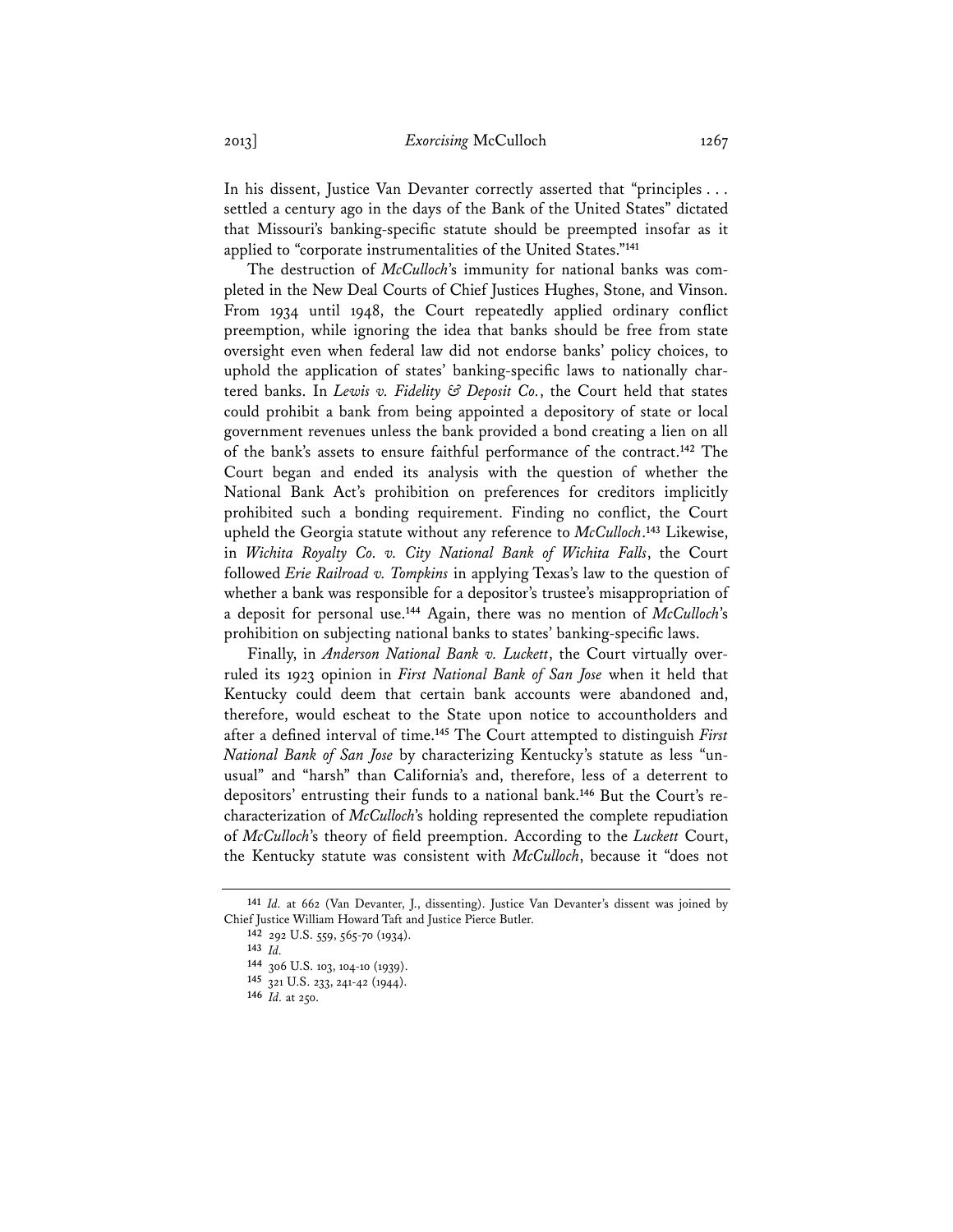discriminate against national banks, cf. *McCulloch* v. *Maryland*, 4 Wheat. 316, by directing payment to the state by state and national banks alike, of presumptively abandoned accounts."**<sup>147</sup>** Such a statement flew in the face of the Marshall Court's understanding of *McCulloch*. As noted earlier, the *Weston* Court specifically rejected this idea that nondiscrimination against the federal government sufficed to satisfy *McCulloch*'s principle of supremacy.**<sup>148</sup>** The *Luckett* Court also noted that there was not "any word in the national banking laws which expressly or by implication conflicts with the provisions of the Kentucky statutes."**<sup>149</sup>** This observation, while true, was irrelevant under *Easton* and *Dearing*, under which such a conflict was presumed absent clear federal authorization for state regulation of federal instrumentalities.

The *Luckett* Court, in short, adopted sub silentio a new and narrower reading of banks' immunity that permitted states to impose regulations on lending and deposit-taking, so long as the states did not thereby discriminate against any nationally chartered banks or contradict any policies of the federal government. This implicitly narrower reading did not mean that banks never received the benefits of preemption. If a federal statute contained a specific provision preempting a state law, then, of course, that state law could have no effect.**<sup>150</sup>** Moreover, the preemptive provision of the federal statute could be implicit rather than explicit; if some state law contradicted the spirit or purpose of federal banking law, it would be set aside.**<sup>151</sup>** Federal courts could exercise a lot of creativity in inferring such implied federal purposes from federal statutes because, during the 1940s, the New Deal Court embraced a robust judicial purposivism in statutory interpretation.**<sup>152</sup>** This purposivism could be the occasion of much judicial hand wringing about the degree to which federal banking law permitted judges to invent principles of federal common law to govern national banks.**<sup>153</sup>**

**<sup>147</sup>** *Id.* at 247. This was the Court's only citation to *McCulloch*.

**<sup>148</sup>** *Cf. supra* subsection I.B.1.

**<sup>149</sup>** *Anderson Nat'l Bank*, 321 U.S. at 247-48.

**<sup>150</sup>** *See, e.g.*, Fed. Land Bank of St. Paul v. Bismarck Lumber Co., 314 U.S. 95, 99-101 (1941) (holding that the tax exemption for federal land banks expressly conferred by the Federal Farm Loan Act of 1916 applied to and therefore preempted North Dakota's attempt to enforce a sales tax on a bank's purchase of lumber).

**<sup>151</sup>** *See, e.g.*, Deitrick v. Greaney, 309 U.S. 190, 200-01 (1940) (holding that federal courts could disregard a state law that would circumvent a federal prohibition on a national bank's purchasing its own stock).

**<sup>152</sup>** *See, e.g.*, United States v. Am. Trucking Ass'ns, 310 U.S. 534, 542 (1940) ("In the interpretation of statutes, the function of the courts is easily stated. It is to construe the language so as to give effect to the intent of Congress.").

**<sup>153</sup>** *Compare* D'Oench, Duhme & Co. v. FDIC, 315 U.S. 447, 456-61 (1942) (defending a principle of federal common law, inferred from the spirit of the statute, that certain state law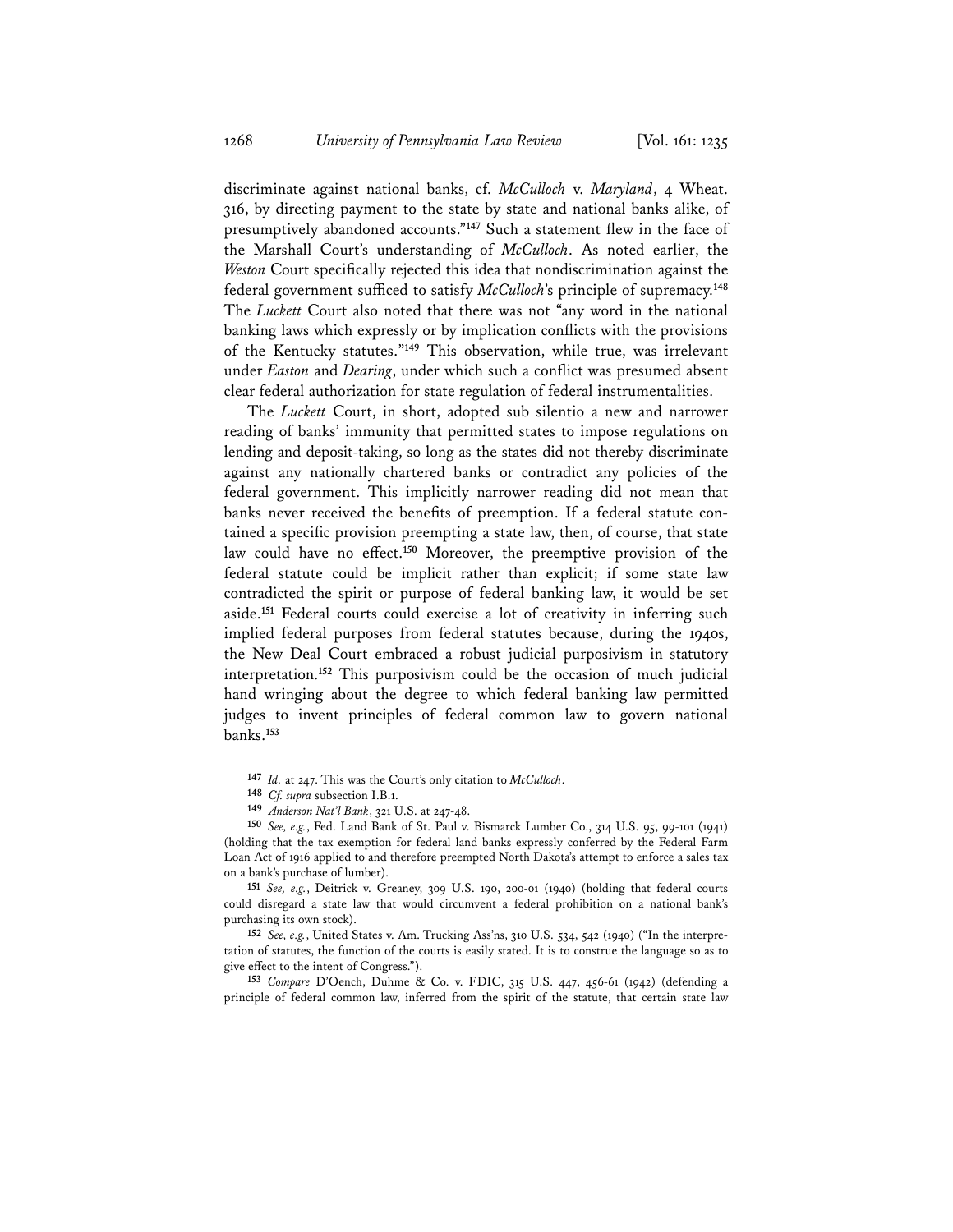# C. *Replacing* McCulloch *with Modern Conflict Preemption*

After *Luckett*, the fundamental principle defining banking preemption had changed, as lower courts recognized.**<sup>154</sup>** The Supreme Court no longer asserted that states could never regulate national banks. The Court instead emphasized that states could not deny or impair banking powers that Congress had explicitly conferred.

*Barnett Bank of Marion County v. Nelson***<sup>155</sup>** illustrates this post–New Deal focus on conflict preemption. The Florida law at issue in *Barnett*—a prohibition on the sale of insurance by any bank affiliated with a holding company**<sup>156</sup>**—was a banking-specific law that, under the old *Dearing*-*Easton* reading of the National Bank Act, should have been automatically preempted as a forbidden regulation of national banks' deposit-taking operations. The *Barnett* Court, however, ignored the banking-specific character of the Florida law. Instead, it focused on the conflict between the Florida statute and a 1916 federal law authorizing national banks to sell insurance.**<sup>157</sup>** Relying on what it called "ordinary legal principles of pre-emption,"**<sup>158</sup>** the *Barnett* Court stated that a federal grant of banking power "ordinarily pre-empt[s]

defenses against a promissory note were inapplicable against the FDIC as the receiver of a national bank), *with id.* at 465 (Frankfurter, J., concurring) (urging reliance on state law because "we have put to one side, as unnecessary to the disposition of this case, the duty of this Court to make law 'interstitially' (as Mr. Justice Holmes put it in *Southern Pacific Co.* v. *Jensen*, 244 U.S. 205, 221 [(1917)]) in controversies arising in the federal courts outside their diversity jurisdiction"). Frankfurter's skepticism about federal common law is indicated by his citation of the particular passage of Holmes's dissenting opinion in *Jensen* in which Holmes declared that he "recognize[d] without hesitation that judges do and must legislate, but they can do so only interstitially; they are confined from molar to molecular motions." *Jensen*, 244 U.S. at 221 (Holmes, J., dissenting). He concluded that a federal court cannot make up admiralty law wholesale but rather "must take the rights of the parties from a different authority, just as it does when it enforces a lien created by a State." *Id.* Holmes urged reliance on state law because "[t]he only authority available is the common law or statutes of a State." *Id.* 

**<sup>154</sup>** *See, e.g.*, California v. Coast Fed. Sav. & Loan Ass'n, 98 F. Supp. 311, 319 (S.D. Cal. 1951) (distinguishing *Luckett* because it addressed the powers of nationally chartered banks rather than nationally chartered savings and loans, and noting that for banks, Congress left "open a field for state regulation and the application of state laws; but as to federal savings and loan associations, Congress made plenary, preemptive delegation to the [Home Loan Bank] Board to organize, incorporate, supervise and regulate, leaving no field for state supervision"). Although *Coast Federal* is merely a district court decision, it was one of the first decisions to recognize that federally chartered savings and loans were governed by a more aggressive standard of federal preemption than nationally chartered banks—a distinction the district court correctly attributed to New Deal decisions like *Luckett*. For a discussion of the standard applying to savings and loans, see *infra* notes 289-300 and accompanying text.

**<sup>155</sup>** 517 U.S. 25 (1996).

**<sup>156</sup>** *Id.* at 28-29.

**<sup>157</sup>** *See id.* at 31-38.

**<sup>158</sup>** *Id.* at 37-38.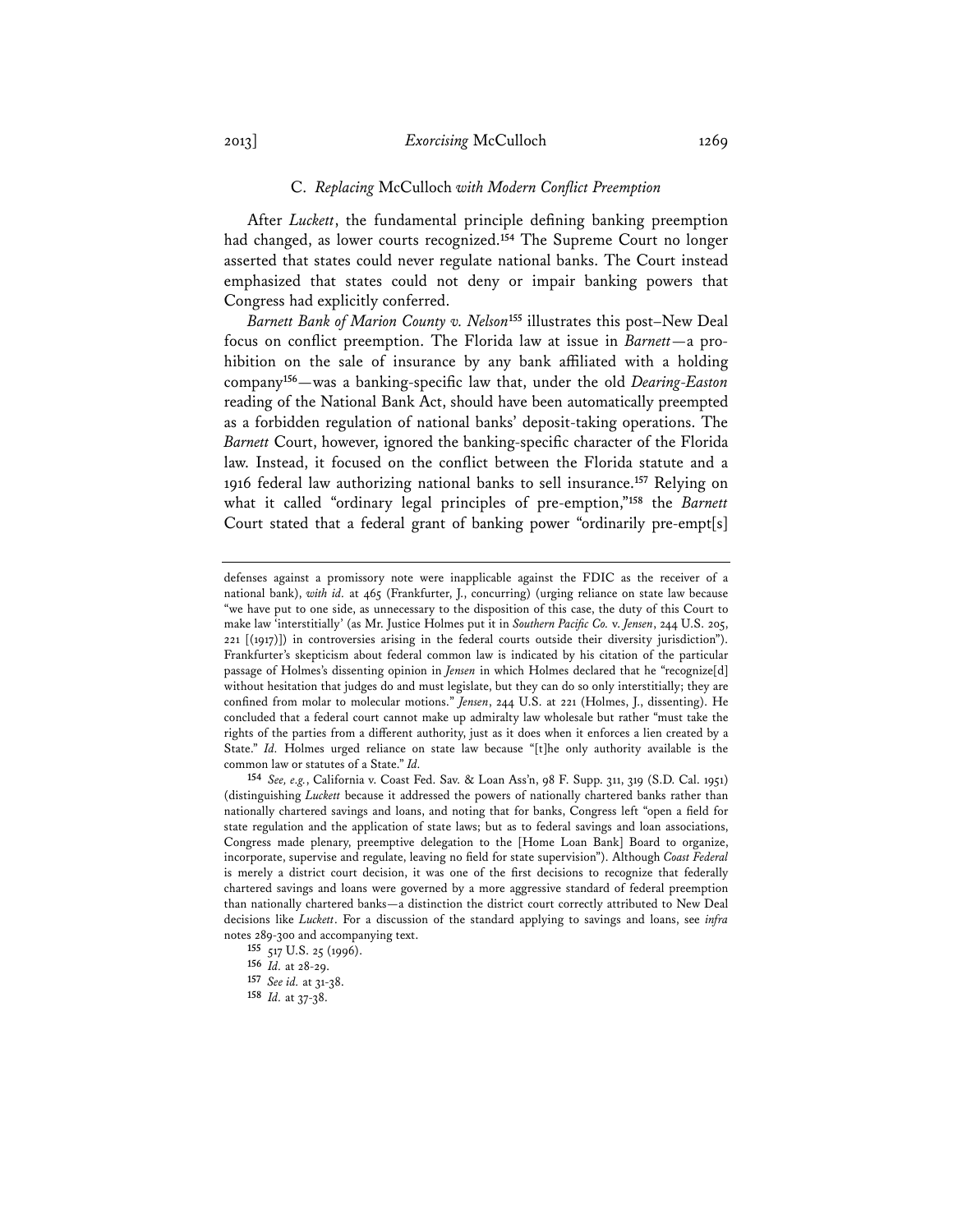contrary state law" because "normally Congress would not want States to forbid, or to impair significantly, the exercise of a power that Congress explicitly granted."**<sup>159</sup>** Because the Florida law barred Barnett Bank from an exercise of a federally conferred power, the Court held that it constituted a "significant[]" impairment of that power**<sup>160</sup>**—hardly a surprising conclusion, given the breadth of the state law's restriction. In so holding, the *Barnett* Court cited *Luckett* for the proposition that *Barnett*'s holding would not "deprive States of the power to regulate national banks, where (unlike here) doing so does not prevent or significantly interfere with the national bank's exercise of its powers."**<sup>161</sup>** The citation was a significant affirmation of *Luckett*'s principle that federal banking law does not automatically preempt a state regulation that is targeted specifically at a banking activity.**<sup>162</sup>**

It would be an exaggeration to state that the Court abandoned entirely the earlier nineteenth-century tradition under which states were barred from regulating banks with laws specifically targeting banking activities. The old precedents continued to be cited. In *Watters v. Wachovia Bank*, for instance, the Court approvingly quoted *Dearing*'s sweeping statement that "the States can exercise no control over [national banks], nor in any wise affect their operation, except in so far as Congress may see proper to permit."**<sup>163</sup>** The *Watters* Court acknowledged that "[f]ederally chartered banks are subject to state laws *of general application* in their daily business to the extent such laws do not conflict with the letter or the general purposes of the [National Banking Act]."**<sup>164</sup>** However, the use of the phrase "state laws of general application" suggested by negative implication that state laws *not* of general application would be preempted. This suggestion of some sort of field preemption for all state laws targeting national banks' lending or deposit-taking activities was reinforced by the *Watters* Court's subsequent observation that "[d]iverse and duplicative superintendence of national banks' engagement in the business of banking, we observed over a century ago, is precisely what the [National Bank Act] was designed to prevent."**<sup>165</sup>** To support this last assertion, the Court quoted with approval the *Easton* Court's statement that federal banking law created a banking

**164** *Id.* (emphasis added).

**165** *Id.* at 13-14.

**<sup>159</sup>** *Id.* at 32-33.

**<sup>160</sup>** *Id.* at 33.

**<sup>161</sup>** *Id.*

**<sup>162</sup>** In the case of *Luckett*, the banking activity at issue was the maintenance of abandoned or dormant accounts. *See supra* text accompanying notes 145-48.

**<sup>163</sup>** Watters v. Wachovia Bank, 550 U.S. 1, 11 (2007) (alterations in original) (quoting Farmers' & Mechs.' Nat'l Bank v. Dearing, 91 U.S. 29, 34 (1875)).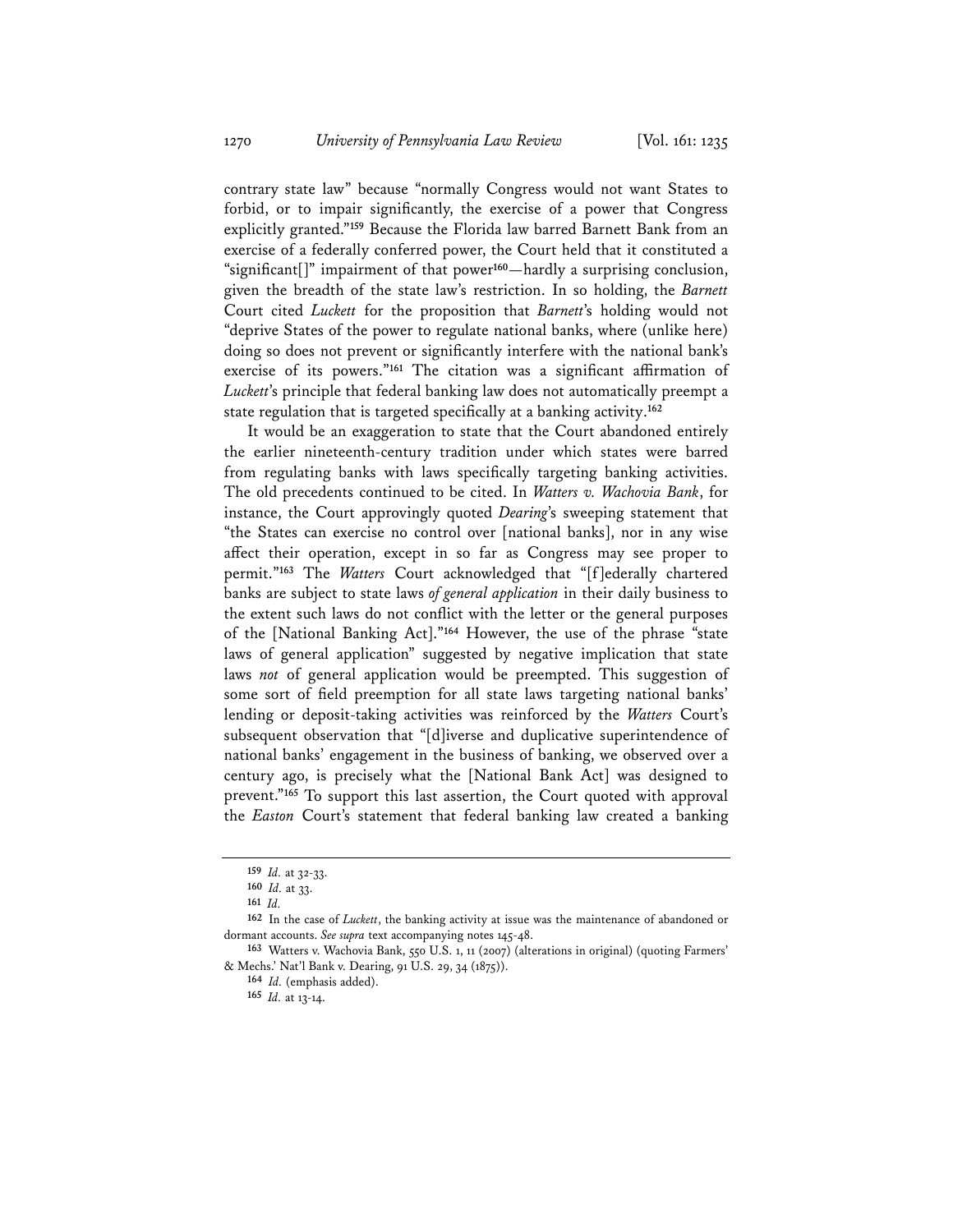system that was "independent, so far as powers conferred are concerned, of state legislation which, if permitted to be applicable, might impose limitations and restrictions as various and as numerous as the States."**<sup>166</sup>**

The *Watters* Court, however, never embraced wholesale field preemption of all state laws that specifically targeted banking business. The Court rested its holding on a specific authorization rather than a general ban on states' enforcing banking-specific rules against national banks or their subsidiaries. In analyzing why Michigan could not subject such subsidiaries to the general oversight of Michigan's banking authorities, the *Watters* Court relied on the National Bank Act's specific provision barring states from exercising visitorial powers over national banks.**<sup>167</sup>** Moreover, the Court offered an argument specific to the "duplicative" character of the general supervisory power asserted by Michigan: the OCC already exercised precisely the same power in the form of its visitorial power.**<sup>168</sup>**

The Court most clearly rejected *McCulloch*'s theory of preemption in *Cuomo v. Clearing House Ass'n*. **<sup>169</sup>** There, the Court, in an opinion by Justice Scalia, held that the OCC's exclusive visitorial power did not preempt the New York Attorney General's power to enforce the state's fair-lending laws in state or federal court.**<sup>170</sup>** In defense of its theory that the lawsuit was preempted because it was an exercise of visitorial powers exclusively vested in the OCC, the OCC argued that the National Bank Act barred, at the very least, public officials' lawsuits to enforce "state banking laws."**<sup>171</sup>** These specific banking laws, the OCC argued, were preempted even if enforcement of other more general laws was not preempted—for instance, general rules of contract and property—that supply "the legal infrastructure" for banking.**<sup>172</sup>** In rejecting this "distinction between 'implementation' of 'infrastructure' and judicial enforcement of other laws," Justice Scalia observed that "[o]f course [this distinction] can be found nowhere within the text of the statute" and, therefore, "attempts to do what Congress declined to do: exempt national banks from all state banking laws, or at least state enforcement of those laws."**<sup>173</sup>** Thus, the *Clearing House* Court expressly

**<sup>166</sup>** *Id.* at 14 (quoting Easton v. Iowa, 188 U.S. 220, 229 (1903)).

**<sup>167</sup>** *See id.* at 14-15 ("No national bank shall be subject to any visitorial powers except as authorized by Federal law . . . ." (quoting 12 U.S.C. § 484(a) (2006))).

**<sup>168</sup>** *Id.* at 13-14.

**<sup>169</sup>** 557 U.S. 519 (2009).

**<sup>170</sup>** *Id.* at 535-36.

**<sup>171</sup>** *Id.* at 529-33.

**<sup>172</sup>** *Id.* at 531-32 (quoting Bank Activities and Operations, 69 Fed. Reg. 1895, 1896 (Jan. 13, 2004)).

**<sup>173</sup>** *Id.* at 533. It is perhaps not surprising that *Clearing House* was written by the Court's most outspoken textualist.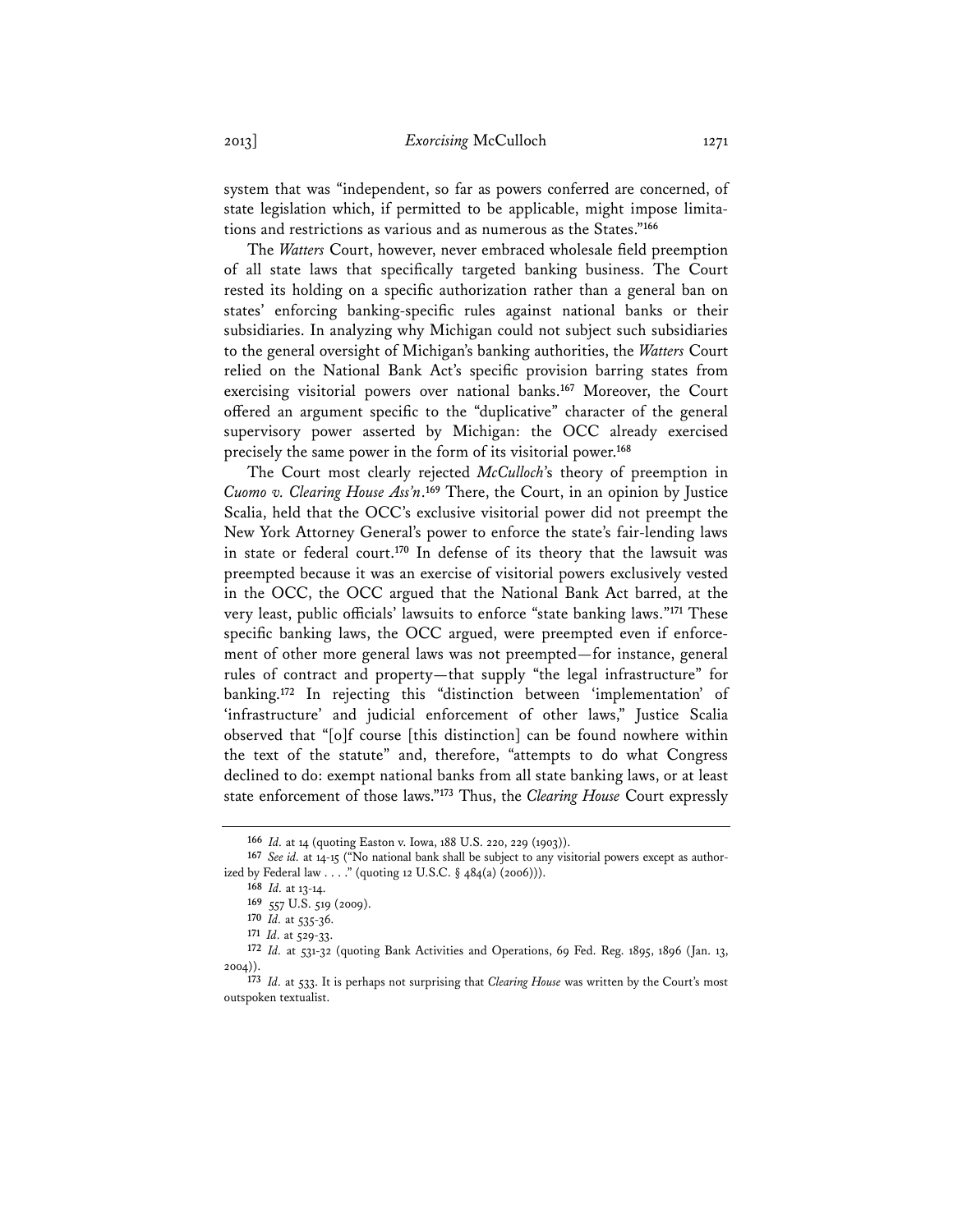rejected the idea that the National Bank Act contained an implicit general prohibition on state laws specifically tailored for the regulation of lending precisely the position that the Court had defended since *McCulloch*. **174** Indeed, even the OCC seemed to concede that the state's fair-lending law might not be preempted "because its substantive requirements are not meaningfully different from those imposed by federal law."**<sup>175</sup>**

In sum, since the New Deal, the Court has gradually edged away from the idea, derived from *McCulloch*, that national banks are immune from state laws specifically targeting the business of banking. The New Deal Court never explained why it retreated from *McCulloch*'s holding that nationally chartered banks were immune from state regulation of their banking activities. One can, however, identify two trends in the policies and jurisprudence of the early twentieth century sufficient to explain the outcomes of these decisions: decreasing trust of private bankers and increasing trust for state governments.

First, the idea that federally chartered banks were somehow carrying out the policies of the federal government simply seemed absurd in light of the distrust of bankers expressed in the progressive and populist politics leading up to the Wilson Administration. The Second Bank of the United States might plausibly have been regarded as a federal agent akin to, say, a member of the Federal Reserve today. The federal government owned twenty percent of the Bank's stock and appointed several of its directors, and the Bank enjoyed the unique position of holding and disbursing federal deposits in return for a sizable "bonus" paid over to the federal government.**<sup>176</sup>** One might, therefore, regard the Bank as a sort of quasi-governmental entity like Amtrak—an entity that, while formally private, nevertheless enjoyed a unique status as an agent of federal financial policy.**<sup>177</sup>** Nationally chartered banks, however, do not have a relationship with the federal government remotely resembling that which the Second Bank had. The federal government does

**<sup>174</sup>** Arthur E. Wilmarth, Jr., *The Dodd-Frank Act's Expansion of State Authority to Protect Consumers of Financial Services*, 36 J. CORP. L. 893, 936-37 (2011) (explaining the *Clearing House* Court's rejection of "'legal infrastructure' theory").

**<sup>175</sup>** Brief for the Federal Respondent at 42, *Clearing House*, 557 U.S. 519 (No. 08-453), 2009 WL 815241.

**<sup>176</sup>** For more on the structure of the Second Bank as a governmental agency, see RALPH C.H. CATTERALL, THE SECOND BANK OF THE UNITED STATES 453-77 (1903). The Bank, by the terms of its charter, was obliged to pay a "bonus" of \$1,500,000 to the United States. *Id.* at 453, 474.

**<sup>177</sup>** *See* Lebron v. Nat'l R.R. Passenger Corp., 513 U.S. 374, 400 (1995) ("[W]here, as [in the case of Amtrak], the Government creates a corporation by special law, for the furtherance of governmental objectives, and retains for itself permanent authority to appoint a majority of the directors of that corporation, the corporation is part of the Government for purposes of the First Amendment.").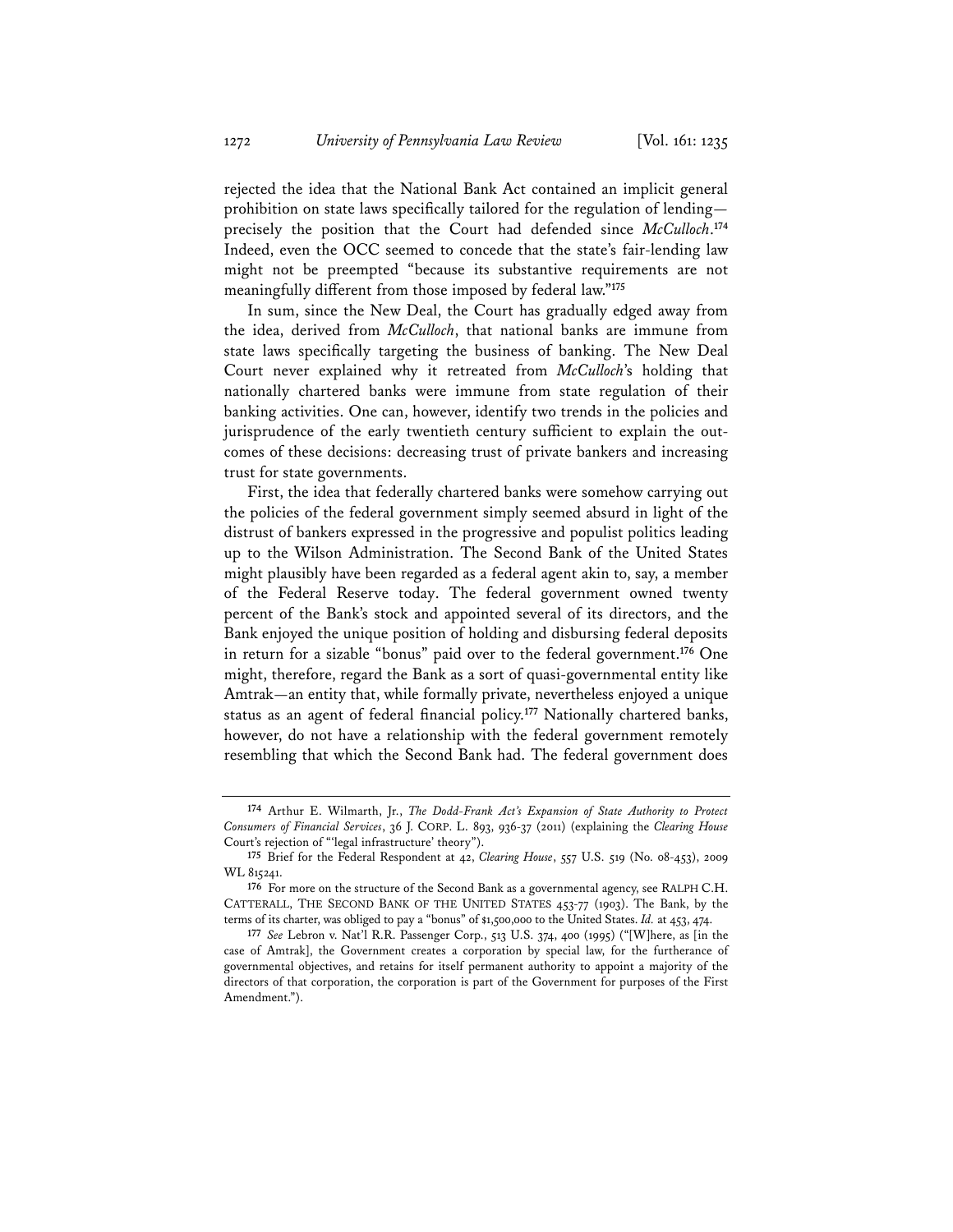not appoint their directors, own their stock, or even review their federal charters according to any predictable standards.**<sup>178</sup>** That such banks make various marketing, lending, or deposit-taking decisions hardly means that the federal government has implicitly endorsed those decisions. To the contrary, as Louis Brandeis urged before his appointment to the Supreme Court, those decisions might be made by an "inner group of the Money Trust"**<sup>179</sup>**—"builders of imperial power"**<sup>180</sup>** or a "financial oligarchy"**<sup>181</sup>** without any imprimatur whatsoever from any democratically accountable

Indeed, the legal tradition of private implementation of public policy on which *McCulloch* rested has been torn down by late nineteenth-century state-building. It was the norm in the early nineteenth century to delegate regulatory matters to essentially private actors operating for their own profit. Navy ship captains were paid through prize money from their captures, U.S. Attorneys were paid with bounties from their victorious lawsuits, and so forth.**<sup>182</sup>** This regime of privatized government, however, was washed away by the gradual development of a professional, full-time American bureaucracy between the end of the Civil War and the New Deal. Delegations of governmental power to private enterprises further declined with the nondelegation decisions, such as A.L.A. Schechter Poultry Corp. v. *United States*, in which the Court struck down the National Industrial Recovery Act's authorization for private trade associations of industry to fix prices, wages, and working conditions in codes of fair competition.**<sup>183</sup>** This doctrinal rejection of private delegations not closely supervised by full-time bureaucrats is a special application of the more general idea that private entities cannot have the last word on their own regulation. This principle is so deeply rooted in American political culture that efforts to immunize

federal official.

**<sup>178</sup>** Henry N. Butler & Jonathan R. Macey, *The Myth of Competition in the Dual Banking System*, 73 CORNELL L. REV. 677, 685 (1988) (explaining that the process of obtaining a national bank charter is untethered by any predictable standards).

**<sup>179</sup>** BRANDEIS, *supra* note 125, at 35.

**<sup>180</sup>** *Id.* at 36.

**<sup>181</sup>** *Id.* ch. 1.

**<sup>182</sup>** *See* NICHOLAS PARRILLO, AGAINST THE PROFIT MOTIVE: THE SALARY REVOLUTION IN AMERICAN GOVERNMENT, 1780–1940 (forthcoming Oct. 2013). On the role of private profit in the compensation of the Navy, see Nicholas Parrillo, *The De-Privatization of American Warfare: How the U.S. Government Used, Regulated, and Ultimately Abandoned Privateering in the Nineteenth Century*, 19 YALE J.L. & HUMAN. 1 (2007).

**<sup>183</sup>** *See* 295 U.S. 495, 503 (1935) (finding that section 3 of the National Industrial Recovery Act "demonstrates an illegal delegation of legislative power"); *see also* Carter v. Carter Coal Co., 298 U.S. 238, 311 (1936) (striking down the delegation of power to the majority of miners to set wages for an entire industry and calling it "legislative delegation in its most obnoxious form").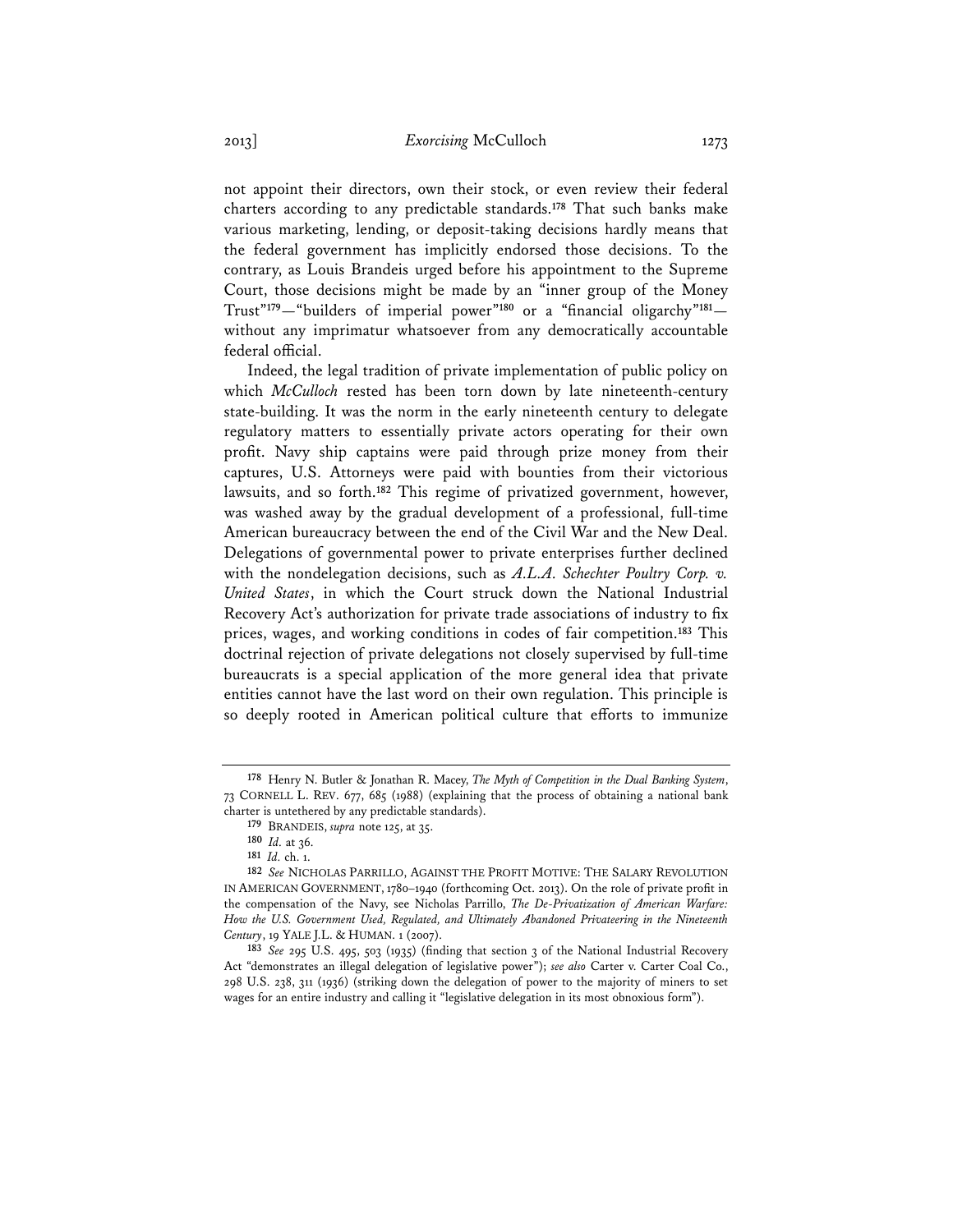federally chartered banks from state control through broad field preemption have twice collapsed.

Second, and quite apart from hostility toward bankers, the foundations of *McCulloch* were being sapped by increased judicial trust of states. Chief Justice Marshall called for a simple, formal, bright line separating federal and state jurisdiction because he wanted the Court to be

relieved, as [it] ought to be, from clashing sovereignty; from interfering powers; from a repugnancy between a right in one government to pull down what there is an acknowledged right in another to build up; from the incompatibility of a right in one government to destroy what there is a right in another to preserve.**<sup>184</sup>**

Marshall's implicit assumption—accurate in the antebellum period—was that states were itching to undermine federal policy and, therefore, needed to be restrained by clear lines rather than by any "perplexing inquiry" into degrees of interference with federal ends.**<sup>185</sup>**

By the 1920s, however, this concern with states making war on the federal government was obsolete, and its obsolescence led the Court to abandon antebellum notions of federal immunity from state taxes. Justice Holmes led the way in 1928 with his famous aphorism that "[t]he power to tax is not the power to destroy while this Court sits."**<sup>186</sup>** Although Holmes made this remark in dissent from an opinion barring state taxation of gasoline sold to the federal government by a private firm,**<sup>187</sup>** his view became the law within a decade. Rather than stop states' usurpations with simple, bright-line rules that would have overprotected federal turf, the Court switched to case-bycase adjudication of mushy standards, weighing each state law against the specific federal interest that it was said to transgress. In *Graves v. New York ex rel. O'Keefe*, the Court finally overruled *Dobbins* and allowed states to tax the incomes of federal employees.**<sup>188</sup>** In approving what he took to be the majority's "important shift in constitutional doctrine,"**<sup>189</sup>** Justice Frankfurter noted that the expansive scope of federal immunity from state taxes was the

**<sup>184</sup>** McCulloch v. Maryland, 17 U.S. (4 Wheat.) 316, 430 (1819).

**<sup>185</sup>** *Id.*

**<sup>186</sup>** Panhandle Oil Co. v. Mississippi *ex rel.* Knox, 277 U.S. 218, 223 (1928) (Holmes, J., dissenting).

**<sup>187</sup>** *See id.* at 220-22.

**<sup>188</sup>** *See* 306 U.S. 466, 487 (1939) (holding that an immunity of federal employees from state taxation should not be found "to be implied from the Constitution, because if allowed it would impose to an inadmissible extent a restriction on the taxing power which the Constitution has reserved to the state governments").

**<sup>189</sup>** *Id.* at 487 (Frankfurter, J., concurring).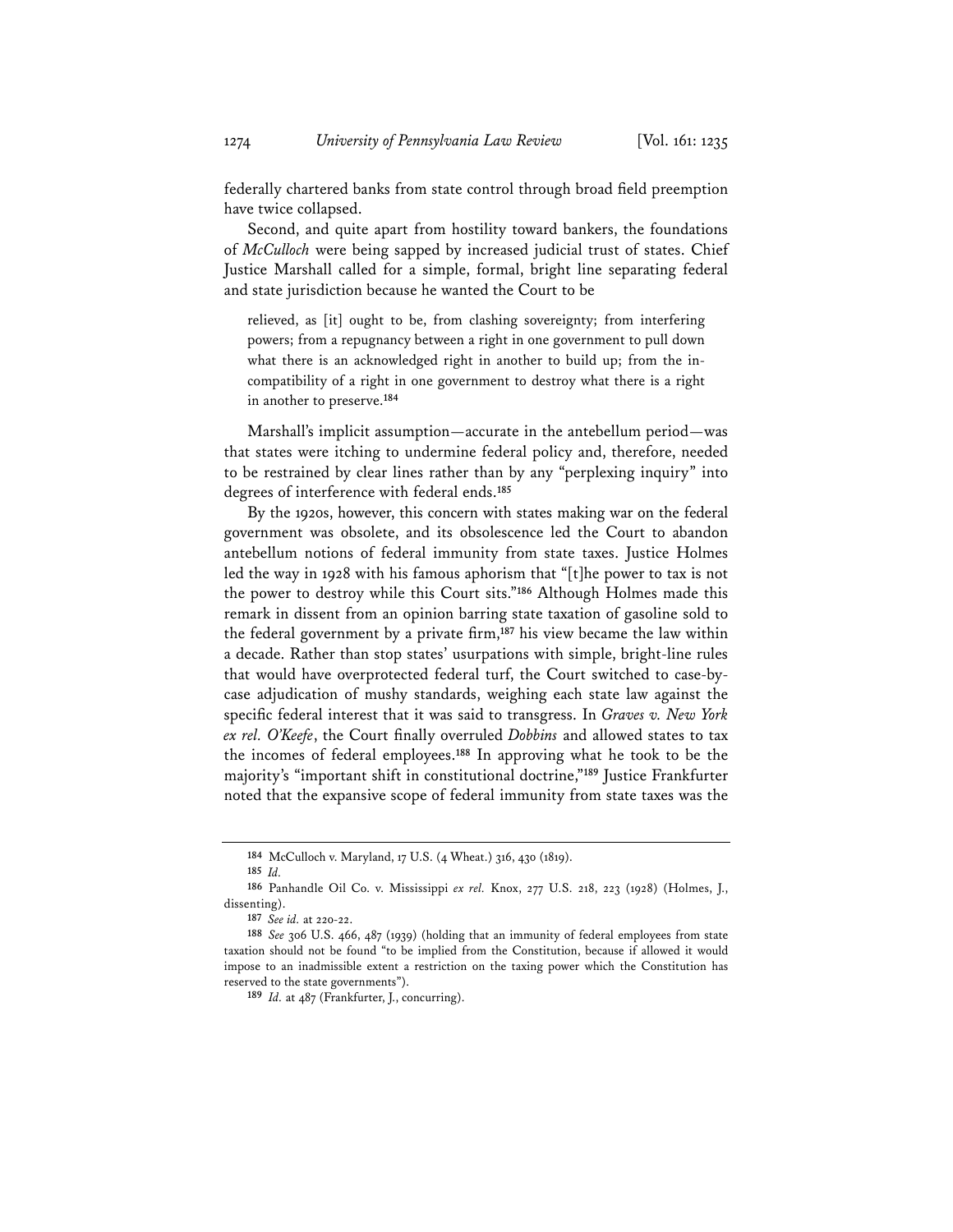result of "an unfortunate remark in the opinion in *McCulloch* v. *Maryland*" that was made "[p]artly as a flourish of rhetoric and partly because the intellectual fashion of the times indulged a free use of absolutes."**<sup>190</sup>** But this penchant for "absolutes" was driven not only by "intellectual fashion" but also by antebellum political realities—in particular, states' seeking to shut down federal policies and even make war against the federal government that had since vanished.

The obsolescence of extreme distrust toward state governments similarly justified the Court's shift away from field preemption of state laws regulating federally chartered banks' banking activities. As the Supreme Court noted in *Atherton v. FDIC*, the notion that federally chartered banks required the protection of federal common law "might have seemed a strong one during most of the first century of our Nation's history, for then state-chartered banks were the norm and federally chartered banks an exception—and federal banks often encountered hostility and deleterious state laws."**<sup>191</sup>** That fear of state hostility to federal policy being obsolete, the capacious immunity designed to counteract it also lapsed into desuetude. The *Atherton* Court concluded that "[t]o point to a federal charter by itself shows no conflict, threat, or need for 'federal common law.'"**<sup>192</sup>** For identical reasons, the mere existence of a federal charter also indicates no special need for field preemption whenever the powers associated with that charter are limited.

# III. *MCCULLOCH*'S THIRD RESURRECTION? THE CASE AGAINST THE OCC'S 2004 AND 2011 RULES ON PREEMPTION

One might think that *McCulloch*'s theory of field preemption, having died two deaths already—first at the hands of Andrew Jackson in 1832 and then at those of Louis Brandeis in 1912—would be well and truly buried. In 2004, however, the OCC revived the theory once more. Provoked, in part, by states' efforts to control so-called predatory lending,**<sup>193</sup>** the OCC issued rules in 2004 that broadly construed the preemptive effects of federal banking laws. Relying on its visitorial powers under the National Bank

**<sup>190</sup>** *Id.* at 489.

**<sup>191</sup>** 519 U.S. 213, 221 (1997).

**<sup>192</sup>** *Id.* at 223.

**<sup>193</sup>** Predatory loans are loans with high fees or interest rates made to borrowers at high risk of defaulting. *See* Nicholas Bagley, Note, *The Unwarranted Regulatory Preemption of Predatory Lending*  Laws, 79 N.Y.U. L. REV. 2274, 2277-78 (2004) (reviewing "predatory lending" practices and state responses thereto during the late 1990s and early 2000s).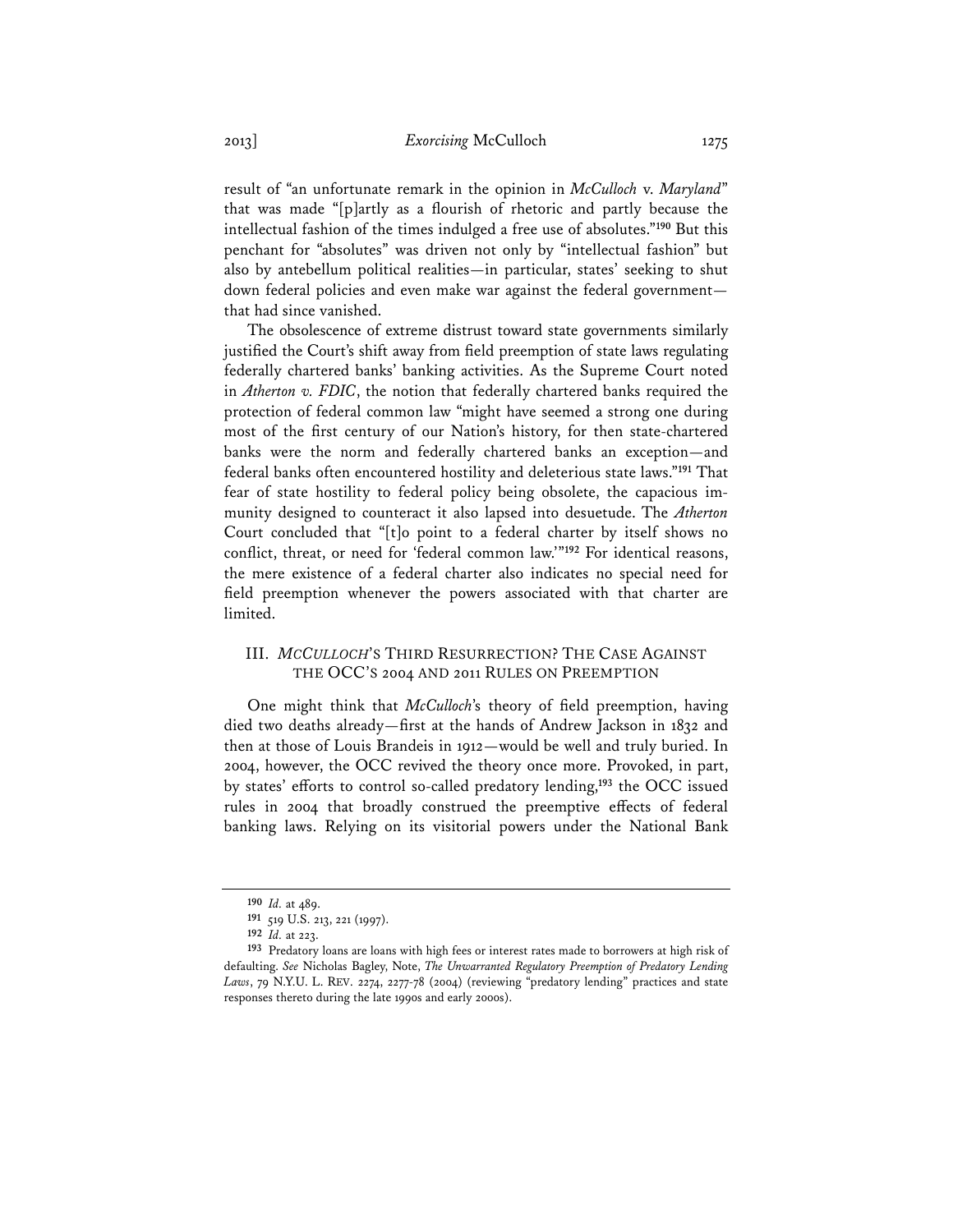Act,**<sup>194</sup>** the OCC took an outspoken stance against any state enforcement of banking-specific laws on lending or deposit-taking.**<sup>195</sup>** The OCC also aggressively asserted that nationally chartered banks were free to disregard state laws specifically related to lending money secured by real estate, on the theory that such state laws "obstruct, impair, or condition a national bank's ability to fully exercise its Federally authorized real estate lending powers."**<sup>196</sup>** The OCC emphasized that its list of preempted state limits was nonexhaustive and that other state laws could be preempted if the OCC found that they obstructed, impaired, or conditioned banks' power to make loans secured by real estate.**<sup>197</sup>** The OCC qualified this sweeping criterion for preemption by listing several categories of laws, such as contracts, torts, criminal law, rights to acquire and transfer real property, and rights to collect debts, that were presumptively not preempted "to the extent that they only incidentally affect the exercise of national banks' real estate lending powers."**<sup>198</sup>**

In essence, the 2004 rules reinstated the nineteenth-century theory, derived from *McCulloch*, that banking-specific laws constitute a suspect classification for purposes of preemption under the National Bank Act.**<sup>199</sup>** As with *McCulloch*'s two earlier incarnations, an economic crisis inspired a political backlash, this time against the OCC's 2004 attempt to insulate banks from state law. Following the collapse of real estate prices between 2007 and 2008 and the resulting wave of bank failures and bailouts, Congress enacted the Dodd-Frank Act in 2010, and in it, section 1044(a), a provision containing specific language apparently constraining the preemption of states' "consumer financial laws."**<sup>200</sup>**

**<sup>194</sup>** *See* 12 U.S.C. § 484(a) (2006) ("No national bank shall be subject to any visitorial powers except as authorized by Federal law . . . .").

**<sup>195</sup>** "Federal law commits the supervision of national banks' Federally-authorized banking business exclusively to the OCC, (except where Federal law provides otherwise), and does not apportion that responsibility among the OCC and the states." Bank Activities and Operations, 69 Fed. Reg. 1895, 1895 (Jan. 13, 2004).

**<sup>196</sup>** Bank Activities and Operations; Real Estate Lending and Appraisals, 69 Fed. Reg. 1904, 1911 (Jan. 13, 2004) (quoting the text of the revised rule later codified at 12 C.F.R. § 34.4(a) (2005) (current version at 12 C.F.R. § 34.4(a) (2012))). For an example of the types of preempted state laws, see, 12 C.F.R. § 7.4007(b) (2012) (deposit-taking); *id.* § 7.4008(d) (non–real estate loans); *id.*  $§ 34.4(a)$  (real estate loans).

**<sup>197</sup>** Bank Activities and Operations; Real Estate Lending and Appraisals, 69 Fed. Reg. at 1911.

**<sup>198</sup>** *Id.* at 1917 (codified at 12 C.F.R. § 34(b) (2005)).

**<sup>199</sup>** *See supra* subsection I.B.1.

**<sup>200</sup>** Dodd-Frank Wall Street Reform and Consumer Protection Act, Pub. L. No. 111-203, § 1044(a), 124 Stat. 1376, 2014-17 (2010) (codified at 12 U.S.C. § 25b (2006, Supp. IV 2011)).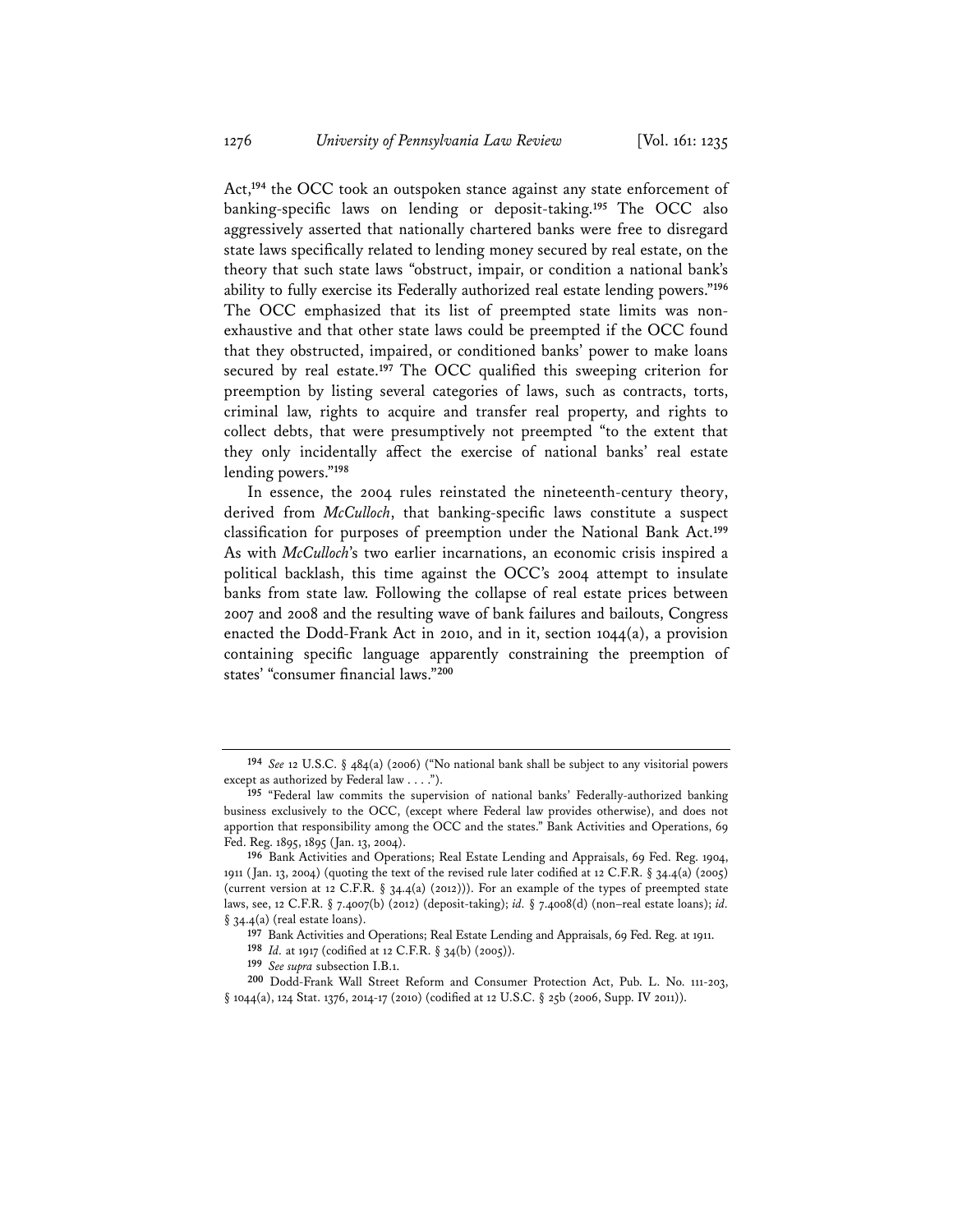In 2011, however, the OCC doubled down on its 2004 approach to preemption by reissuing its 2004 rules in barely altered form.**<sup>201</sup>** As in 1832 and 1912, the stage is once more set for a legal and political showdown over federal officials' efforts to protect national banks from state control. As I argue below, there are several plausible legal arguments that the OCC should lose this third round.

First, as a matter of pure administrative rationality, the OCC's 2004 and 2011 preemption rules are only tenuously related to the goal of market harmonization that the OCC proffers as its justification. The rules are more closely geared toward protecting private bankers' autonomy than national regulatory uniformity. This mismatch suggests that those rules could be struck down as arbitrary and capricious under  $5$  U.S.C. § 706(2)(A) of the Administrative Procedure Act.

Second, section 1044(a) of the Dodd-Frank Act seems to adopt an antibanker nondelegation doctrine that rejects the idea of preempting state law without substituting equivalent federal regulation. In particular, section 1044(a)'s specific call for "case-by-case" evaluation of "the impact of a particular State consumer financial law on any national bank"**<sup>202</sup>** is hard to explain unless it requires that, before national regulators preempt a state law, they analyze the specific risks addressed by that law to ensure that bankers can be trusted to self-regulate those risks. Despite its assurances to the contrary, the OCC has no such procedure in place for such analysis.

## A. *Are the OCC's Preemption Rules Rationally Related to the Goal of Market Harmonization?*

What explains the OCC's division of state laws into these presumptively preempted and nonpreempted categories? As I noted at the outset of this Article, the OCC repeatedly invoked the idea of national uniformity to facilitate an interstate market in financial services.**<sup>203</sup>** This argument for a single set of rules to control a single market is essentially an argument for field preemption to realize economies of scale in regulation. Using a term from the jurisprudence of the European Court of Justice, one can characterize this rationale for preemption as an argument for market harmonization, that is, uniform rules for a national market.**<sup>204</sup>** Because one set of rules can perform as well as fifty, the only effects of multiple rules are "costly and

**<sup>201</sup>** *See infra* notes 274-77 and accompanying text.

**<sup>202</sup>** 12 U.S.C. § 25b(b)(3).

**<sup>203</sup>** *See supra* text accompanying notes 16-20.

**<sup>204</sup>** *See generally* PAUL CRAIG & GRÁINNE DE BÚRCA, EU LAW 635-36 (3d ed. 2003) (reviewing European Union case law and theory on market harmonization).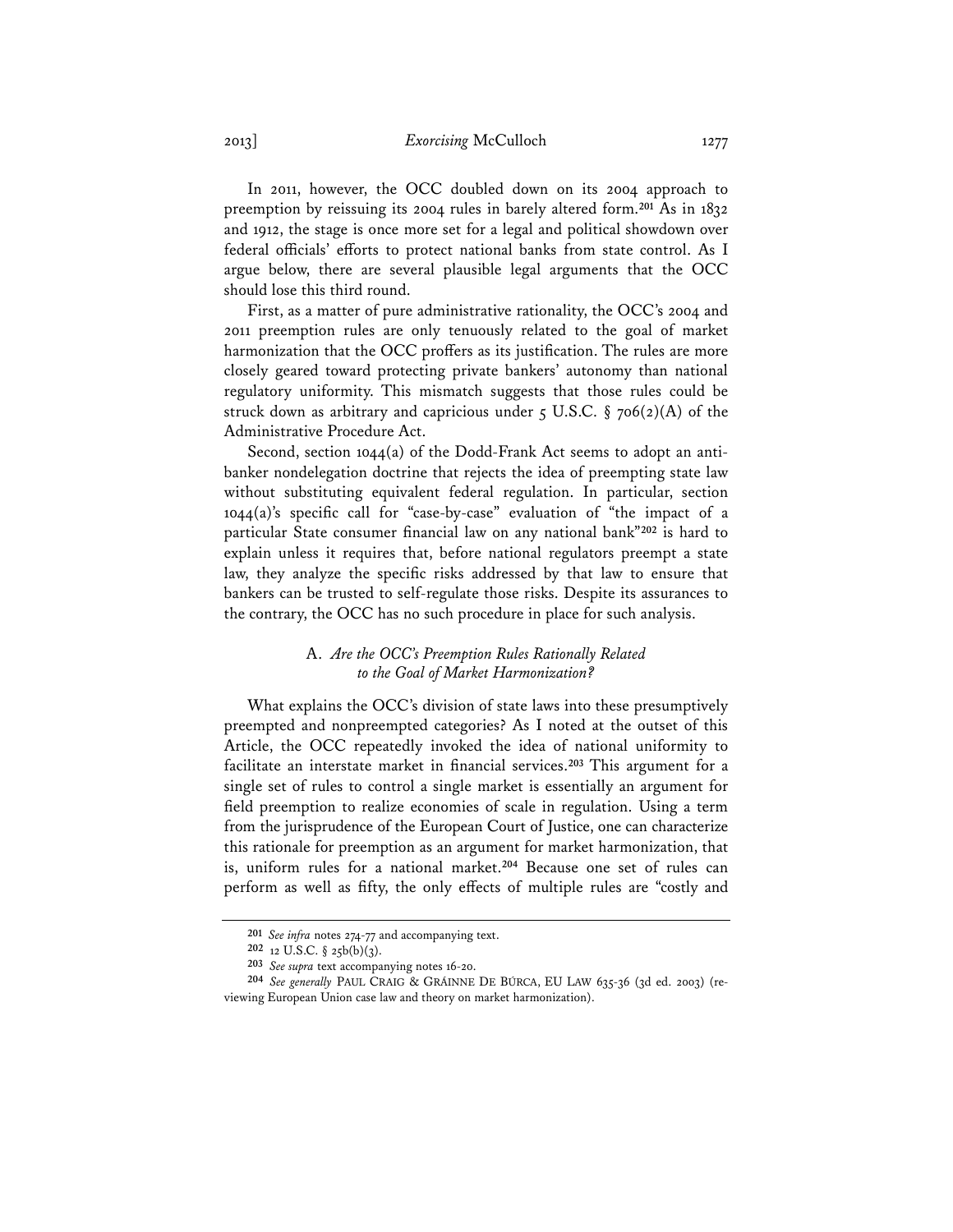burdensome" compliance efforts that lead to "uncertain liabilities and potential exposure."**<sup>205</sup>** Uniform rules, on this account, generate benefits regardless of their content, because it is cheaper to learn and comply with one set of rules than with fifty. Professor Merrill terms such preemption the "displacement" of state law that "radically simplifies the regulatory structure in any given area, replacing a mélange of federal, state, and local requirements with a single set of federal rules."**<sup>206</sup>** As Merrill notes, such policy rests on a general judgment "about the benefits and costs of legal uniformity," not on an individualized determination that some particular state rule interferes with any specific federal rule.**<sup>207</sup>** In short, despite the OCC's disclaimers to the contrary,**<sup>208</sup>** the OCC's rationale for its 2004 rules, with its emphasis on the overall benefits of regulatory uniformity**<sup>209</sup>** regardless of the content of any specific state banking rule, institutes a regime of field preemption.

The difficulty with the market harmonization rationale is that *McCulloch*'s distinction between general and banking-specific laws was designed for an entirely different purpose: the protection of nationally chartered banks from hostile state legislation. By leaving states' general common law doctrines largely intact, the OCC has pursued the goal of national uniformity with extraordinary underinclusiveness. The irrationality of the OCC's rules is only exacerbated by the OCC's failure to provide any coherent rule for when general state law constitutes permissible "legal infrastructure" for banking,**<sup>210</sup>** as opposed to an impermissible impediment to national banks' powers.

That common law claims can have the same regulatory purposes and effects as rules enforced by administrative agencies is hardly a novelty. As the Supreme Court now regularly announces, a liability award "can be, indeed is designed to be, a potent method of governing conduct and controlling policy."**<sup>211</sup>** Moreover, the generality of the underlying common law standard

**<sup>205</sup>** Bank Activities and Operations; Real Estate Lending and Appraisals, 69 Fed. Reg. 1904, 1908 (Jan. 13, 2004).

**<sup>206</sup>** Merrill, *supra* note 102, at 732.

**<sup>207</sup>** *Id.* at 733.

**<sup>208</sup>** *See* Office of Thrift Supervision Integration; Dodd-Frank Act Implementation, 76 Fed. Reg. 43,549, 43,556 (July 21, 2011) ("[T]hese rules are not based on a field preemption standard. They were based on the OCC's conclusion that the listed types and terms of state laws would be preempted by application of the conflict preemption standard of the *Barnett* decision." (footnote omitted)).

**<sup>209</sup>** *See, e.g.*, *id.* at 43,554 ("Throughout our history, uniform national standards have proved to be a powerful engine for prosperity and growth.").

**<sup>210</sup>** Bank Activities and Operations, 69 Fed. Reg. 1895, 1896 (Jan. 13, 2004).

**<sup>211</sup>** Kurns v. R.R. Friction Prods. Corp., 132 S. Ct. 1261, 1269 (2012) (quoting San Diego Bldg. Trades Council v. Garmon, 359 U.S. 236, 247 (1959)).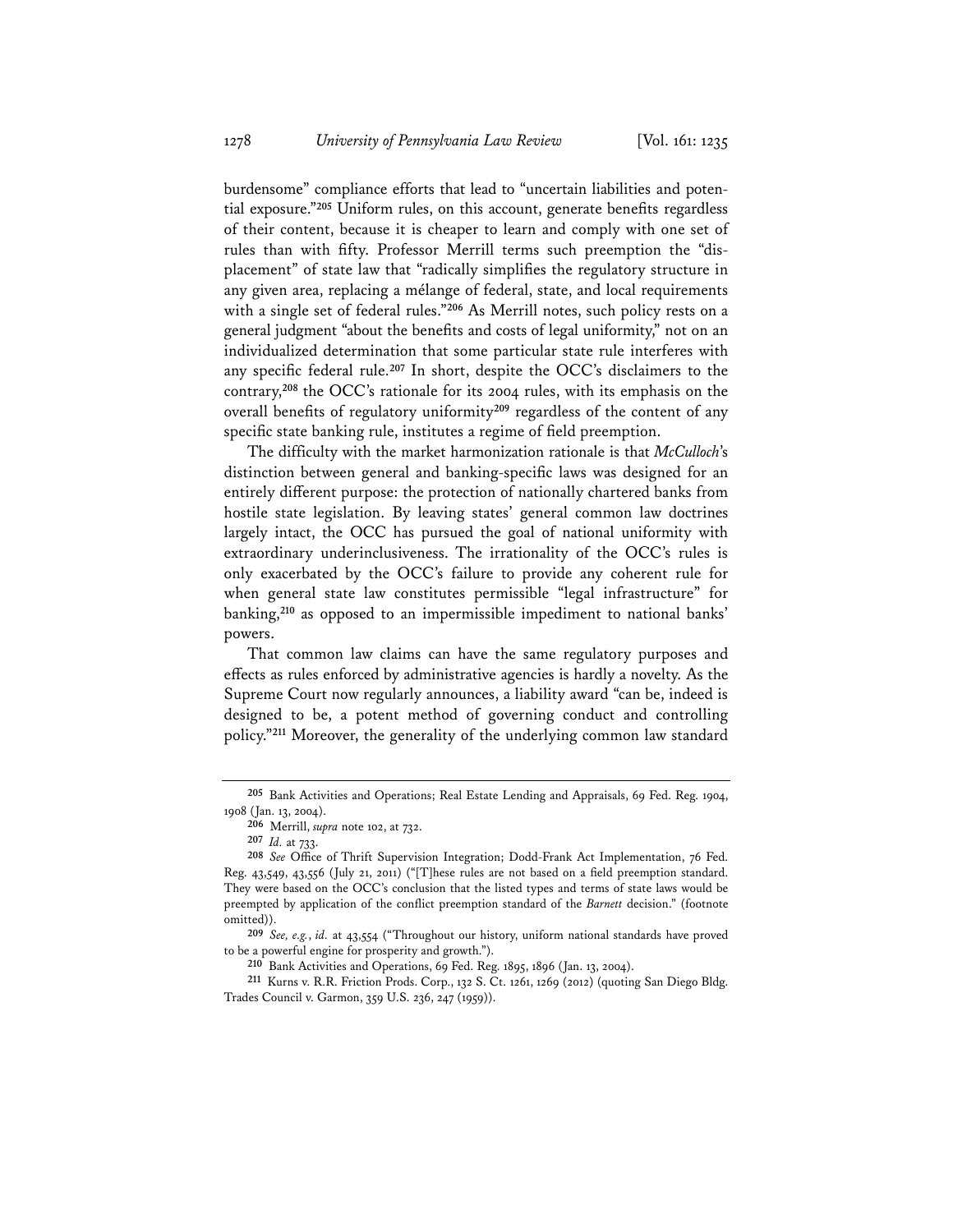does not mitigate its regulatory purpose and effect. If a bank is held liable for abusive debt collection practices, the fact that the underlying common law or statutory cause of action is not specific to the defendant's identity as a bank does not change the bank's incentives. Regardless of the underlying state rule's general phrasing, the bank will still have to change its behavior or face (using the OCC's phrase) "uncertain liabilities and potential exposure."**<sup>212</sup>** As the Supreme Court has noted, "[T]here is little reason why state impairment of the federal scheme should be deemed acceptable so long as it is effected by the particularized application of a general statute."**<sup>213</sup>** In short, the OCC's ban on state laws that single out banking practices is completely orthogonal to their rationale of harmonizing markets.

Aware that even general state laws can effectively regulate banking activities in precisely the same ways as banking-specific state laws, the OCC does not automatically give blanket approval to any state law that is general in form.**<sup>214</sup>** Instead, the OCC's rules provide that general state laws escape preemption only if they are "not inconsistent with the real estate lending powers of national banks" and "only incidentally affect the exercise of national banks' real estate lending powers."**<sup>215</sup>**

But what does it mean for a state law to affect banking "incidentally"? The OCC has invoked the metaphor of "legal infrastructure" to explain "incidental" effects, stating that the critical question is whether or not the state laws "form the legal infrastructure that makes it practicable to exercise a permissible Federal power."**<sup>216</sup>** General laws that constitute such "legal infrastructure" are not preempted, because their effects on banking are "incidental." By contrast, state laws that "attempt to regulate the manner or content of national banks' real estate lending" are preempted even if those laws are general in form.**<sup>217</sup>**

The term "legal infrastructure," however, is a metaphor vainly searching for some unambiguous definition. The OCC is correct that, at least since *Erie* and arguably since 1882 (when national banks lost their automatic right to remove litigation to federal courts),**<sup>218</sup>** national banks have depended on

**<sup>212</sup>** Bank Activities and Operations; Real Estate Lending and Appraisals, 69 Fed. Reg. 1904, 1908 (Jan. 13, 2004).

**<sup>213</sup>** Morales v. Trans World Airlines, 504 U.S. 374, 386 (1992).

**<sup>214</sup>** "The label a state attaches to its laws will not affect the analysis of whether that law is preempted." Bank Activities and Operations; Real Estate Lending and Appraisals, 69 Fed. Reg. at 1912 n.59.

**<sup>215</sup>** *Id.* at 1917 (quoting regulation now codified at 12 C.F.R. § 34(b) (2006)).

**<sup>216</sup>** *Id.* at 1912.

**<sup>217</sup>** *Id.*

**<sup>218</sup>** *See supra* note 114 and accompanying text.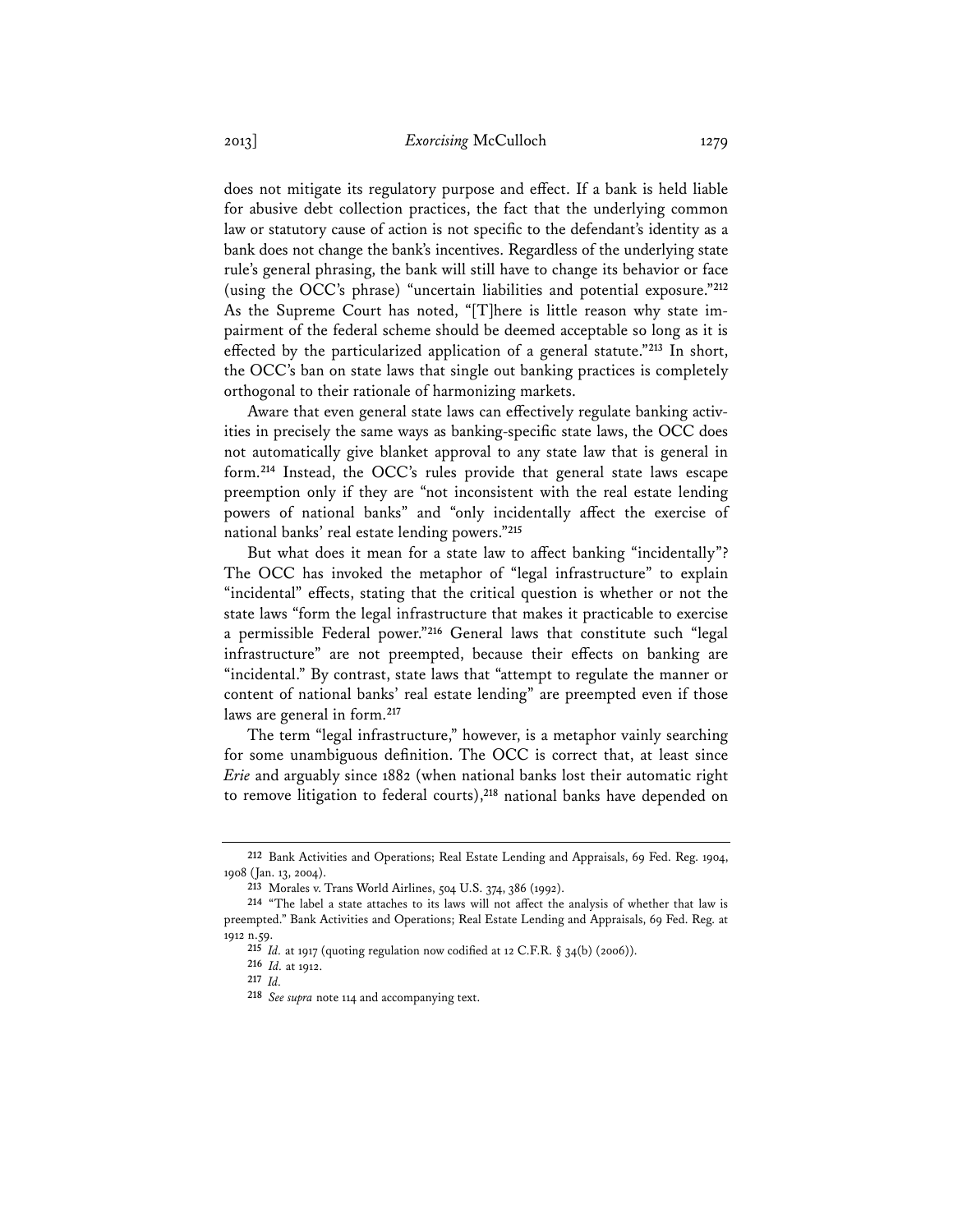state law to avoid anarchy because there has been no general federal common law to define banks' powers to engage in the banking business.**<sup>219</sup>** But the goal of insuring nationally uniform rules for national banks cannot explain why all state common law doctrines should escape preemption while the states' banking-specific laws should be set aside. Both types of rules seek to remedy evils within the banking business, such as consumer ignorance, unequal bargaining power, deceptive trade practices, problems in proving consent arising from forgery, duress, and the like. Why should the limits on enforcement of unconscionable bargains contained in a state's common law of contracts be exempted from preemption, as "legal infrastructure" necessary for banking business, while similar state banking rules about mandatory disclosures to customers are preempted?

The metaphor of "infrastructure" by itself obviously will not answer this question. One gets the sense that the OCC regards legitimate common law rules as paving a road over which banking bargains can be driven, while preempted rules constitute roadblocks and impediments to commerce. But the distinction implied by the metaphor turns out to be malleable and confusing: Roads, after all, need rules, traffic signs, and signals if traffic is to move smoothly. Such rules can slow traffic down and redirect it to safe routes as well as speed it up. How, then, can one distinguish those commerceguiding rules that facilitate banking business from those that impermissibly impede it?

The OCC has nothing to say on the definition of "legal infrastructure" that is neither tautological nor patently incorrect. Take, for instance, the following passage from the OCC's explanation of its rule on visitorial powers, in which the OCC explains that "legal infrastructure"

typically does not affect the content or extent of the Federally-authorized business of banking conducted by national banks, but rather establishes the legal infrastructure that surrounds and supports the ability of national banks—and others—to do business. In other words, these state laws provide a framework for a national bank's ability to exercise powers granted under Federal law; they do not obstruct or condition a national bank's exercise of those powers.**<sup>220</sup>**

**<sup>219</sup>** *Cf.* O'Melveny & Myers v. FDIC, 512 U.S. 79, 88 (1994) ("Uniformity of law might facilitate the [FDIC's] nationwide litigation of these suits, eliminating state-by-state research and reducing uncertainty—but if the avoidance of those ordinary consequences qualified as an identifiable federal interest, we would be awash in 'federal common-law' rules.").

**<sup>220</sup>** Bank Activities and Operations, 69 Fed. Reg. 1895, 1896 (Jan. 13, 2004).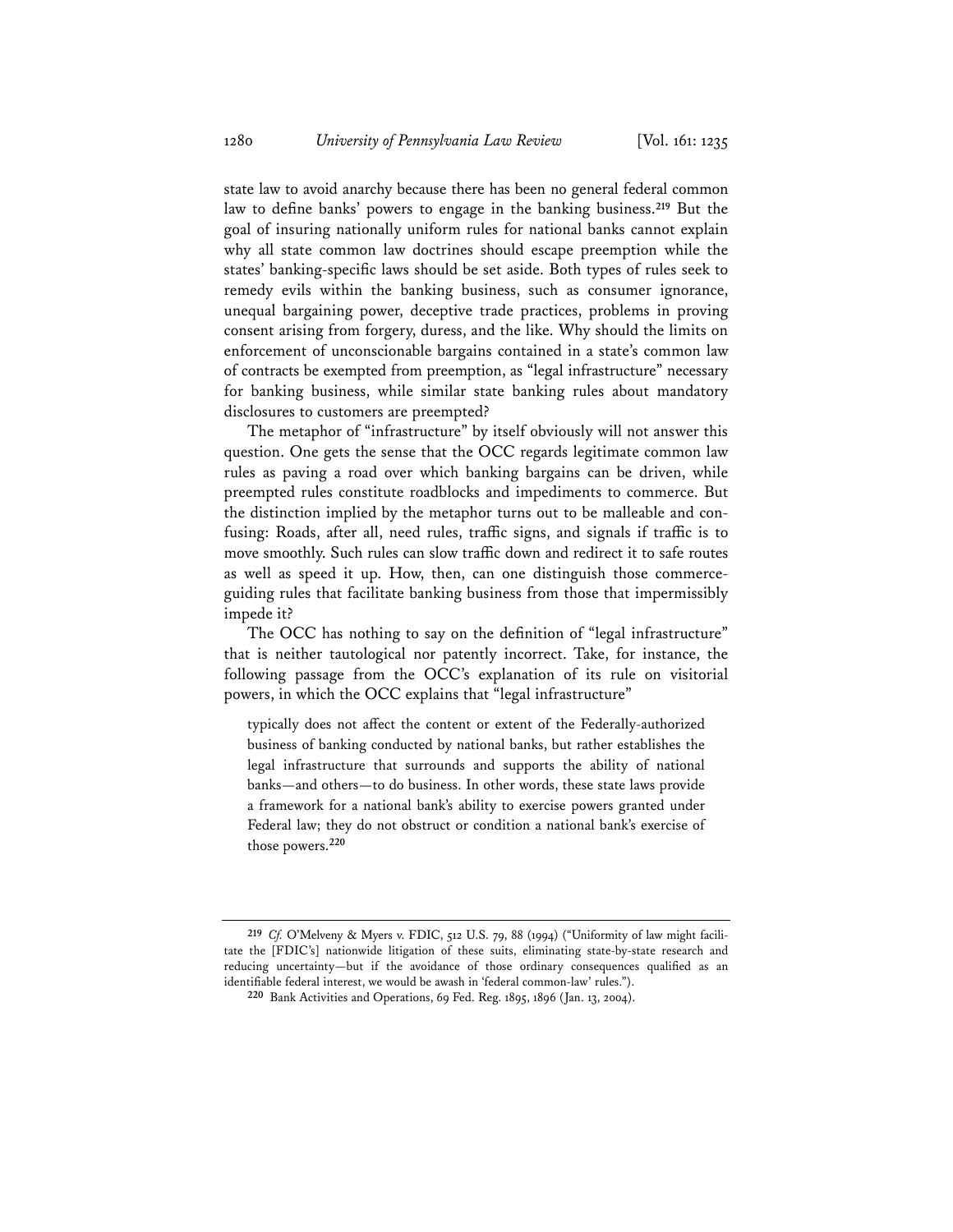This statement, taken literally, is absurd. How can it be that a common law contract rule "typically does not affect the content or extent . . . of the . . . business of banking"? Common law rules provide contractual procedures that are designed to reduce fraud and deception, increase parties' information, and otherwise ensure that bargains reflect preferences. By definition, such rules change the content of bargains by eliminating fraudulent bargains and promoting honest ones. Likewise, contract law regularly reduces the *extent* of bargains by rendering some contracts illegal that might otherwise be enforced. As the *McClellan* Court noted—in a case approved by the OCC**<sup>221</sup>**—"Of course, in the broadest sense, any limitation by a State on the making of contracts is a restraint upon the power of a national bank within the State to make such contracts," such as those for "the taking of real estate, as a security for an antecedent debt."**<sup>222</sup>** If a state bars a sixteen-year-old from making a credit card contract, it will diminish the extent of credit card contracts, but the OCC would surely not regard this law as impermissibly impeding national banks' powers to make loans or take deposits.

The confusion inherent in the OCC's concept of "legal infrastructure" is well illustrated by the Sixth Circuit's decision in *Monroe Retail, Inc. v. RBS Citizens, N.A.***<sup>223</sup>** The issue in *Monroe Retail* was whether national banks violated Ohio's anti-conversion law by charging between twenty-five and eighty dollars to garnish debtors' bank accounts on behalf of creditorretailers. The retailers argued that, because Ohio law allowed banks to charge only one dollar to garnish debtors' bank accounts, the extra fees charged by the banks (which frequently left no money to satisfy the garnishor-creditors' claims) constituted illegal conversion under Ohio law.**<sup>224</sup>** In response, the banks argued that Ohio's conversion laws were preempted by the OCC's rules barring state laws that limited activity incidental to receiving deposits, such as charging fees.**<sup>225</sup>** According to the banks, the rules' protection for "[r]ights to collect debts"**<sup>226</sup>** applied only to *the banks'* rights to collect debts:

**<sup>221</sup>** *See, e.g.*, Letter from John D. Hawke, Jr., Comptroller of the Currency, to Sen. Paul S. Sarbanes 2-3 & n.3, 4 & n.15 (Dec. 9, 2003), *available at* http://www.occ.gov/static/enforcementactions/SarbanesPreemptionletter.pdf.

**<sup>222</sup>** McClellan v. Chipman, 164 U.S. 347, 358 (1896).

**<sup>223</sup>** 589 F.3d 274 (6th Cir. 2009).

**<sup>224</sup>** *Id.* at 277.

**<sup>225</sup>** *See id.* The rule is codified at 12 C.F.R. § 7.4007(a) (2012) ("A national bank may . . . engage in any activity incidental to receiving deposits . . . .").

**<sup>226</sup>** 12 C.F.R. § 7.4007(c)(4).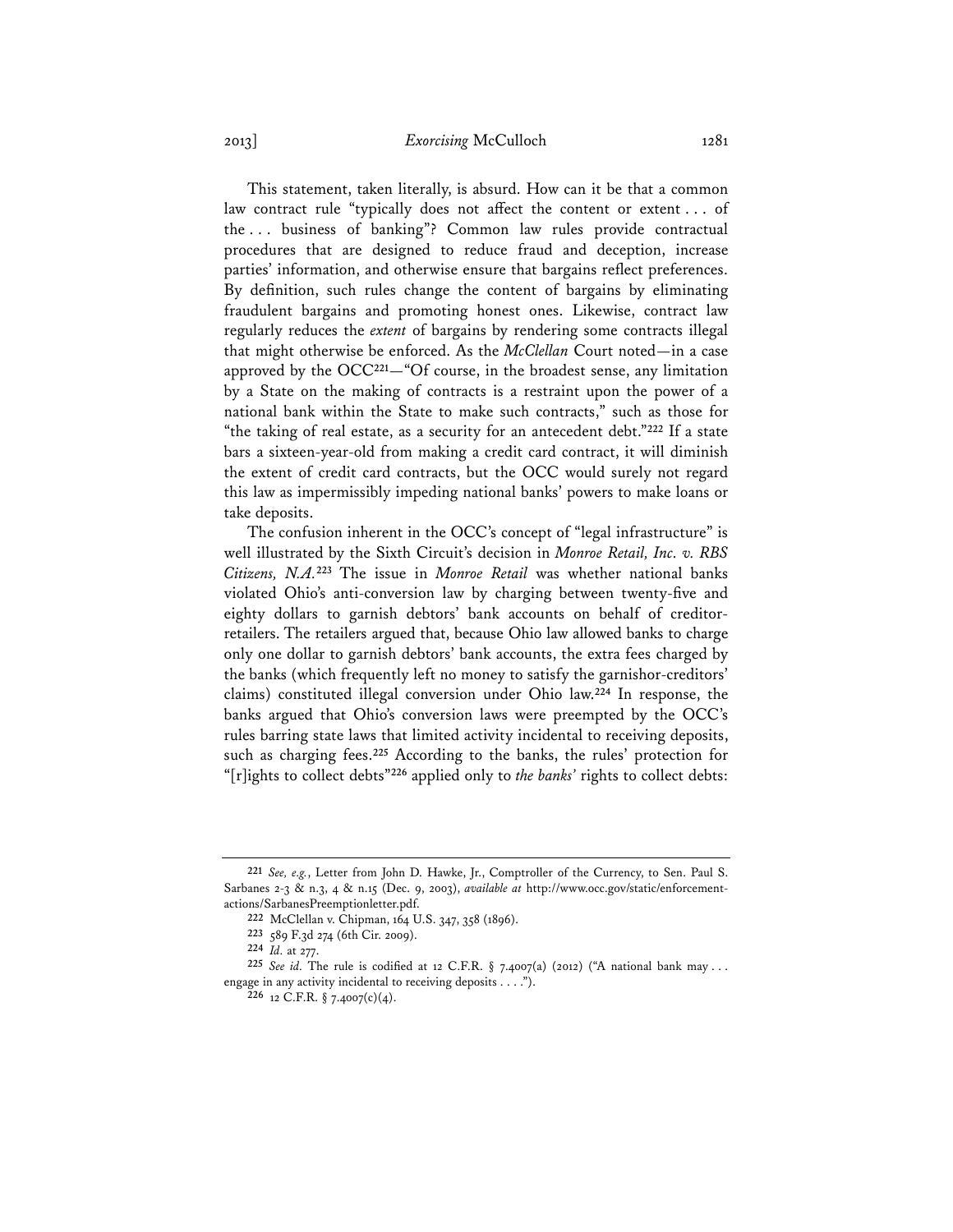the very same state law could be preempted or not preempted depending on whether a bank was seeking the benefit of the law.**<sup>227</sup>**

Not surprisingly, the Sixth Circuit rejected this one-sided view of banking preemption, simply because it "defie[d] common sense."**<sup>228</sup>** Despite its absurdity, that view was consistent with the literal meaning of the OCC's opinion that state law counts as part of the permissible "legal infrastructure" only if it does not "obstruct or condition a national bank's exercise of [federally conferred] powers."**<sup>229</sup>** But if a national bank loses a case as a result of state law, then how have its powers not been obstructed or conditioned?

The OCC, in short, has adopted a definition of permissible "legal infrastructure" with literal terms that are absurd and, therefore, untenable.**<sup>230</sup>** Yet it is not obvious how the absurdity can be cured short of simply enforcing every generally applicable state law that does not subject the business of banking to any special conditions. With a few exceptions, this is the course that lower courts have taken. Thus, courts have consistently sided with the OCC's efforts to preempt state regulations specifically directed toward banking practices. They have rejected state efforts to subject national banks to comprehensive licensing schemes,**<sup>231</sup>** mandated disclosures,**<sup>232</sup>** various forms of price regulation for ATM fees or check-cashing,**<sup>233</sup>** anti-usury limits on interest rates,**<sup>234</sup>** or (most controversially) bans on "predatory" lending

**231** *See, e.g.*, Wells Fargo Bank v. Boutris, 419 F.3d 949, 965-66 (9th Cir. 2005) (holding that the OCC's regulations preempted California's system for licensing real estate lending); Wachovia Bank v. Burke, 414 F.3d 305, 309 (2d Cir. 2005) (holding that the National Banking Act and OCC rules preempted Connecticut's licensing requirements for a mortgage subsidiary of a national bank).

**232** *See, e.g.*, Rose v. Chase Bank USA, 513 F.3d 1032, 1036-37 (9th Cir. 2008) (finding that the National Bank Act's authorization to "loan money on personal security" preempted California's requirement of specific disclosures accompanying bank offers of credit cards (citation omitted)).

**233** *See, e.g.*, Nat'l City Bank of Ind. v. Turnbaugh, 463 F.3d 325, 331-33 (4th Cir. 2006) (holding that federal regulations preempted a Maryland law that restricted the amount of prepayment fees a national bank or its mortgage lending subsidiaries could impose upon borrowers); Wells Fargo Bank of Tex. v. James, 321 F.3d 488, 495 (5th Cir. 2003) (holding that an OCC regulation permitting national banks to charge "non-interest charges and fees" preempted a Texas law prohibiting check-cashing fees (citation omitted)); Bank of Am. v. City and County of San Francisco, 309 F.3d 551, 566 (9th Cir. 2002) (striking down San Francisco's ban on banks' charging non–account holders for use of ATM machines).

**234** Discover Bank v. Vaden, 489 F.3d 594, 605-06 (4th Cir. 2007), *rev'd on other grounds*, 556 U.S. 49 (2009).

**<sup>227</sup>** *Monroe Retail*, 589 F.3d at 282.

**<sup>228</sup>** *Id.*

**<sup>229</sup>** Bank Activities and Operations, 69 Fed. Reg. 1895, 1896 (Jan. 13, 2004).

**<sup>230</sup>** In other scenarios, the Supreme Court has rejected the literal meaning of text that produced an absurd legal asymmetry between the rights of parties. *See, e.g.*, Green v. Bock Laundry Machine Co., 490 U.S. 504, 509-10 (1989) ("No matter how plain the text of the Rule may be, we cannot accept an interpretation that would deny a civil plaintiff the same right to impeach an adversary's testimony that it grants to a civil defendant.").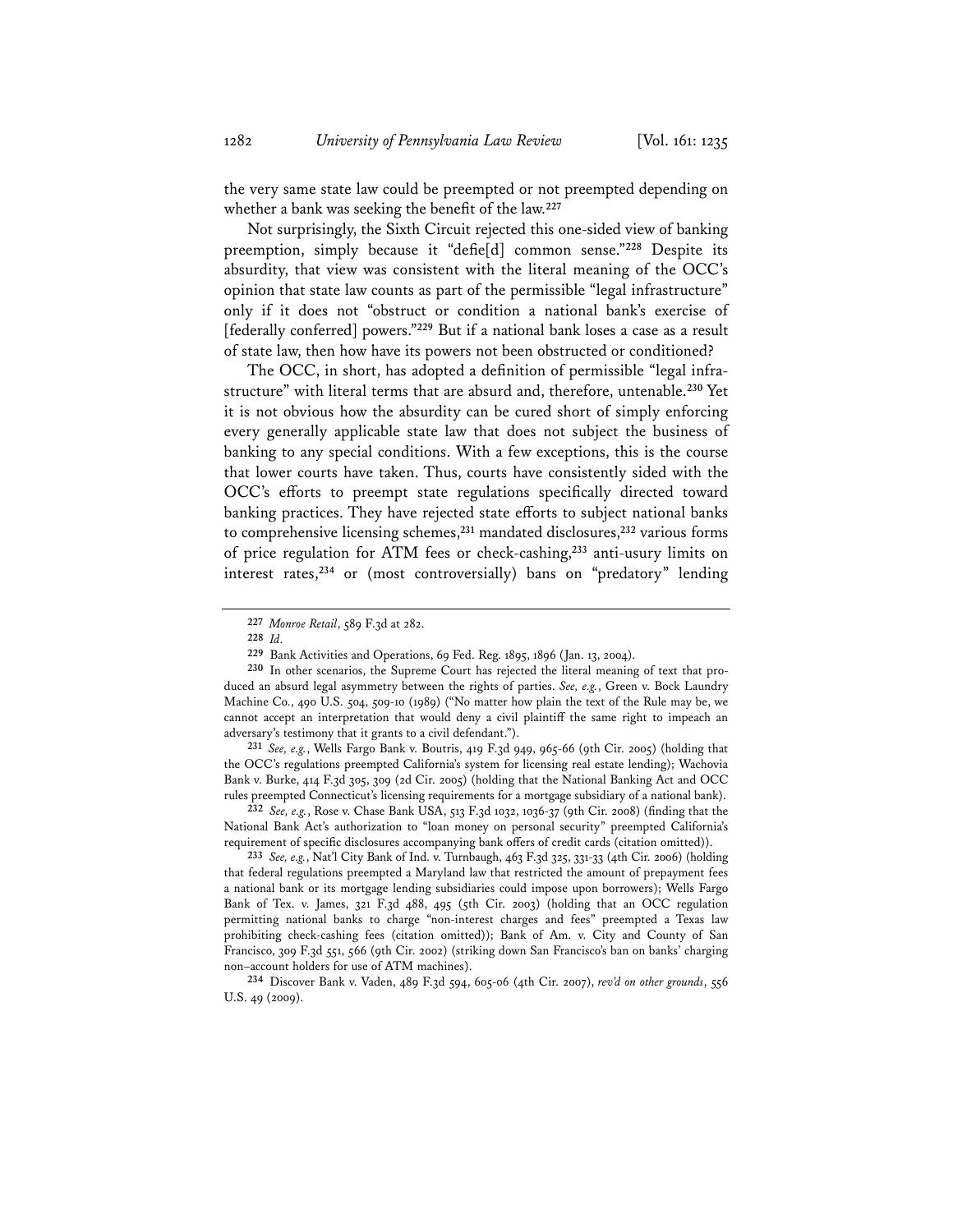practices.**<sup>235</sup>** But courts have also allowed a wide variety of private claims rooted in more general state common law doctrines or general statutes defining anti-consumer fraud. These claims include allegations that either national banks or mortgage servicers claiming to act on their behalf should

be held liable for engaging in deception in the sale of liens;**<sup>236</sup>** unconscionably skimming home equity with fraudulent appraisals or overestimating borrowers' income in approving loans;**<sup>237</sup>** involuntarily enrolling people in credit card programs in violation of a state false claims act;**<sup>238</sup>** unconscionably harassing debtors to collect payment in violation of a state consumer protection statute;**<sup>239</sup>** turning tax refund–anticipation loan proceeds over to other banks to satisfy plaintiffs' preexisting debts in violation of state debt collection rules;**<sup>240</sup>** wrongfully demanding excessive service charges in

**236** *See, e.g.*, Gerber v. Wells Fargo Bank, No. 11-01083, 2012 WL 413997, at \*4-9 (D. Ariz. Feb. 9, 2012) (rejecting the argument, at the motion to dismiss stage, that the National Bank Act preempted a consumer fraud claim for deception where the plaintiff claimed that the seller failed to disclose the junior status of a lien it sold him).

**<sup>235</sup>** North Carolina was the first state to enact a statute banning banking practices targeting low-income and unsophisticated borrowers to induce them to borrow more than they could repay and thereby generate loan origination fees or strip borrowers of home equity. *See* Act of July 22, 1999, 1999 N.C. Sess. Laws 332 (codified at N.C. GEN. STAT. §§ 24-1.1A to -10.2 (2012)). Georgia followed with a statute of its own in 2004. *See* Georgia Fair Lending Act, GA. CODE ANN. §§ 7- 6A-1 to -13 (2012), *invalidated by* Salvador v. Bank of Am. (*In re* Salvador), 456 B.R. 610 (Bankr. M.D. Ga. 2011). The OCC's rules preempting state regulation of lending and deposit-taking were promulgated shortly thereafter, in response to Georgia's statute. *See* Bank Activities and Operations; Real Estate Lending and Appraisals, 69 Fed. Reg. 1904, 1908 (Jan. 13, 2004).

**<sup>237</sup>** *See, e.g.*, Conrad v. Wells Fargo Bank, No. 08-0829, 2009 WL 36478, at \*2-3 (S.D. W. Va. Jan. 5, 2009) (finding no preemption of claims that a bank engaged in a pattern of home equity skimming and predatory lending practices to make unfair loans based on fraudulent appraisals); Moore v. Wells Fargo Bank (*In re* Moore), 470 B.R. 390, 396 (Bankr. S.D. W. Va. 2012) (holding that the "claims of unconscionability in this case are not preempted by the National Banking Act").

**<sup>238</sup>** *See, e.g.*, Arevalo v. Bank of Am., 850 F. Supp. 2d 1008, 1024-28 (N.D. Cal. 2011) (allowing claims under California's Consumer Legal Remedies Act and False Advertising Law for involuntarily enrolling plaintiff in a credit card program, against a national bank, over its preemption defense).

**<sup>239</sup>** *See, e.g.*, Cline v. Bank of Am., 823 F. Supp. 2d 387, 398-99 (S.D. W. Va. 2011) (holding that the National Bank Act and the OCC's implementing regulations did not preempt a borrower's claims against a mortgage servicer for misrepresentation and unconscionable and unfair debt collection practices, in violation of the West Virginia Consumer Credit and Protection Act); Smith v. BAC Home Loans Servicing, 769 F. Supp. 2d 1033, 1046-47 (S.D. W. Va. 2011) (same).

**<sup>240</sup>** *See, e.g.*, Hood v. Santa Barbara Bank & Trust, 49 Cal. Rptr. 3d 369, 382-83 (Ct. App. 2006) (holding that the OCC's deposit-taking and lending regulations did not preempt state tort claims or debt collection laws).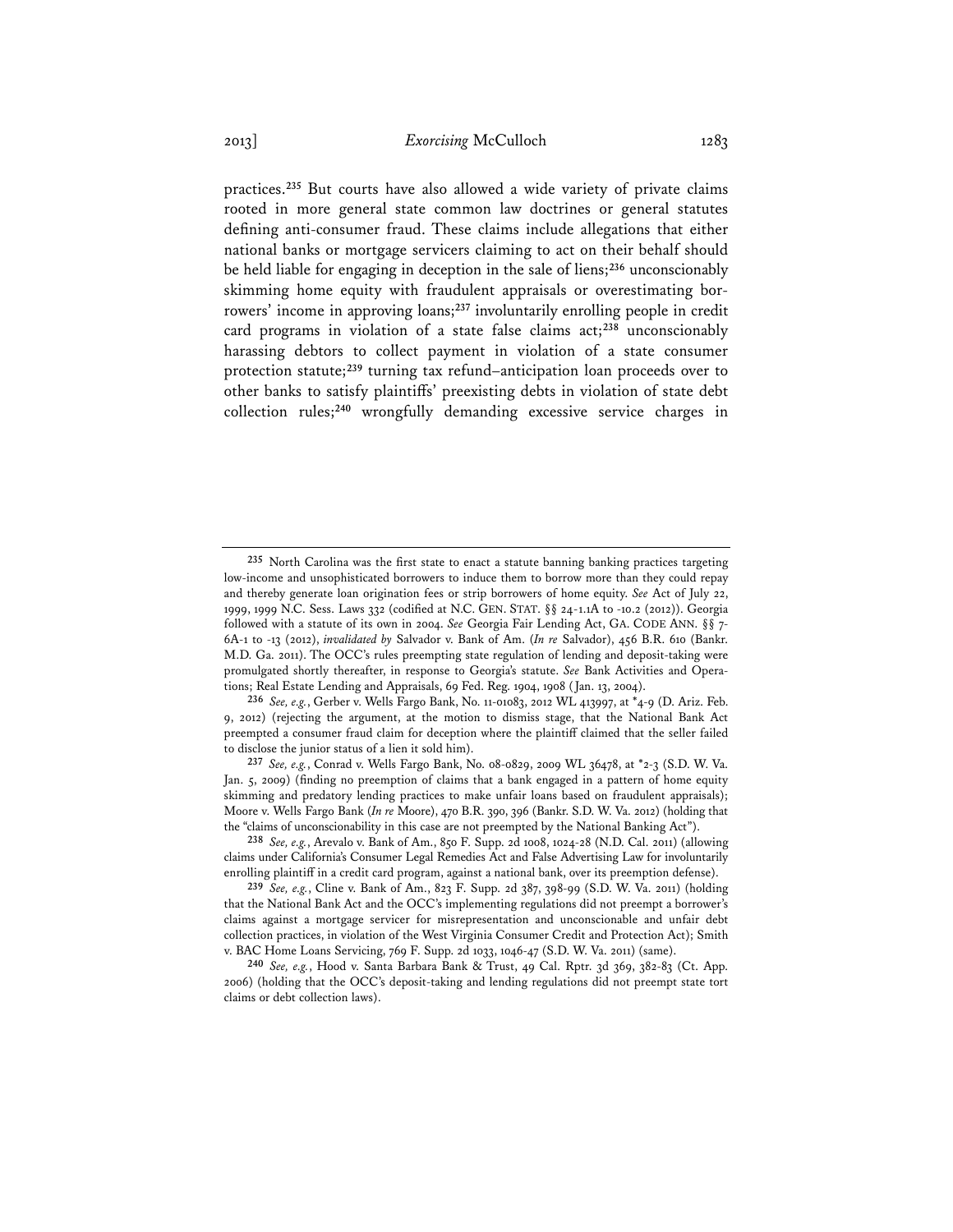connection with mortgage foreclosure,**<sup>241</sup>** and fraudulently adjusting the order in which ATM fees are posted in order to maximize overdraft fees.**<sup>242</sup>**

It is easy to see that virtually any banking-specific prohibition can be reframed as a general common law or statutory theory under a law that makes no particular mention of banking. Indeed, some courts have allowed general state law claims of unfair trade practices, even when these claims incorporate statutory standards peculiar to lending as the standards for liability. In *Aguayo v. U.S. Bank*, for instance, the Ninth Circuit characterized the California Rees-Levering Act's post-repossession notice requirements as pertaining to "rights to collect debts"—a nonpreempted category under the OCC's rules—rather than as "concerning [d]isclosure and advertising" (a preempted category, according to the OCC).**<sup>243</sup>** The notice requirements were not vague common law injunctions to be "fair" or avoid "fraud" but rather bright-line regulatory mandates to provide detailed information to the borrower after the lender repossesses a motor vehicle for nonpayment of a loan.**<sup>244</sup>** Because the plaintiff had challenged the bank's noncompliance in a private claim brought under California's Unfair Competition Law, the *Aguayo* court treated the state's regulatory mandates as fitting in with other private law claims that the OCC seemed to preserve.**<sup>245</sup>**

Even when courts disallow general claims for effectively targeting banking practices, they offer no clear criteria for distinguishing permissible from preempted state rules. Thus, the power to invoke preemption of general state law hangs on arbitrary and unpredictable matters of legal characterization. In *Martinez v. Wells Fargo Home Mortgage, Inc.*, the Ninth Circuit held that the plaintiff's state law claim alleging fraudulent failure to disclose

**<sup>241</sup>** *See, e.g.*, *In re* Ocwen Loan Servicing, LLC Mortg. Servicing Litig., 491 F.3d 638, 643 (7th Cir. 2007) (finding that the Office of Thrift Supervision's rules implementing the Home Owners' Loan Act do not "deprive persons harmed by the wrongful acts of savings and loan associations of their basic state common-law-type remedies").

**<sup>242</sup>** *See, e.g.*, *In re* Checking Account Overdraft Litig., 694 F. Supp. 2d 1302, 1313-14 (S.D. Fla. 2010) (holding that claims challenging "the allegedly unlawful manner in which the banks operate their overdraft programs to maximize fees at the expense of consumers" under state law for using largest-to-smallest posting policies were not preempted by the OCC's 2011 rules authorizing noninterest fees or its guidance allowing posting of withdrawals in any order); White v. Wachovia Bank, 563 F. Supp. 2d 1358, 1366-69 (N.D. Ga. 2008) (holding that the OCC's 2004 rules did not preempt a claim of maximizing overdraft fees).

**<sup>243</sup>** 653 F.3d 912, 918, 925-26 (9th Cir. 2011) (quoting 12 C.F.R. § 7.4008(e)(4) & (d)(2)(viii) (2010), respectively), *cert. denied*, 133 S. Ct. 106 (2012).

**<sup>244</sup>** *Id.* at 924-28.

**<sup>245</sup>** *See id.* ("The district court's broad reading of the terms 'disclosure' and 'other creditrelated documents' would effectively preempt *any* document related to debt collection, something the OCC was acutely aware of when deliberately choosing the final language of the preemption rule to save such state laws." (quoting Bank Activities and Operations; Real Estate Lending and Appraisals, 69 Fed. Reg. 1904, 1912 (Jan. 13, 2004))).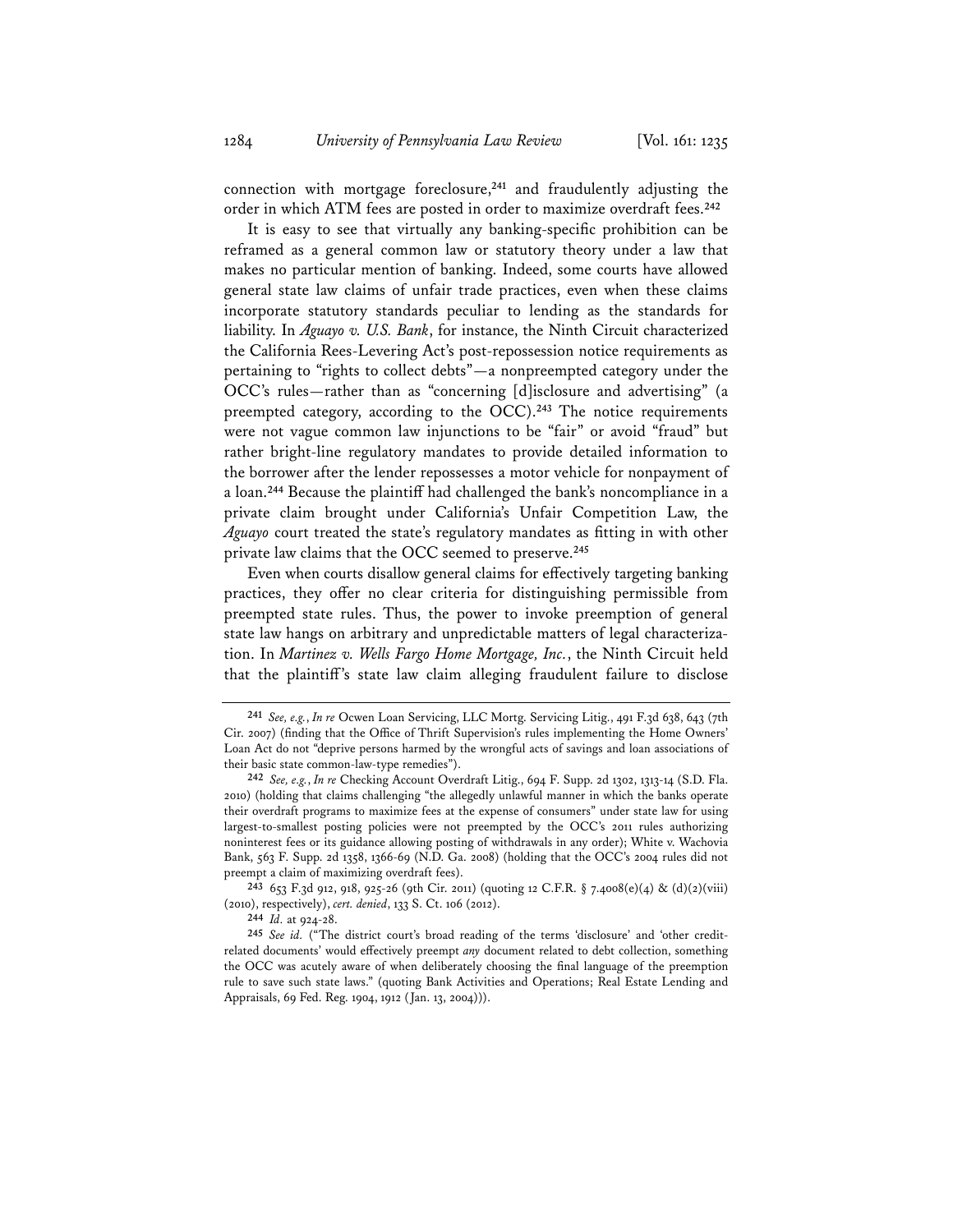closing costs was preempted by the OCC's rule authorizing noninterest charges and fees.**<sup>246</sup>** The court offered no reason why the state law claim should be preempted as a regulation of fees and charges rather than permitted as a state contract or tort claim under the OCC's rule preserving state common law. *Martinez* and other decisions like it**<sup>247</sup>** seem to be based on nothing more than arbitrary characterizations of private claims as either nonpreempted contract, tort, or collection-of-debts claims, or as preempted regulation-of-banks claims.

The OCC's rules, in short, invite unpredictable and unprincipled arguments about whether a state law should be characterized as "infrastructure" that "incidentally" affects banking or as a significant impairment to banking. But this is not the only sort of unpredictability promoted by the rules. General common law theories of fraud are rooted in loosely defined legal standards that are shored up in a specific case only after a verdict is rendered. By contrast, state laws specifically directed toward banking crisply define duties that banks can easily identify before disputes arise. If market harmonization is the goal, why seek to prohibit the predictable legal duty defined ex ante in a statute or regulation, but allow the vague and unpredictable legal duty enforced ex post through damages?

The paradox is well illustrated by the California Supreme Court's recent decision in *Parks v. MBNA America Bank*, in which the court struck down a California statute regulating so-called "convenience checks."**<sup>248</sup>** The court held that this state law, requiring specific disclosures to be printed on the fronts of preprinted checks sent to credit card holders,**<sup>249</sup>** was preempted by the National Bank Act, because it limited banks' powers to enter into personal credit lending agreements.**<sup>250</sup>** In reaching this conclusion, however, the court distinguished *Perdue v. Crocker National Bank*, **<sup>251</sup>** in which it had held that federal banking laws did not preempt state law theories that bank charges for overdrawn accounts were based on unconscionable contracts.**<sup>252</sup>**

**<sup>246</sup>** 598 F.3d 549, 556 (9th Cir. 2010).

**<sup>247</sup>** *See, e.g.*, Wier v. Countrywide Bank, No. 10-11468, 2011 WL 1256944, at \*4 (E.D. Mich. Mar. 31, 2011) (finding preemption of state law fraudulent inducement and misrepresentation claims); Austin v. Provident Bank, No. 04-00033, 2005 WL 1785285, at \*6 (N.D. Miss. Jul. 26, 2005) (finding preemption of a common law fraud claim that lenders deliberately targeted disadvantaged individuals in need of financing who were more vulnerable to the defendants' practices of selling loans at excessive interest rates).

**<sup>248</sup>** 278 P.3d 1193, 1194-1204 (Cal. 2012), *cert. denied*, 133 S. Ct. 653 (2012).

**<sup>249</sup>** *Id.* at 1195.

**<sup>250</sup>** *Id.* at 1199.

**<sup>251</sup>** 702 P.2d 503 (Cal. 1985).

**<sup>252</sup>** *Id*. at 523.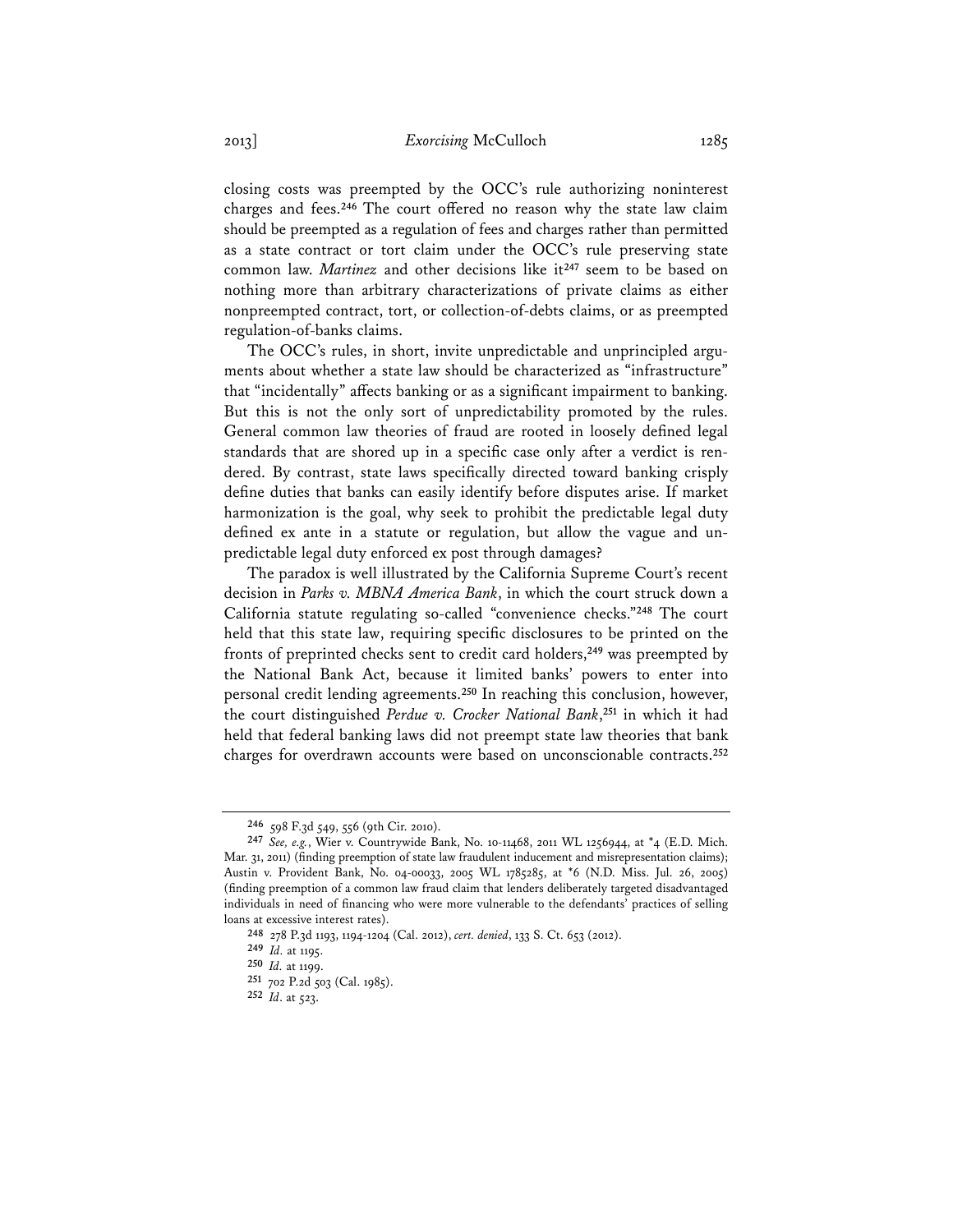The *Parks* court reasoned that the disclosure requirement at issue, unlike the state laws regarding unconscionability in *Perdue*,

does not state a background legal principle against fraudulent, deceptive, or unconscionable practices. It prescribes specific and affirmative conduct that credit card issuers must undertake if they wish to lend money through convenience checks. Unlike the state law considered in *Perdue*, the disclosure requirements . . . cannot be understood as part of the general legal backdrop to Congress's enactment of federal banking legislation.**<sup>253</sup>**

The passage illustrates the paradox of the OCC's distinction: How does it reduce the costs of banks' compliance with multiple state laws by preempting requirements of "specific and affirmative conduct" in favor of amorphous "background legal principles" barring "unconscionable" conduct? Surely, the latter deters as many or more banking practices than the former, if only because unpredictable liability requires the bank to tailor its conduct to create a margin of safety.

In sum, the OCC's preemption rule is both too broad and too narrow to produce uniform and predictable national rules that advance the goal of market harmonization. If the OCC simply wanted to avoid subjecting banks to conflicting state regulatory standards, then it could promulgate rules to resolve such conflicts if and when they do in fact occur, just as the Supreme Court grants certiorari review to resolve conflicts among the circuit courts of appeals. The OCC's rule, however, goes much further, by barring any state from adopting banking-specific rules even when such rules conflict with no other states' laws—indeed, even when the states converge on a common regulatory standard. Moreover, the OCC's rule does not go far enough to provide a genuinely uniform legal regime for banks, because the rule does little to resolve conflicts among states' common law rules.

 This mismatch between rule and reason might be a ground for striking down the former under arbitrary and capricious review.**<sup>254</sup>** Although the standards of justification under the Administrative Procedure Act are deferential, an agency must nevertheless articulate in the administrative record the actual basis for its actions.**<sup>255</sup>** That principle might apply all the more powerfully to the OCC's preemption rules, because there are good reasons to be skeptical about *McCulloch*'s principle that private bankers

**<sup>253</sup>** *Parks*, 278 P.3d at 1202.

**<sup>254</sup>** *See* Administrative Procedure Act, 5 U.S.C. § 706(2)(A) (2006).

**<sup>255</sup>** *See, e.g.*, Motor Vehicle Mfrs. Ass'n of the United States v. State Farm Mut. Auto. Ins. Co., 463 U.S. 29, 43-44 & n.9 (1983) ("The reviewing court should not attempt itself to make up for such deficiencies; we may not supply a reasoned basis for the agency's action that the agency itself has not given." (citing SEC v. Chenery Corp., 332 U.S. 194, 196 (1947))).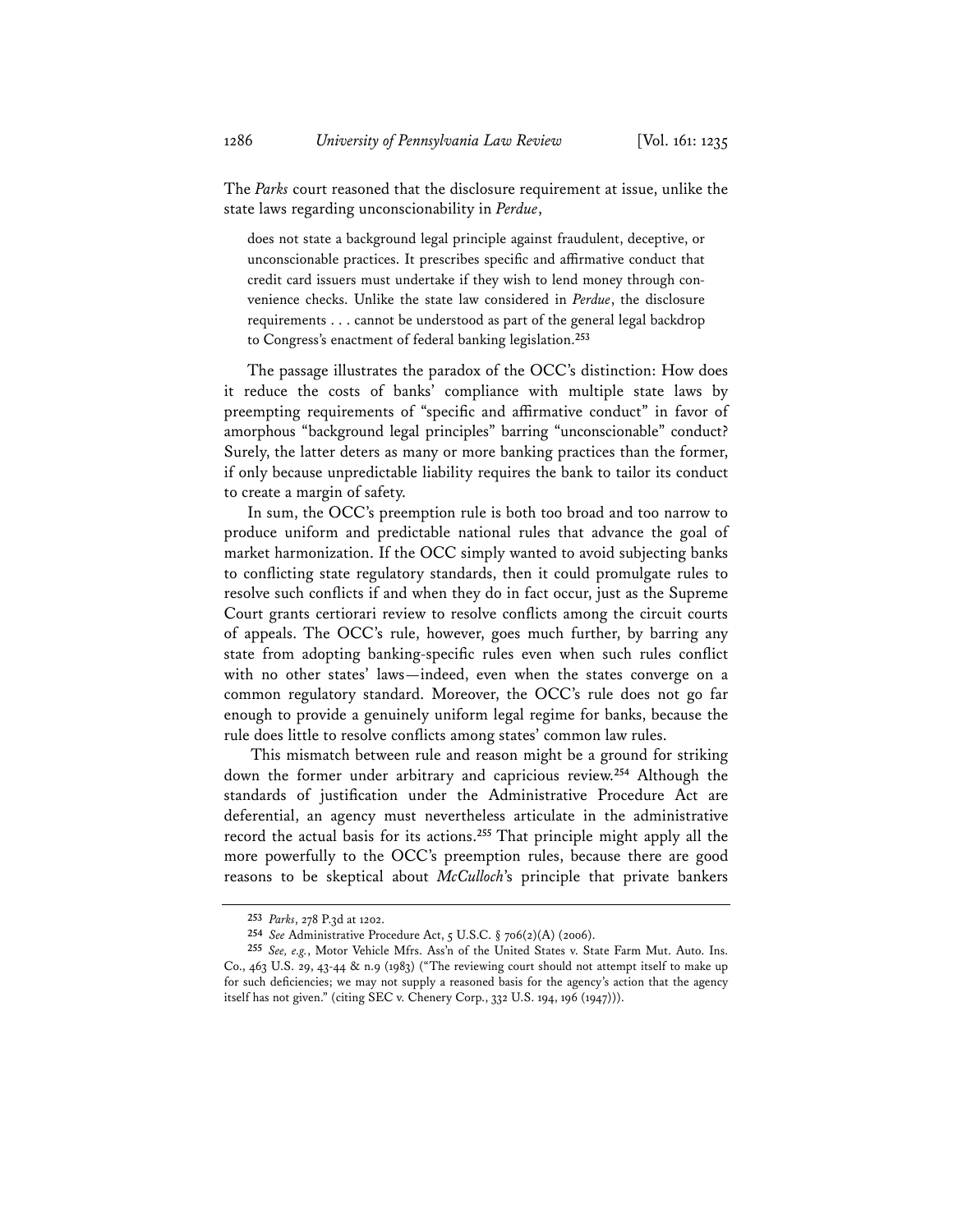constitute federal instrumentalities entitled to exercise autonomous judgment free from governmental oversight. By hiding behind largely irrelevant rhetoric about the importance of national regulatory uniformity for interstate commerce, the OCC has avoided substantive analysis of *McCulloch*'s principle of the independence of federal instrumentalities from state law the very principle that seems to be the actual basis for its rules.

#### B. *Are the OCC's Preemption Rules Consistent with the Dodd-Frank Act's Standards for Preemption?*

Quite apart from the OCC's compliance with principles of administrative rationality, the OCC's 2011 rules are arguably inconsistent with section 1044(a) of the Dodd-Frank Act. The question turns on whether or not one reads section 1044(a) as a reassertion of the anti-banker nondelegation doctrine. There is both statutory text and legislative history suggesting that section 1044(a) finally repudiates the sort of categorical field preemption that, under *McCulloch* and its post–Civil War progeny, precluded states from enforcing banking-specific rules against nationally chartered banks. One might reasonably construe section 1044(a) as a third rejection**<sup>256</sup>** of the idea of granting private banks broad powers of self-governance free from state or federal oversight. So construed, the OCC's 2011 rules might fall outside section 1044(a), to the extent that they adopt such across-the-board preemption of state law without providing some federal substitute.

Section 1044(a) of the Dodd-Frank Act provides an elaborate set of rules to govern preemption of "state consumer financial laws."**257** Under Dodd-Frank's preemption standard, "state consumer financial laws" would be preempted by federal banking laws only if they discriminate against national banks or "prevent[] or significantly interfere[] with the exercise by the national bank of its powers" as measured according to "the legal standard for preemption in" *Barnett Bank*. **<sup>258</sup>** The Dodd-Frank Act specifically requires such preemption determinations to be made "on a case-by-case basis" after analysis of "the impact of a particular State consumer financial law on any national bank that is subject to that law,"**259** with those case-bycase determinations supported by "substantial evidence, made on the record

**<sup>256</sup>** The first two rejections were Andrew Jackson's 1832 campaign against Nicholas Biddle and Louis Brandeis's 1912 campaign against the House of Morgan. *See supra* Sections I.A & II.A.

**<sup>257</sup>** Dodd-Frank Wall Street Reform and Consumer Protection Act, Pub. L. No. 111-203, § 1044(a), 124 Stat. 1376, 2014-17 (2010) (codified at 12 U.S.C. § 25b (2006, Supp. IV 2011)).

**<sup>258</sup>** 12 U.S.C. § 25b(b)(1)(B) (citing Barnett Bank of Marion Cnty. v. Nelson, 517 U.S. 25  $(1996)$ .

**<sup>259</sup>** *Id.* § 25b(b)(3)(A).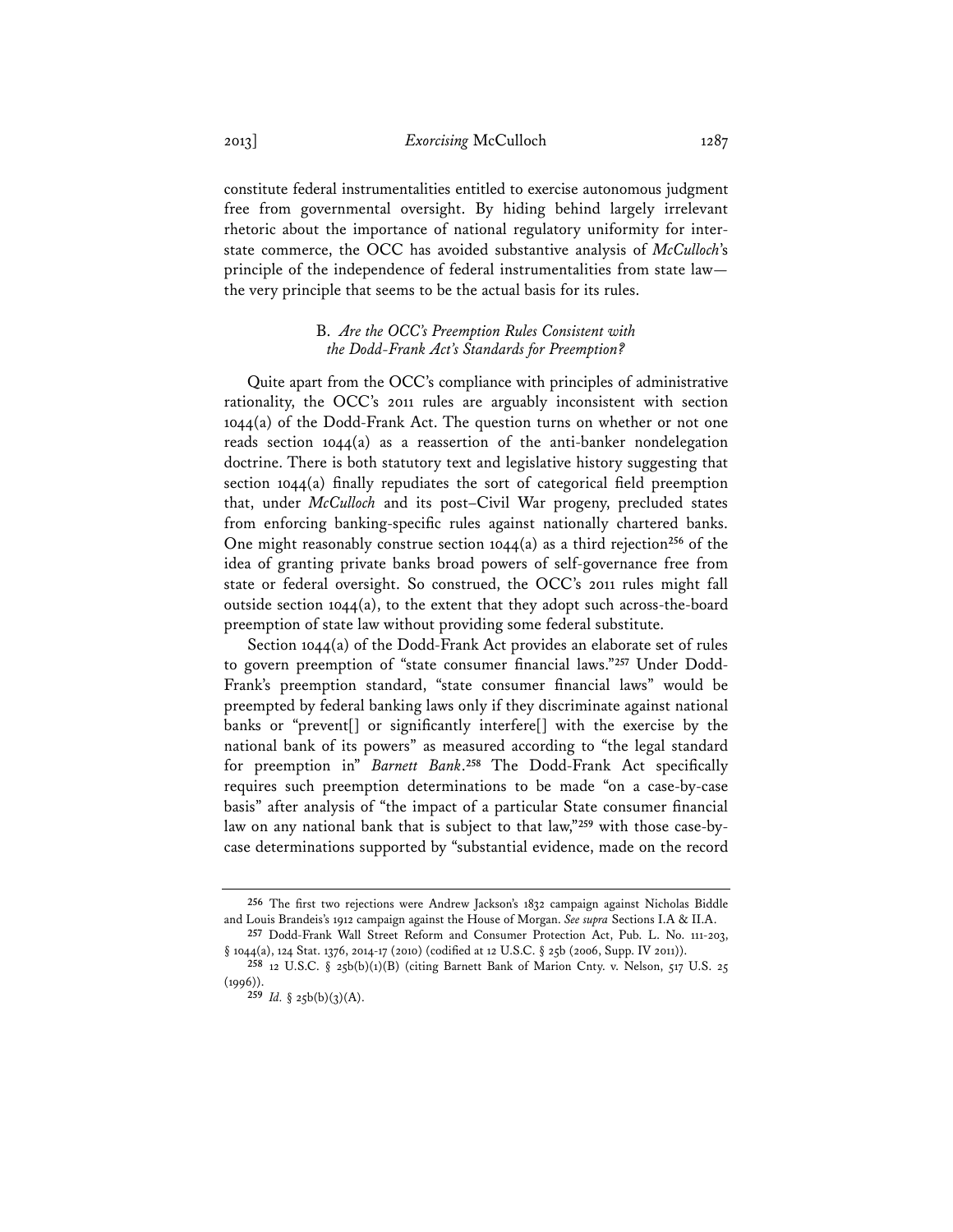of the proceeding."**<sup>260</sup>** The statute also specifically rejects "field" preemption of any area of state law under the Act.**<sup>261</sup>**

But the meaning of the *Barnett Bank* standard, incorporated by section 1044(a), is ambiguous. On the one hand, in *Barnett Bank*, the Court held that a Florida law was preempted because it banned certain banks from engaging in the business of selling insurance, thereby implying that some state laws were preempted because they barred banking activities permissible under federal law.**<sup>262</sup>** On the other hand, merely banning a banking activity permitted by federal law does not always "impair significantly" banking powers.**<sup>263</sup>** Otherwise, the *Barnett Bank* Court could not have approvingly cited *Anderson National Bank v. Luckett***<sup>264</sup>** for the proposition that federal banking law does not "deprive States of the power to regulate national banks, where (unlike here) doing so does not prevent or significantly interfere with the national bank's exercise of its powers."**<sup>265</sup>** Congress therefore might have deliberately adopted a vague legal standard to avoid resolving the contentious question of the precise degree to which federal law preempted state banking rules.

The scope of federal preemption was hotly contested after the OCC's 2004 rules were invoked to preempt states' prohibitions on predatory lending. Consumer advocates, claiming that the OCC had been captured by the banks on which it was dependent for revenue (in the form of chartering fees), attempted to shrink the scope of banking preemption as much as possible.**<sup>266</sup>** These advocates' complaints were not baseless: as Professor Arthur Wilmarth has exhaustively documented, federal regulatory authorities,

**266** *See, e.g.*, Oren Bar-Gill & Elizabeth Warren, *Making Credit Safer*, 157 U. PA. L. REV. 1, 86-95 (2008) ("The OCC's inaction may also be attributable, at least in part, to its direct financial stake in keeping its bank clients happy. Large national banks fund a significant portion of the OCC's budget."); Vincent Di Lorenzo, *Federalism, Consumer Protection and Regulatory Preemption: A Case for Heightened Judicial Review*, 10 U. PA. J. BUS. & EMP. L. 273, 281 (2008) ("[T]he OCC has not acted as a neutral forum to resolve conflicting policies. Rather it has acted as an advocate for the interests of national banks and therefore as an advocate for the broadest possible preemption of state law."); Arthur E. Wilmarth, Jr., Cuomo v. Clearing House*: The Supreme Court Responds to the Subprime Financial Crisis and Delivers a Major Victory for the Dual Banking System and Consumer Protection* (noting that the OCC's rules have relieved banks from having to follow state laws protecting consumers), *in* THE PANIC OF 2008: CAUSES, CONSEQUENCES AND IMPLICATIONS FOR REFORM 295, 307-10 & 335 n.89 (Lawrence E. Mitchell & Arthur E. Wilmarth, Jr. eds., 2010); Wilmarth, *supra* note 65, at 356 (noting that the OCC has failed to issue any enforcement order against any of the eight largest national banks).

**<sup>260</sup>** *Id.* § 25b(c).

**<sup>261</sup>** *Id.* § 25b(b)(4).

**<sup>262</sup>** *Barnett Bank*, 517 U.S. at 32-38.

**<sup>263</sup>** *Id.* at 33.

**<sup>264</sup>** 321 U.S. 233 (1944).

**<sup>265</sup>** *Barnett Bank*, 517 U.S. at 33 (citing *Luckett*, 321 U.S. at 247-52).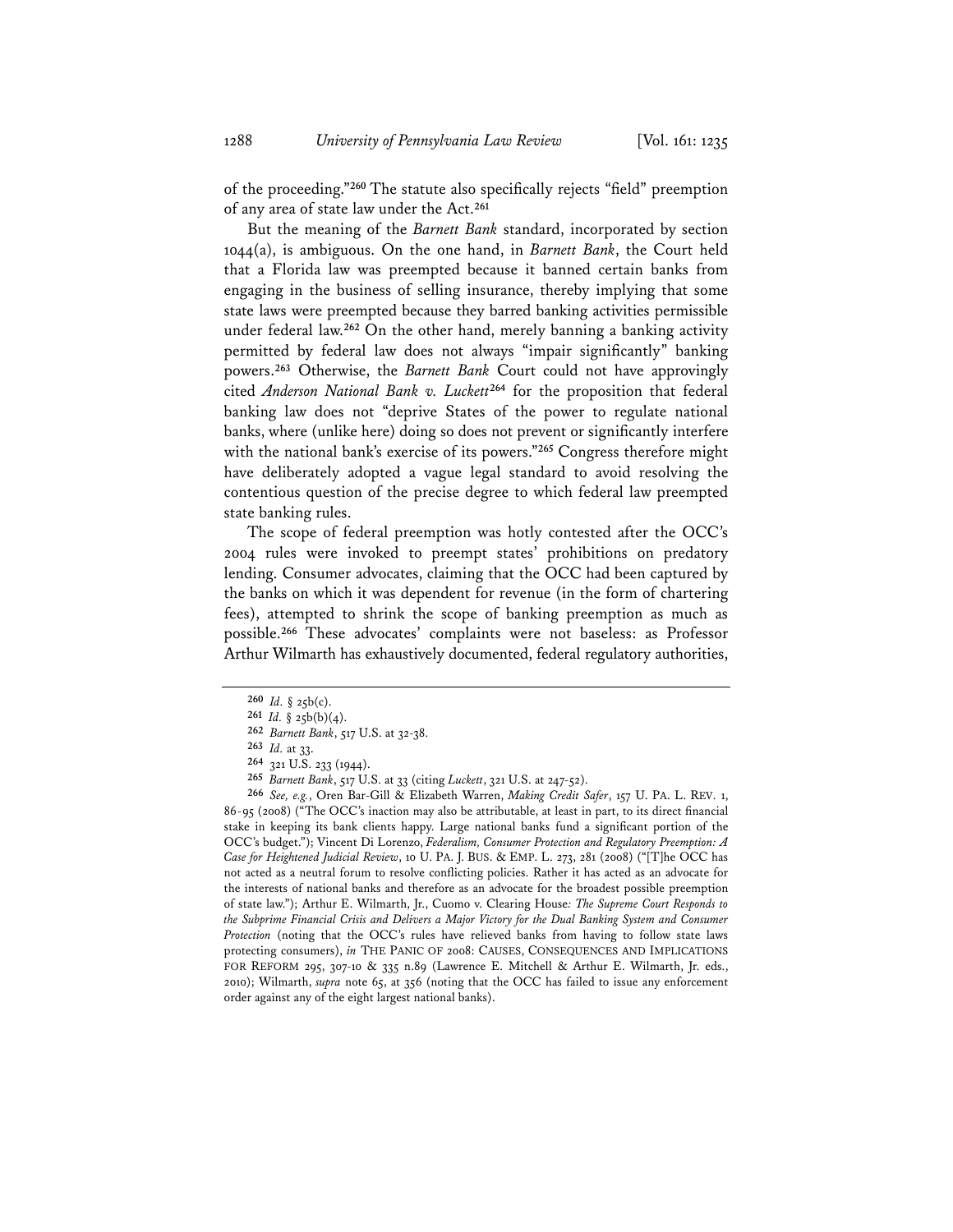including the OCC, repeatedly failed to regulate banking practices that turned out to be detrimental to consumers.**<sup>267</sup>** However, the banks' advocates in Congress, like Representative Melissa Bean of Illinois, have tried to preserve the preemption provided by existing precedent.**<sup>268</sup>** *Barnett Bank* was a convenient vehicle by which these pro- and anti-bank factions could compromise through what Professor Victoria Nourse has termed "structureinduced ambiguity,"**<sup>269</sup>** thereby sidestepping gridlock in the bicameral process.

One does not, however, have to know how *Barnett Bank* defines significant impairment of banking powers to determine that *Barnett Bank* unambiguously rejects *McCulloch*. *Barnett*'s embrace of *Luckett*, as noted above in Part II, suggests as much. Likewise, under the *in pari materia* canon, section 1044(a) incorporates the Court's 2009 decision in *Cuomo v. Clearing House Ass'n***<sup>270</sup>** just as clearly as it incorporates *Luckett*, because the *Clearing House* Court construed the *Barnett Bank* standard on the eve of section 1044(a)'s enactment. The *Clearing House* Court expressly rejected the distinction between general state laws and state laws specifically targeting banking. The Court observed that the distinction, proposed by the OCC to justify its ban on enforcement of state fair lending laws, "can be found nowhere within the text of the statute" and, therefore, "attempts to do what Congress declined to do: exempt national banks from all state banking laws, or at least state enforcement of those laws."**<sup>271</sup>**

Section 1044(a)'s requirements for preemption determinations further suggest the rejection of broad *McCulloch*-style preemption.**<sup>272</sup>** Like the *Barnett Bank* standard itself, these procedural requirements are not selfexplanatory. By requiring some sort of "case-by-case" examination of the "impact" of "particular" state laws, these provisions preclude preemption on the basis of the mere linguistic form of a state law. Yet the OCC's preemption

**<sup>267</sup>** Wilmarth, *supra* note 174, at 897-919 (documenting repeated instances of federal agencies' failing to regulate credit practices harmful to consumers).

**<sup>268</sup>** *See* 155 CONG. REC. E3029 (daily ed. Dec. 17, 2009) (statement of Rep. Melissa Bean) (arguing for statutory preservation of the *Barnett Bank* standard). For a brief overview of the preemption provision's contested legislative history, see Sharpe, *supra* note 4, at 221-23.

**<sup>269</sup>** Victoria Nourse, *Misunderstanding Congress: Statutory Interpretation, the Supermajoritarian Difficulty, and the Separation of Powers*, 99 GEO. L.J. 1119, 1129-30 (2011); *see id.* (arguing that the difficulty of passing legislation encourages statutory ambiguity).

**<sup>270</sup>** 557 U.S. 519 (2009).

**<sup>271</sup>** *Id.* at 533.

**<sup>272</sup>** *See* 12 U.S.C. § 25b(b)(3)(A) (2006) (requiring that preemption decisions be made "on a case-by-case basis" after analysis of "the impact of a particular State consumer financial law on any national bank that is subject to that law"); *id.* § 25b(c) (requiring preemption decisions to be supported by "substantial evidence, made on the record of the proceeding").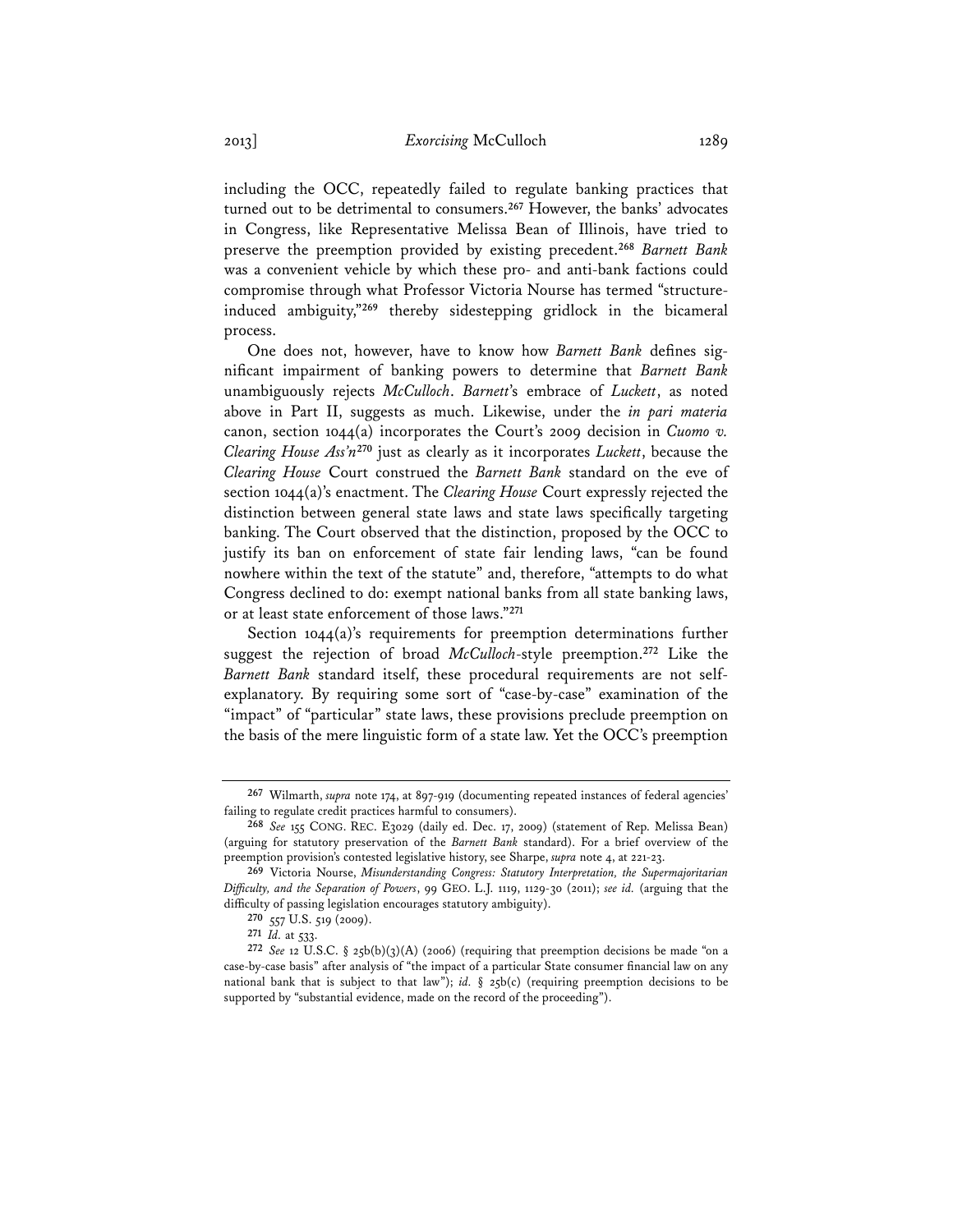of state laws based on their generality seems like precisely that sort of merely formal, linguistic inquiry.

Section 1044(a), in sum, seems finally and unambiguously to overrule *McCulloch*'s field preemption of state laws targeting banking activities for special regulatory treatment. With what exact standard section 1044(a) replaces *McCulloch*'s test remains ambiguous, but section 1044(a) unambiguously eliminates *McCulloch*'s ban on banking-specific laws after almost two centuries of on-again, off-again existence.

Do the OCC's 2011 rules constitute an implicit endorsement of *McCulloch*'s theory of preemption? Those rules, to the outrage of critics,**<sup>273</sup>** largely copied the 2004 rules. While making necessary adjustments regarding the exclusivity of the OCC's visitorial powers to accommodate the Supreme Court's decision in *Clearing House*, the OCC largely left intact its 2004 rules preempting broad categories of state laws.**<sup>274</sup>** The OCC listed categories of state laws that were preempted, all of which specifically regulated deposittaking or lending operations, while more general state laws that did not specifically refer to banking activities were saved "to the extent consistent with" the *Barnett Bank* decision.**<sup>275</sup>** In defense of its decision to double down on its 2004 revival of *McCulloch*'s approach to preemption, the OCC stated

**<sup>273</sup>** For some characteristic criticisms, see Press Release, Nat'l Consumer Law Ctr., Statement of NCLC Managing Attorney Lauren Saunders on OCC Final Preemption Rule (July 20, 2011), *available at* http://www.nclc.org/images/pdf/preemption/occ-preemption-statement.pdf (accusing the OCC of "thumb[ing] its nose at state efforts to protect consumers"). The OCC acknowledged that some commenters believed that "by retaining . . . rules that preempt categories of state laws, that the propos[ed rules] would circumvent the Dodd-Frank Act procedural and consultation requirements. These commenters asserted that the preemption of categories and/or terms of state laws is equivalent to 'occupation of the field,' rather than conflict, preemption." Office of Thrift Supervision Integration; Dodd-Frank Act Implementation, 76 Fed. Reg. 43,549, 43,553 (July 21, 2011).

**<sup>274</sup>** The OCC deleted the reference in its 2004 rules to state laws "obstruct[ing], impair[ing], or condition[ing]" national banks' powers, 12 C.F.R. § 34.4(a) (2005). *See* Office of Thrift Supervision Integration; Dodd-Frank Act Implementation, 76 Fed. Reg. at 43,556 ("[T]he words 'obstruct, impair or condition' as used in the 2004 preemption rules were intended to reflect the precedents cited in *Barnett*, not to create a new preemption standard. Nevertheless, we acknowledge that the phrase created confusion and misunderstanding . . . . For these reasons, the OCC is deleting the phrase . . . ."). Having made these minor modifications, the OCC asserted that its "rules are not based on a field preemption standard," but rather on its "conclusion that the listed types and terms of state laws would be preempted by application of the conflict preemption standard of the *Barnett* decision." *Id.* at 43,556. But this explanation seems to reduce to the assertion that avoiding the magical word "field" thus renders its provisions only conflict preemption provisions. *See, e.g.*, *id.* at 43,557 n.48 (contrasting the OCC's rules with the Office of Thrift Supervision's rules that "assert an 'occupation of the field' preemption standard" (quoting 12 C.F.R. § 560.2 (2011)) (citing 12 C.F.R. § 557.11)). The OCC's reasoning does little to answer commenters charge that its rules simply field preempt state laws through the enumeration of categories.

**<sup>275</sup>** 12 C.F.R. § 34.4(b) (2012).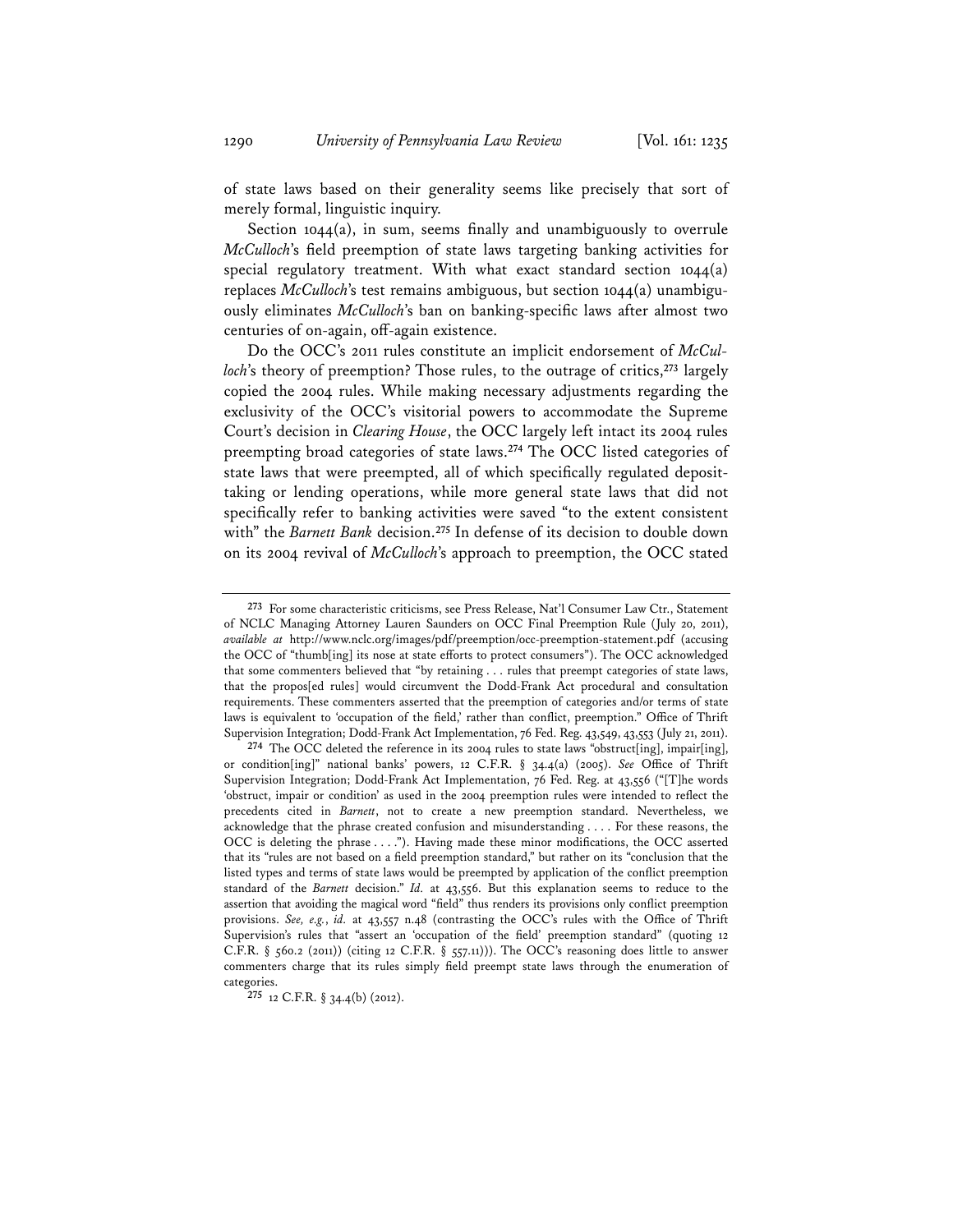that its 2004 rules had been expressly designed to be consistent with the Court's decision in *Barnett Bank*. **<sup>276</sup>** Since the Dodd-Frank Act specifically incorporated this standard, the OCC regarded its old rules as consistent with the new statutory language. As for the requirements for a case-by-case analysis of particular state laws' impact backed by substantial evidence in the record, the OCC argued that these were procedural requirements not intended to apply retroactively to rules enacted before the Dodd-Frank Act became effective.**<sup>277</sup>**

Consider three reasons why the OCC's 2004 and 2011 rules are best understood as adopting *McCulloch*'s federal instrumentality theory of field preemption.

First, the distinction drawn in the OCC's rules between general state laws and banking-specific state laws is precisely the distinction adopted by nineteenth-century courts trying to extend *McCulloch* from taxation to regulation.**<sup>278</sup>** The intuitively obvious point of declaring banking-specific laws to be a suspect classification is not to secure uniformity but rather to protect banks from hostile state legislation. In the nineteenth century, generally applicable common law rules were not regarded as posing a threat to the national banks' federal mission; banking-specific laws, however, were.

Second, the OCC devoted much of its justification for its rule to quotations from opinions invoking *McCulloch*'s federal instrumentality theory, while ignoring or minimizing precedents that later abandoned the idea of federal instrumentalities' immunity. Ignoring *First National Bank of Bay City v. Fellows ex rel. Union Trust Co.*, **<sup>279</sup>** the OCC's reasons for its rule on visitorial powers quoted heavily from *Dearing***280** and *Easton***281** while distinguishing *First National Bank in St. Louis***<sup>282</sup>** as resting on "a unique set of circumstances, now outdated."**<sup>283</sup>** The OCC made no mention of Justice Van Devanter's dissenting opinion in *First National Bank in St. Louis*, joined by Chief Justice Taft, which stated that the majority's decision undercut the

**281** Easton v. Iowa, 188 U.S. 220 (1903).

**<sup>276</sup>** Office of Thrift Supervision Integration; Dodd-Frank Act Implementation, 76 Fed. Reg. at 43,566.

**<sup>277</sup>** *See id.* at 43,557 ("[T]hese provisions clearly apply to determinations made under the *Barnett* standard provisions of the Dodd-Frank Act that are not effective until July 21, 2011. . . . *Future* preemption determinations would be subject to the new Dodd-Frank Act procedural provisions.").

**<sup>278</sup>** *See infra* subsection I.B.2.

**<sup>279</sup>** 244 U.S. 416 (1917).

**<sup>280</sup>** Farmers' & Mechs.' Nat'l Bank v. Dearing, 91 U.S. 29 (1875).

**<sup>282</sup>** First Nat'l Bank in St. Louis v. Missouri, 263 U.S. 640 (1924).

**<sup>283</sup>** Bank Activities and Operations, 69 Fed. Reg. 1895, 1899 (Jan. 13, 2004). For a discussion of these cases, see *supra* text accompanying notes 90-95.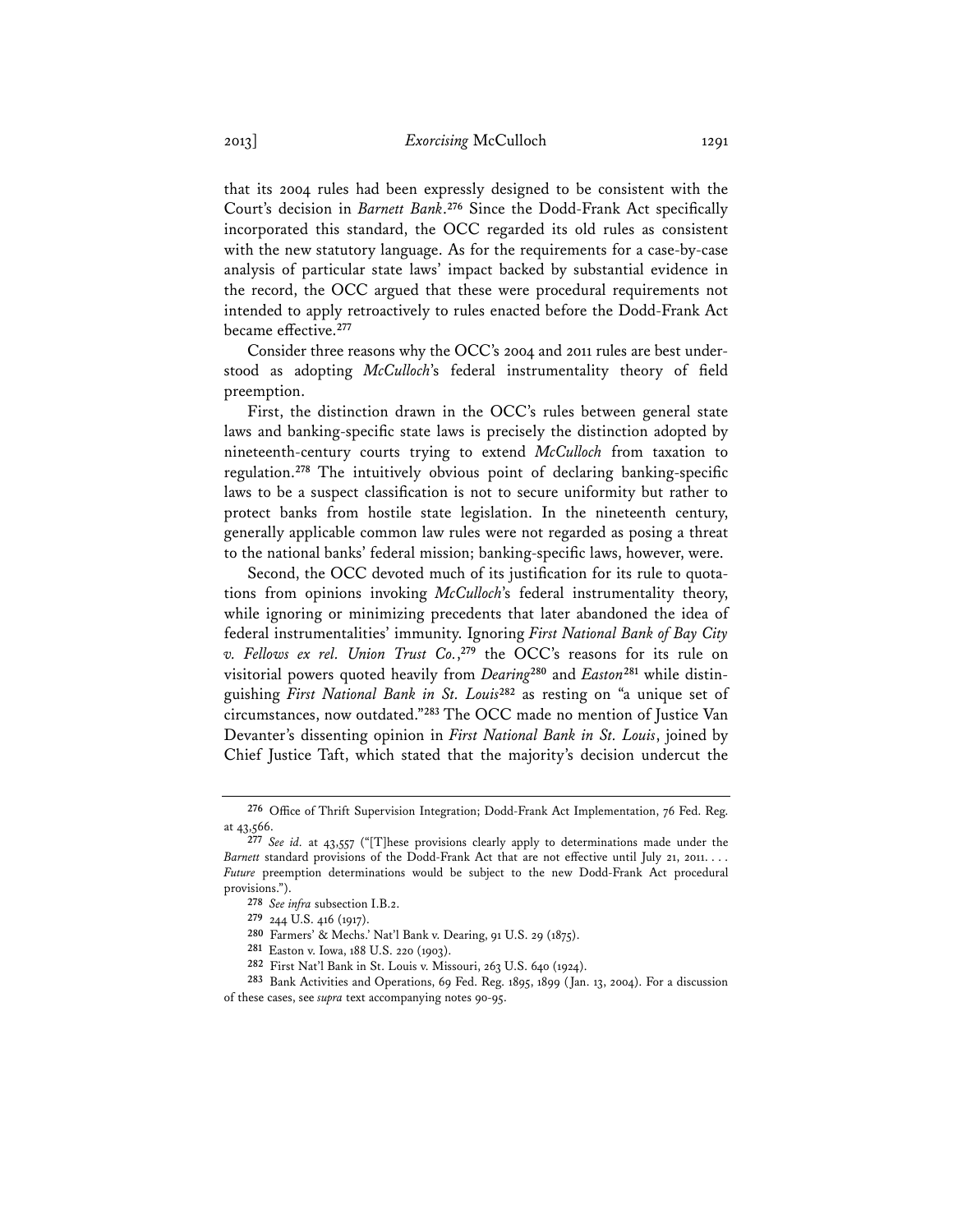basic premise of *McCulloch*. **<sup>284</sup>** The OCC underscored how closely it was following the old jurisprudence by basing its list of nonpreempted areas closely on the Supreme Court's language in *National Bank v. Kentucky*, including debt collection among the categories of nonpreempted laws,**<sup>285</sup>** because *Kentucky* included debt collection.**<sup>286</sup>** The OCC's current rule on deposit-taking grudgingly acknowledges that preemption of state laws on "[a]bandoned and dormant accounts"**<sup>287</sup>** "does not apply to state laws of the type upheld by the United States Supreme Court in *Anderson National Bank* v. *Luckett*,"**288** but the OCC says nothing whatsoever about *Luckett*'s reasoning—in particular, its rejection of the idea that federal law preempts all banking-specific laws.

Third, the OCC copied the Office of Thrift Supervision's (OTS) 1996 rules defining preemption of state law under the Home Owners' Loan Act of 1933 (HOLA),**289** and the OTS's rules were expressly rooted in *McCulloch*'s federal instrumentality theory of field preemption.**<sup>290</sup>** The OTS's 1996 rules expressly declared that they occupied the fields of lending and deposittaking.**<sup>291</sup>** This position followed the longstanding position of lower courts that the OTS and its predecessor agency, the Federal Home Loan Bank Board (FHLBB), were both authorized by HOLA to impose field preemption on state laws regulating federally chartered savings and loans (S&Ls), a view implicitly approved by the Supreme Court.**<sup>292</sup>** S&Ls were viewed as

**285** Bank Activities and Operations; Real Estate Lending and Appraisals, 69 Fed. Reg. 1904, 1912 (Jan. 13, 2004); *see* 12 C.F.R. § 34.4(b)(5) (2005) ("Right to collect debts").

**286** 76 U.S. (9 Wall.) 353, 362 (1870) ("Their acquisition and transfer of property, their right to collect their debts, and their liability to be sued for debts, are all based on State law.").

**287** 12 C.F.R. § 7.4007(b)(1) (2012).

**288** *Id.* § 7.4007(b)(1) n.3 (citing Anderson Nat'l Bank v. Luckett, 321 U.S. 233 (1944)).

**289** 12 U.S.C. §§ 1461–1470 (2006).

**290** On the OCC's copying of the OTS's rules, see Bank Activities and Operations; Real Estate Lending and Appraisals, 69 Fed. Reg. at 1911 n.56 ("The list [of preempted state laws] is also substantially identical to the types of laws specified in a comparable regulation of the OTS. See 12 CFR 560.2(b).").

**291** 12 C.F.R. § 560.2(a) (1996).

**292** In *Fidelity Federal Savings & Loan Ass'n v. de la Cuesta*, the Court suggested that it would be broadly deferential to the preemption decisions of the FHLBB on the theory that the HOLA was "a radical and comprehensive response to the inadequacies of the existing state systems." 458 U.S. 141, 160 (1982) (quoting Conf. of Fed. Sav. & Loan Ass'ns v. Stein, 604 F.2d 1256, 1257 (9th

**<sup>284</sup>** *See First Nat'l Bank in St. Louis*, 263 U.S. at 662-68 (Van Devanter, J., dissenting) ("It must be admitted that, in so far as the legislation of Congress does not provide otherwise, the general laws of a State have the same application to the ordinary transactions of a national bank . . . . But not so on questions of corporate power. . . . National banks, like other corporations, have such powers as their creator confers on them, expressly or by fair implication, and none other. . . . Only where those laws bring state laws into the problem,—as by enabling national banks to act as executors, administrators, etc., where that is permitted by state laws,—can the latter have any bearing on the question of corporate power—the privileges which the bank may exercise.").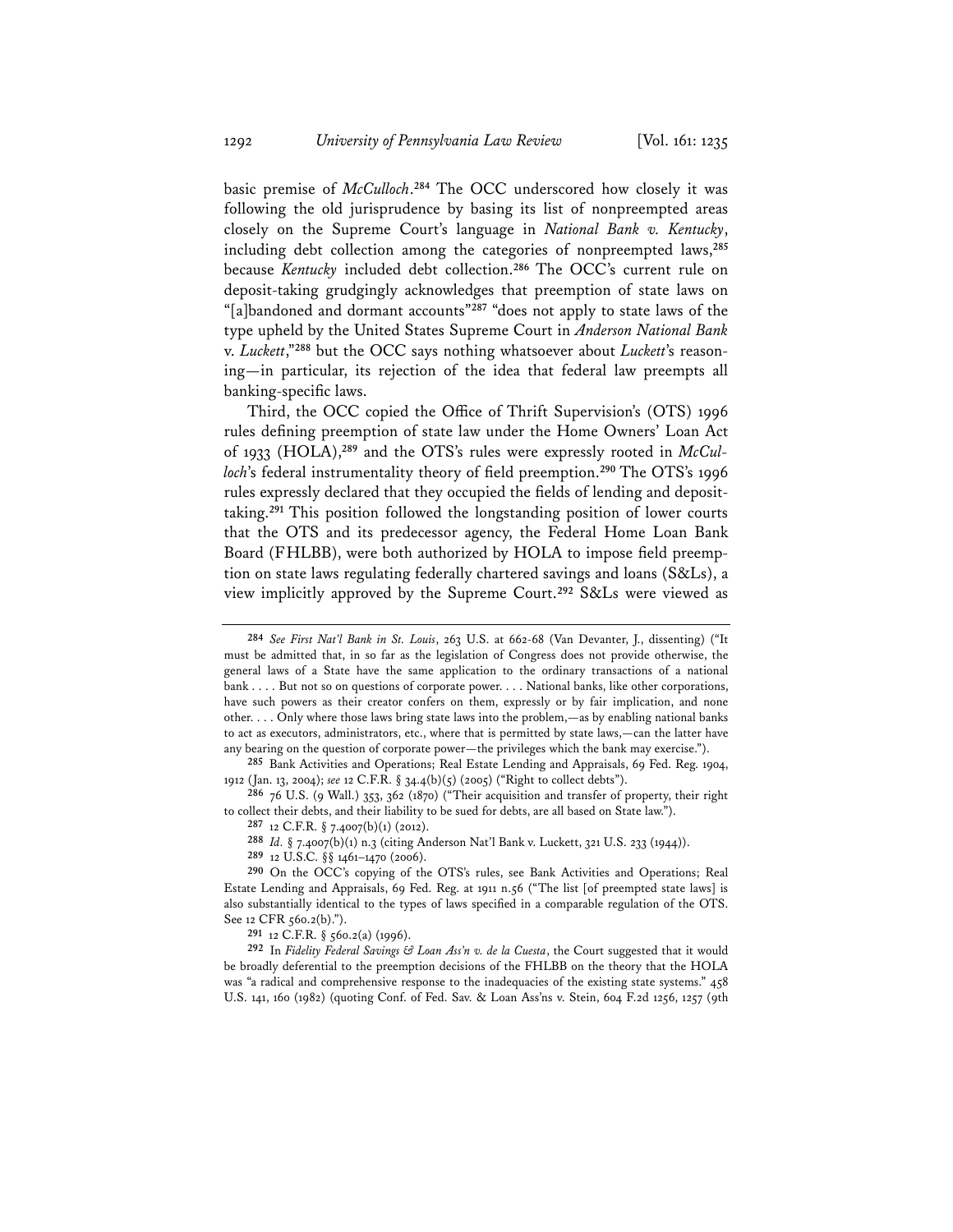distinct from banks because of the former institutions' status as fiscal agents of the federal government. During the 1930s and 1940s, the Home Owners' Loan Corporation, an entity entirely controlled and capitalized by the federal government, was authorized to buy private mortgages in default from federally chartered S&Ls, by using U.S. bonds that were deposited in the S&Ls' vaults for use in making direct loans to homeowners.**<sup>293</sup>** Federally chartered S&Ls were, therefore, the federal government's chosen agents for implementing a specifically defined stimulus measure using resources supplied by the federal government.<sup>294</sup> Courts emphasized federally chartered S&Ls' status as federal instrumentalities and relied on those associations' federally assigned function of aiding distressed housing markets using federal funds.**<sup>295</sup>** This line of reasoning eventually led a district court in 1951 to find that *Luckett* did not apply to federally chartered S&Ls on the grounds that they primarily served as the federal government's agents in stimulating the depressed housing market with federal revenue.**<sup>296</sup>**

The FHLBB and OTS's theory of field preemption, therefore, was rooted in precisely the logic of *McCulloch*—that is, the idea that the federal government's fiscal agents were entitled to immunity from state law. Such a theory was plausible, albeit controversial, when applied to Nicholas Biddle's Second Bank of the United States, which had a unique status as the exclusive depository of federal revenues. The theory had some plausibility as well when applied to S&Ls that were effectively lending out federal revenue to aid in the federal mission of making homes available to distressed homeowners and home buyers. But as noted in Part II, such a "federal instrumentality" theory made little sense when applied to the thousands of nationally chartered banks that neither served as the federal government's unique fiscal

Cir. 1979), *summarily aff 'd*, 445 U.S. 921 (1980)). The *de la Cuesta* Court noted that "the Board need not feel bound by existing state law." *Id.* at 162.

**<sup>293</sup>** For an overview of the Home Owners' Loan Corporation and its relationship to federally chartered S&Ls under HOLA, see SUSAN HOFFMANN, POLITICS AND BANKING: IDEAS, PUBLIC POLICY, AND THE CREATION OF FINANCIAL INSTITUTIONS 169-73 (2001).

**<sup>294</sup>** *See generally* C. LOWELL HARRISS, HISTORY AND POLICIES OF THE HOME OWNERS' LOAN CORPORATION (1951) (providing a history of HOLA).

**<sup>295</sup>** *See, e.g.*, Waterbury Sav. Bank v. Danaher, 20 A.2d 455, 463-64 (Conn. 1940) (distinguishing between state-chartered and federally chartered savings and loan associations to determine that only the latter were exempt from state laws requiring payment of unemployment insurance assessments).

**<sup>296</sup>** *See* California v. Coast Fed. Sav. & Loan Ass'n, 98 F. Supp. 311, 319 (S.D. Cal. 1951) ("As to national banks, Congress expressly left open a field for state regulation and the application of state laws; but as to federal savings and loan associations, Congress made plenary, preemptive delegation to the Board to organize, incorporate, supervise and regulate, leaving no field for state supervision.").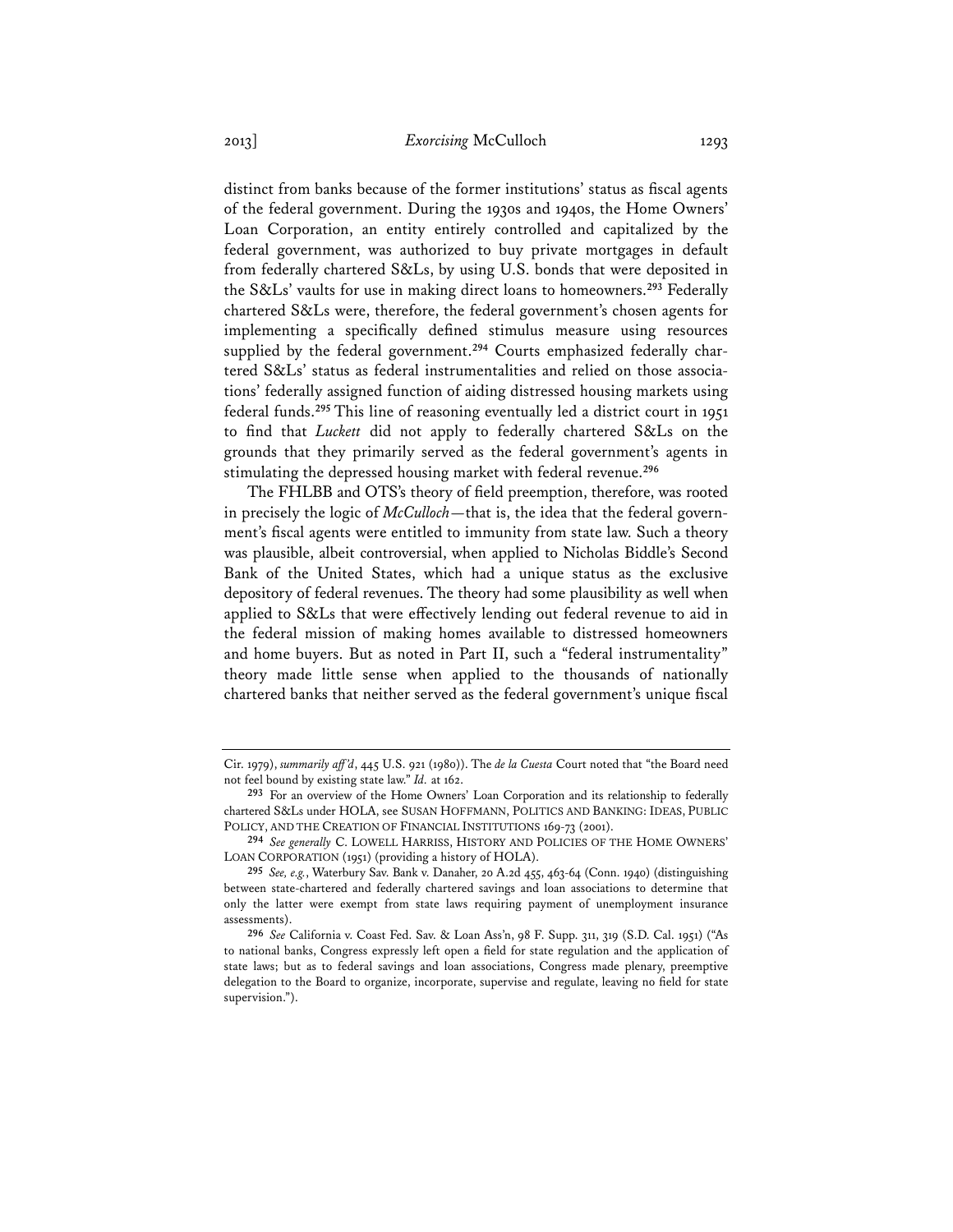agents nor acted as lenders of federal aid to a federally subsidized economic sector.**<sup>297</sup>**

The OCC has attempted to distance itself from the charge that, by copying the OTS's rules, it adopted *McCulloch*'s "federal instrumentality" theory of field preemption. Although the OCC had invited comment on whether it should expressly adopt field preemption similar to that imposed by the OTS,**<sup>298</sup>** its 2004 statement ultimately declared that "we decline to adopt the suggestion of these commenters that we declare that these regulations 'occupy the field' of national banks' real estate lending, other lending, and deposit-taking activities."**<sup>299</sup>** The OCC's 2004 renunciation of field preemption, however, was belied by its actions. The only point the various state laws declared to be preempted by the OCC's 2004 and 2011 rules held in common was their focus on deposit-taking and lending; rather than conduct any particularized inquiry into whether certain types of banking-specific laws might raise the costs of interstate banking, the OCC simply swept all such laws aside. The conclusion is irresistible that, in 2004, the OCC based its determinations about preemption exclusively on whether the state law in question focused on banking activities and found that such a focus alone was sufficient to preempt a state law. That the OCC was not adopting a position significantly different from the OTS's theory of field preemption is further suggested by the OCC's assertion in its 2004 statement of basis and purpose that "the effect of labeling [as either field or conflict preemption] is largely immaterial in the present circumstances."**<sup>300</sup>**

Mindful of the legal standard now contained in section 1044(a) of the Dodd-Frank Act, the OCC in 2011 carefully reiterated that it was applying *Barnett Bank*'s "conflict" standard of preemption by relying on "an evaluation of the extent and nature of an impediment posed by state law to the exercise of a power granted national banks under Federal law."**<sup>301</sup>** Rejecting the idea that it needed to provide case-by-case evaluation of such impediments for rules promulgated before section 1044(a) was enacted, the OCC asserted, "Where the same type of impediment exists under multiple states' laws, a single conclusion of preemption can apply to multiple laws that contain the same type of impediment—that generate the same type of

**<sup>297</sup>** *See* Wilmarth, *supra* note 65, at 242-44.

**<sup>298</sup>** Bank Activities and Operations; Real Estate Lending and Appraisals, 69 Fed. Reg. 1904, 1910 (Jan. 13, 2004).

**<sup>299</sup>** *Id.* at 1911.

**<sup>300</sup>** *Id.*

**<sup>301</sup>** Office of Thrift Supervision Integration; Dodd-Frank Act Implementation, 76 Fed. Reg. 43,549, 43,556 (July 21, 2011).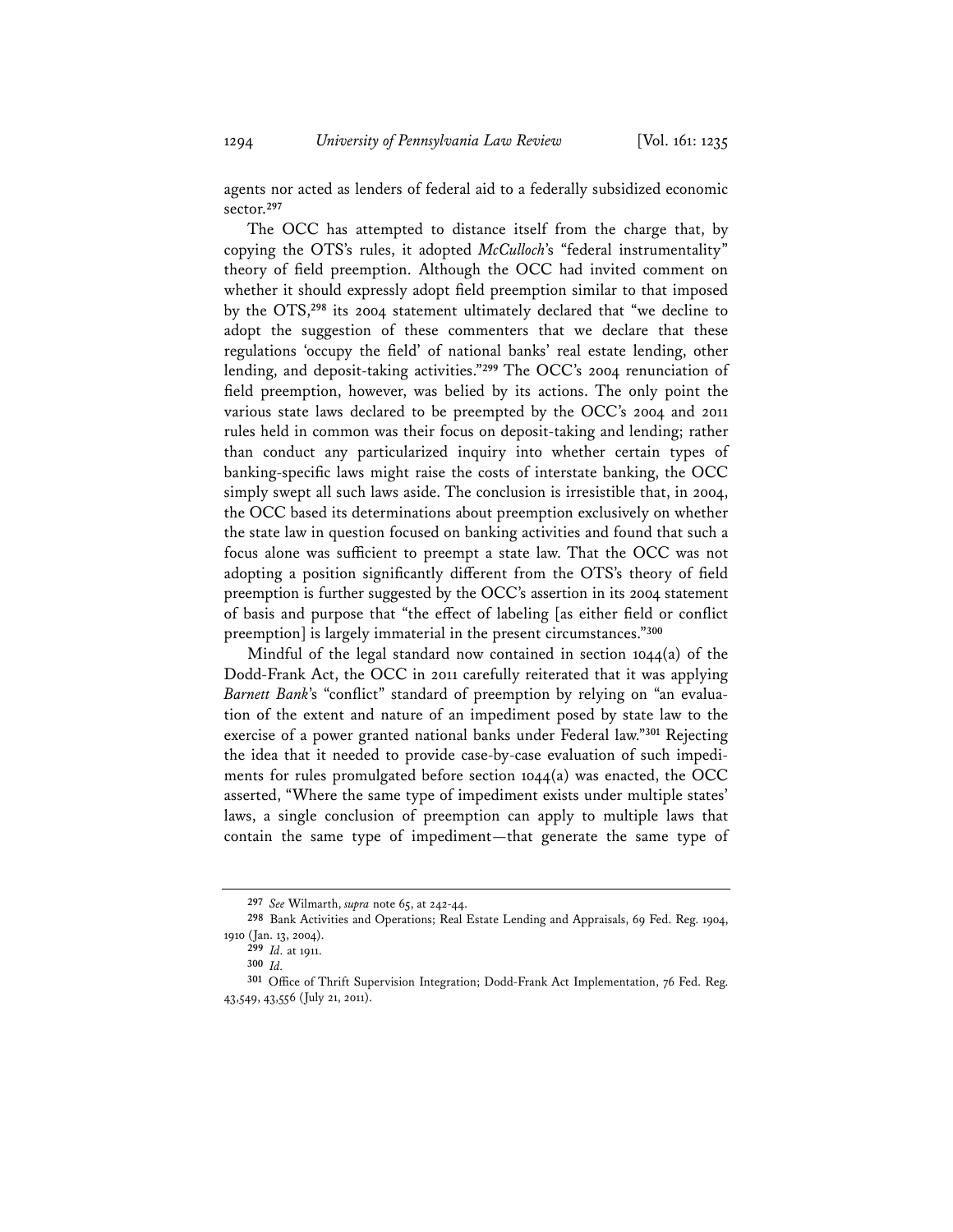conflict with a Federally-granted power."**<sup>302</sup>** The analysis of such a "conflict" was, according to the OCC, what distinguished its variety of preemption from "the OTS's preemption rules."**<sup>303</sup>**

This careful alteration of terminology, however, did not lead to any more specific explanation of how the state laws listed as preempted conflicted with any particular federal policy. Instead, the OCC generally asserted that "[t]he types and terms of laws that are set out in the 2004 preemption rules were based on the OCC's experience with the potential impact of such laws on national bank powers and operations."**<sup>304</sup>** The OCC nowhere described that impact in anything but conclusory terms; it declared that "state laws that would affect the ability of national banks to underwrite and mitigate credit risk, manage credit risk exposures, and manage loan-related assets . . . would meaningfully interfere with fundamental and substantial elements of the business of national banks."**<sup>305</sup>** The essence of the OCC's argument was simply that private banks have expertise in their business, and state laws that second guess such expertise are preempted by the *Barnett Bank* standard.

These general statements, however, do not distinguish the preempted state laws from any of the common law rules that the OCC spared. Common law rules also obviously "affect whether and how the bank may offer a core banking product and manage some of its most basic funding functions in operating a banking business."**<sup>306</sup>** Why, then, is a negligence claim spared from preemption, while a more specific state regulation directed specifically to fraud prevention is preempted? The only plausible answer—and the answer given by lower courts**<sup>307</sup>**—is that a state law specifically addressing anti-fraud precautions targets banking operations, while the state common law claim is not specifically tailored to banks. This answer, however, suggests that the real driver behind the OCC's distinctions is not the degree to which a state rule "affects" deposit-taking and lending, but rather the degree

**302** *Id.* **303** *Id.* at 43,557 n.48. **304** *Id.* at 43,557. **305** *Id.* **306** *Id.*

**307** "[T]here is nothing unique about national banks in considering that question," because everyone "is under a duty not to base a commercial transaction upon a forgery, and the standards governing performance of that duty traditionally have been established by state common and statutory law." Johnson v. Wachovia Bank, No. 05-2654, 2006 WL 278549, at \*2 (D. Md. Feb. 2, 2006). The *Johnson* court held that a widow's claims for constructive fraud, negligence, fraud, violation of the Maryland Consumer Protection Act, and rescission were not preempted. *Id.* Lower courts have routinely recognized this. *See, e.g.*, White v. Wachovia Bank, 563 F. Supp. 2d 1358, 1369 (N.D. Ga. 2008) (finding that federal law did not preempt plaintiff's state law contract claims); Great W. Res. v. Bank of Ark., No. 05-5152, 2006 WL 626375, at \*3-4 (W.D. Ark. Mar. 13, 2006) (declining to dismiss state law contract claims on grounds of preemption).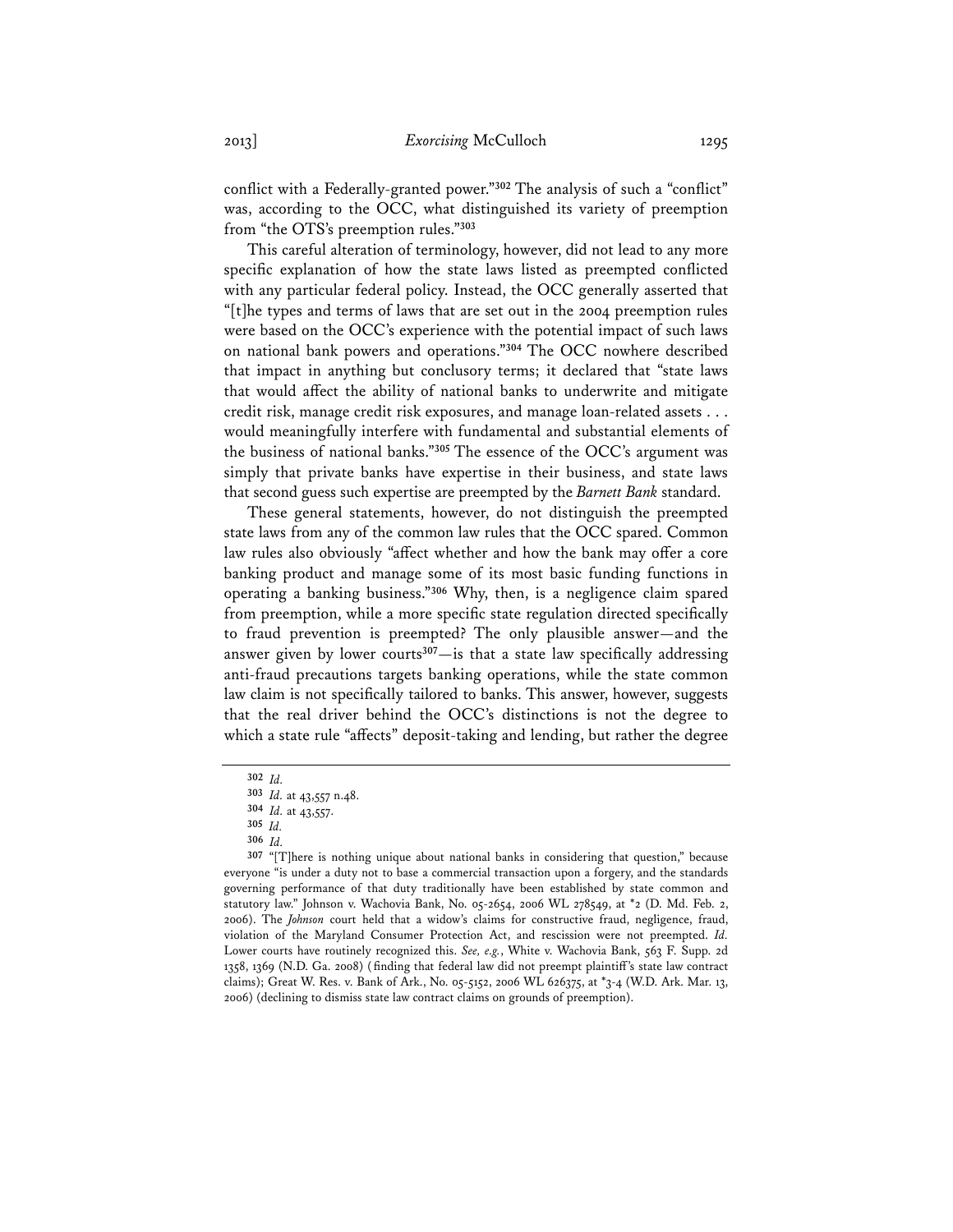to which a state rule singles out such activities. This rule essentially revives *McCulloch*'s "federal instrumentality" rule designed to stop states from interfering with federal banking policy, not to minimize the costs of doing business in multiple states.

The OCC's failure in both 2004 and 2011 to articulate a plausible justification for distinguishing between common law claims and state banking laws suggests that the OCC ought not to receive a great deal of deference for the distinction. Under section 1044(a) of the Dodd-Frank Act, the OCC's preemption determinations are to be given *Skidmore* rather than *Chevron* deference.**<sup>308</sup>** Although the distinction between these two species of deference is less than crystalline,**<sup>309</sup>** *Skidmore* deference leaves basic policy questions for courts to resolve but authorizes courts to give "weight" to an agency's judgment based on a sliding scale of multiple considerations, including the agency's consistency, exercise of expertise, thoroughness, and so forth.**<sup>310</sup>** On this account, section 1044(a) withholds from the OCC the basic task of determining whether banking preemption should be governed by *McCulloch*'s principle of "strict scrutiny" for banking-specific state laws. Instead, courts are to resolve the basic policy question left open by *Barnett Bank* by using the OCC as an expert body akin to a special master or expert witness that can answer more precise questions about the effects of state laws on national banking interests—but they are not to defer blindly to its interpretations.

## IV. OLD HICKORY'S REVENGE: THE CASE FOR CONDITIONING PREEMPTION ON THE OCC'S EXAMINATION OF THE RISKS ADDRESSED BY STATE LAW

According to the OCC's 2011 statement of basis and purpose, state banking laws targeting lending and deposit-taking operations "meaningfully interfere with fundamental and substantial elements of the business of national banks and with *their* responsibilities to manage that business and

**<sup>308</sup>** *See supra* note 11.

**<sup>309</sup>** For a summary of the conflicts among scholars and judges over whether *Skidmore* embodies an "independent judgment" or a "sliding scale" model of deference, see Kristin E. Hickman & Matthew D. Krueger, *In Search of the Modern* Skidmore *Standard*, 107 COLUM. L. REV. 1235, 1251- 59 (2007).

**<sup>310</sup>** *See* Peter L. Strauss, *"Deference" is Too Confusing—Let's Call Them "*Chevron *Space" and "*Skidmore *Weight*,*"* 112 COLUM. L. REV. 1143, 1145 (2012) ("'*Skidmore* weight' addresses the possibility that an agency's view on a given statutory question may in itself warrant respect by judges who themselves have ultimate interpretive authority."). Hickman & Krueger found that the great majority of courts follow a "sliding scale" approach to *Skidmore* deference. *See* Hickman & Krueger, *supra* note 309, at 1271 & tbl.1.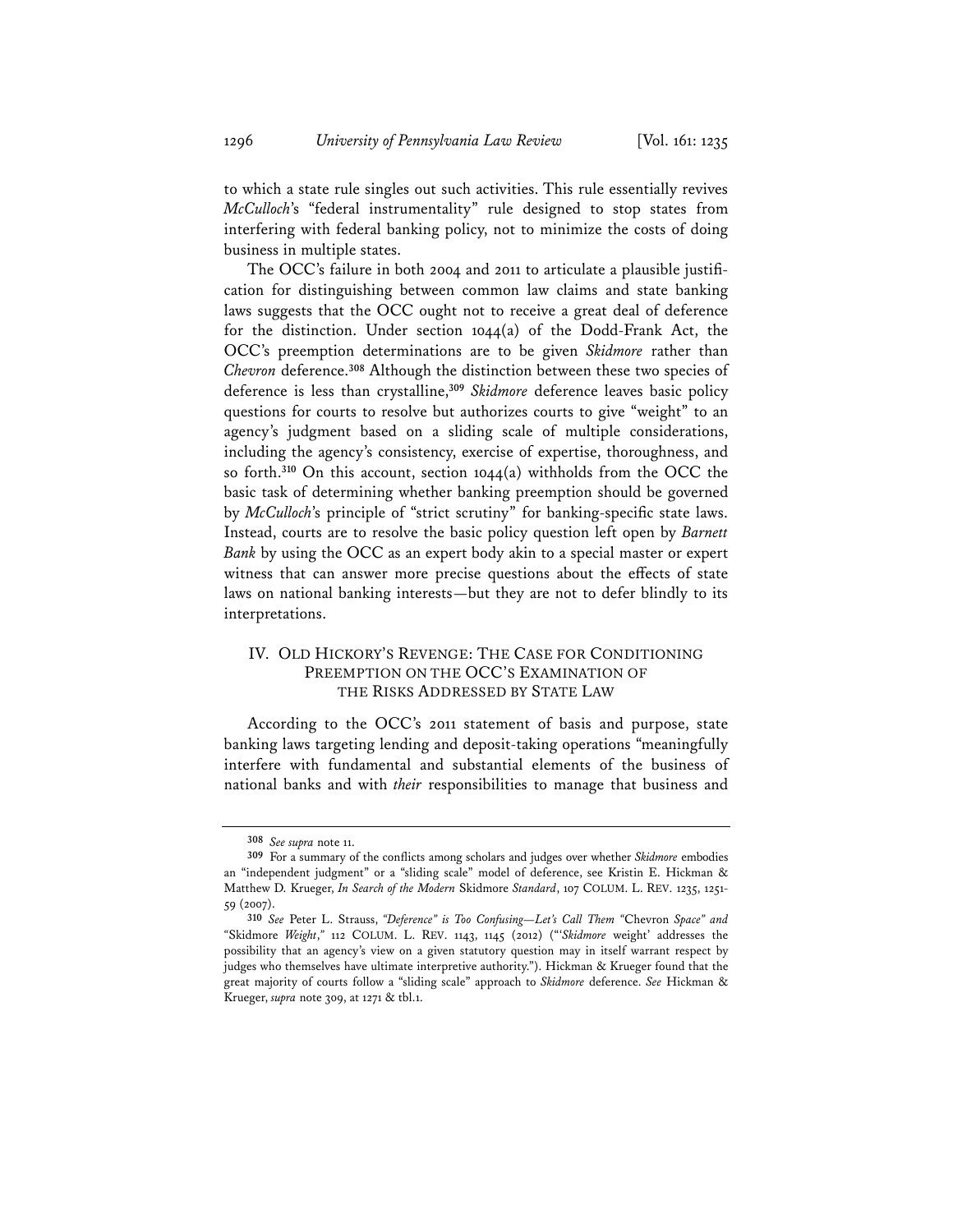those risks."**311** The italicized word "their" perfectly encapsulates the assumption behind those rules: under the OCC's federal instrumentality theory of preemption, private bankers have the primary responsibility to manage the risks that they create. This ideal of protecting bankers' autonomy lies at the heart of *McCulloch* and, more generally, the theory of privately owned federal instrumentalities. Whatever its protestations to the contrary, the OCC aggressively defends *McCulloch*'s idea that private banks, when they receive federal charters, are federal agencies in their own right, entitled to make banking policy even when that policy has not been reviewed by any genuinely federal official.

Section 1044(a) of the Dodd-Frank Act is the latest political effort to cut back on the idea that federal agencies should treat private banks as if they were public agencies. Endorsing the anti-banker nondelegation doctrine, however, does not imply that state law should play the lead role, or even any ultimate role, in regulating nationally chartered banks. Like Jackson's 1832 campaign against Nicholas Biddle's Second Bank and Brandeis's 1912 campaign against the House of Morgan, Dodd-Frank's limits on preemption are designed not so much to preserve state law as to ensure that, if a state law is preempted, federal regulators carefully consider—"case-by-case"—the risks that such a state law attempts to mitigate. There are obvious reasons why national banks are optimally regulated by national agencies. Assessing the default risk—safety and soundness—of banks requires information about how and why panics and insolvency occur and some expert capacity to evaluate that information. It is likely that a national agency will be better situated to acquire that necessary expertise than fifty state agencies, for the usual reasons of scale economies and holdout problems in information acquisition. Financial products and services are sold across state lines; national banks operate at a national scale to pool reserves, achieve scale economies, and spread risks. For these reasons, replacing state with federal banking law might be ultimately the most sensible regime for nationally chartered banks. Such replacement, however, should involve a genuinely public agency's evaluation of each state law's costs and benefits and not merely an evaluation by a private entity regulated by the state law being evaluated. How can preemption doctrine be nudged in the direction of insuring such evaluations?

In what follows, I make two suggestions for encouraging the OCC to exercise its expertise rather than delegate away its policy-making responsibilities to private bankers. First, section 1044(a) should be construed to bar

**<sup>311</sup>** Office of Thrift Supervision Integration; Dodd-Frank Act Implementation, 76 Fed. Reg. 43,549, 43,557 (July 21, 2011) (emphasis added).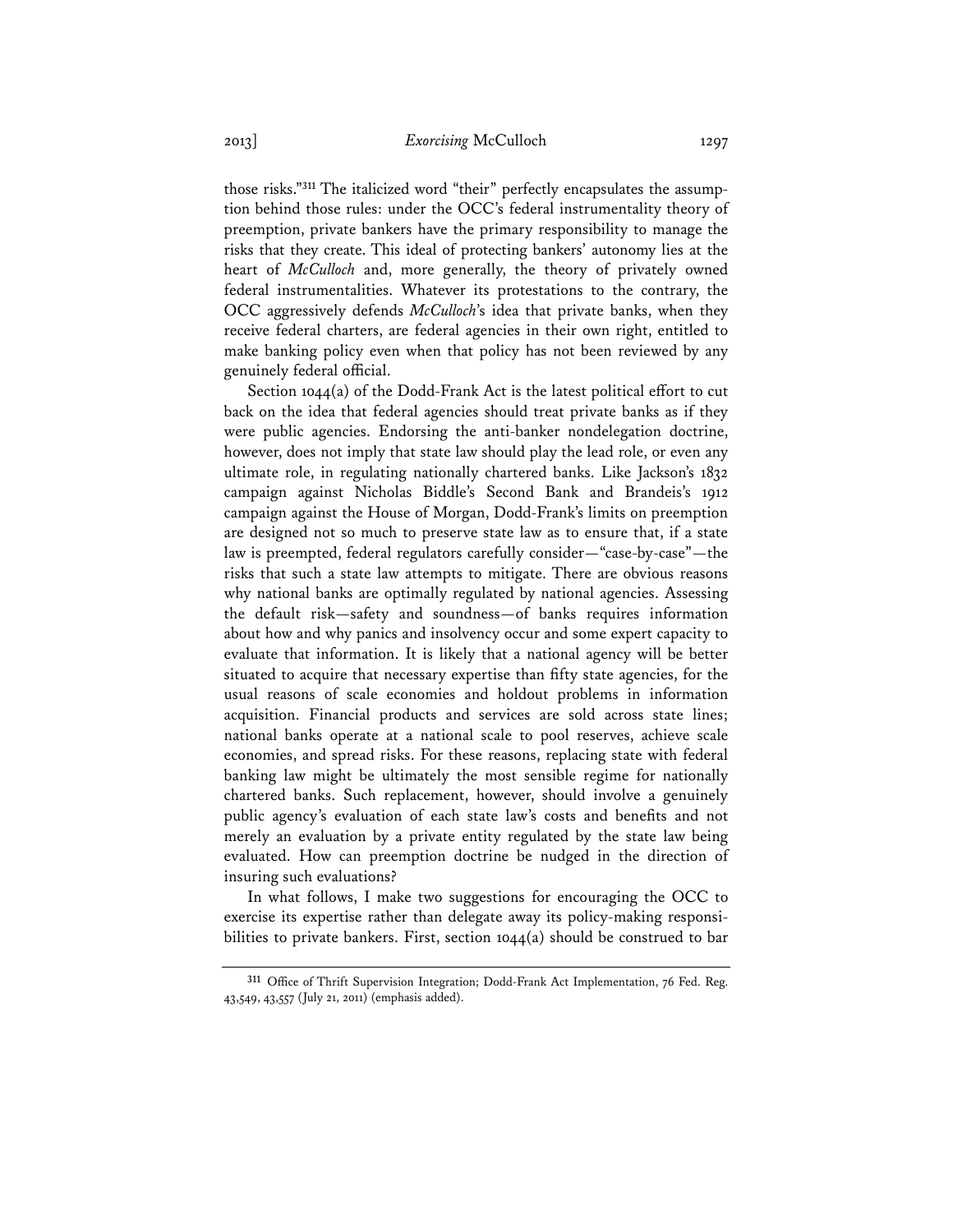preemption of state law unless, in the course of the federal administrative process, the OCC makes specific findings of fact about why the mischief prohibited by a state law does not justify a limit on private bankers' policymaking discretion. Second, courts should consider functionally when suppression of state law is most desirable; they should require weaker evidence that the OCC has considered a risk when the OCC is suppressing some evil policy which state governments are unusually prone to promulgate. In particular, I suggest that courts ought to be quick to find preemption where state law (a) has an apparently protectionist purpose to insulate local providers of financial services from national banks' competition or (b) expropriates national banks' investments in a state.

#### A. *Prodding the OCC into Exercising Its Expertise*

Preemption under section 1044(a), rightly understood, can transform state law into a catalyst for the OCC's careful consideration of banking risks. The essential ingredient of such a catalyzing preemption doctrine is what Professor Catherine Sharkey has termed the "agency reference" theory of preemption**<sup>312</sup>**: When a private party argues for preemption of some state law by the OCC's rules under the National Bank Act, courts should demand some coherent argument—rooted in agency expertise—that the OCC has provided either a substitute federal rule or a reasoned analysis for why no rule is necessary. Such reasoned analysis would involve some assessment of the risk addressed by the challenged state law, the adequacy of existing federal rules to address that risk, or the adequacy of consumer information and market competition to address that risk absent any such federal rule. Ultimately, judicial assessment of the OCC's administrative record would determine whether the OCC had made some judgment about banking risks that was inconsistent with the implicit judgment made by state law. In Professor Sharkey's words, the OCC should provide "a fine-grained account of the precise regulatory review conducted by the agency and evidence as to its compatibility with state law . . . claims."**<sup>313</sup>**

Suppose, for instance, that a state legislature identifies some class of credit consumers who are prone to the specific risk of excessive debt—say, a risk that banks will market credit cards to college students who lack the

**<sup>312</sup>** For a discussion of the agency reference theory, see Catherine M. Sharkey, *Federalism Accountability: "Agency-Forcing" Measures*, 58 DUKE L.J. 2125, 2155-56 (2009) [hereinafter Sharkey, *Federalism Accountability*]; and Catherine M. Sharkey, *Products Liability Preemption: An Institutional Approach*, 76 GEO. WASH. L. REV. 449, 477-84 (2008).

**<sup>313</sup>** Catherine M. Sharkey, Colloquy, *What* Riegel *Portends for FDA Preemption of State Law Products Liability Claims*, 103 NW. U. L. REV. 437, 441 (2009).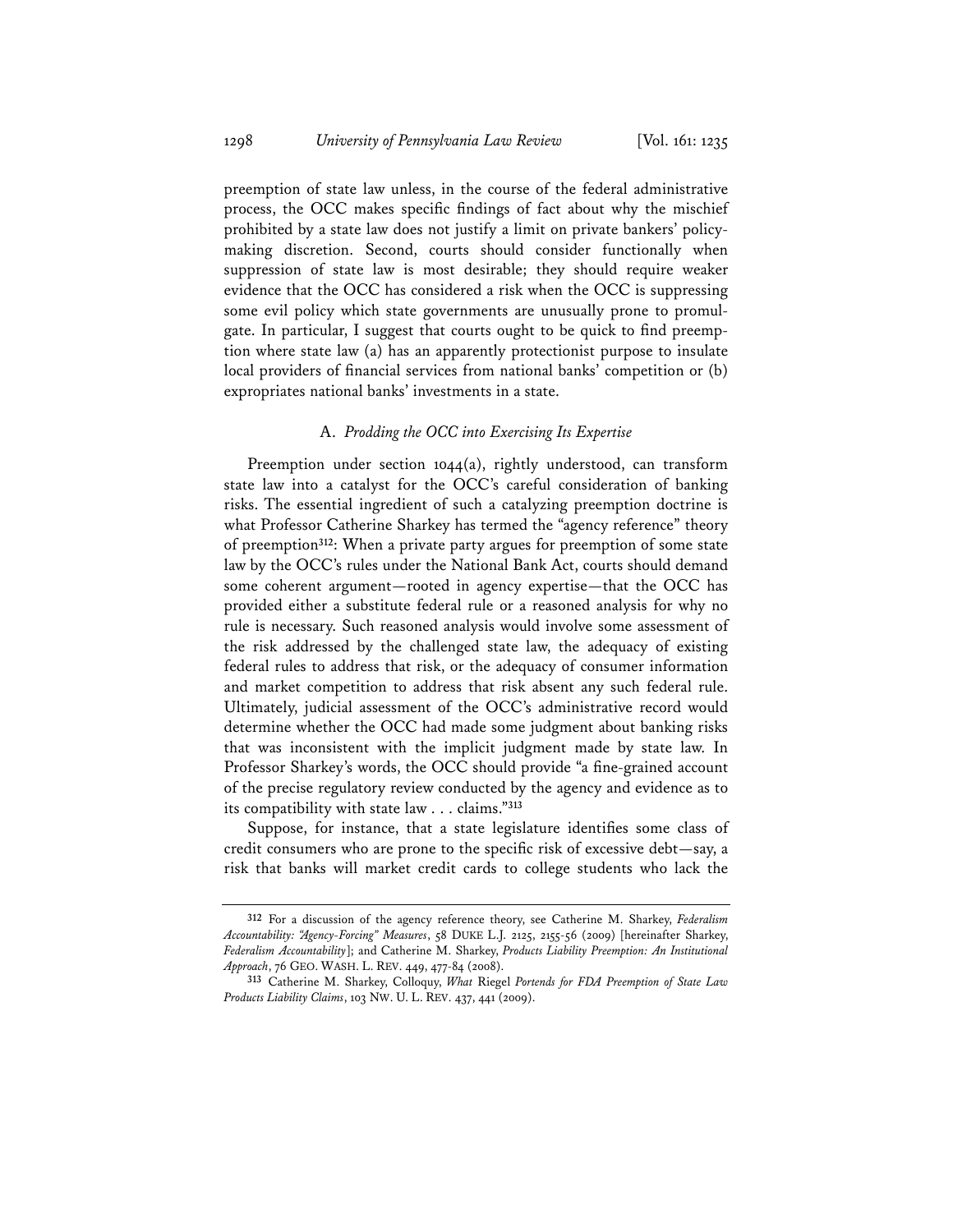maturity and financial skills to make responsible borrowing decisions. Suppose further that, responding to this perceived risk, the legislature prohibits the marketing of credit cards to college students except through an officially approved marketing policy with information about good credit management.**<sup>314</sup>** Should the National Bank Act be construed to preempt such a law on the grounds that it places conditions on "incidental powers," conferred by the National Bank Act, "necessary to carry on the business of banking"?**<sup>315</sup>** The OCC's preemption rule seems to preempt such state laws: it bars all state law limitations on "[d]isclosure and advertising, including laws requiring specific statements, information, or other content to be included in . . . credit solicitations."**<sup>316</sup>** In enacting this provision, however, the OCC never gave any consideration to the special risks posed by college students' credit decisions. The OCC instead simply stated that "compliance with state-dictated disclosure requirements clearly present[s] a significant interference, within the meaning of *Barnett*, with the exercise of . . . national bank powers."**<sup>317</sup>** Preempting the state law under this very general rule would, therefore, allow banks to become the only entities to consider how banks' own credit card marketing to college students should be regulated. This might make sense if credit markets, unaided by any special rules, functioned well. But the OCC has also made no findings about whether college students are well informed consumers of credit. To preempt state law by citing the OCC's general declaration that states cannot impede banks' marketing decisions is effectively to make the banks the final arbiters of their own marketing decisions.

Does such a delegation of policymaking discretion to banks make any sense as a matter of policy? If banks were akin to federal field offices staffed by disinterested officers carrying out federal policy, the delegation would be no different than the delegation of powers to postmasters or U.S. Attorneys. But there is no reason to trust banks as such disinterested federal instrumentalities: American political history, from the days of Andrew Jackson to Brandeis to Dodd-Frank, suggests that Americans do *not* (and should not) trust bankers to such an extraordinary degree.

The advantage of the agency reference theory is that it assigns the costs of formulating federal policies on specific banking risks to the parties most

**<sup>314</sup>** *See, e.g.*, N.Y. EDUC. LAW § 6437 (McKinney 2010) ("Each college shall prohibit the advertising, marketing, or merchandising of credit cards on college campuses to students, except pursuant to an official college credit card marketing policy.").

**<sup>315</sup>** 12 U.S.C. § 24 (2006).

**<sup>316</sup>** 12 C.F.R. § 7.4008(d)(8) (2012).

**<sup>317</sup>** Office of Thrift Supervision Integration; Dodd-Frank Act Implementation, 76 Fed. Reg. 43,549, 43,557 (July 21, 2011).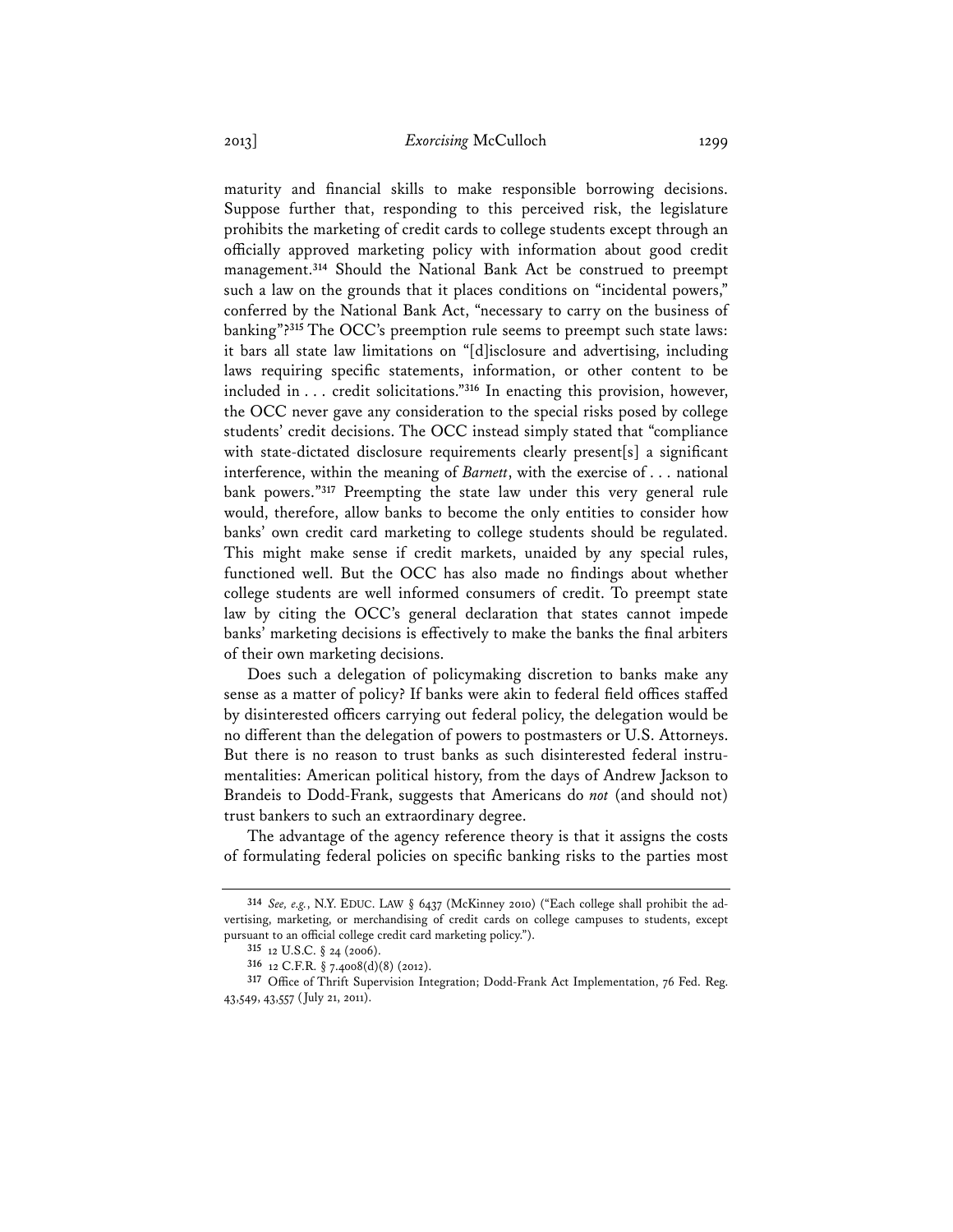capable of bearing those costs—the banks regulated by the OCC. There are three advantages to placing the burden of overcoming administrative inertia on the banks rather than on consumers. First, bankers are the OCC's natural constituency, the private parties with whom the OCC must regularly work and to whom the OCC is likely to be most responsive. Second, the banks already have data at their disposal concerning the credit-worthiness and borrowing behavior of consumers. Third, the agency reference theory gives the banks a strong incentive to demand policies specifically addressing the banking risks being regulated by the states: Absent such a policy, a bank cannot obtain the protection of preemption. Such preemption is more valuable to banks than to consumers because, unlike consumers, banks benefit from regulatory uniformity regardless of the content of a regulation. For any enterprise doing business in more than one state, there are scale economies in operating under a single, nationwide set of rules, because the costs of compliance (e.g., researching rules, designing financial products that comply with the rules, and so forth) are reduced.**<sup>318</sup>**

Requiring the OCC to address the risks regulated by a state law before preempting that state law, therefore, has the beneficial effect of prodding the OCC into addressing banking risks that it might otherwise ignore. State law, on this account, is not the final source of banking regulation, but is rather a catalyst for federal regulation.**<sup>319</sup>** Such a prod might be especially necessary because, as compared with elected state officials like attorneys general or governors, federal regulators might be risk-averse to regulatory action changing the status quo.**<sup>320</sup>** Such administrative action can stir up bankers and consumer advocates to lobby Congress to place pressure on the agency, for instance, through congressional committee hearings, appropriations riders, and other forms of legislative harassment. For bureaucrats who

**<sup>318</sup>** *See* Roderick M. Hills, Jr., *Against Preemption: How Federalism Can Improve the National Legislative Process*, 82 N.Y.U. L. REV. 1, 29-32 (2007) (discussing nonuniform state regulation as a threat to large-scale business enterprises).

**<sup>319</sup>** For examples of state law as an impetus for agency action, see generally David A. Kessler & David C. Vladeck, *A Critical Examination of the FDA's Efforts to Preempt Failure-to-Warn Claims*, 96 GEO. L.J. 461, 477 (2008) (explaining that "tort law often informs regulation decisions, and the FDA has often acted in response to information that has come to light in state damages litigation after a drug has been approved" (footnote omitted)); Sharkey, *Federalism Accountability*, *supra* note 312, at 2146-55. For examples of state law as an impetus for congressional action, see Hills, *supra* note 318, at 19-27.

**<sup>320</sup>** *See* JOEL D. ABERBACH ET AL., BUREAUCRATS AND POLITICIANS IN WESTERN DEMOC-RACIES 102-14 (1981) (contrasting bureaucrats' criteria for evaluating policy with those of politicians).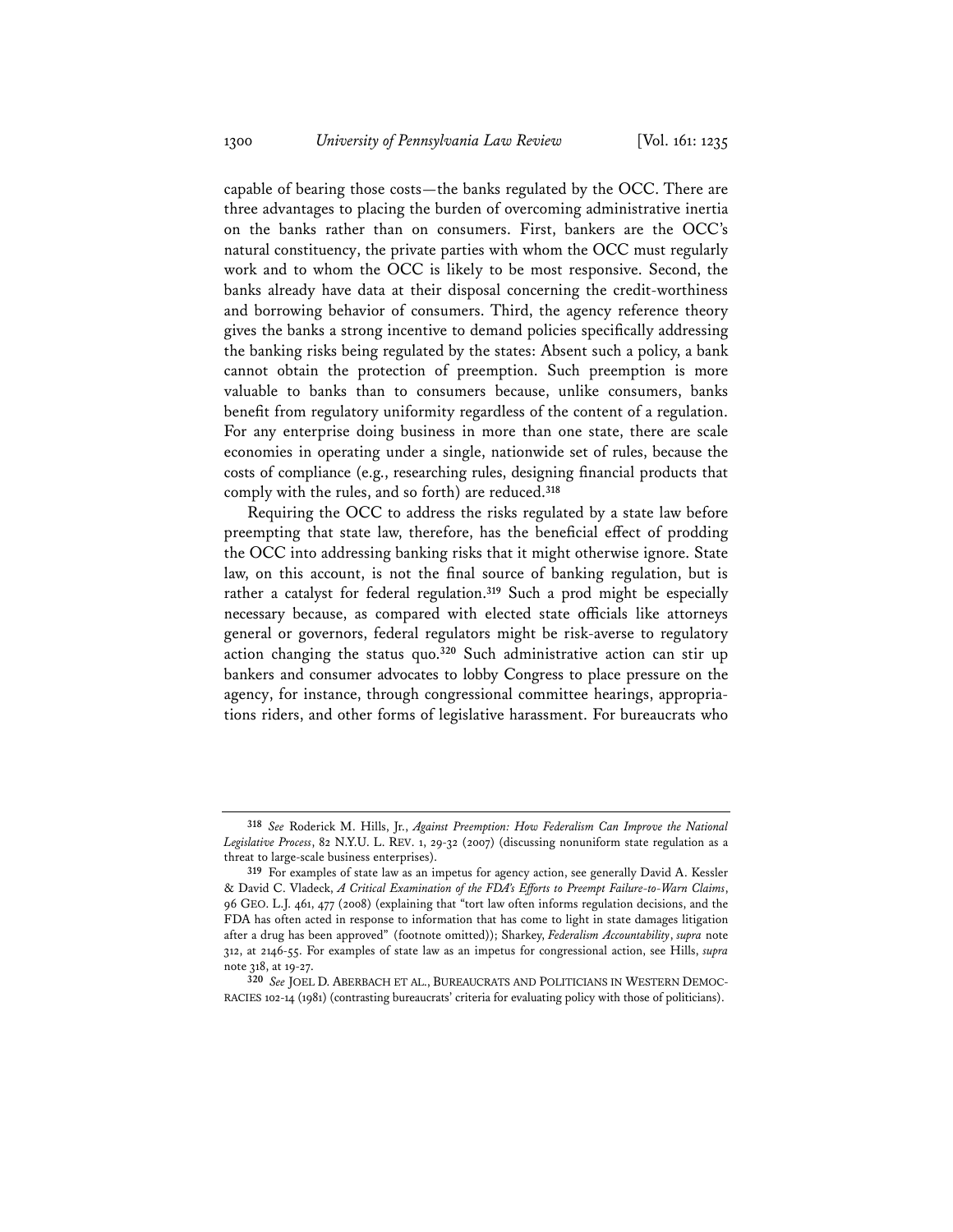prefer the quiet life, it is simpler to take no action whatsoever on a particular risk than it is to support either explicit regulation or deregulation.**<sup>321</sup>**

This is not to say that state law can directly interfere with the federal administrative process by basing legal liability under state law on private parties' acts or omissions in the federal administrative process. Such direct state meddling with federal decisionmaking is generally prohibited.**<sup>322</sup>** There is, however, no such ban on state laws' complementing federal law by imposing liability for risks that federal agencies lack personnel or time to evaluate.**<sup>323</sup>** State law imposes no duty on private parties to urge federal regulators to address risks regulated at the state level: that private action is an incidental (albeit happy) side-effect, not a legal requirement, of state law.

Even if the agency reference theory constitutes good regulatory policy, it must also be a sound interpretation of the Dodd-Frank Act. Under section 1044(a) of Dodd-Frank, state laws are preempted only if they violate the *Barnett Bank* standard by "impair[ing] significantly" a banking power that Congress "*explicitly* granted."**<sup>324</sup>** As suggested in Section II.C, the meaning of "explicitly" is ambiguous. It cannot be that any banking practice is "explicitly granted" simply because the practice falls within the powers conferred by the National Bank Act: Such a reading would be inconsistent with cases cited approvingly by the *Barnett Bank* Court, such as *Luckett* and *McClellan*. **<sup>325</sup>** But the *Barnett Bank* Court never defined the degree of specificity of federal authorization sufficient to preempt state law.

The agency reference theory provides a ready-made interpretation of what it means for federal law to "explicitly" confer a power: if either Congress or a federal agency explicitly considers whether existing federal

**<sup>321</sup>** *See* Wilmarth, *supra* note 174, at 949-53 (offering the analogous argument that state regulation can provide regulatory competition that reduces the likelihood of industry capture of federal agencies).

**<sup>322</sup>** *See* Buckman Co. v. Plaintiffs' Legal Comm., 531 U.S. 341, 347-48 (2001) (barring a state law claim of a fraudulent representation made to the FDA to obtain federal approval for medical devices). In *PLIVA, Inc. v. Mensing*, the Court suggested, with a later "*cf*." citation to *Buckman*, that states could not predicate liability on failures to communicate with the FDA. *See* 131 S. Ct. 2567, 2578 (2011) ("Although requesting FDA assistance would have satisfied the manufacturers' federal duty, it would not have satisfied their state tort-law duty to provide adequate labeling. State law demanded a safer label; it did not instruct the manufacturer to communicate with the FDA about the possibility of a safer label.").

**<sup>323</sup>** *See* Wyeth v. Levine, 555 U.S. 555, 578-79 (2009) (observing that state laws imposing damages on manufacturers who fail to warn about risks that emerge after drugs are placed on the market create "a complementary form of drug regulation" that supplements the FDA's "limited resources" and "offers an additional, and important, layer of consumer protection").

**<sup>324</sup>** Barnett Bank of Marion Cnty. v. Nelson, 517 U.S. 25, 33 (1996) (emphasis added).

**<sup>325</sup>** For *Luckett*, see *supra* notes 145-50 and accompanying text; for *McClellan*, see *supra* notes 108- 11 and accompanying text.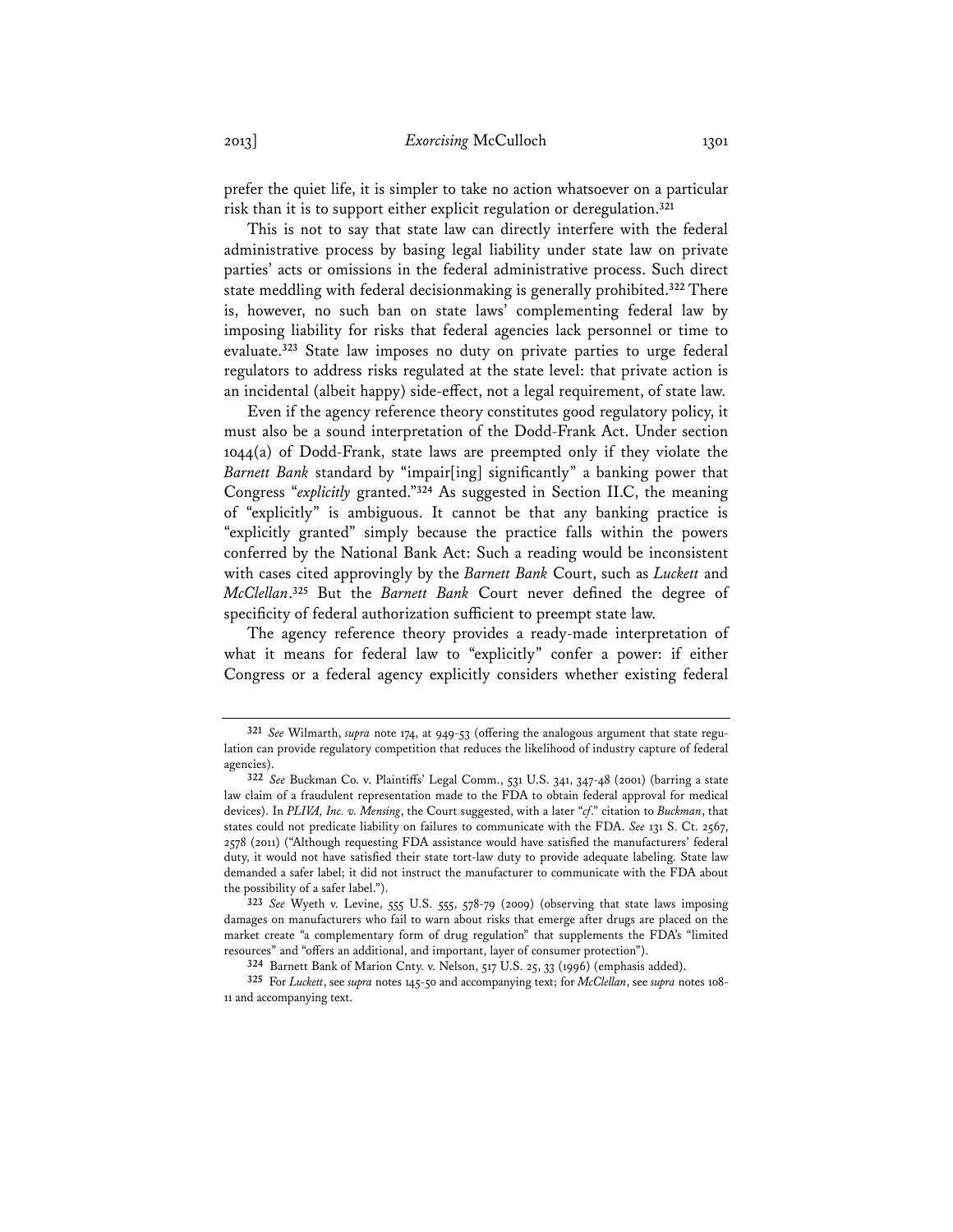law adequately controls a particular type of risk, then federal law "explicitly" confers the power to engage in banking practices that create that risk. Such a reading reconciles the *Barnett Bank* Court's holding that a 1916 statute explicitly granted the power to sell insurance to national banks owned by holding companies**<sup>326</sup>** with the *Luckett* Court's holding that the National Bank Act did not explicitly confer the power to maintain bank accounts past the period when they were deemed abandoned by Kentucky law.**<sup>327</sup>** By specifically authorizing national banks to sell insurance, Congress had presumably considered the risks that the sellers would compete with local banks. After all, one cannot sell insurance without potentially depriving competitors of business. By contrast, Congress might authorize banks to maintain bank accounts without reaching any conclusion about whether or not such accounts should be deemed abandoned when they are inactive for extended periods of time after notice has been given to account holders.

Construing "explicitly" to require some specific endorsement of a banking risk by either Congress or the OCC also harmonizes the substantial impairment standard with section 1044(a)'s various procedural safeguards. Section 1044(a) requires a preemption decision to be made on the basis of a "caseby-case" determination**<sup>328</sup>** of a state law's "impact"**<sup>329</sup>** on national banks, supported by "specific findings" that are backed by "substantial evidence."**<sup>330</sup>** Such language meshes well with reading *Barnett Bank* as stressing powers "explicitly granted," because these procedures require an individualized ("case-by-case") evaluation of a "particular" risk addressed by state law. If that risk is adequately addressed by federal law, then the state law's salutary "impact" is presumably gratuitous and, therefore, an "impair[ment]" of a national bank's honest, safe, and sound banking practices. If, instead, federal law does not address the risk addressed by state law, then state law plugs a hole in public oversight of banking and does not "impair," but rather *improves*, such banking. In other words, process and substance go together: whether federal law "explicitly grant[s]" banks the power to incur particular risks in disregard of a state law depends on whether some federal decisionmaker has explicitly considered the risks in question.

Such a reading of section  $1044(a)$  is neither required nor foreclosed by the statute's text. Because section 1044(a) specifically withholds *Chevron* deference from the OCC,**<sup>331</sup>** however, it remains for the courts, not the

**<sup>326</sup>** *See id.* at 33.

**<sup>327</sup>** *See* Anderson Nat'l Bank v. Luckett, 321 U.S. 233, 248-52 (1944).

**<sup>328</sup>** 12 U.S.C. § 25b(b)(3)(A)–(B) (2006, Supp. IV 2011).

**<sup>329</sup>** *Id.* § 25b(b)(3)(A).

**<sup>330</sup>** *Id.* § 25b(c).

**<sup>331</sup>** *See supra* text accompanying note 308.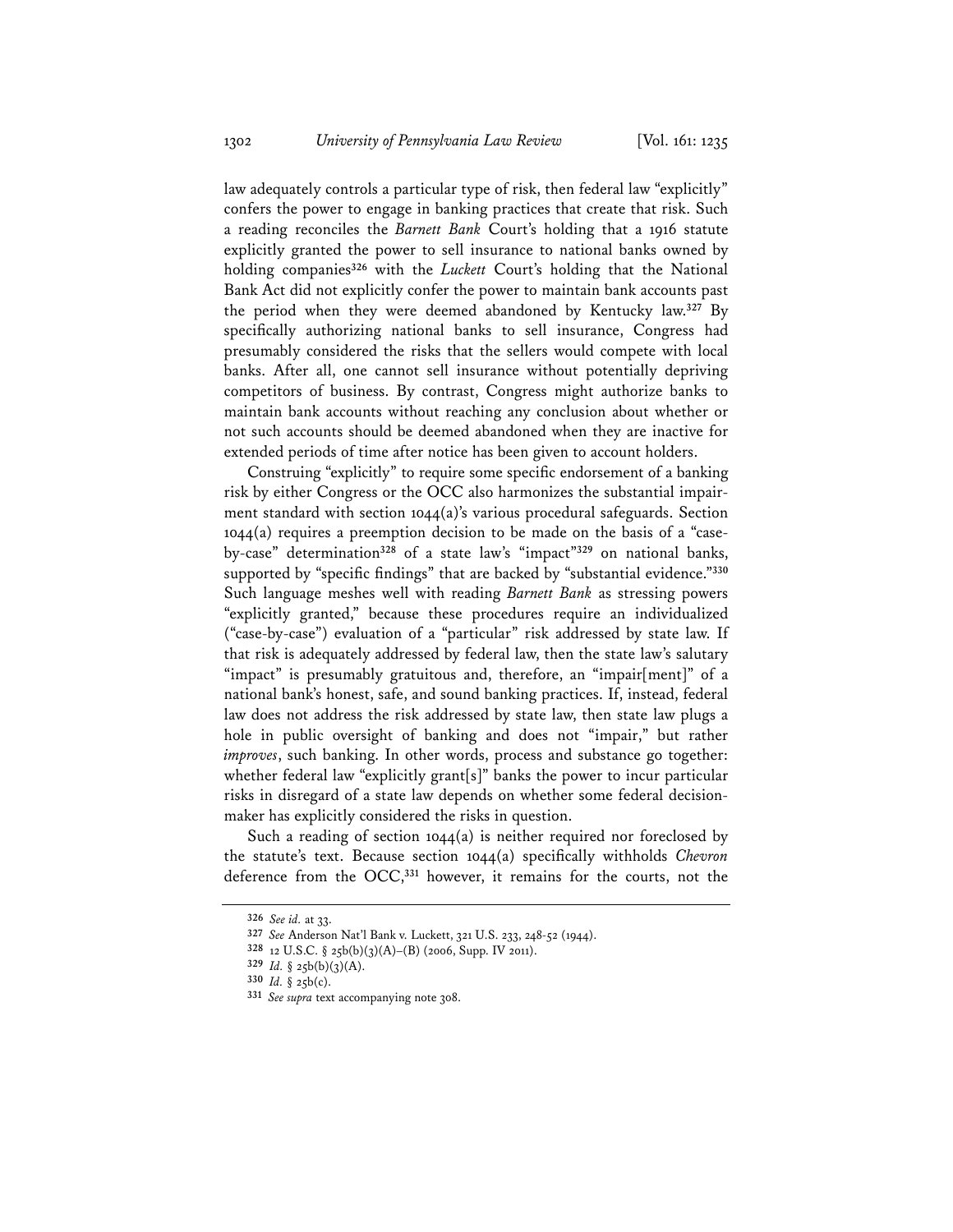OCC, to resolve the major ambiguities in the statute. The withholding of *Chevron* deference does not mean, however, that the OCC cannot receive any deference: the administrative process in section 1044(a) defers to the OCC's consideration of the risks addressed by state law if the OCC points to some "substantial evidence" in the record showing that additional state regulation is unnecessary. Ordinary principles of administrative law also require that the OCC respond to contrary evidence that such risks are significant and unaddressed by existing federal rules with some commentary on the evidence's inadequacy.**<sup>332</sup>** The agency's silence would be a recipe for judicial reversal, even if the court ultimately refused to weigh the agency's evidence against its opponents'.

There is some indication that some lower courts have already adopted such an agency reference model for preemption under section 1044(a). For instance, the court in *In re Checking Account Overdraft Litigation* found that the OCC's rule expressly authorizing national banks to charge noninterest fees**<sup>333</sup>** did not authorize them to arrange deliberately the order of posting to maximize the possibility of customers' accounts being overdrawn.**<sup>334</sup>** In reaching this holding, the court did not find decisive the OCC's interpretation of its own rule stating that banks did not need to post withdrawals in the order in which they were received.**<sup>335</sup>** Although the OCC's published guidance specifically assumed that banks could post withdrawals in any order,**<sup>336</sup>** the court reasoned that the guidance never stated that banks could do so specifically with the purpose of deceiving customers into incurring overdraft fees.**<sup>337</sup>** Because the OCC had not addressed the issue covered by state law—whether banks' self-interest in maximizing fees would produce the right balance of overdraft protection given the low probability that consumers would monitor the risks of overdraft—the court assumed that the OCC's rule on posting did not preempt the state law.**<sup>338</sup>**

The *Checking Account Overdraft Litigation* decision comports with those of other lower courts in allowing states to regulate banking risks when their regulations take the form of general common law theories of liability not

**<sup>332</sup>** *See supra* note 255 and accompanying text.

**<sup>333</sup>** 12 C.F.R. § 7.4002(a) (2012).

**<sup>334</sup>** *In re* Checking Account Overdraft Litig., 694 F. Supp. 2d 1302, 1313-14 (S.D. Fla. 2010).

**<sup>335</sup>** *Id.* at 1312-13.

**<sup>336</sup>** For instance, the Guidance urged that, as a best practice, banks should "[c]learly explain to consumers that transactions may not be processed in the order in which they occurred, and that the order in which transactions are received by the institution and processed can affect the total amount of overdraft fees incurred by the consumer." Joint Guidance on Overdraft Protection Programs, 70 Fed. Reg. 9127, 9132 (Feb. 24, 2005).

**<sup>337</sup>** *See Checking Account Overdraft Litig.*, 694 F. Supp. 2d at 1313-14. **338** *Id.*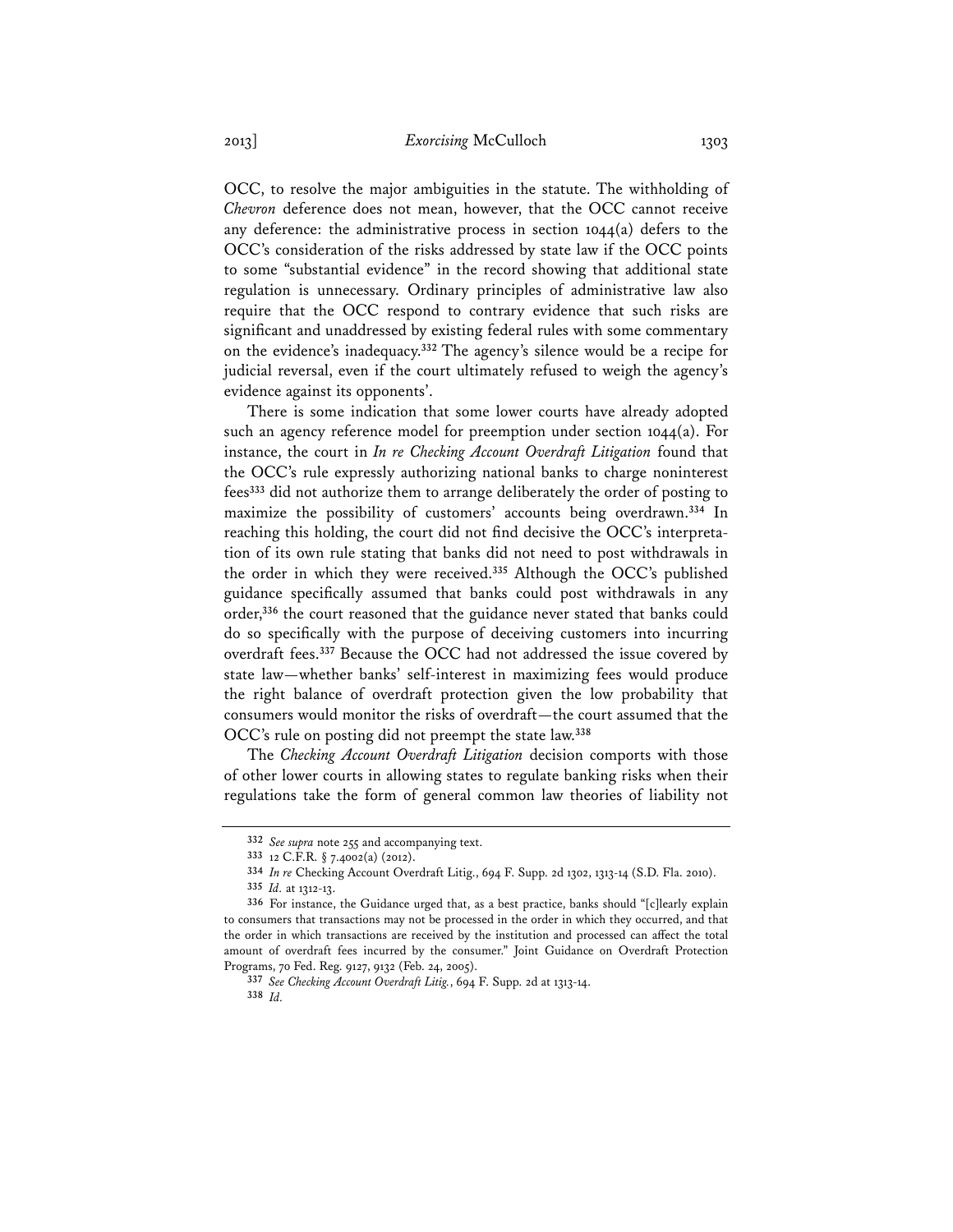especially targeted at the business of banking. Where state laws take the form of banking-specific regulations, lower courts still find that such laws are preempted, even absent any specific findings that compliance with the law would be especially burdensome for the bank.**<sup>339</sup>** That lower courts continue to treat general and banking-specific state laws differently for purposes of preemption, even after section 1044(a) of the Dodd-Frank Act was enacted, illustrates the persistence of *McCulloch*'s hold on the judicial mind. As explained in Section III.A above, the distinction between states' general and banking-specific laws makes no sense in terms of market harmonization, minimization of banks' compliance costs, protection of banking consumers, or any other conceivable goal of federal banking law. It lives on only as a sort of doctrinal ghost haunting the doctrine long after its justification has passed away.

Fortunately, the benefits of the agency reference theory can be realized even if the courts insist on distinguishing between general and bankingspecific state laws. If stare decisis leads courts to honor *McCulloch*'s distinction between banking-specific rules and more general rules, courts can still refuse to find preemption of state common law liability unless the OCC evaluates the specific risks addressed by such liability. Such a barrier to preemption would still induce banks to petition the OCC for clarifications of federal banking law regarding the proper regulation of such specific risks. Because, as noted above in Section III.A, virtually any banking-specific rule can be reframed as a common law theory not especially targeted at banking practices, such a barrier to preemption would accomplish much if not all that completely overruling *McCulloch* would accomplish.

#### B. *Presuming Preemption on Functional Grounds: A Presumption Against States' Protectionism and Expropriation of National Banks' Investments*

The argument for requiring the OCC to evaluate a risk before preempting state laws that regulate that risk does not require any blanket "antipreemption" canon. Federal agencies and federal courts have good reasons to be suspicious of state regulations of nationally chartered banks, because these regulations are likely the products of the political dysfunction to which state legislature are prone. In particular, protectionism and expropriation are two dangers that a presumption in favor of preemption might usefully

**<sup>339</sup>** *See, e.g.*, Parks v. MBNA America Bank, 278 P.3d 1193, 1203-04 (Cal.) (holding that disclosure requirements for convenience checks were preempted as a matter of law, even absent any proof that requirements imposed compliance burdens on banks), *cert. denied*, 133 S. Ct. 653 (2012).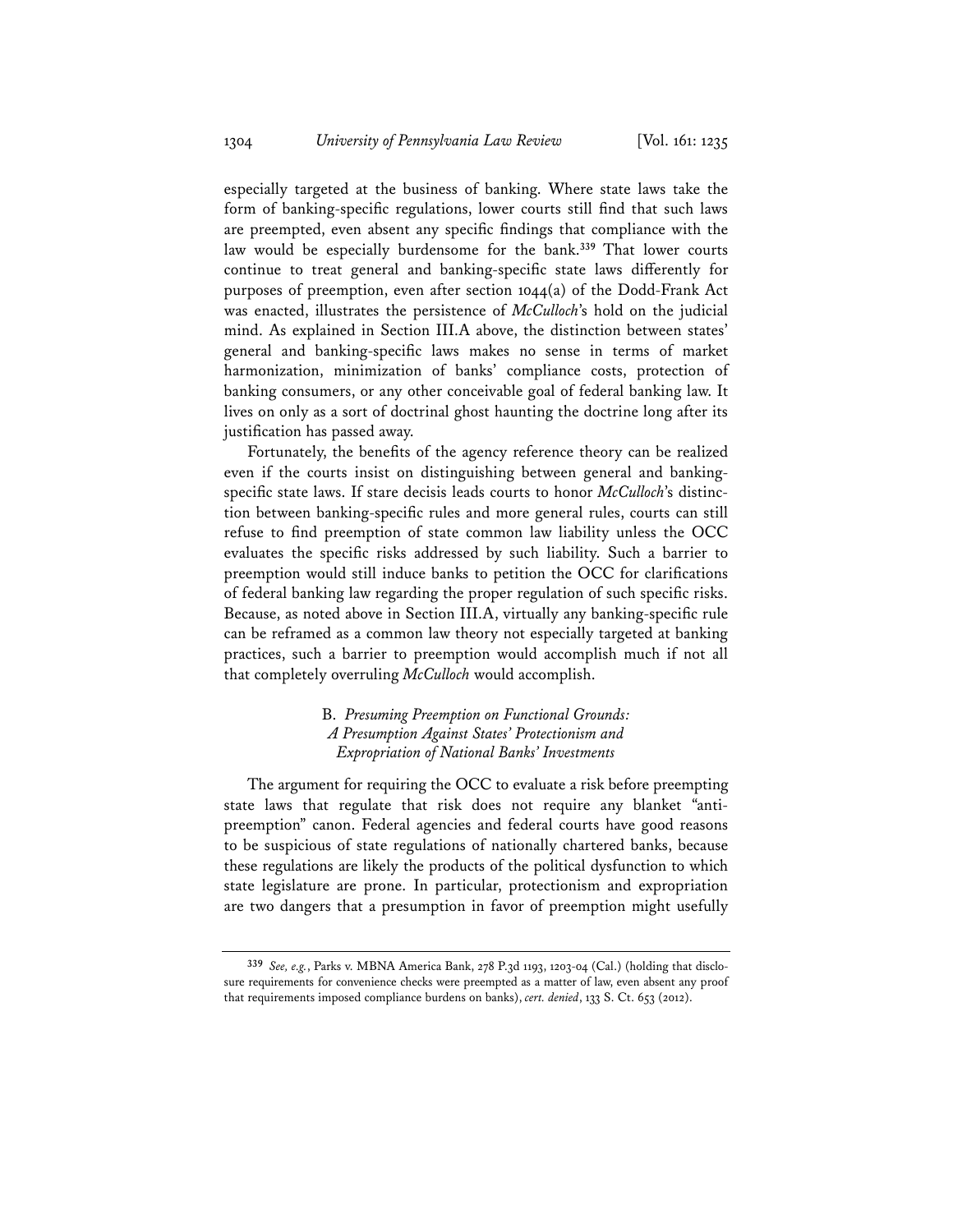combat, while imposing very little burden on the useful "prodding" function of state law described above.

First, consider the dangers of protectionism through the lens of the facts of *Barnett Bank* itself. The state law at issue in *Barnett* was a Florida statute prohibiting affiliates of national holding companies from selling insurance in small towns in Florida while allowing small-town bankers to peddle such insurance.**<sup>340</sup>** The state law was, in short, blatantly protectionist. Moreover, the Florida law undermined a 1916 federal statute authorizing nationally chartered banks to sell insurance on the same terms as any other firm "authorized by the authorities of the State . . . to do business [there]."**<sup>341</sup>** To construe the 1916 federal statute as exempting the Florida statute from preemption simply because the latter did not single out national banks would gut the federal law of its obvious purpose—the suppression of state protectionism in favor of small town bankers and against larger-scale institutions.

Such protectionism is the first circumstance in which, on functional grounds, courts ought to adopt a presumption in favor of preemption. Small bankers are likely to have exceptional networks of organization in the state legislatures. Voters are unlikely to scrutinize their labors on behalf of obscure regulatory schemes that exclude competitors while providing scale economies in finance. When a federal law seems, therefore, to be directed at unlocking a local market for financial services that state laws keep closed, courts ought to suspend their deference toward the latter and give the former broad scope to operate outside its literal terms.

Opposition to protectionism can explain the result in decisions finding preemption even where such opposition does not explicitly appear in the courts' reasoning in those decisions. In *Franklin National Bank of Franklin Square v. New York*, for instance, the Court held that the National Bank Act's grant of incidental advertising powers preempted a New York statute prohibiting banks "from using the word 'saving' or 'savings' in their advertising or business."**<sup>342</sup>** The statute applied only to banks not chartered by the State of New York: On its face and in its stated purpose, the goal of the statute was to protect New York's own chartered savings banks and savings and loan associations from competition by commercial banks by helping consumers distinguish between the two types of institutions.**<sup>343</sup>** *Franklin* found preemption based on the general idea that advertising was "one of the

**<sup>340</sup>** Barnett Bank of Marion Cnty. v. Nelson, 517 U.S. 25, 28-29 (1996).

**<sup>341</sup>** *Id.* at 28 (quoting 12 U.S.C. § 92 (1994)).

**<sup>342</sup>** 347 U.S. 373, 374 (1954).

**<sup>343</sup>** *See id.*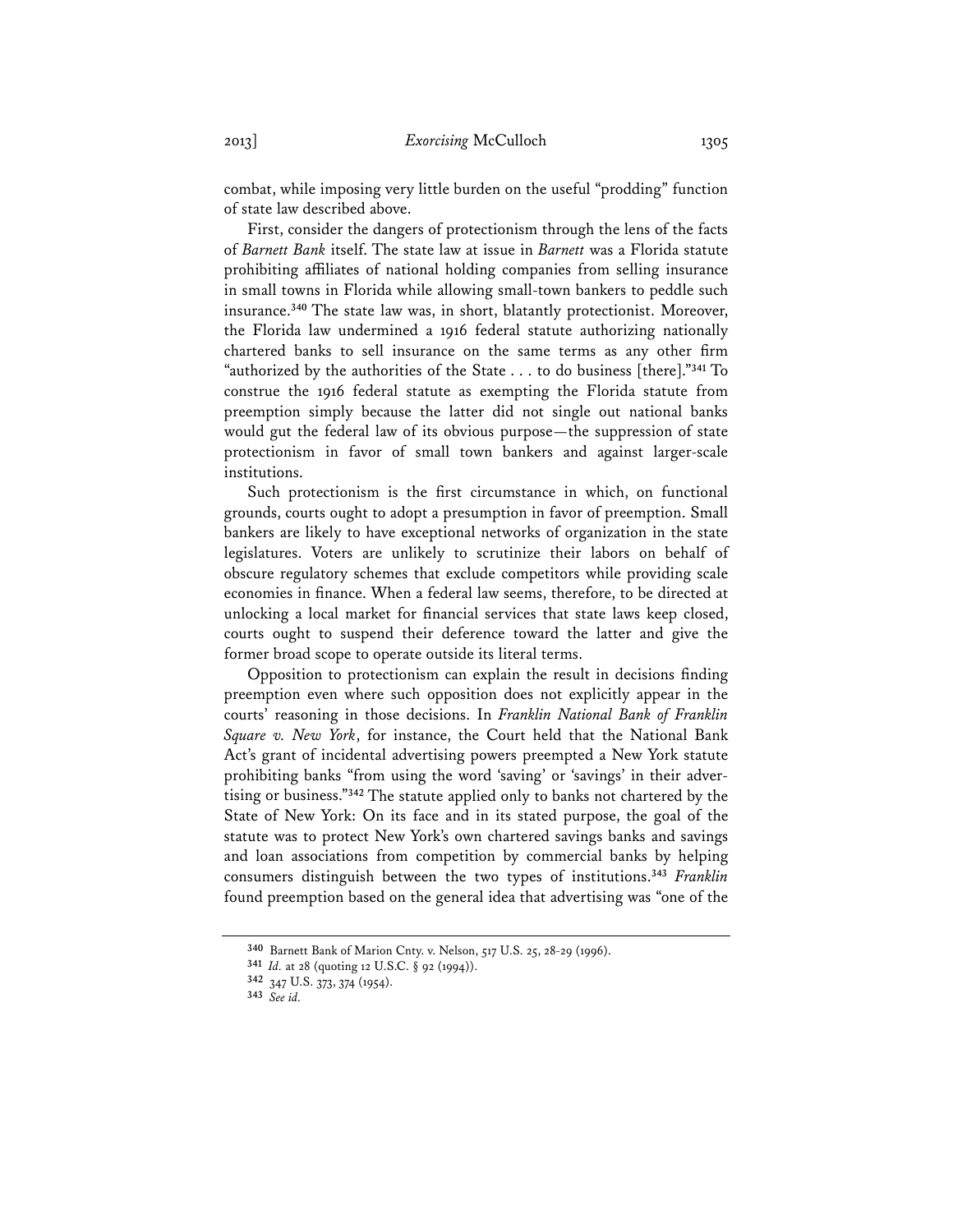most usual and useful of weapons" in banking, such that the Court could not accept "that the incidental powers granted to national banks should be construed so narrowly as to preclude the use of advertising in any branch of their authorized business."**<sup>344</sup>** The Court did not, however, explain why this state limit on incidental powers was distinct from myriad other state laws with which national banks had to comply. The protectionist character of the preempted state law, however, supplies an answer to this question. Unlike, say, a general ban on false advertising, New York's actual regulation was explicable only in protectionist terms.

Even when a state law does not facially discriminate against nonresident or nationally chartered banks, courts may infer a protectionist purpose from a severe protectionist effect. In *U.S. Bank National Ass'n v. Schipper*, for instance, the district court held that the National Bank Act preempted an Iowa law requiring anyone providing a central routing unit (CRU) for ATM transactions to appoint consumer, business, and agricultural representatives to the CRU's policymaking body.**<sup>345</sup>** According to the court, Iowa's law "effectively prohibited" national banks "from providing CRU services" to any state-chartered credit unions unless the banks restructured their boards of directors to comply with Iowa's representation rules.**<sup>346</sup>** So effective was Iowa's law that only one company had been approved by the Iowa administrator to act as a CRU for all of Iowa.**<sup>347</sup>** Such stark exclusionary effects are signals of likely protectionist purpose that do not require hypersensitive judicial antennae to detect. The *Schipper* court did not rely on these exclusionary effects to find that Iowa's law was preempted; instead, it noted only that CRU services were "incidental" banking powers under the National Bank Act that Iowa could not significantly impair.**<sup>348</sup>**

Preemption doctrine should also discourage states' desire to expropriate nationally charted banks' sunk assets. San Francisco's effort to prohibit banks from charging for the use of ATM machines in the early 2000s stands as the classic example of recent state anti-banking expropriation. In striking down this measure, the Ninth Circuit recited the usual rhetoric about nationally chartered banks being federal instrumentalities that state law

**<sup>344</sup>** *Id.* at 377.

**<sup>345</sup>** *See* 812 F. Supp. 2d 963, 973 (S.D. Iowa 2011) ("[T]he provisions in the Iowa [law] that prevent or significantly interfere with U.S. Bank's ability to provide [central routing unit] services are preempted by federal law.").

**<sup>346</sup>** *Id.* at 972-73.

**<sup>347</sup>** *Id.* at 966.

**<sup>348</sup>** *Id.* at 973.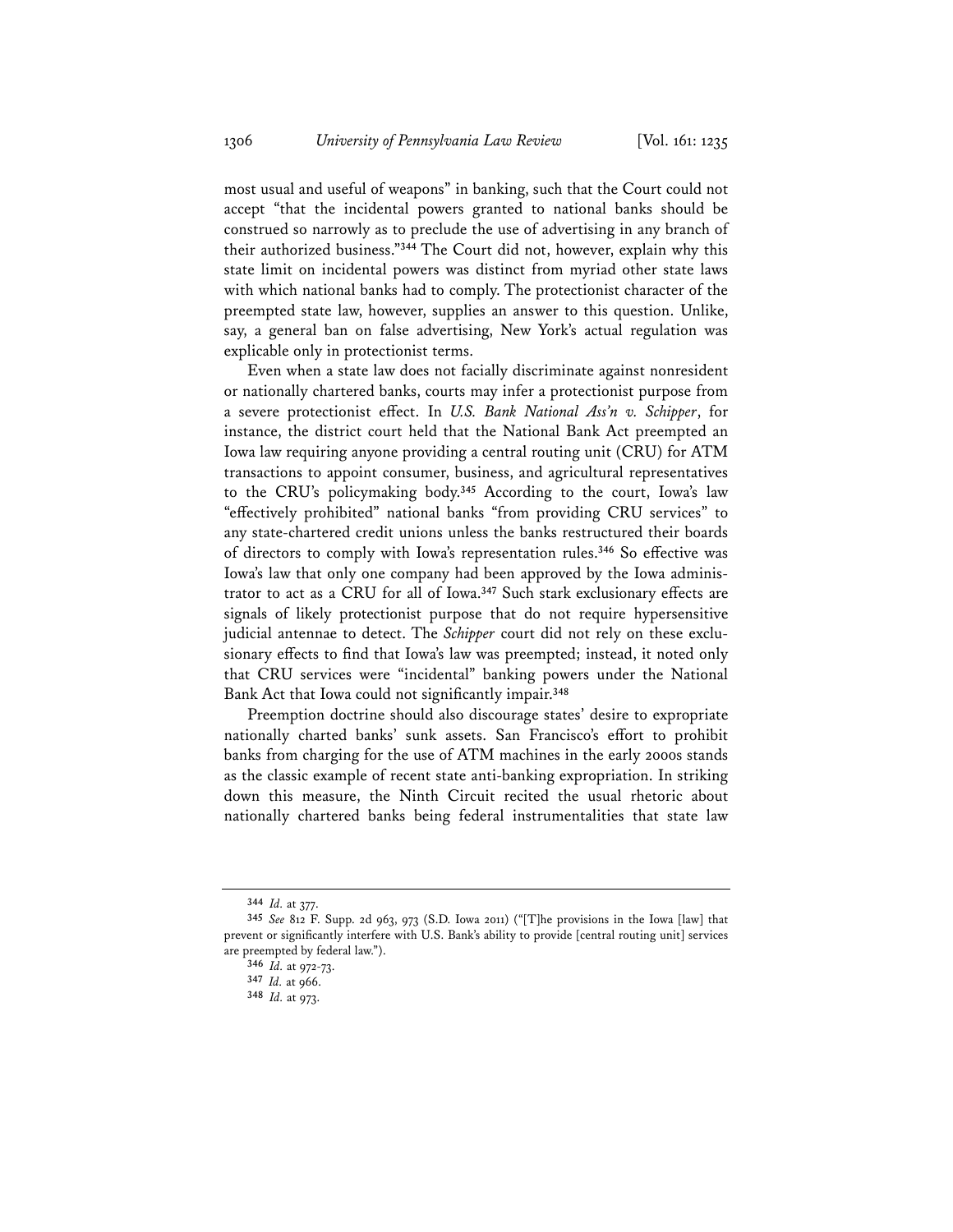could not touch.**<sup>349</sup>** This rhetoric, taken literally, is either formalistic or simply untrue: state common law imposes a myriad of legal duties on national banks that lower courts universally uphold. The better functional justification for a strong norm of preemption, however, is that imposing price controls on fees charged by banks for the use of their physical infrastructure looks like an effort to expropriate prior investments for self-defeating populist ends. Those ends are self-defeating because such price controls discourage the very investments that the locality seeks to exploit. Moreover, the ban on ATM fees cannot be justified as an effort to protect consumers from charges about which they are likely to be ignorant: to the contrary, an ATM machine gives customers ample warning of the precise charges the bank imposes before the consumers consummate their transactions.

Why distrust state efforts at expropriation? The functional, as opposed to formal, reason is that states are locked into the sovereign's dilemma: they seek to encourage investments by giving assurances that those investments will be respected, but absent an enforcement mechanism by some higher sovereign, they cannot credibly commit to honor their own assurances. The Constitution's Contracts**<sup>350</sup>** and Takings**<sup>351</sup>** Clauses can be viewed as efforts to overcome the sovereign's dilemma. By protecting investment-backed expectations and the sovereign's contractual commitments, the Clauses free subnational governments from the risk premiums that wary investors would otherwise charge. It is no favor for robust federalism to "liberate" subnational governments from such constraints. Banking preemption can supplement such doctrines by barring price controls that serve no function other than to expropriate preexisting infrastructure like ATM machines.

## **CONCLUSION**

It has been almost two hundred years since the Supreme Court held in *McCulloch* that nationally chartered banks, as federal instrumentalities, must enjoy presumptive autonomy from state law. Controversial when it was handed down, Chief Justice Marshall's opinion has long outlived the historical period of which it is a creature. Treating a corporation, chartered by

**<sup>349</sup>** *See* Bank of Am. v. City & County of San Francisco, 309 F.3d 551, 561 (9th Cir. 2002) ("National Banks are 'instrumentalit[ies] of the federal government, created for a public purpose, and . . . subject to the paramount authority of the United States.'" (alterations in original) (quoting Marquette Nat'l Bank of Minneapolis v. First of Omaha Serv. Corp., 439 U.S. 299, 308  $(1978))$ .

**<sup>350</sup>** U.S. CONST. art. I, § 10, cl. 1 ("No State shall . . . pass any . . . Law impairing the Obligation of Contracts . . . .").

**<sup>351</sup>** U.S. CONST. amend. V ("[N]or shall private property be taken for public use, without just compensation.").